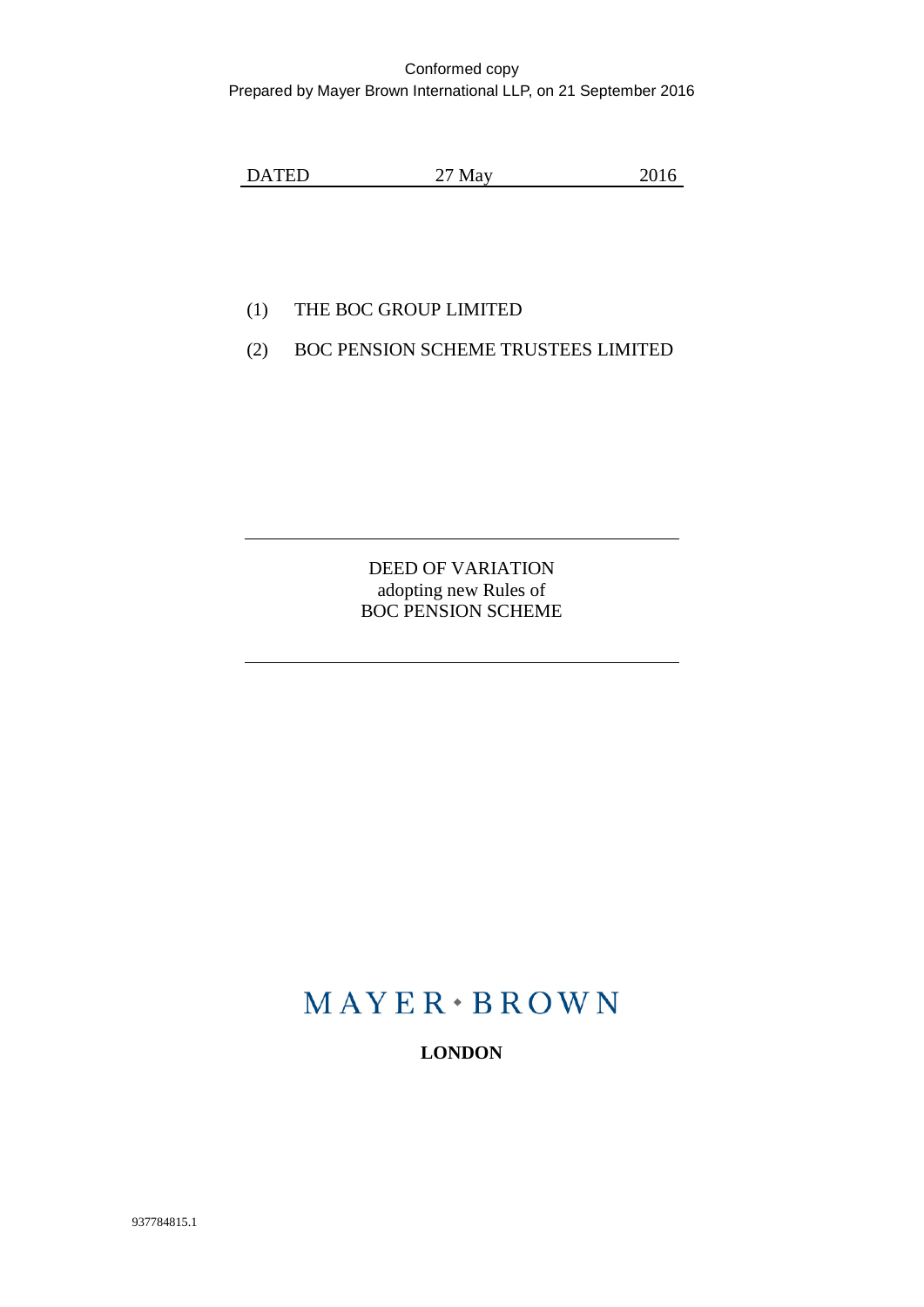#### **BOC PENSION SCHEME**

#### **DEED OF VARIATION**

#### **DATE**: 27 May 2016

#### **PARTIES**:

- (1) **THE BOC GROUP LIMITED,** a company registered in England and Wales under company number 22096 (the "Company");
- (2) **BOC PENSION SCHEME TRUSTEES LIMITED,** a company registered in England and Wales under company number 3303706 (the "Trustees").

#### **BACKGROUND**:

- A. The BOC Pension Scheme (the **"Scheme"**) was established on 1 April 1974 and is presently governed by a set of rules contained in a Deed of Variation dated 8 April 2016 (the **"Rules"**). This deed is supplemental to the Scheme documents described in Schedule 1, and to the Deed referred to in B. below.
- B. The Trustees are the present trustee of the Scheme, having been appointed with effect from 16 June 1997 in accordance with a Deed of Appointment and Removal dated 20 February 1999, and the Company is the current Company in relation to the Scheme.
- C. Under Rule K7 of the Rules, the Company with the consent of the Trustees may by deed executed by the Company and such Trustees alter any of the trusts, powers or provisions of the Rules.
- D. The Company with the consent of the Trustees wishes to adopt new Rules on the terms of this deed.
- E. The changes made by this deed are not regulated modifications (as defined in Section 67A(2) of the 1995 Act).

#### **EFFECT OF THIS DEED**:

- 1. The Company with the consent of the Trustees amends the Scheme by adopting the consolidated rules set out in Schedule 2 in place of the Rules with effect on and from 1 June 2016.
- 2. Insofar as any amendment made by this deed would or might, but for this clause 2, affect any entitlement or subsisting right of any member whose Pensionable Service ended before 1 April 2016, such amendment shall not apply to that member or any individual whose benefits arise on the death of such a member.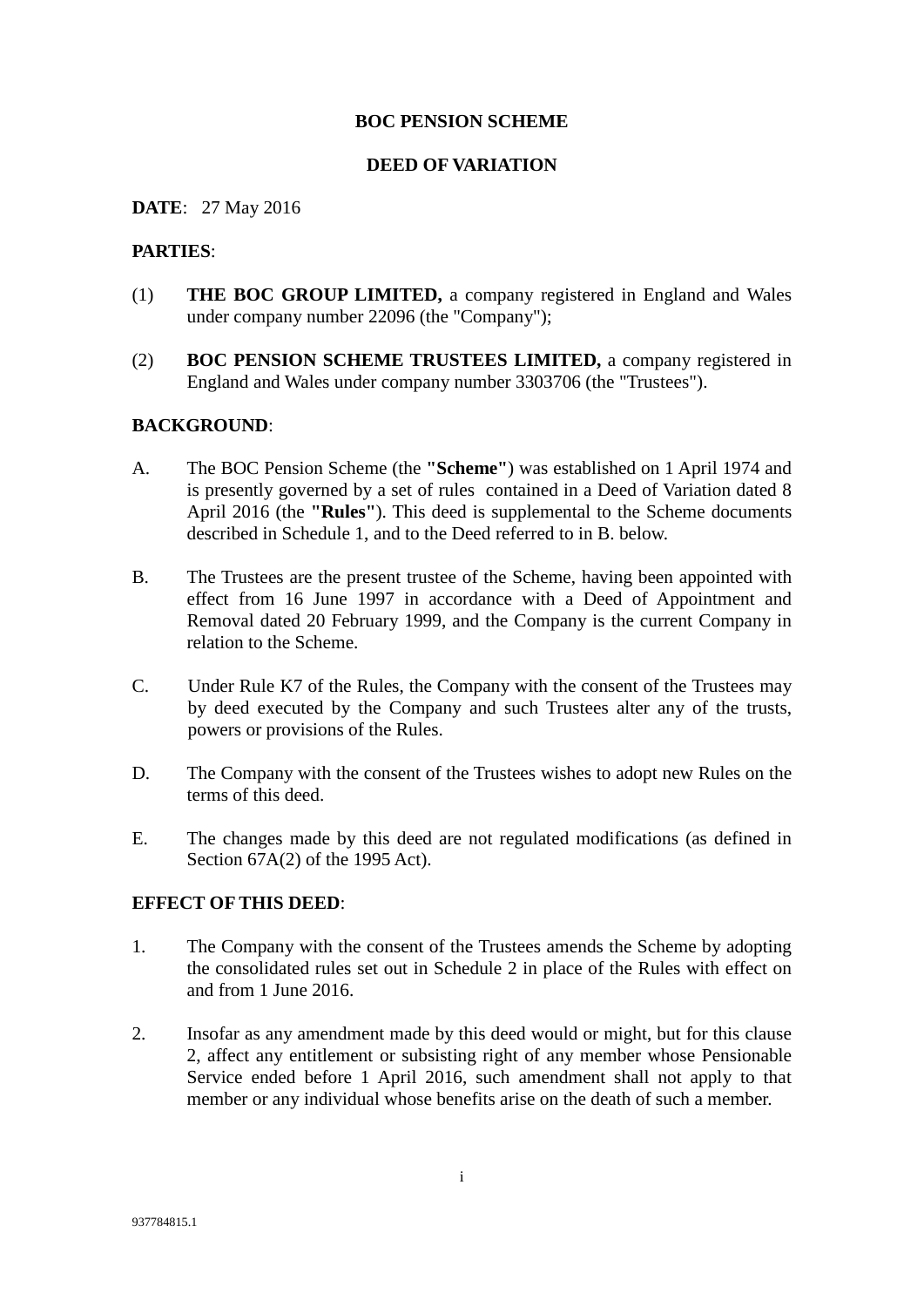- 3. The Company and the Trustees shall by deed amend or add to all or any of the provisions of the Rules scheduled to this deed for the following purposes:
	- (1) to comply with the Preservation Requirements,
	- (2) to ensure, in such a way as the Company and the Trustees may reasonably decide, having regard to practicality as well as to the requirements of the law, compliance with the requirements of the 1995 Act, the Pensions Acts 2004 and 2014, the Pension Schemes Act 2014, the Finance Acts 2004, 2005, 2009 and 2011 and any regulations made under those Acts.
- 4. To the extent that any provision of this deed or the Rules (both as amended from time to time):
	- (i) provides a greater or lesser right or entitlement in respect of any person entitled or prospectively entitled under the Scheme than the Company and the Trustees intended; and/or
	- (ii) provides for a different balance of power between the Employers and the Trustees than that which they intended

such provision will be ineffective and this deed and the Rules will be construed to reflect the intended rights, entitlement or balance of power as the case may be unless the provision is confirmed by deed by the Company and the Trustees.

Any provision of this deed or the Rules which is inconsistent with (i) or (ii) above may, without prejudice to the jurisdiction of the Court, be corrected by the Company and the Trustees by deed.

- 5. This deed may be executed in as many parts as there are signatories to it. When each signatory has executed at least one part of this deed it shall be as effective as if all of the signatories had executed all of the parts of it. Each part of this deed may be treated as an original of this deed.
- 6. The parties to this deed do not intend that any term of this deed or of the Rules should be enforceable by any person who is not a party to this deed by virtue of the Contracts (Rights of Third Parties) Act 1999.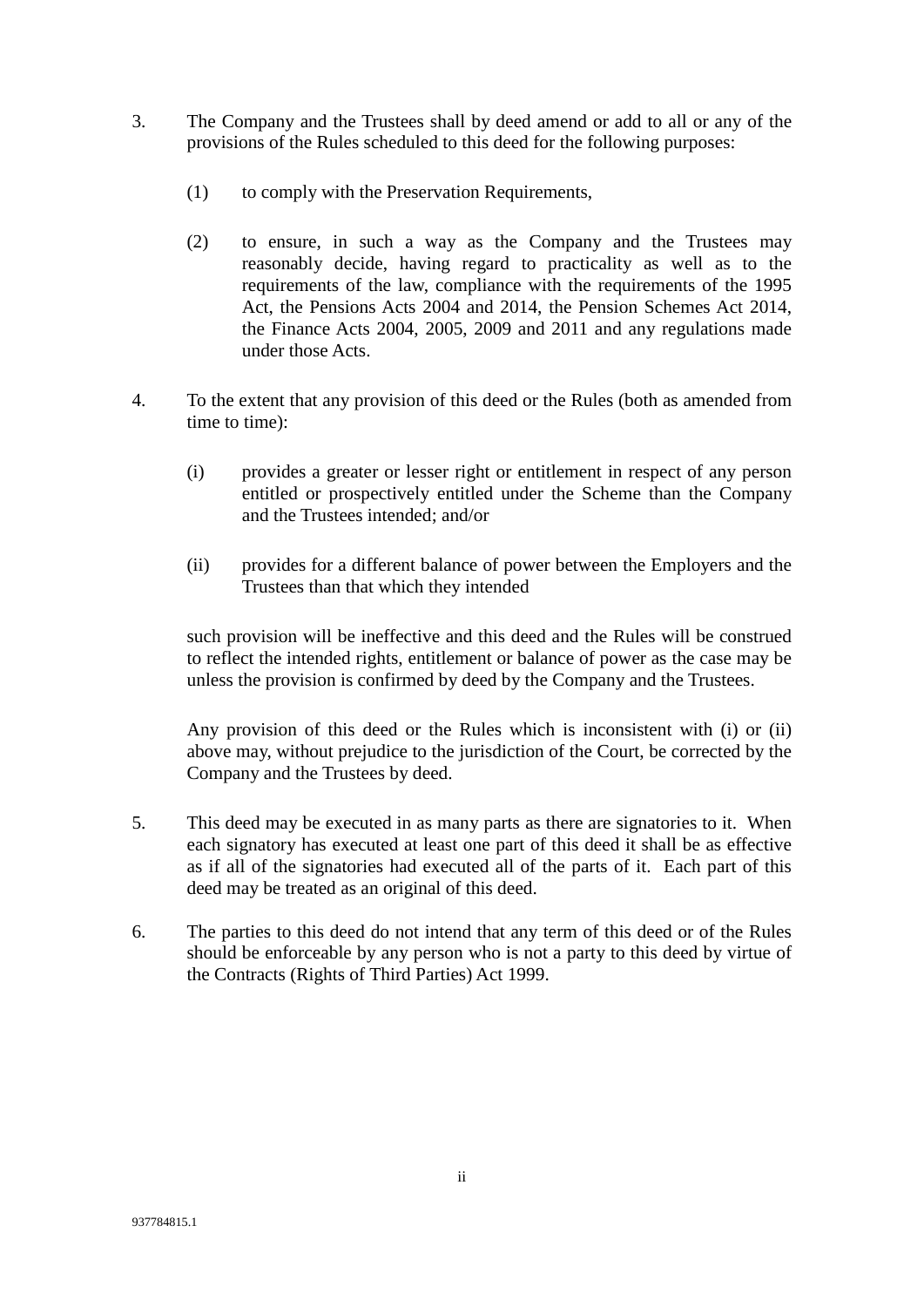IN WITNESS of the above the parties duly executed this deed on the date first mentioned above.

| SIGNED as a DEED by THE BOC     |  |
|---------------------------------|--|
| <b>GROUP LIMITED</b> acting by: |  |

Director: CJ Cossins

Director/Secretary: Sue Kelly

# SIGNED as a DEED by **BOC PENSION** )

**SCHEME TRUSTEES LIMITED** acting by: )

Director: Dale Gowland

Director/Secretary: Sue Kelly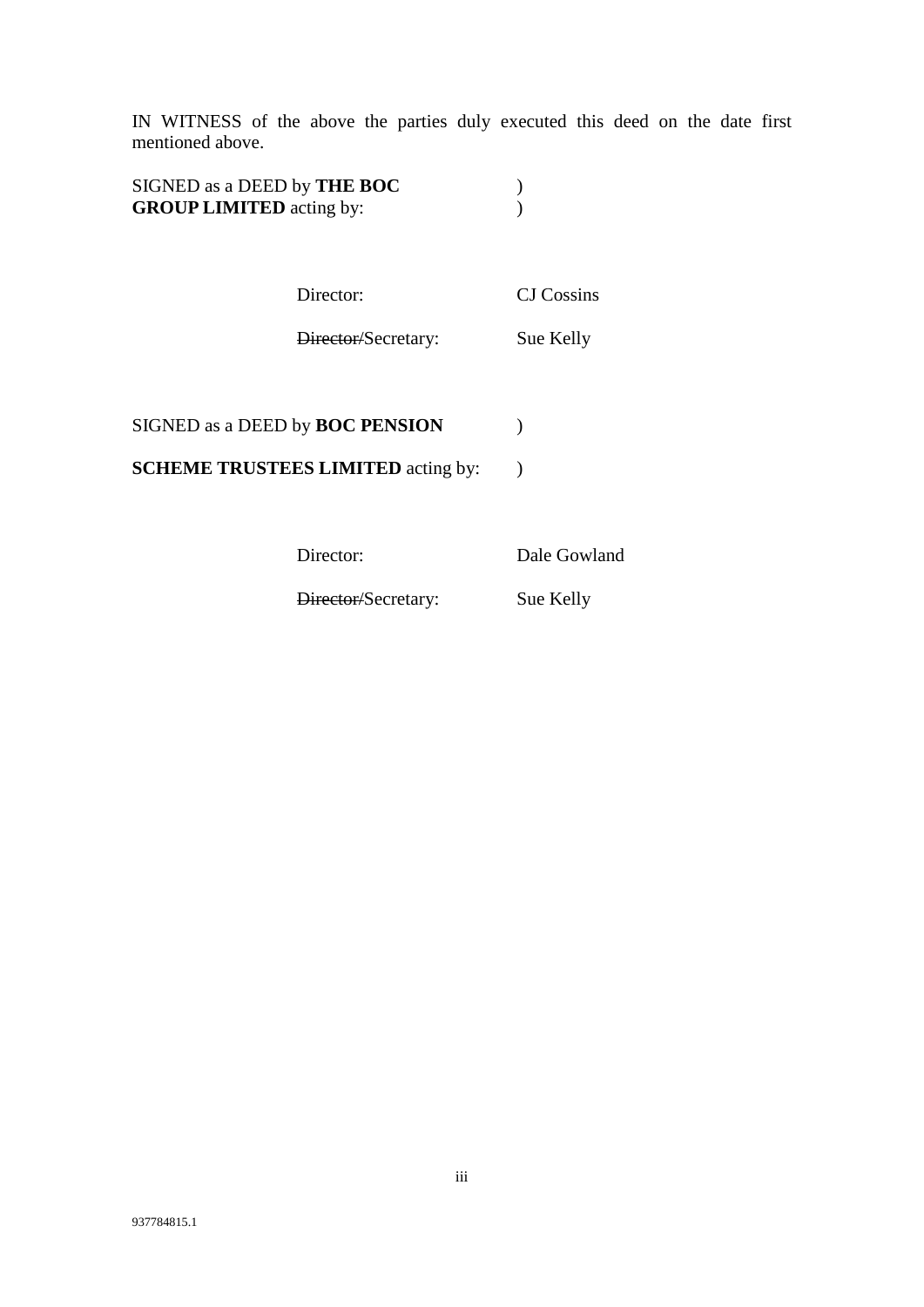#### **SCHEDULE 1**

#### **EARLIER SCHEME DOCUMENTS**

#### **Date Document**

29 March 1974 **Interim Trust Deed** 30 August 1974 Deed of Variation 4 May 1979 Deed of Variation 25 April 1980 Definitive Trust Deed 1 September 1980 Deed of Amendment 29 November 1981 Deed of Variation 3 February 1987 Deed of Variation 26 March 1987 Deed of Variation 1 October 1987 Deed of Variation 2 October 1987 Deed of Variation 5 October 1987 Deed of Variation 6 October 1987 Deed of Variation 23 June 1989 Deed of Variation 19 March 1991 Deed of Variation 22 September 1992 Deed of Variation 22 December 1993 Deed of Variation 19 January 1996 Deed of Variation 4 April 1997 Deed of Variation 16 June 1999 Deed of Variation 3 July 2000 Deed of Variation 13 December 2000 Deed of Variation 6 May 2003 Deed of Variation 19 April 2004 Deed of Variation 12 May 2005 Deed of Variation 6 April 2006 Deed of Variation 19 December 2006 Deed of Variation 4 January 2008 Deed of Variation 6 August 2009 Deed of Variation 9 December 2009 Deed of Variation 15 March 2011 30 March 2011 5 April 2012 Deed of Variation 27 February 2014 Deed of Variation 8 April 2016 Deed of Variation

31 August 1977 Resolution of Individual Trustees 23 July 1980 Resolution of Individual Trustees 19 October 1982 Second Supplemental Deed of Variation 30 November 1984 Third Supplemental Deed of Variation 3 October 1985 Fourth Supplemental Deed of Variation 20 January 1986 Fifth Supplemental Deed of Variation Deed of Amendment Deed of Variation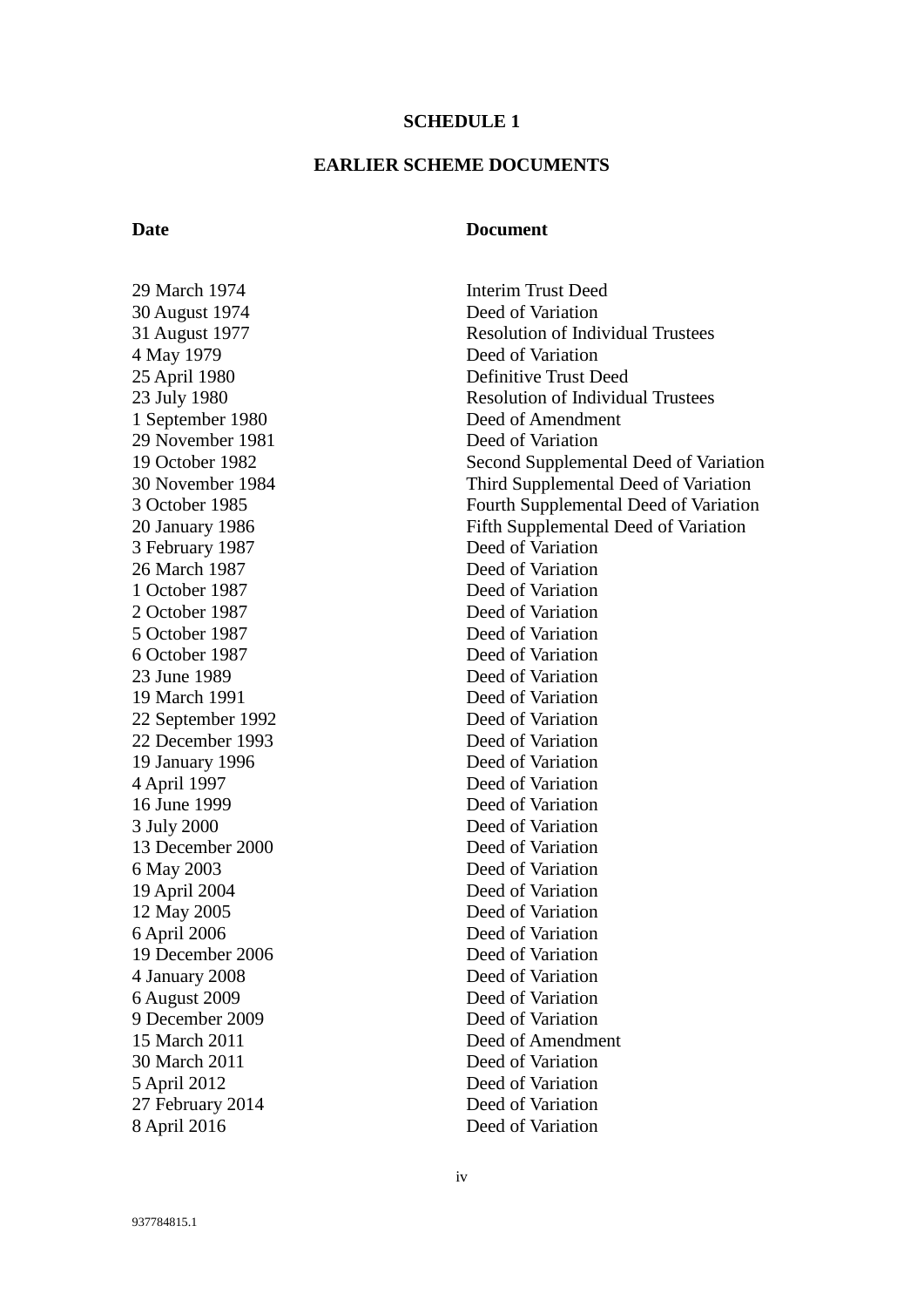#### **SCHEDULE 2**

# **RULES OF BOC PENSION SCHEME**

## **CONTENTS**

# **A. MEMBERSHIP**

| A1. | Eligibility                    | 4 |
|-----|--------------------------------|---|
| A2. | Joining the Scheme             | 4 |
| A3. | Levels of Membership           | 4 |
| A4. | Part-time employees            | 5 |
| A5. | Transfers in                   | 6 |
| A6. | <b>Opting Out</b>              | 6 |
| A7. | <b>Overseas Employers</b>      |   |
| A8. | <b>Cross-border Activities</b> | 8 |

# **B. CONTRIBUTIONS**

| <b>B</b> 1. | Members' contributions             |    |
|-------------|------------------------------------|----|
| <b>B2.</b>  | Additional voluntary contributions | 10 |
| B3.         | Payment of contributions           | 10 |
| B4.         | Employers' contributions           |    |
| B5.         | <b>Reduced Salary Members</b>      |    |

# **C. RETIREMENT BENEFITS**

| C1.              | <b>Scale Pension</b>                     | 13 |
|------------------|------------------------------------------|----|
| $C2$ .           | Normal retirement                        | 14 |
| C3.              | Late retirement                          | 14 |
| C4.              | Ill-Health and Incapacity                | 16 |
| $C5$ .           | Redundancy                               | 17 |
| C <sub>6</sub> . | Other early retirement                   | 17 |
| C7.              | Special terms for certain female members | 18 |
| C8.              | Flexible retirement                      | 18 |

#### **D. LEAVING BENEFITS**

| 19 |
|----|
| 19 |
| 20 |
| 20 |
| 21 |
|    |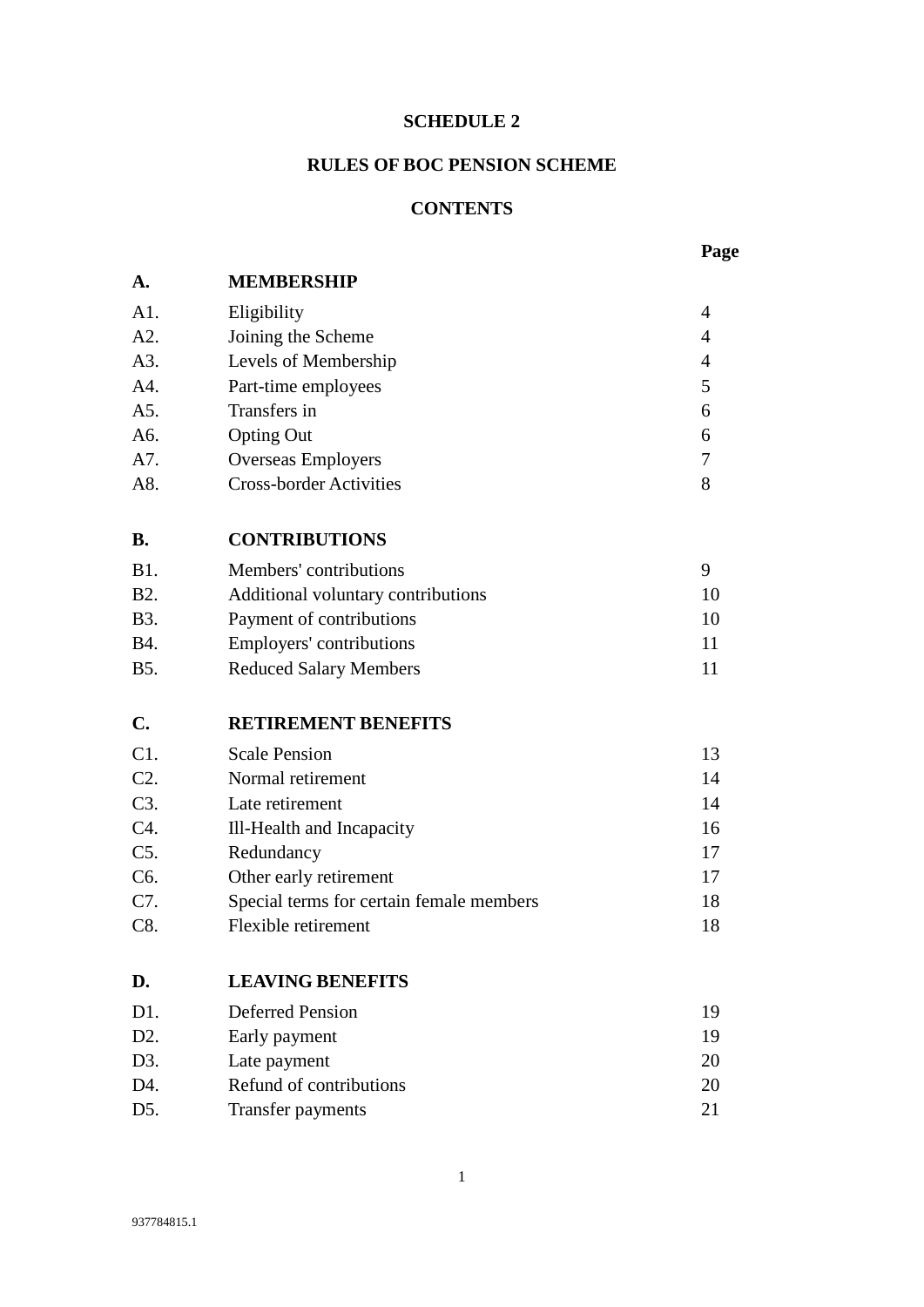# **Page**

# **E. DEATH BENEFITS**

| E1. | Death in Service                                 | 22 |
|-----|--------------------------------------------------|----|
| E2. | Death in deferment                               | 24 |
| E3. | Death in retirement                              | 27 |
| E4. | Children's allowance                             | 30 |
| E5. | Dependant's pension                              | 31 |
| E6. | Limitations on Recognised Dependant's pension    | 31 |
| E7. | Payment of lump sums                             | 32 |
| E8. | Increases in relation to Old Pensionable Service | 33 |
|     |                                                  |    |

### **F. CASH SUM AND OTHER OPTIONS**

| F1             | Cash sum                  | 35 |
|----------------|---------------------------|----|
| $F2$ .         | Extra dependant's pension | 36 |
| F <sub>3</sub> | Levelling adjustment      | 37 |
| FA             | Transfers out             | 37 |
| F5.            | Divorce                   | 39 |

#### **G. ABSENCES**

| G1.              | Family leave      |    |
|------------------|-------------------|----|
| G <sub>2</sub> . | Other absence     |    |
| G3.              | Breaks in Service | 43 |

#### **H. OTHER BENEFIT RULES**

| H1.              | Pension increases                          | 44 |
|------------------|--------------------------------------------|----|
| $H2$ .           | Special benefits                           | 46 |
| H3.              | Benefit calculations                       | 47 |
| H4.              | Payment of benefits                        | 49 |
| H <sub>5</sub> . | <b>Maximum Benefits</b>                    | 50 |
| H <sub>6</sub> . | Restriction on benefits                    | 51 |
| H7.              | Members electing for Fixed Protection 2012 | 51 |
| H8.              | Members electing for Fixed Protection 2014 | 53 |

#### **I. CONTRACTING-OUT**

| I1.   | 1993 Act - Earnings-related pension | 55 |
|-------|-------------------------------------|----|
| I1.1. | General                             | 55 |
| 11.2. | <b>Guaranteed Minimum Pensions</b>  | 56 |
| 11.3. | Increases to GMPs in deferment      | 57 |
| 11.4. | Increases to GMPs in payment        | 58 |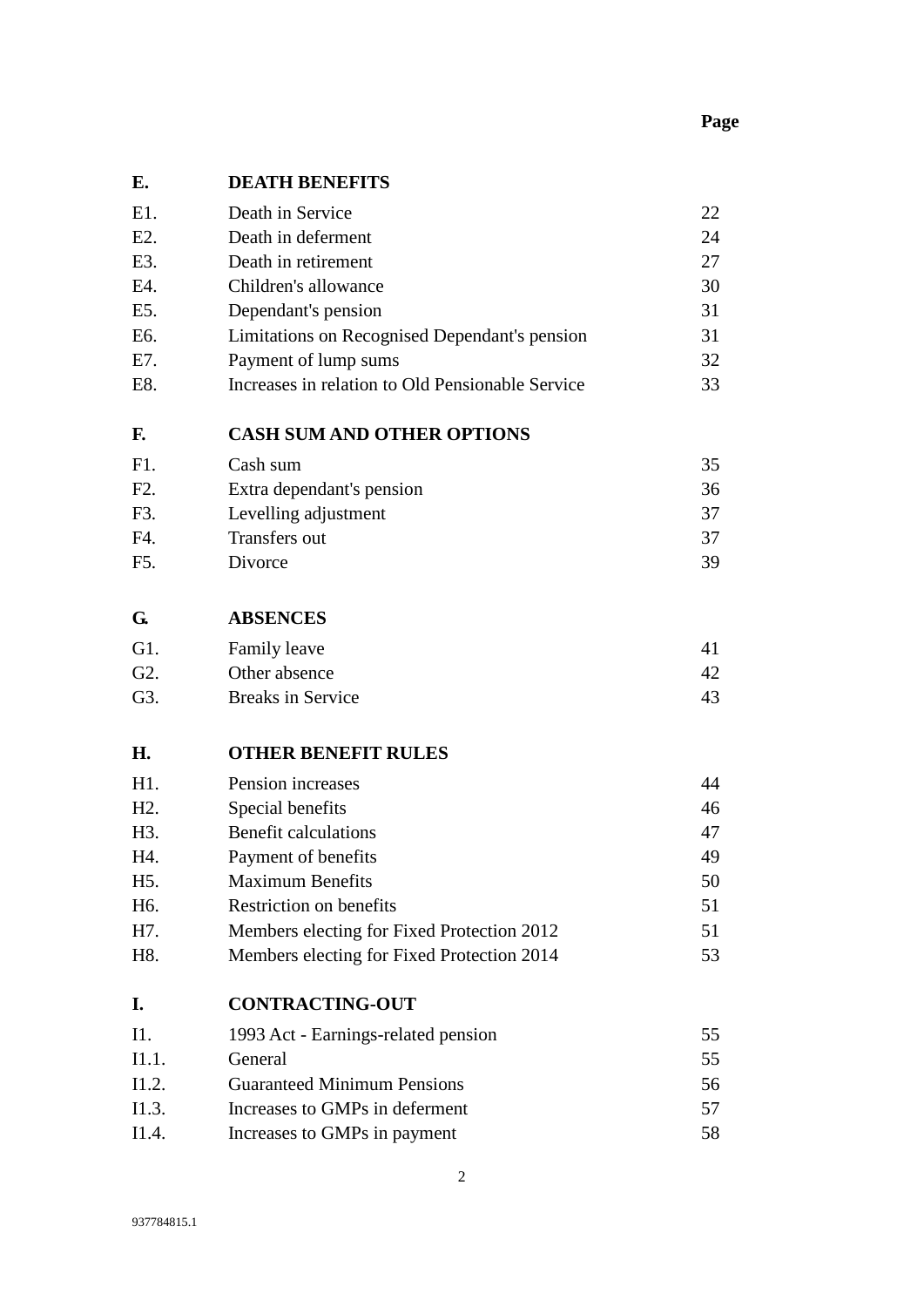|       |                                   | Page |
|-------|-----------------------------------|------|
| I1.5. | Anti-Franking                     | 58   |
| I1.6. | <b>Transfers</b>                  | 58   |
| I1.7. | Contributions equivalent premiums | 59   |
| I1.8. | Commutation etc.                  | 59   |
| 12.   | Equivalent pension benefits       | 59   |

# **J. TRUSTEES**

| J1.              | Fund held on trust                                                                        | 61 |
|------------------|-------------------------------------------------------------------------------------------|----|
| J2.              | Appointment and Removal of Trustees                                                       | 61 |
| J3.              | Appointment and Removal of Trustees (if 1995 Act and<br>Pensions Act 2004 not applicable) | 61 |
| J4.              | Trustees' meetings                                                                        | 62 |
| J5.              | <b>Protection of Trustees</b>                                                             | 62 |
| J6.              | Administration                                                                            | 65 |
| Κ.               | <b>GENERAL OPERATION</b>                                                                  |    |
| $K1$ .           | <b>Employers</b>                                                                          | 66 |
| K <sub>2</sub> . | <b>Actuarial valuations</b>                                                               | 66 |
| K3.              | Investment                                                                                | 66 |
| K4.              | Administration                                                                            | 69 |
| K <sub>5</sub> . | Expenses                                                                                  | 70 |
|                  |                                                                                           |    |

#### **L. WINDING UP**

| $L1$ .           | Terminations                      | 72. |
|------------------|-----------------------------------|-----|
| $L2$ .           | Employer's default                | 72  |
| $L3$ .           | Effect of termination             | 73  |
| L4.              | Separate Fund                     | 74  |
| $L5$ .           | Winding Up                        | 76  |
| L <sub>6</sub> . | Scheme apportionment arrangements | 78  |

K7. Amendments 71 K8. Printed, audio-visual or electronic communication 71

# **M. INTERPRETATION**

| M1. | Definitions    | 80 |
|-----|----------------|----|
| M2. | Interpretation |    |

# **APPENDIX LEVEL 3 MEMBERS** 99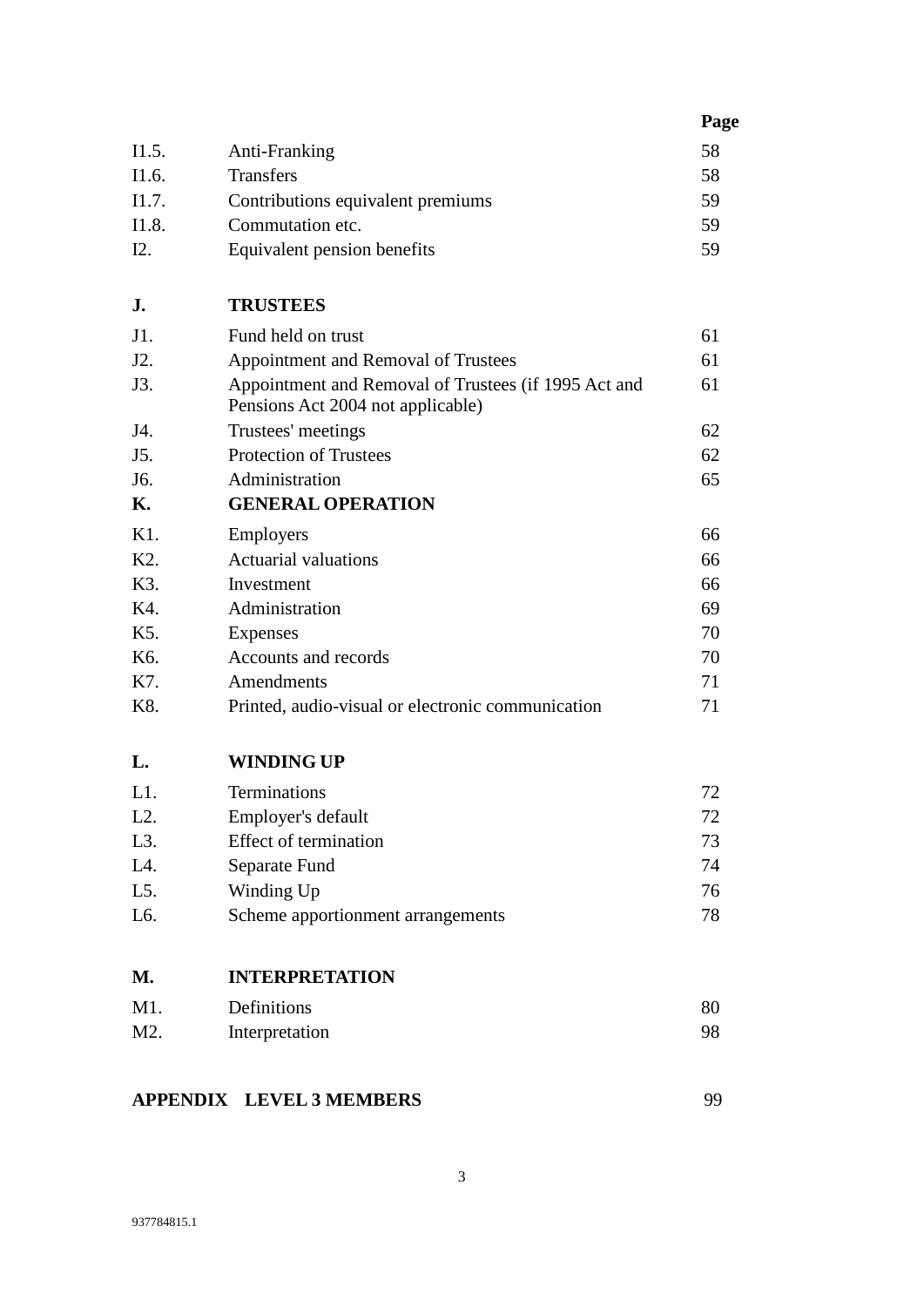#### **RULES OF BOC PENSION SCHEME**

Definitions are contained in section M of these Rules, which also sets out how these Rules are to be interpreted

#### **MEMBERSHIP**

#### A1. **Eligibility**

- A1.1 An employee or a director of an Employer may be eligible for Membership if the Trustees and the Company agree. Such a person's Membership may be subject to such conditions as the Company thinks fit.
- A1.2 The Company may determine that any category of persons (not already Members) shall not be eligible to become Members or may become Members subject to such conditions as the Company may impose.

#### A2. **Joining the Scheme**

- A2.1 A person who is eligible to join the Scheme under Rule A1 above will become a Member if he:
	- (1) applies for Membership in the form required by the Trustees; and
	- (2) provides such information, medical evidence and documents and satisfies such conditions (if any) as the Trustees require,

and the Trustees accept his application.

A2.2 Membership will have effect from such date as the Trustees decide.

### A3. **Levels of Membership**

- A3.1 A person (other than a SEPS Active Deferred Member) becoming a Member shall be a Level C Member unless before he pays any contributions (and before any contributions are paid in respect of him under Rule B5.1(2)) he elects to be a Level A Member or a Level B Member by giving written notice to his Employer and to the Trustees in a form acceptable to them. A SEPS Active Deferred Member becoming a Member shall be a Level 3 Member.
- A3.2 A Member who was in Pensionable Service immediately prior to 1 April 2016 and remained in Pensionable Service on 1 April 2016:
	- (1) who was immediately prior to that date a Level 1 Member shall be a Level C Member on and from 1 April 2016 unless prior to that date he elects to be a Level A Member or a Level B Member from that date by giving written notice to his Employer and to the Trustees in a form acceptable to them; and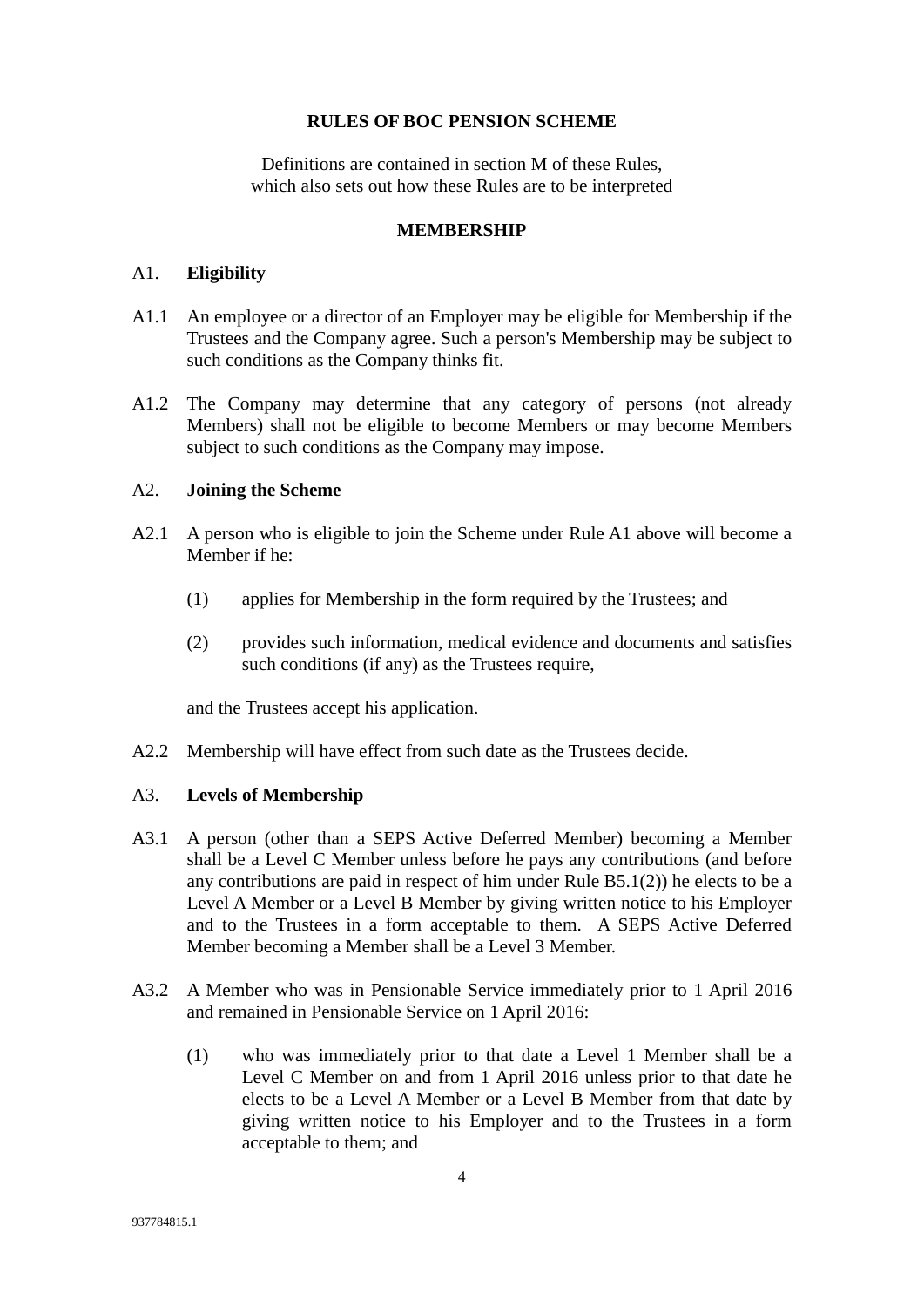- (1) who was immediately prior to that date a Level 2 Member shall be a Level B Member on and from 1 April 2016 unless prior to that date he elects to be a Level A Member or a Level C Member from that date by giving written notice to his Employer and to the Trustees in a form acceptable to them.
- A3.3 A person in one Level of Membership may apply in writing to the Trustees to transfer to one of the others, except that no person other than a SEPS Active Deferred Member may become a Level 3 Member. If the Trustees, in their absolute discretion, permit the transfer, it shall take effect from a date decided by the Trustees, which shall normally be the first day of the month after receipt of the Member's application to transfer.
- A3.4 For a period of Pensionable Service before 6 April 1987, a Member shall be treated as having been a Level 1 Member (if it was served or credited when he was contributing under the BOC No. 1 Pension Scheme) or a Level 2 Member (if he was contributing under this Scheme, which was then known as the BOC No. 2 Pension Scheme).

### A4. **Part-time employees**

If a Member is a part-time employee when joining the Scheme or at any time during his Service, the following shall apply when calculating benefits (but not contributions), except for the purposes of Rule E1.1(1) (lump sum on death in service):

- (1) The Member's Earnings shall be deemed to be those he would have received if he had been a full-time employee.
- (2) Except in the calculation of New Final Earnings, Final Earnings, Old Pensionable Earnings, New Pensionable Earnings and Pensionable Earnings, each relevant period of Active Membership shall be multiplied by the fraction A/B where:
	- A. is the number of hours the Member was required to work during that relevant period by his contract of employment
	- B. is the number of hours the Member would have been required to work during the relevant period by his contract of employment had he been a full-time employee.
- (3) A relevant period for the purposes of (2) above begins on the first day of Active Membership and on each subsequent date that the fraction A/B changes. A relevant period ends on the day before the next relevant period or, if earlier, the last day of Active Membership.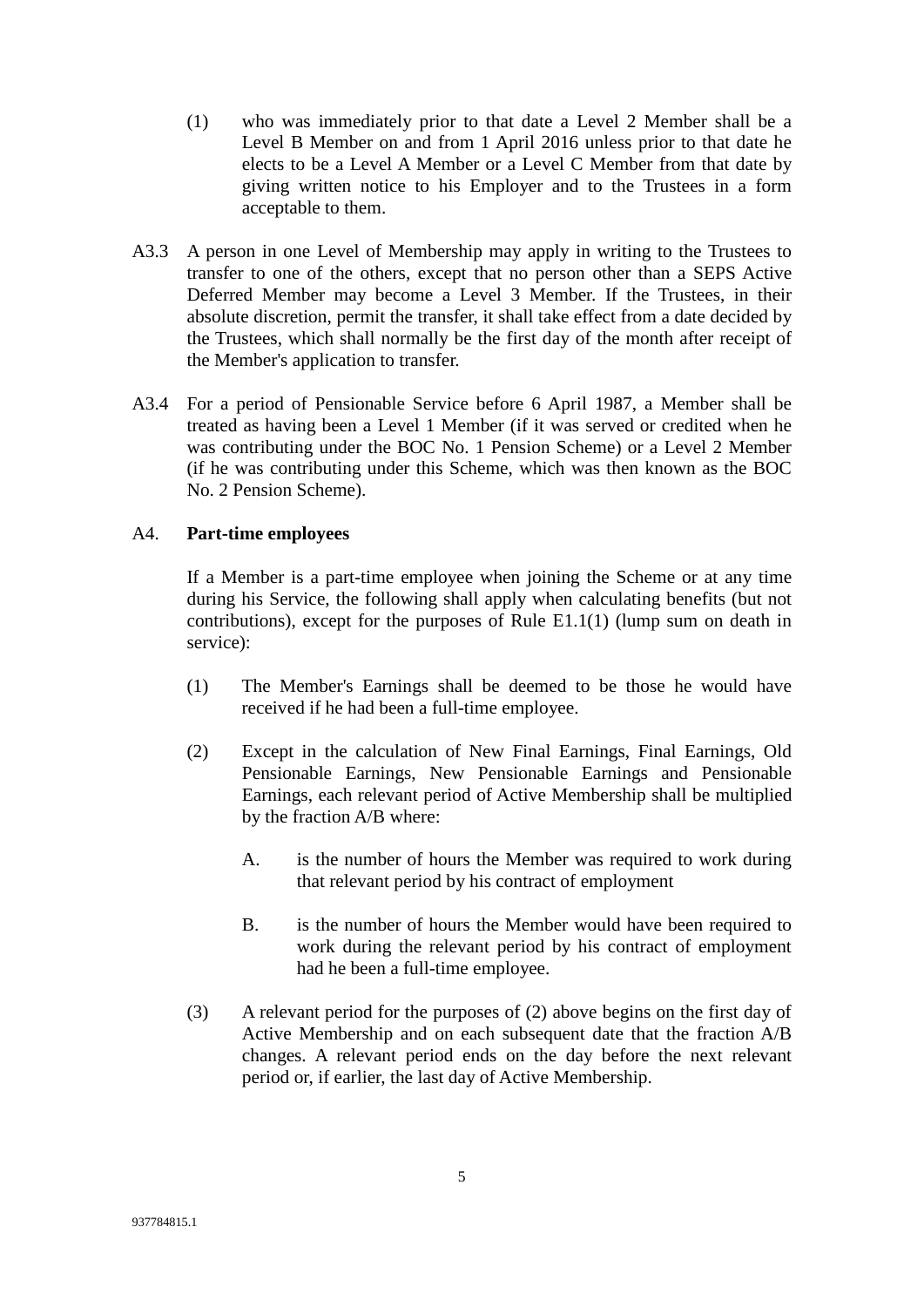A relevant period for the purposes of (2) above that has started but has not ended prior to 1 April 2011 will be deemed to end on 31 March 2011 with a new relevant period commencing on 1 April 2011.

- (4) If a benefit is calculated by reference to Potential Pensionable Service, the fraction A/B which applied on the last day of Active Membership shall apply also to Potential Pensionable Service after that day unless the Trustees, with the consent of the Company, decide that a higher fraction shall apply.
- (5) The Employer's decision shall be final as to the deemed Earnings in (1) above and the amounts of A and B in (2) above.

#### A5. **Transfers in**

- A5.1 Subject to Rule F5.4 a transfer of assets may be accepted into the Fund from any other pension scheme or arrangement (including an occupational pension scheme or a personal pension scheme) upon such terms as the Trustees shall decide. If such a transfer is made in respect of a person:
	- (1) that person may become a Member upon such special terms as the Trustees may think appropriate, and
	- (2) such benefits or additional benefits may be granted for that person in respect of the assets received as the Trustees may decide, and
	- (3) that part only of the transfer which is certified by the transferring scheme as relating to that person's own past contributions (plus any interest) shall be treated as having been contributed by him to the Fund.

The terms of the transfer, any special terms of Membership and any benefits granted shall comply with the Preservation Requirements.

A5.2 In addition to the power contained in Rule A5.1, the Trustees may accept a payment from another pension scheme of the Employers in respect of a Member who has also paid contributions to that other scheme.

If a transfer is made in respect of such a person, that part only of the transfer which is certified by the transferring scheme as relating to that person's own past contributions (plus any interest) shall be treated as having been contributed by him to the Fund.

The terms of the transfer and any benefits granted shall comply with the Preservation Requirements.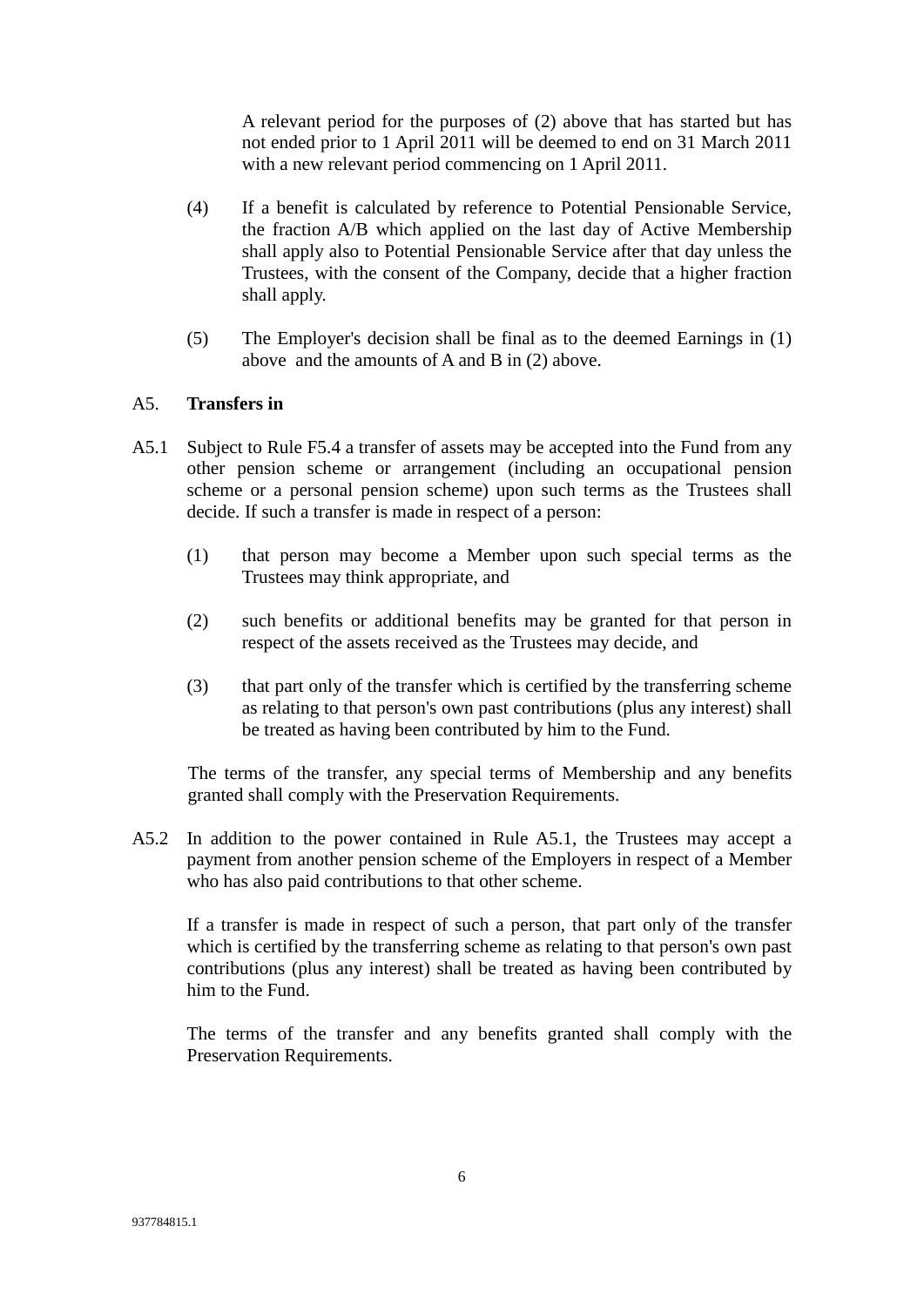#### A6. **Opting Out**

- A6.1 A Member may elect to be treated as leaving Service by giving written notice to the Trustees in a form acceptable to them. The election shall take effect on a date decided by the Trustees which shall normally be after the end of the pay period in which the notice is received but shall not in any case be after the end of the next following pay period. An election shall not take effect after the Member has already left Service or reached Retirement Age.
- A6.2 If a Member is treated under Rule A6.1 as having left Service:
	- (1) he will be treated as entitled to benefits under Rules D1 or D4, except that no pension or refund of contributions may be paid to a Member under Rules D1, D2, D3 or D4 until:
		- (a) his employment by the Employers actually ends, or
		- (b) after Retirement Age, or
		- (c) such earlier date as the Trustees may agree
	- (2) a transfer payment for the Member may be restricted to benefits accrued on or after 6 April 1988, as described in Rule F4(4)(b)
	- (3) if the Member so requests in a form acceptable to the Trustees, he may again be treated as a Member in Service but only:
		- (a) with effect from the beginning of the pay period in which the Trustees, in their absolute discretion, and the Company have approved his request
		- (b) if he is then still eligible under Rule A1, and
		- (c) on such terms and subject to such conditions as the Trustees or the Company may think fit.

#### A7. **Overseas Employers**

- A7.1 This Rule A7 will apply solely to employees of Employers which are not resident in the United Kingdom or to a Member during a period of Overseas Secondment and overrides any other inconsistent Rules.
- A7.2 Eligibility for Membership of the Scheme under Rule A1 may be extended to employees of an Employer which is not resident in the United Kingdom if they are chargeable to United Kingdom income tax on their emoluments from the Employer. In the event that such an employee ceases to be effectively chargeable to United Kingdom income tax he shall be treated as having left Service and his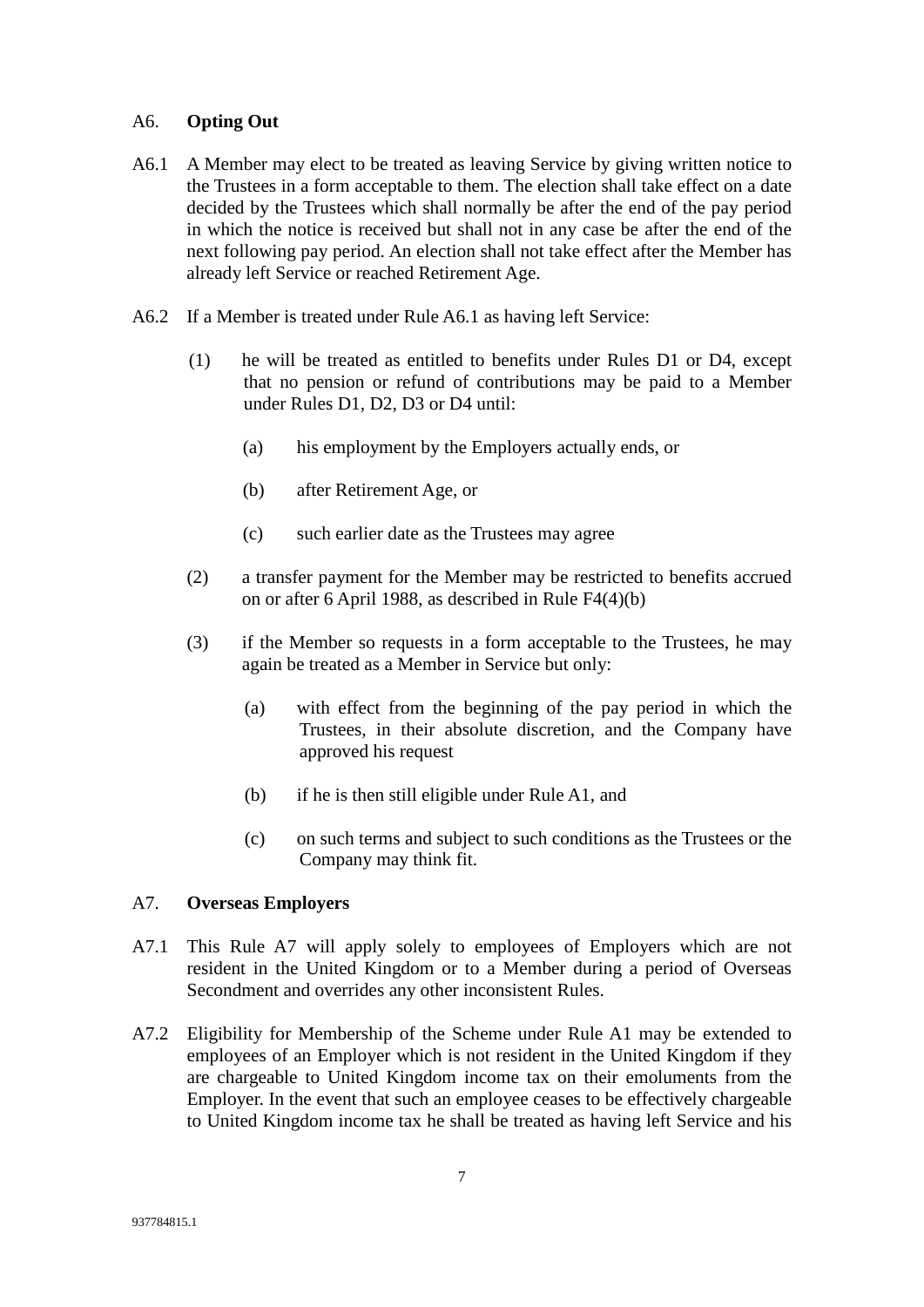accrued benefits will be held subject to the Rules until he leaves Service, retires or dies.

A7.3 Any period of Overseas Secondment shall not be a period of Pensionable Service unless the Company directs the Trustees that such period is to be a period of Pensionable Service. During a period of Overseas Secondment which is to be a period of Pensionable Service the Company shall determine the amount which shall be treated as the Member's Earnings (notwithstanding that those earnings may not be subject to the PAYE system) during such period by reference to the rate of remuneration appropriate for similar employment in the United Kingdom and shall be reimbursed by the overseas employer for the cost of the contributions due in respect of the Member under Rule B4.1.

#### A8. **Cross-border Activities**

Notwithstanding the provisions of Rule A1.1 no employee who is a "qualifying person" as defined in regulation 2(1) of the Occupational Pension Schemes (Cross-border Activities) Regulations 2005 shall be eligible to join the Scheme. Any Member in Pensionable Service who becomes a "qualifying person" shall be treated with immediate effect as having left Service under Rule D1.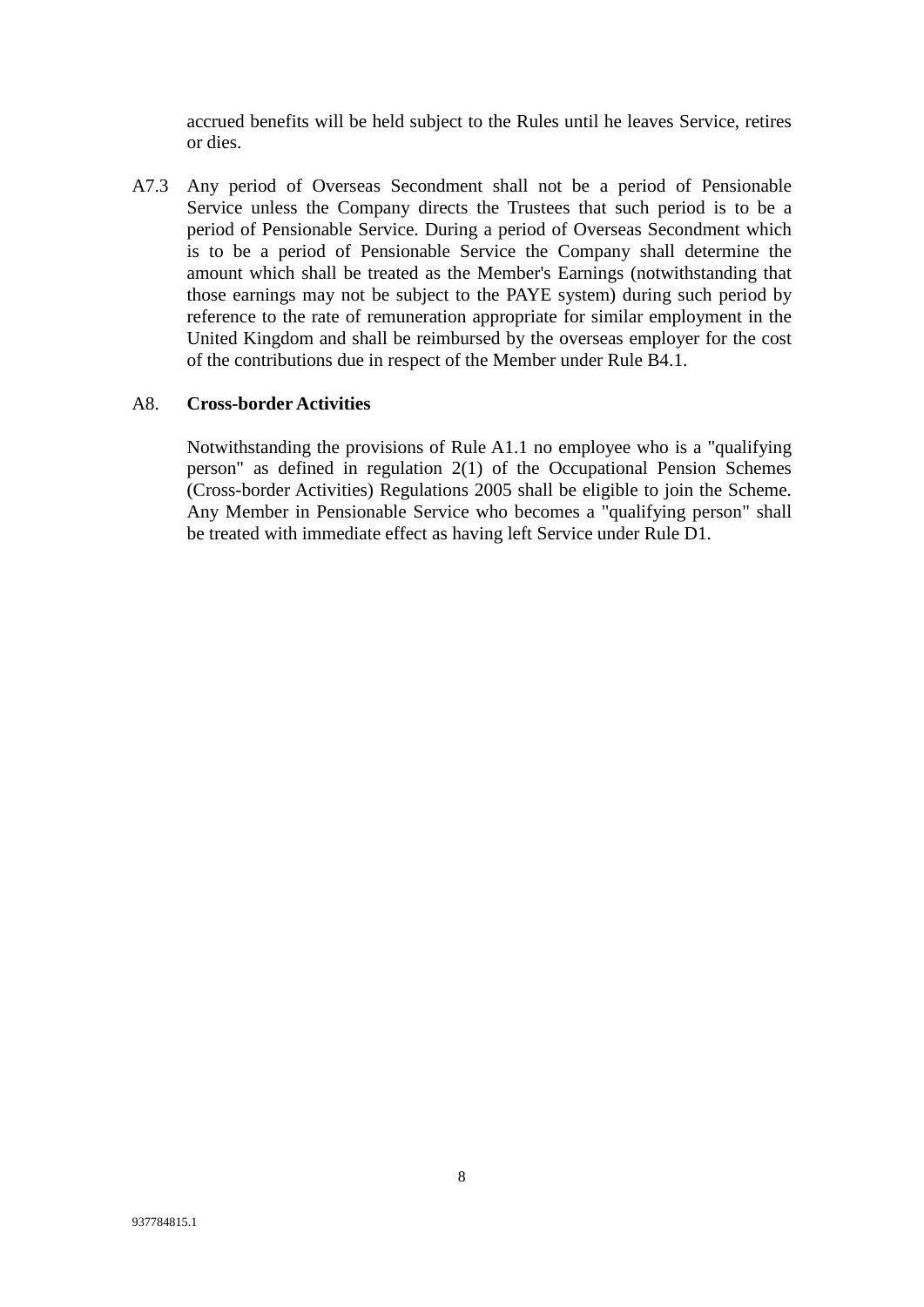#### **CONTRIBUTIONS**

#### B1. **Members' contributions**

- B1.1 Subject to Rule B1.1A, each Member while in Service shall contribute to the Fund:
	- (1) in the case of a Level 1 Member:
		- (i) 3.6% of Earnings in respect of any pay period ending on or after 1 April 2011 and before 1 April 2012,
		- (ii) 4.2% of Earnings in respect of any pay period ending on or after 1 April 2012 and before 1 April 2013,
		- (iii) 4.8% of Earnings in respect of any pay period ending on or after 1 April 2013 and before 1 April 2016, or
	- (2) in the case of a Level 2 Member:
		- (i) 6% of Earnings in respect of any pay period ending on or after 1 April 2011 and before 1 April 2012,
		- (ii) 7% of Earnings in respect of any pay period ending on or after 1 April 2012 and before 1 April 2013,
		- (iii) 8% of Earnings in respect of any pay period ending on or after 1 April 2013 and before 1 April 2016.
	- (3) in the case of a Level A Member, the lesser of:
		- (i) the aggregate of 8% of Earnings and 3.4% of Band Earnings; and
		- (ii) 10.5% of Earnings,

in respect of any pay period ending on or after 1 April 2016.

- (4) in the case of a Level B Member, 8% of Earnings in respect of any pay period ending on or after 1 April 2016.
- (5) in the case of a Level C Member, 4.8% of Earnings in respect of any pay period ending on or after 1 April 2016.
- (6) in the case of a Level 3 Member the aggregate of 8% of Earnings and 3.4% of Band Earnings in respect of any pay period ending on or after 1 June 2016.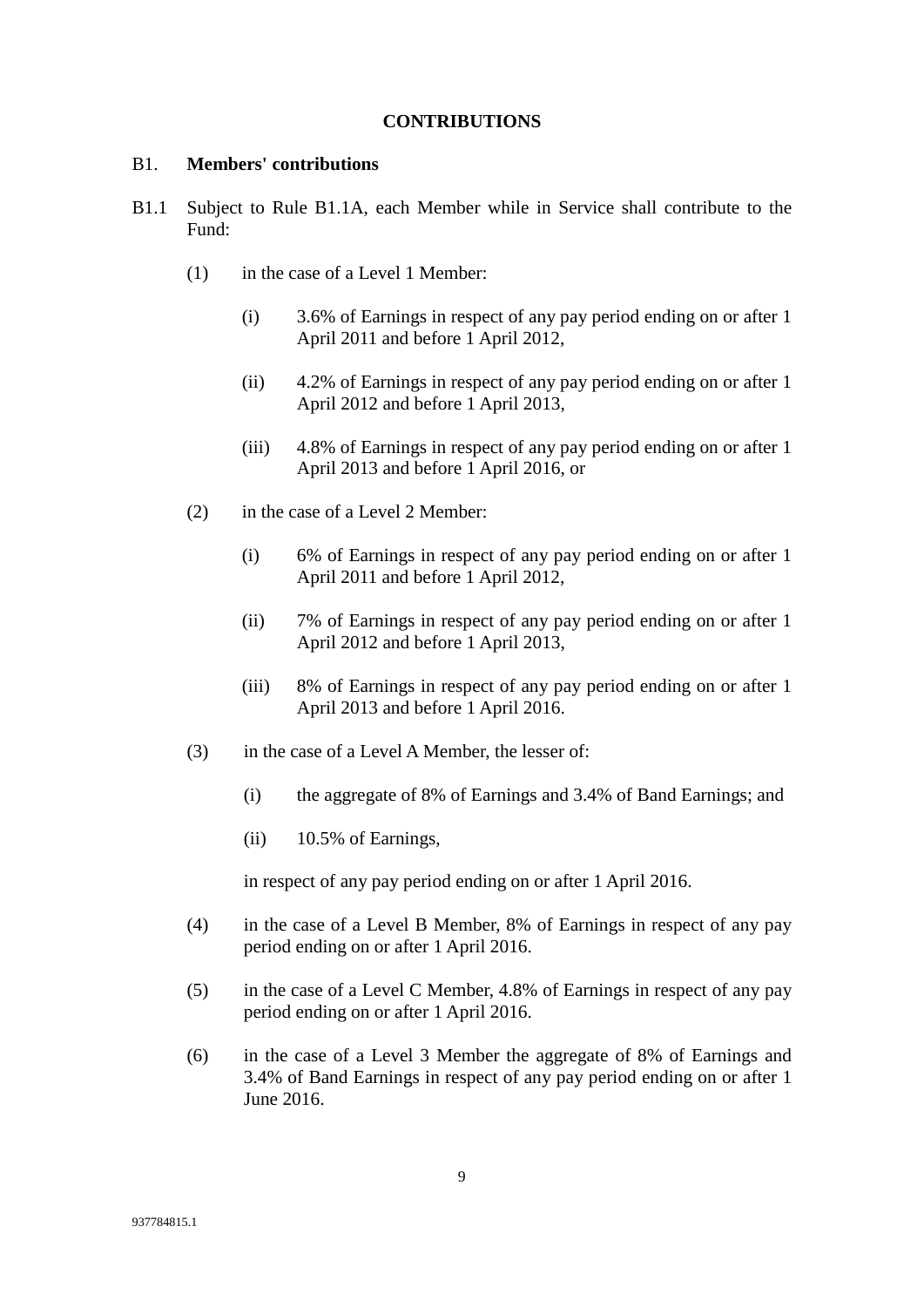- B1.1A For the purpose of Rule B1.1 (but not in relation to the definition of Band Earnings), "Earnings" only includes the modifications made by paragraphs (b) or, in the case of a Level 1 Member, Level 2 Member, Level A Member, Level B Member or Level C Member (c) of the provisions of that definition relating to any period falling on or after 1 April 2011 to the extent that the Member's "Earnings" are increased by the applications of those paragraphs (b) and, in the case of a Level 1 Member, Level 2 Member, Level A Member, Level B Member or Level C Member, (c).
- B1.2 If, on any date before Retirement Age, a Member has a prospective Scale Pension at Retirement Age which is equal to two-thirds of Old Pensionable Earnings (where for this purpose both Old Pensionable Earnings and the Scale Pension are to be calculated as if the Member's Active Membership had terminated on that date and no account is to be taken of any increase which may be expected to be made between that date and Retirement Age to a deferred pension) and which is attributable to the Member's Active Membership and (where the Company so decides) to a transfer of assets received in accordance with Rule A5.1, he shall stop paying contributions under Rule B1.1. Once a Member has stopped paying contributions as a result of this Rule B1.2, he shall not again pay contributions under Rule B1.1.
- B1.3 A Member shall pay or stop paying contributions on or after Retirement Age as set out in Rule C3, provided that if a Member stopped paying contributions under Rule B1.1 before Retirement Age as a result of Rule B1.2, he shall not again start to pay contributions after Retirement Age.

#### B2. **Additional voluntary contributions**

A Member may not pay additional voluntary contributions to the Scheme.

#### B3. **Payment of contributions**

- B3.1 A Member's contributions shall be deducted from his Pay and paid by the Employer into the Fund within such timescales as the Employer may agree with the Trustees from time to time.
- B3.2 A Member may reduce his contributions but only:
	- (1) with the agreement of the Trustees, and
	- (2) upon such terms as the Trustees shall think fit, which may include a reduction of benefits or a suspension or termination of Pensionable Service.
- B3.3 This Rule B3 is subject to Rule B5.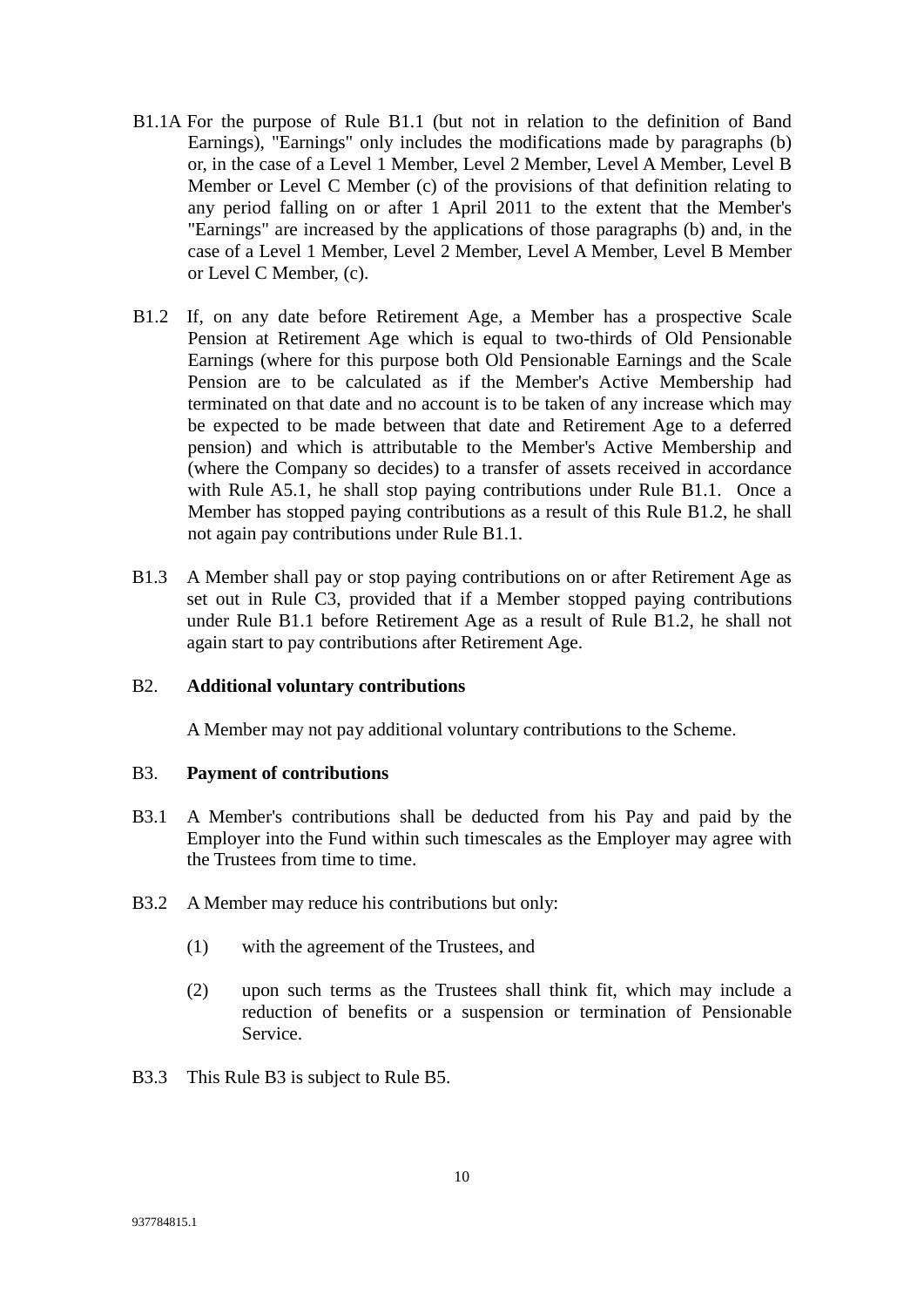#### B4. **Employers' contributions**

- B4.1 The liability of an Employer to pay contributions to the Fund shall be decided from time to time by the Company after consulting the Actuary, subject to any requirements of the Trustees which are necessary for securing the Scheme's compliance with any requirements as to Scheme funding set out in the Pensions Act 2004, applying to the Scheme. The liability of one Employer may be different from that of another.
- B4.2 An Employer's liability under the Scheme may be terminated under Rule L1.
- B4.3 An Employer may, by written notice to the Trustees, reduce or suspend its liability to pay contributions as set out in the notice. The following shall then apply:
	- (1) Members' contributions (and any contributions paid in respect of a Member under Rule B5.1(2)) shall not be affected.
	- (2) After consulting the Actuary, the Trustees may immediately or at any later time reduce any benefits payable for all or any persons who are or have been Members in the Service of that Employer. The total reduction in benefits shall have a value which, in the opinion of the Actuary, is not more than the value of the reduction or suspension of Employer's liability.
	- (3) The Trustees shall notify Members affected of any reduction in benefit. If such a Member has died, the Trustees shall instead notify the person entitled to the benefit.

#### B5. **Reduced Salary Members**

- B5.1 In respect of any period during which an Active Member is a Reduced Salary Member:
	- (1) the Reduced Salary Member will not be required to pay contributions to the Scheme,
	- (2) the Reduced Salary Member's Employer must pay to the Trustees each month (at the same time as the Reduced Salary Member's contributions would have been paid) the amount the Reduced Salary Member would have been required to contribute to the Scheme if he were not a Reduced Salary Member, except that in respect of a Reduced Salary Member who is a Level 3 Member or is a Level A Member and would be required to pay the aggregate of 8% of Earnings and 3.4% of Band Earnings in respect of any pay period ending on or after 1 April 2016 if he were not a Reduced Salary Member, his Band Earnings shall be calculated as his Band Earnings after taking account of any reduction to his Earnings as a result of the application of any Salary Exchange Arrangement in respect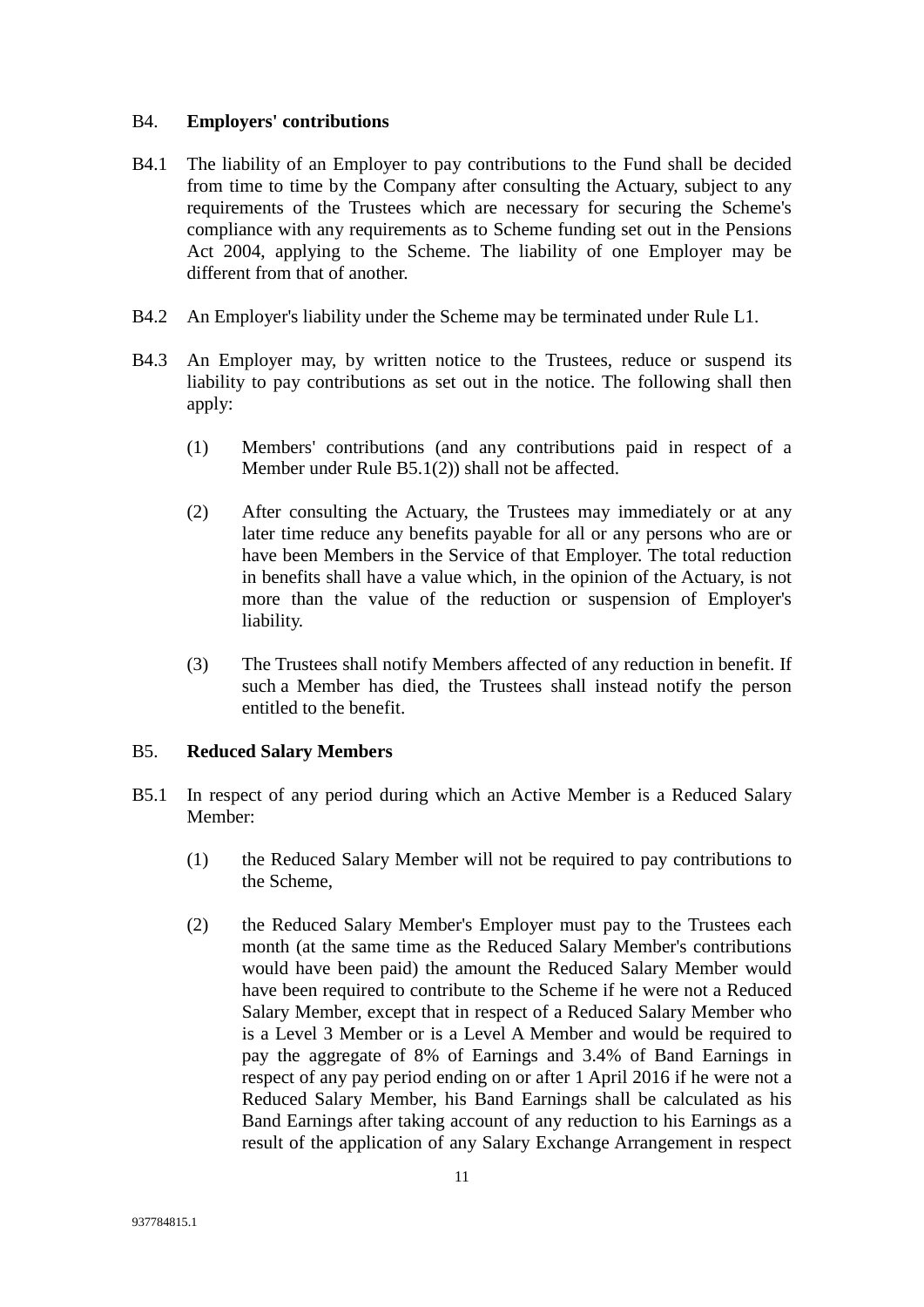of the 8% of Earnings he would have been required to pay if he had not been a Reduced Salary Member,

- (3) the Reduced Salary Member's Employer must notify the Trustees of the relevant Member's Reference Earnings, his Reference Death Benefit Earnings, and his Reference Pay, and
- (4) benefits from the Scheme for and in respect of the Reduced Salary Member (or a former Reduced Salary Member) will be calculated as if the Member had not been a Reduced Salary Member at any time and accordingly:
	- (a) as if the Member's Earnings, his Death Benefit Earnings, his Pay for the purposes of the Rules had been, respectively, his Reference Earnings, his Reference Death Benefit Earnings, and his Reference Pay, and
	- (b) as if the Member had been paying contributions under Rule B1.1 based on his Reference Earnings. However, the Member shall not be entitled under Rule D4 to a refund of the contributions he would have made had he not been a Reduced Salary Member.
- B5.2 The **"Reference Earnings"**, the **"Reference Death Benefit Earnings"**, and the **"Reference Pay"** of a Reduced Salary Member are, respectively, the Earnings, the Death Benefit Earnings, and the Pay which the Employer reasonably determines the Reduced Salary Member would have had if he had not been a Reduced Salary Member.
- B5.3 An Active Member is a **"Reduced Salary Member"** in respect of any period on or after the Effective Date in which he is participating in a Salary Exchange Arrangement.
- B5.4 **"Salary Exchange Arrangement"** means any arrangement which may be identified by the Company to the Trustees from time to time as a "Salary Exchange Arrangement" for the purposes of this definition (and under which an Active Member gives up the right to receive some of the employment income which would otherwise have been payable to him and under which his Employer (or any other person) agrees in exchange to pay some or all of the contributions which the Active Member would otherwise have paid to the Scheme).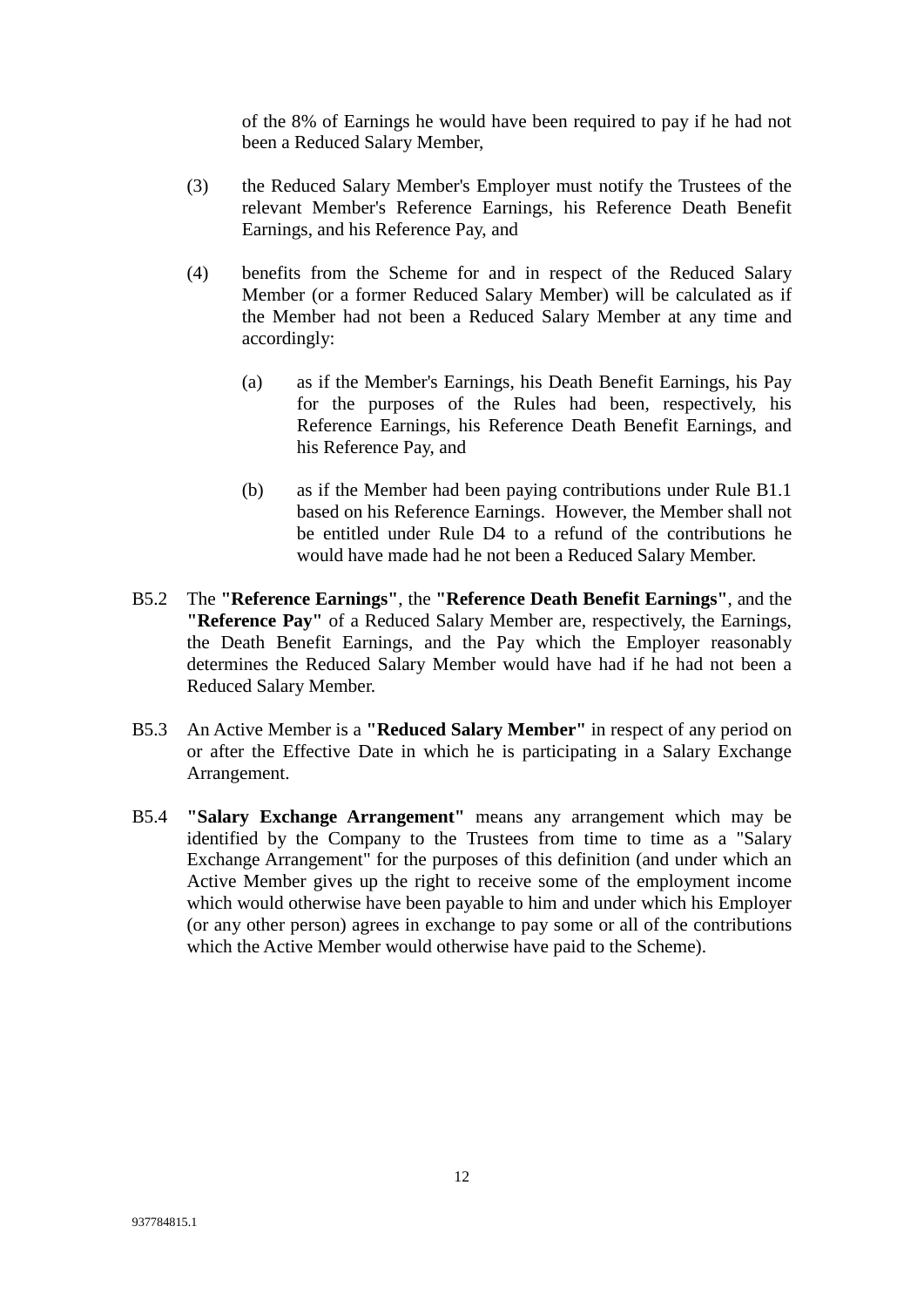#### **RETIREMENT BENEFITS**

#### C1. **Scale Pension**

The Scale Pension is equal to the sum of:

- (1) 1/100 of Pensionable Earnings calculated as if his Active Membership had terminated on 31 March 2011 for each complete year of Old Pensionable Service as a Level 1 Member (with a proportionate amount for each additional complete day), and
- (2) 1/100 of New Pensionable Earnings for each complete year of New Pensionable Service prior to 1 April 2016 as a Level 1 Member (with a proportionate amount for each additional complete month), and
- (3) 1/60 of Pensionable Earnings calculated as if his Active Membership had terminated on 31 March 2011 for each complete year of Old Pensionable Service as a Level 2 Member (with a proportionate amount for each additional complete day), and
- (4) 1/60 of New Pensionable Earnings for each complete year of New Pensionable Service prior to 1 April 2016 as a Level 2 Member (with a proportionate amount for each additional complete month), and
- (5) 1/60 of New Pensionable Earnings for each complete year of New Pensionable Service on and after 1 April 2016 as a Level A Member (with a proportionate amount for each additional complete month), and
- (6) 1/70 of New Pensionable Earnings for each complete year of New Pensionable Service on and after 1 April 2016 as a Level B Member (with a proportionate amount for each additional complete month), and
- (7) 1/130 of New Pensionable Earnings for each complete year of New Pensionable Service on and after 1 April 2016 as a Level C Member (with a proportionate amount for each additional complete month), and
- (8) the 1997 Credit (if any) calculated at 31 March 2011,

#### PROVIDED THAT:

- (i) The amounts referred to in Rule C1(1), (3), and (8) are to be increased for the period from 1 April 2011 until the Calculation Date as follows:
	- (a) during any period during which the Member remains in Service which is Pensionable Service and, in respect of any period prior to 6 April 2016, contracted-out employment, the GMP (if any) is increased as set out in Rule I1.2, and during any other period of Service, the GMP is increased as set out in Rule I1.3;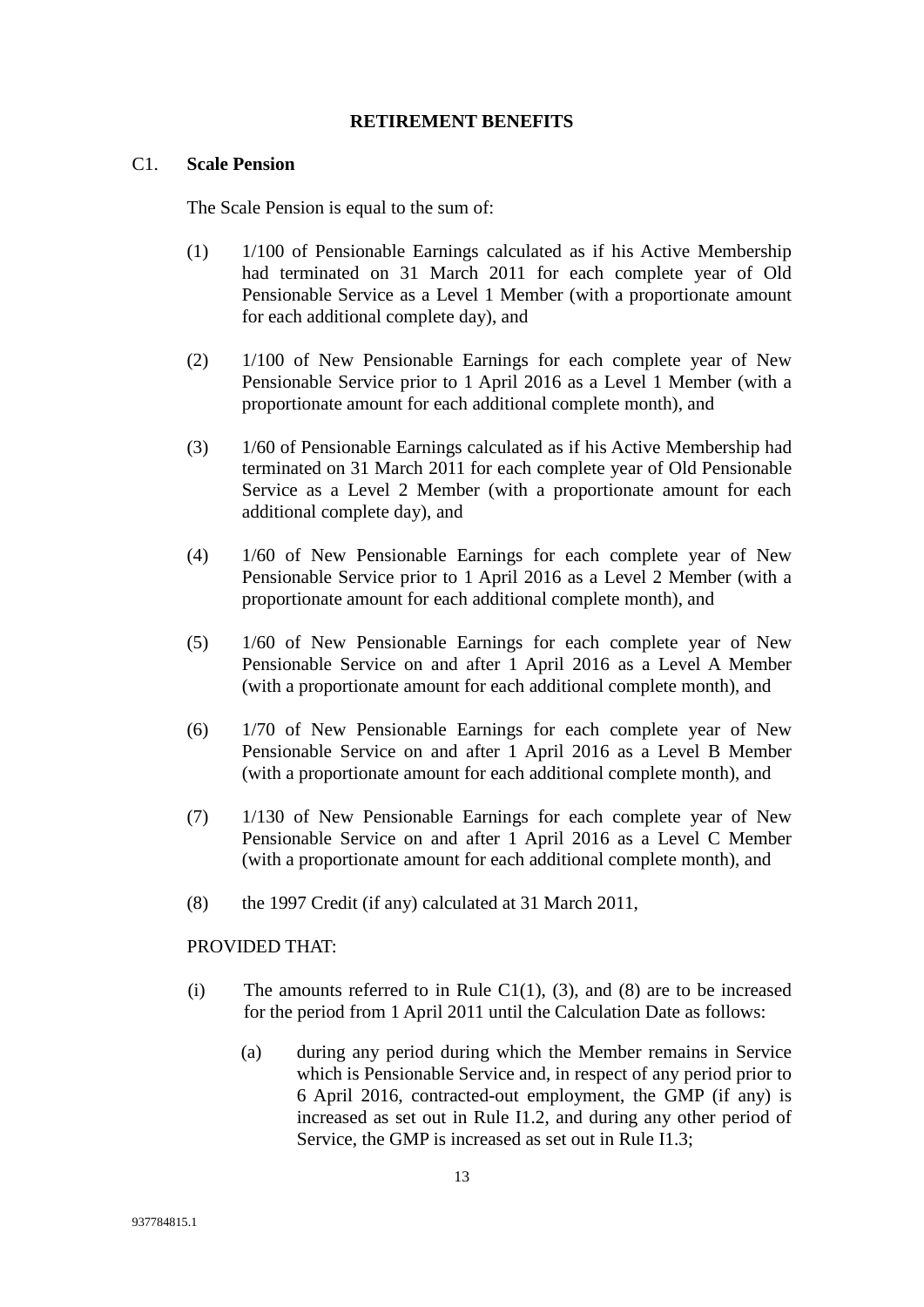(b) any amount which is not part of the GMP is increased as if the Member had left Active Membership on 31 March 2011 as a Type B Leaver in accordance with the Revaluation Requirements (as set out in Rule M1 and not, for the avoidance of doubt, as it would actually have applied if the Member had left Active Membership on 31 March 2011). For these purposes, where the Member's Active Membership terminates before Retirement Age, such increase will be calculated as if the Member had reached Retirement Age but no account shall be taken of any period after the Calculation Date.

For the avoidance of doubt, no account shall be taken of any period after the Calculation Date when calculating the increases under (a) or (b) above.

- (ii) the annual amount of the pension which is attributable to the Member's Active Membership and (where the Company so decides) to a transfer of assets received in accordance with Rule A5.1, shall be not more than two-thirds of Old Pensionable Earnings (where for this purpose Old Pensionable Earnings are to be calculated as if the Member's Active Membership had terminated at Retirement Age if he is in Active Membership at Retirement Age and, for the avoidance of doubt, at the date the Member's Active Membership actually terminated in any other case). Where this limit applies, that part of the Scale Pension which relates to New Pensionable Service will be reduced accordingly before any reduction is made to that part of the Scale Pension which relates to Old Pensionable Service.
- (iii) benefits to and in respect of the Member shall be increased to the extent required by Rule I1.1(b) and (c) (if applicable).

#### C2. **Normal retirement**

A Member who ceases to be in Service at Retirement Age shall be immediately entitled to the Scale Pension.

#### C3. **Late retirement**

If a Member remains in Service after Retirement Age, the following shall apply:

- (1) If the Member stopped paying contributions under Rule B1.1 before Retirement Age as a result of Rule B1.2, his Active Membership shall end at Retirement Age.
- (2) If (1) does not apply, he shall pay contributions in accordance with Rule B1.1 until the earliest of:
	- (a) the date he ceases to be in Service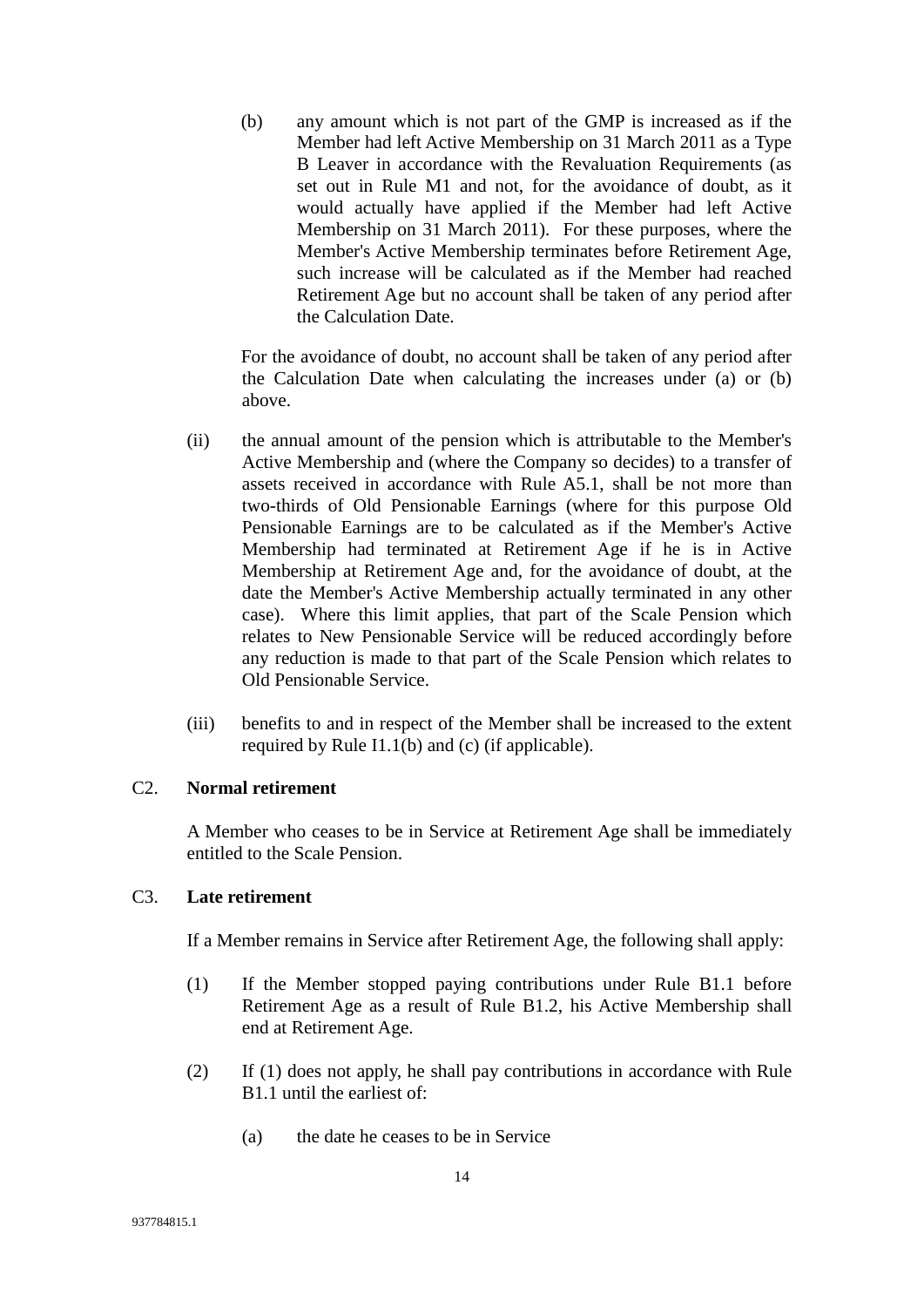- (b) the date on which a cash sum is payable to him under Rule F1 (commutation)
- (c) the date on which (on the assumption that the Member's Active Membership had terminated on that date) the Member's pension calculated in accordance with (4) below and which is attributable to the Member's Active Membership and (where the Company so decides) to a transfer of assets received in accordance with Rule A5.1 is equal to two-thirds of Old Pensionable Earnings
- (d) 5 years after Retirement Age or such later date as the Trustees may allow, and
- (e) a date on or after Retirement Age chosen by the Member

and his Active Membership shall then end.

- (3) A pension shall be paid to the Member from the later of:
	- (a) (i) if the Member stopped paying contributions under Rule B1.1 before Retirement Age as a result of Rule B1.2, Retirement Age; or
		- (ii) in any other case, the day after he stops paying contributions under (2) above, and
	- (b) a date chosen by the Member not later than the date he ceases to be in Service.
- (4) The pension (before commutation or surrender under Rules F1 and F2) shall be the sum of:
	- (a) the greater of:
		- (i) the pension to which the Member would have been entitled under Rule C2 if he had ceased to be in Service at Retirement Age but increased to take account of any postponement of payment after Retirement Age, and
		- (ii) a pension calculated in the same way as the Scale Pension but based only on the Member's Pensionable Service when he reached Retirement Age and on the basis that:
			- (A) references to the Member's New Pensionable Earnings in paragraphs (2) and (4) of Rule C1. are to be read as references to the Member's New Pensionable Earnings when his Active Membership ended; and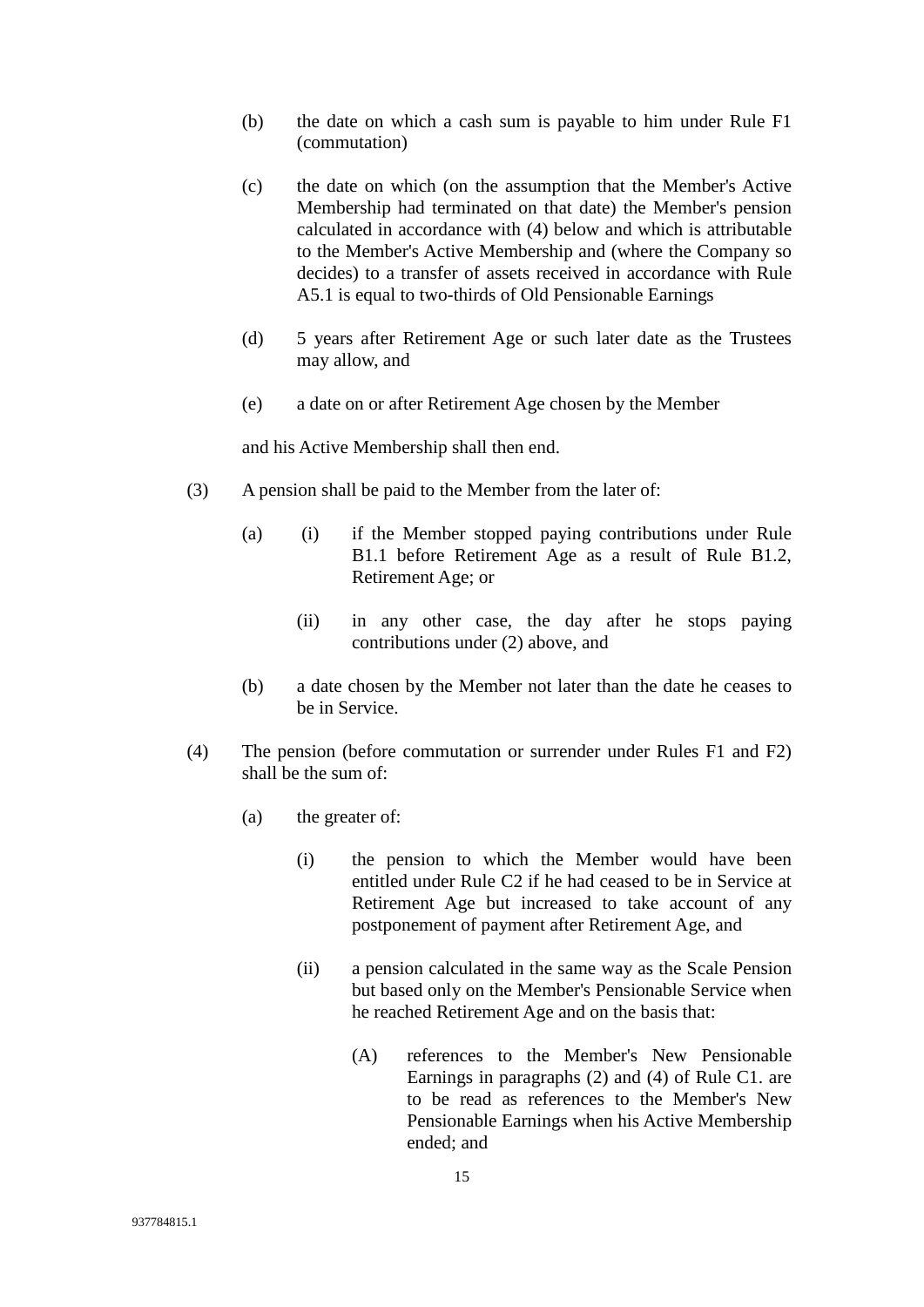$(B)$  the increase required by proviso (i)(b) to Rule C1 to be made to any amount which is not part of the GMP is calculated as if the date when the Member's Active Membership actually terminates was the Member's Retirement Age;

and then increased to take account of any postponement after the last day of Active Membership, and

- (b) a pension calculated in the same way as the Scale Pension (excluding any GMP and 1997 Credit) but based only on:
	- (i) the Member's Pensionable Service when his Active Membership ended less his Pensionable Service when he reached Retirement Age, and
	- (ii) the Member's New Pensionable Earnings on the basis that reference to the Member's New Pensionable Earnings in paragraphs (2) and (4) of Rule C1. are to be read as references to the New Pensionable Earnings respectively when his Active Membership ended,

and then increased to take account of any postponement after the last day of Active Membership. Rule H3.2 describes how increases are made to take account of postponement.

#### C4. **Ill-Health and Incapacity**

If a Member ceases to be in Service before Retirement Age due to Ill-Health or Incapacity, the Trustees may, at the Employer's request and with the Member's consent, direct that the Member shall be entitled on retirement to an immediate pension being:

- (1) in the case of Ill-Health, the Scale Pension, or
- (2) in the case of Incapacity, the Scale Pension calculated after increasing, in relation to the part of the Scale Pension calculated by reference to New Pensionable Service, the Member's New Pensionable Service by one-half of the difference between his actual Pensionable Service and his Potential Pensionable Service

or such greater amount as the Trustees may think fit.

Without affecting their general discretion whether or not to direct payment of an immediate pension under this Rule, the Trustees may decline to make such a direction in circumstances where they are satisfied that inadequate medical checks were carried out by the Employer on their behalf at the time when the Member was first eligible for membership, or that the Member failed fully to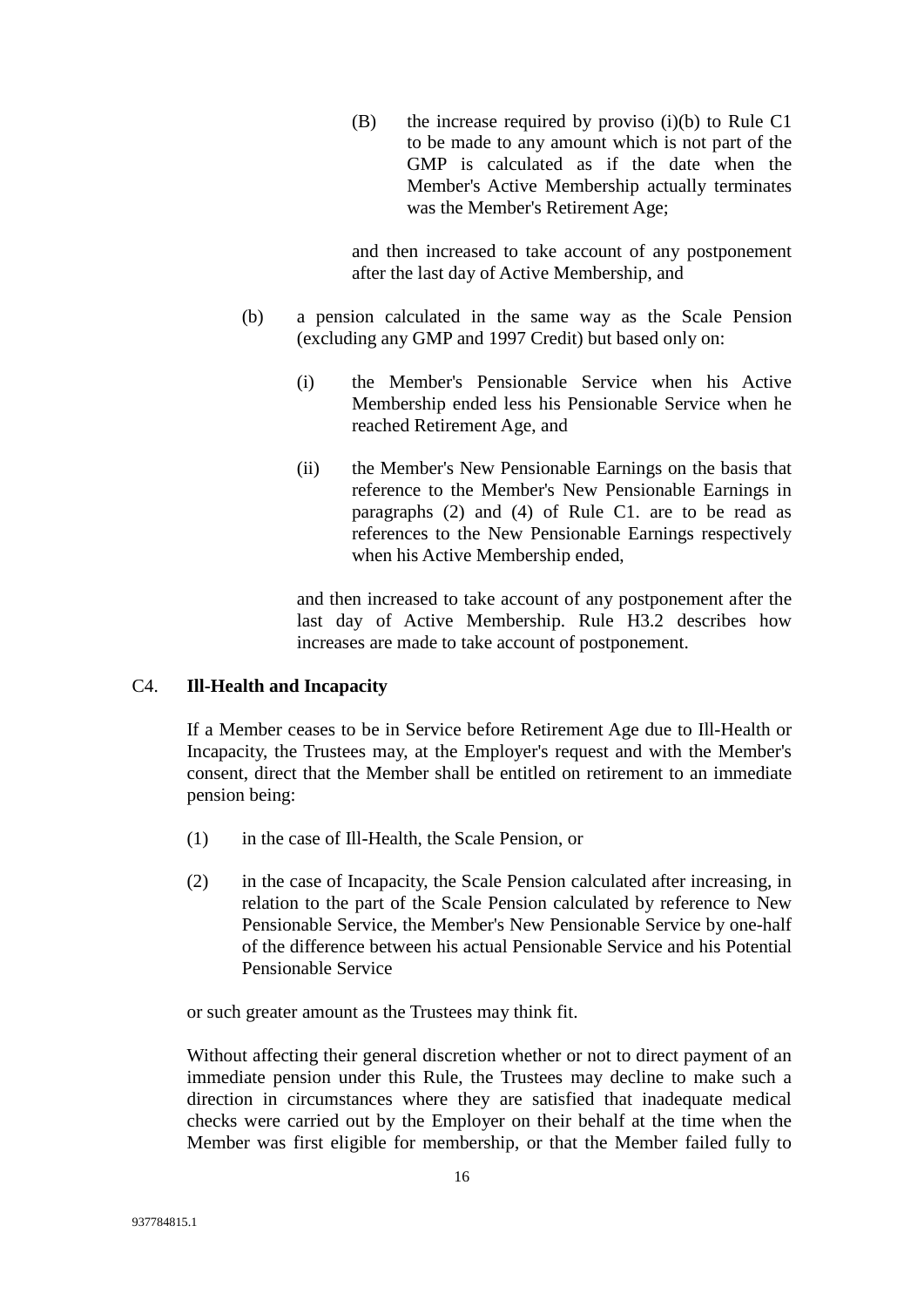disclose a relevant medical condition which existed and of which the Member was aware at the time of being admitted to membership. The Trustees must however comply with the requirements of the Equality Act 2010.

A pension granted under this Rule may be reduced or suspended under Rule H3.5 (recovery of health).

# C5. **Redundancy**

C5.1 If a Member's Service is terminated on or after 1 December 2006 by the Employer by reason of Redundancy and at that time the Member has at least 10 years' Active Membership the Member shall on retirement when the Member leaves Service or, if later, attains age 55 be entitled to an immediate pension equal to the Scale Pension.

"Active Membership" for this purpose shall, if and to the extent which the Company decides, include a period of service completed by the Member before becoming an Employee.

If the Member left Service before age 55, the pension shall be increased during the period of deferment up to that age in accordance with Rule D1.2 as if the Member's Retirement Age were age 55.

- C5.2 A Member entitled to a pension under Rule C5.1 may in writing choose to receive the pension from such later date as he shall specify (not being later than age 70, or such later date as the Trustees may allow) in which case the pension shall be increased by such amount as the Trustees shall think fit. The Company's consent shall be required if the increase is different from that which the Actuary advises would be appropriate to take account of later payment.
- C5.3 If a Member who is prospectively entitled to a deferred pension in accordance with Rule C5.1 suffers from Ill-health before reaching age 55, he may, if the Company and the Trustees consent, receive payment of his pension immediately. Such pension may later be reduced or suspended under Rule H3.5.

### C6. **Other early retirement**

If a Member ceases to be in Service before Retirement Age and

- (1) he has attained age 55, and
- (2) he has at least 10 years' Active Membership (as that term is defined for the purposes of Rule C5.1), and
- (3) he gave to the Employer and served at least 3 months' notice of retirement (or such longer period as his contract of employment required or such shorter period as the Company may have approved for this purpose), and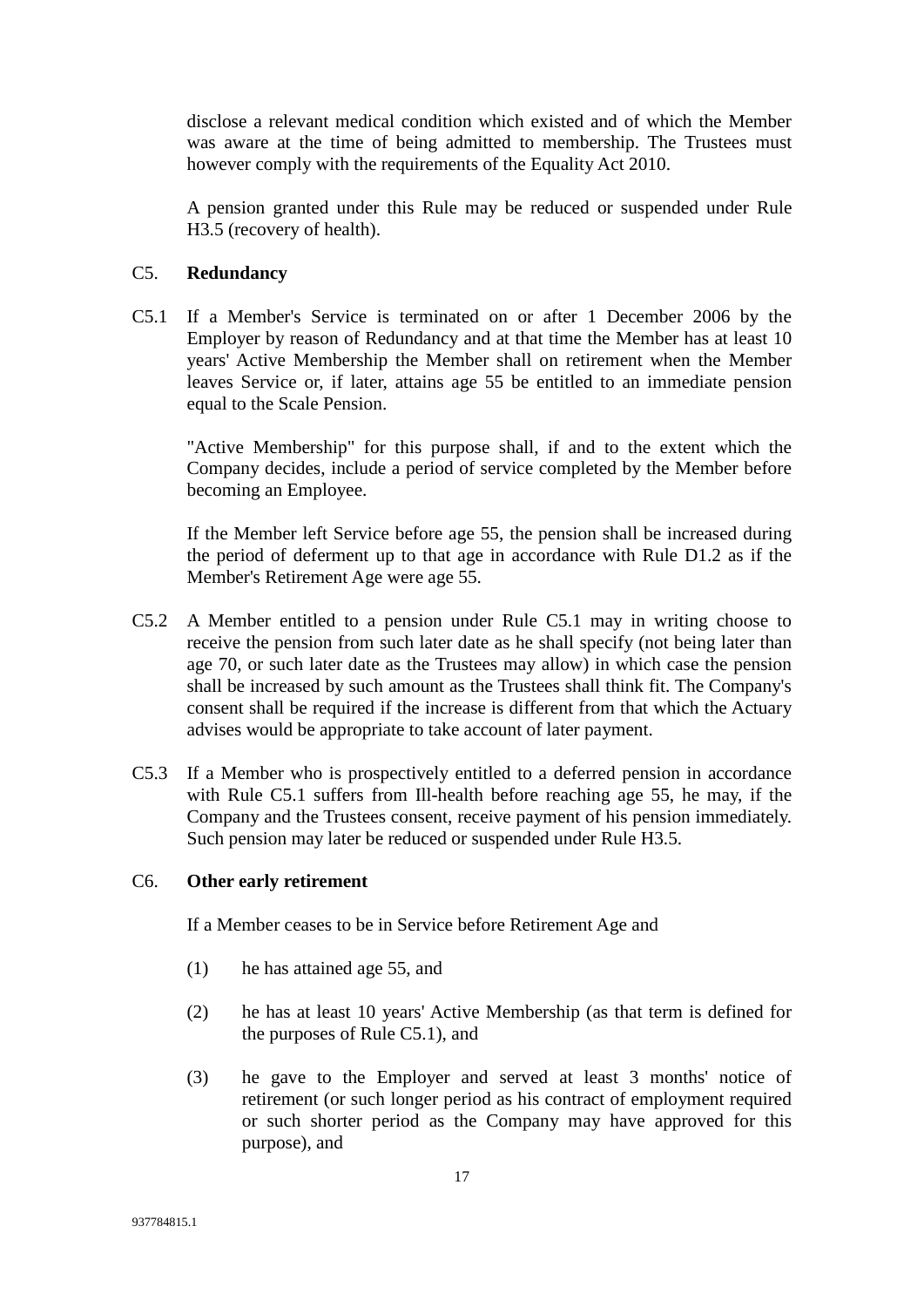(4) the Company agrees that this Rule may apply,

the Member shall, at his request, be entitled on leaving Service to an immediate pension equal to:

- (a) in the case of a Member who is within 5 years of Retirement Age, the Scale Pension,
- (b) in any other case, the Scale Pension reduced (except insofar as the Scale Pension is attributable to a 1997 Credit) by 1/6% for each complete month (and for any part of a month left over) between the date of retirement and age 60. However the Company, with the consent of the Trustees, may determine in any particular case that a lesser reduction, or no reduction, shall be applied.

#### C7. **Special terms for certain female Members**

For female Members who were in Service and aged 40 or more on 31 May 1990, and who have not subsequently left Service under A6.1, the amount of a benefit payable under Rules C5.2 or C6 (but not eligibility for that benefit) shall be determined in accordance with those Rules, with the following modifications. The part of the benefit which is attributable to Pensionable Service completed by the Member before 17 May 1990 shall:

- (1) under Rule C5.2, not be reduced for early payment if it commences after the Member has attained age 50; and
- (2) under Rule C6, not be reduced for early payment if it commences after the Member has attained age 55.

#### C8. **Flexible retirement**

A Member may, with the consent of the Company and the Trustees, elect to receive a deferred pension before Retirement Age equal to the Scale Pension whilst remaining in Service, calculated in accordance with Rule D2.1, provided that, if the Company so requires and the Trustees consent, the reduction applied may be of some other amount than that set out in that Rule and provided also that he has reached age 55. For the avoidance of doubt, he shall no longer be in Active Membership and Rule E1 shall not apply to him.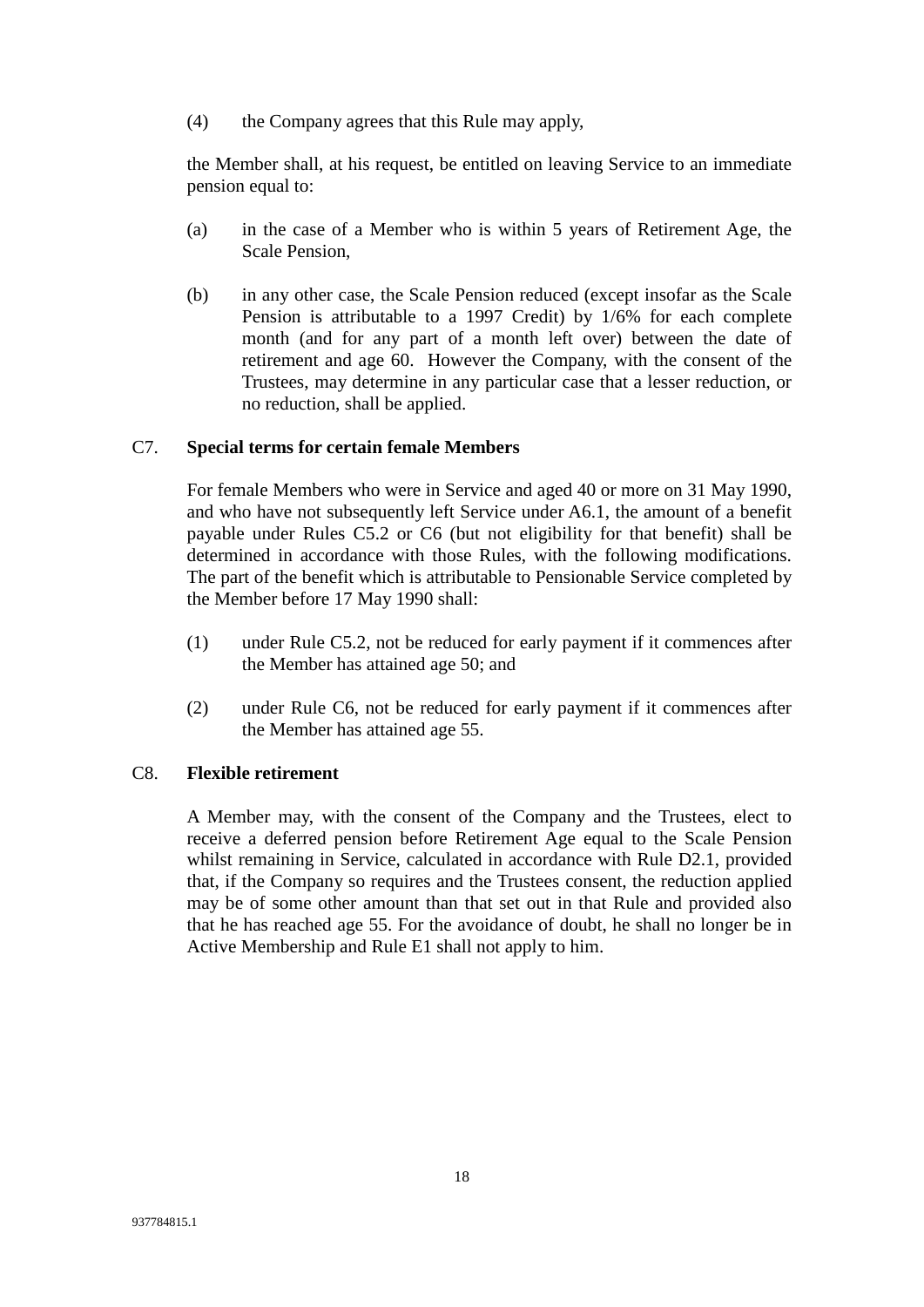#### **LEAVING BENEFITS**

#### D1. **Deferred Pension**

D1.1 Subject to Rule D4, if a Member leaves Service before Retirement Age and is not immediately entitled to a pension under Rules C4, C5 or C6, he shall be entitled immediately after Retirement Age (or, in the case of a Member to whom Rule C5.1 applies, on the day after attaining age 55) to a deferred pension equal to the Scale Pension.

D1.2 The deferred pension shall be split into parts, and those parts increased, as follows:

- (1) The deferred pension shall be made up of the following parts:
	- (a) The Basic GMP, and
	- (b) The excess over the Basic GMP, which shall be split where appropriate into:
		- (i) the post-1984 excess, and
		- (ii) the pre-1985 excess

The post-1984 excess, as a fraction of the whole of the excess over the Basic GMP, shall be equal to Pensionable Service after 31 December 1984 divided by total Pensionable Service. A period of Pensionable Service which is not Active Membership shall be treated as ending immediately before the Active Membership.

- (2) The parts shall be increased as follows:
	- (a) the Basic GMP shall be increased on the basis described in Rule I1.3 (and subject to Rule I1.5) so that, at State Pension Age, it is equal to the Revalued GMP, and with such further increase (if any) as may be required under Rule I1.2 on commencement of GMP after State Pension Age.
	- (b) the post-1984 and the pre-1985 excess shall each be increased from the date on which the Member's Active Membership terminates by the revaluation percentage specified in the Revaluation Requirements

#### D2. **Early payment**

D2.1 (1) Subject to Rule D2.1(2), a Member entitled to a deferred pension on retirement after Retirement Age may, with the consent of the Trustees, elect instead to receive a reduced pension from an earlier date. The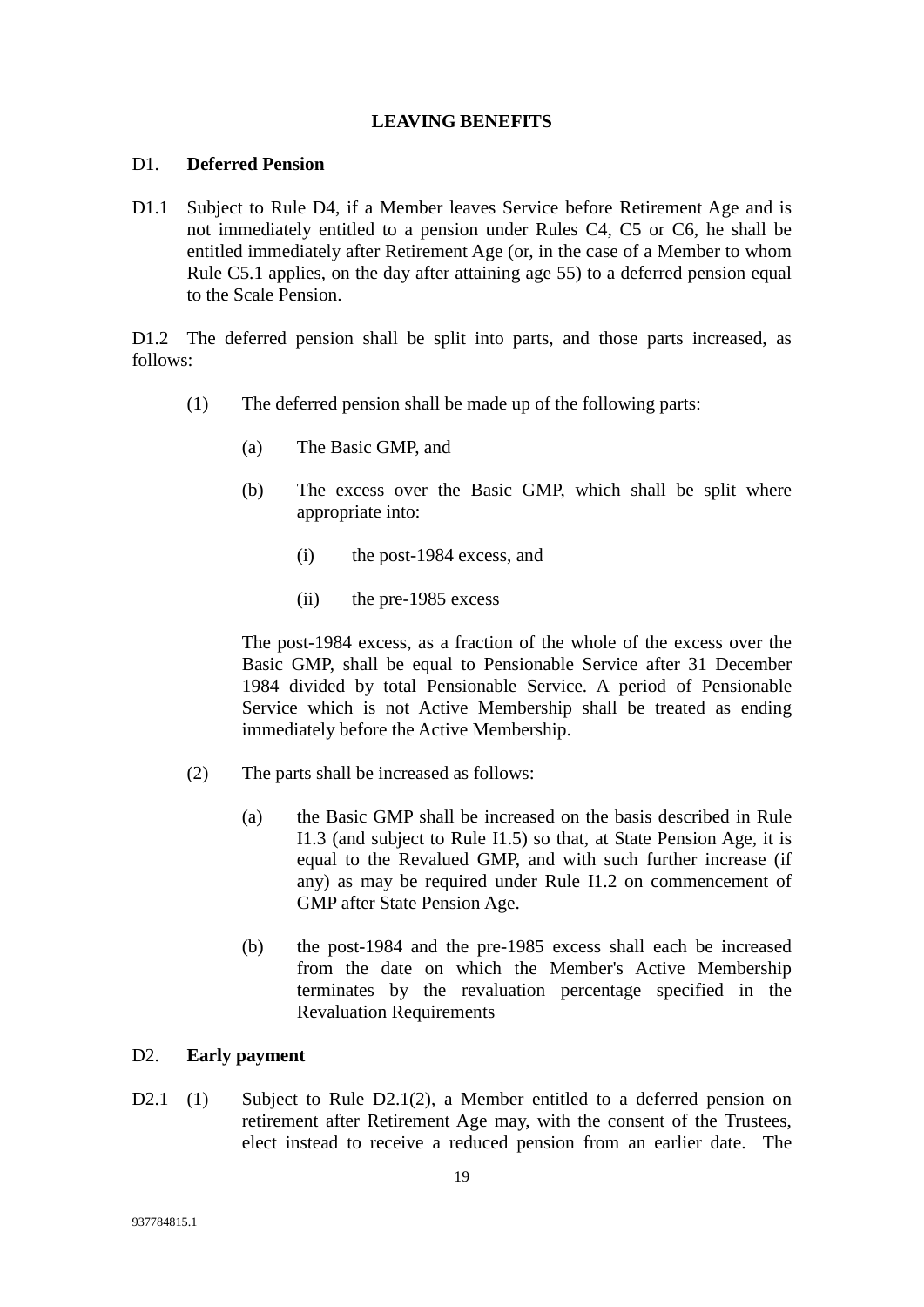earlier date may not be before the Member reaches age 55, unless the Member has retired from employment due to sickness or disability and the Trustees are satisfied that the Ill-Health Condition has been met. The reduced pension (excluding any 1997 Credit, which shall remain payable unreduced) shall, subject to Rule D2.2, have at least the same overall value, in the opinion of the Trustees, as the deferred pension otherwise payable under Rule D1 (excluding any 1997 Credit). Early payment cannot be made if the Member's pension at State Pension Age would, but for Rule I1, be less than the Revalued GMP.

- (2) Notwithstanding Rule D2.1(1), no Trustee consent is required for a Gist Member in respect of whom Rule D2.1(1) applies and who makes an election under Rule D2.1(1), if the Gist Member is an active member of the Gist Limited Pension Scheme at the time of the election and satisfies the Trustees that:
	- (i) the trustee of the Gist Limited Pension Scheme has agreed to pay the Gist Member his pension early under one of the following rules of the Gist Limited Pension Scheme: rule C5 (Redundancy), C7 (Other Early Retirement) or C8 (Flexible Retirement); or
	- (ii) the trustee of the Gist Limited Pension Scheme has agreed to pay the Gist Member his pension early under Gist Limited Pension Scheme Rule C4 (Ill-Health and Incapacity) if the Trustees are satisfied that the Ill-Health Condition has been met.
- D2.2 If the Member elects for early payment under Rule D2.1 when suffering from Ill-Health, the Trustees may, with the Company's consent, decide that the amount of pension shall not be reduced or shall be reduced by a lesser amount than would otherwise apply. Such a pension may later be reduced or suspended under Rule H3.5.

#### D3. **Late payment**

A Member who is an Active Member on 31 March 2011 and who is entitled to a deferred pension at Retirement Age may elect to receive pension at a later date. The consent of the Trustees shall be required to defer the pension past age 70. The pension shall be increased to take account of this postponement in accordance with Rule H3.2.

#### D4**. Refund of contributions**

D4.1 This Rule D4 applies to an Unreduced Salary Member (or a former Unreduced Salary Member) who has left Service (or is treated under Rule A6.1 as having done so) with less than 2 years' Qualifying Service and in respect of whom no transfer has been accepted from a personal pension scheme under Rule A5.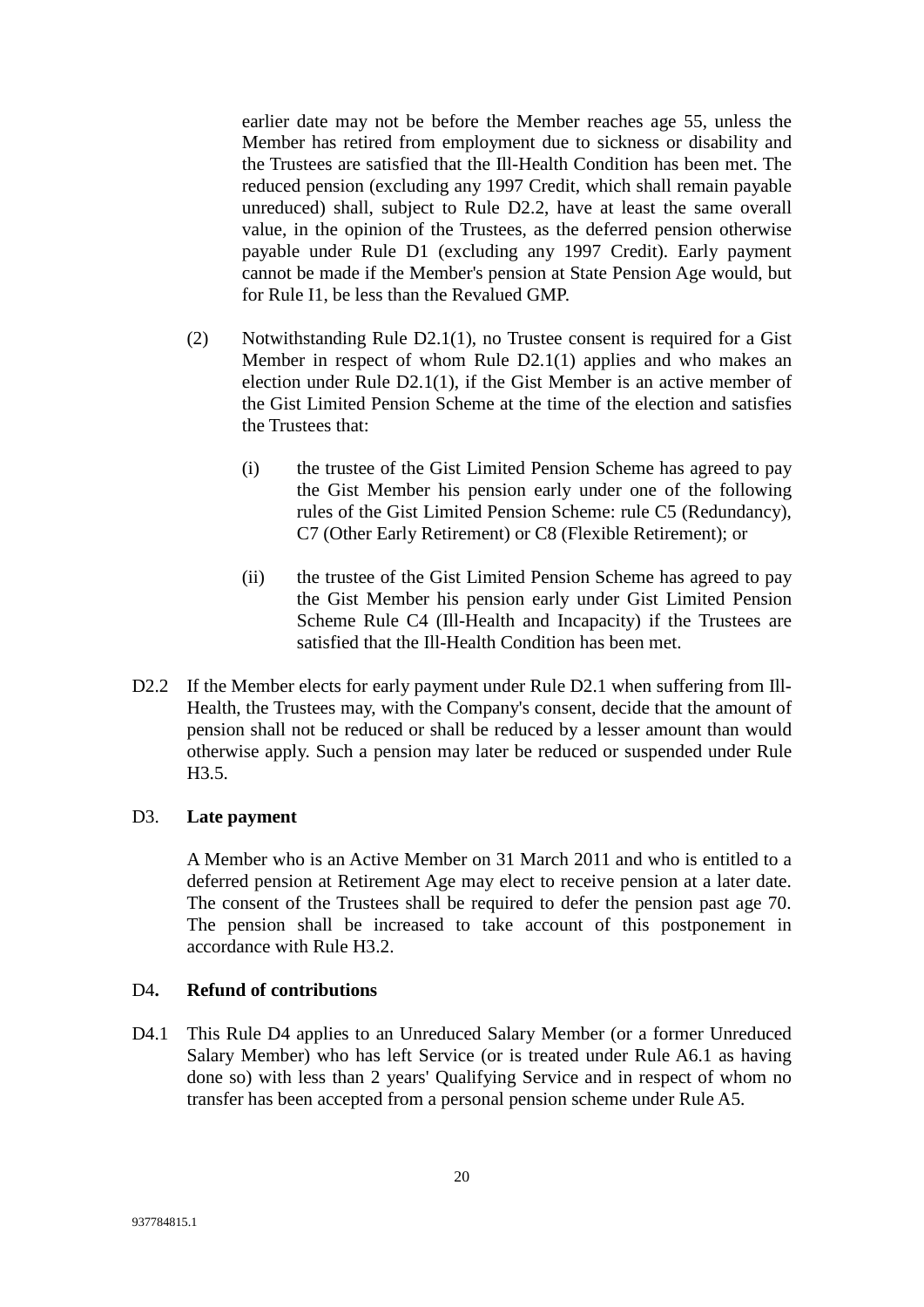- D4.2 A refund of the Member's Scale Contributions (plus Interest) will be made unless the Member elects within two months after leaving Service (or such longer period as the Trustees may allow) for a transfer payment under Rule F4.
- D4.3 The Member's share of the cost of buying back into the State Scheme shall be deducted from his refund as set out in Rule I1.7. Tax shall also be deducted under Rule H3.4.

#### D5. **Transfer payments**

- D5.1 A Member entitled to a deferred pension may have a transfer payment made for him under Rule F4.
- D5.2 A Member entitled to a deferred pension which has not come into payment and who rejoins the Scheme as a Member in Service may request the Trustees to treat the value of his deferred pension as if it were a transfer payment received from another pension scheme, in accordance with Rule A5. The Trustees may, in accordance with Rule A5.1(2), grant such benefits for that person as they decide, after consulting the Actuary, and the deferred pension to which the Member was previously entitled will cease to be payable. The Trustees must however comply with the Preservation Requirements.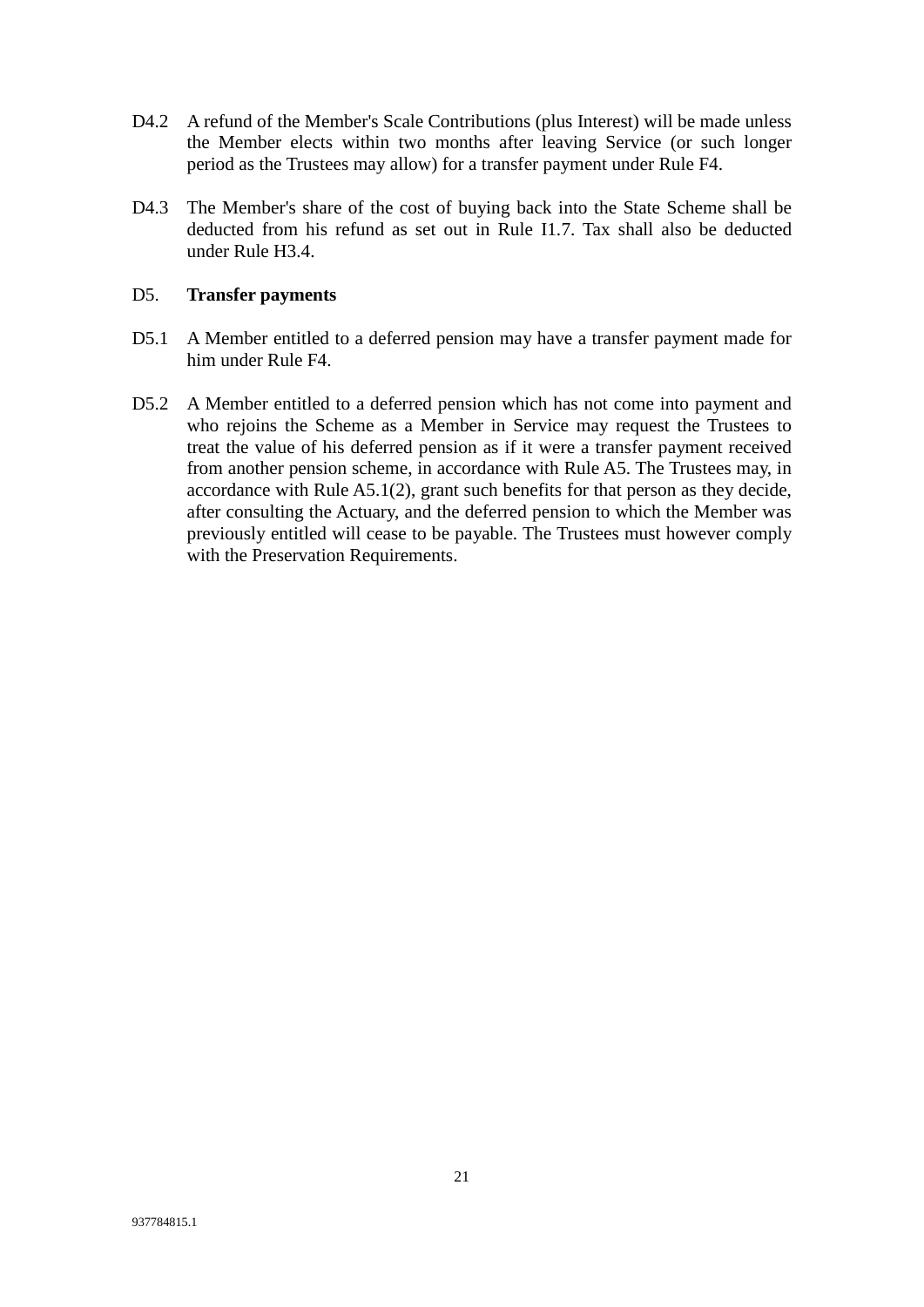#### **DEATH BENEFITS**

#### E1. **Death in Service**

- E1.1 Subject to Rule E1.2, if a Member dies in Service there shall be paid the benefits set out in (1), (2), (3) and (4) below except this Rule E1.1 shall not apply (and instead Rule E3 shall apply) if the Member dies in Service after Retirement Age when any benefits payable under the Scheme (whether pension or lump sum benefits) have been paid in accordance with Rule C3:
	- (1) a lump sum equal to (a) 4 x Death Benefit Final Earnings, plus (b) the Member's Scale Contributions with Interest. The Trustees may however reduce the benefit in accordance with Rule H5 to any extent necessary.
	- (2) an immediate pension to his Recognised Dependant equal to the sum of:
		- (i) the aggregate of:
			- (A) 1/200 of the Member's Final Earnings calculated as if his Active Membership had terminated on 31 March 2011 for each complete year of Old Pensionable Service as a Level 1 Member (with a proportionate amount for each additional complete day); and
			- (B) 1/120 of the Member's Final Earnings calculated as if his Active Membership had terminated on 31 March 2011 for each complete year of Old Pensionable Service as a Level 2 Member (with a proportionate amount for each additional complete day),

increased in accordance with Rule E8, and

- (ii) 1/200 of the Member's New Final Earnings for each complete year of New Pensionable Service prior to 1 April 2016 as a Level 1 Member (with a proportionate amount for each additional complete month), and
- (iii) 1/120 of the Member's New Final Earnings for each complete year of New Pensionable Service prior to 1 April 2016 as a Level 2 Member (with a proportionate amount for each additional complete month), and
- (iv) 1/120 of the Member's New Final Earnings for each complete year of New Pensionable Service on and after 1 April 2016 as a Level A Member (with a proportionate amount for each additional complete month), and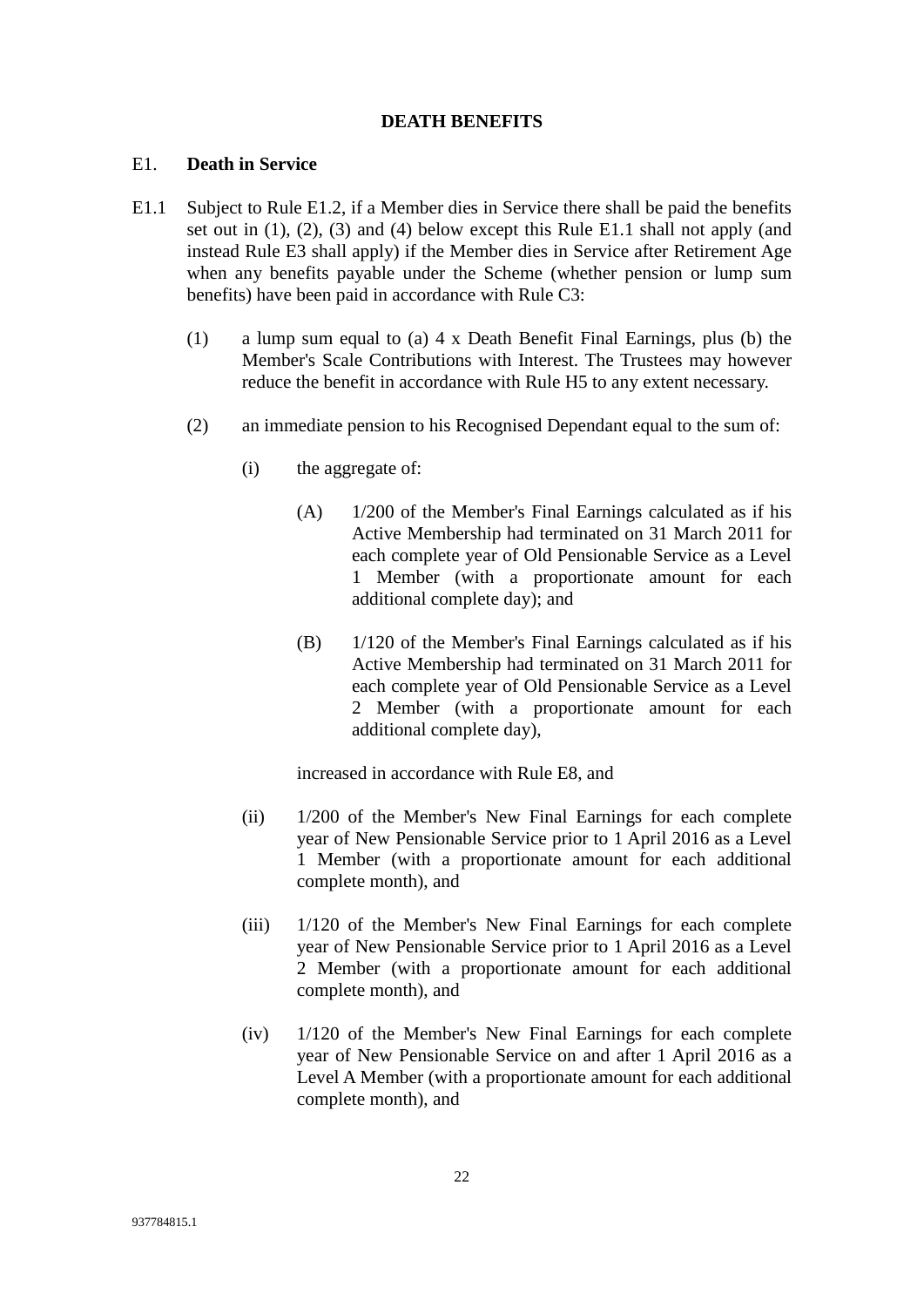- (v) 1/140 of the Member's New Final Earnings for each complete year of New Pensionable Service on and after 1 April 2016 as a Level B Member (with a proportionate amount for each additional complete month), and
- (vi) 1/260 of the Member's New Final Earnings for each complete year of New Pensionable Service on and after 1 April 2016 as a Level C Member (with a proportionate amount for each additional complete month), and
- (vii) an additional amount for the remainder of the Member's Potential Pensionable Service calculated as in (iv) above (if the Member died as a Level A Member), (v) above (if the Member died as a Level B Member) or (vi) above (if the Member died as a Level C Member),
- (2A) for any period of postponement of pension payment after the date on which the Member's Active Membership ended after Retirement Age in accordance with Rule C3, the amount calculated under (2) shall be increased as follows:
	- (i) that part equal to one half of the Member's Revalued GMP shall be increased by the amount (if any) required under section 15(1)- (4) of the 1993 Act; and
	- (ii) that part equal to the excess over half the Member's Revalued GMP shall be increased in the same proportion as the increase between:
		- (a) that part of the pension which is equal to the excess over half the Member's Revalued GMP (as increased as required by under section  $15(1)-(4)$  of the 1993 Act) the Member would have received under Rule C3 if he had retired on the date on which the Member's Active Membership ended in accordance with Rule C3; and
		- (b) that part of the pension which is equal to the excess over half the Member's Revalued GMP (as increased as required by under section  $15(1)-(4)$  of the 1993 Act) the Member would have received if it had come into payment on the day before his death.
- (3) a Children's allowance under Rule E4.
- (4) on the first date that no pensions are payable to a Recognised Dependant or a dependant in respect of the Member, a lump sum equal to the amount (if any) by which:-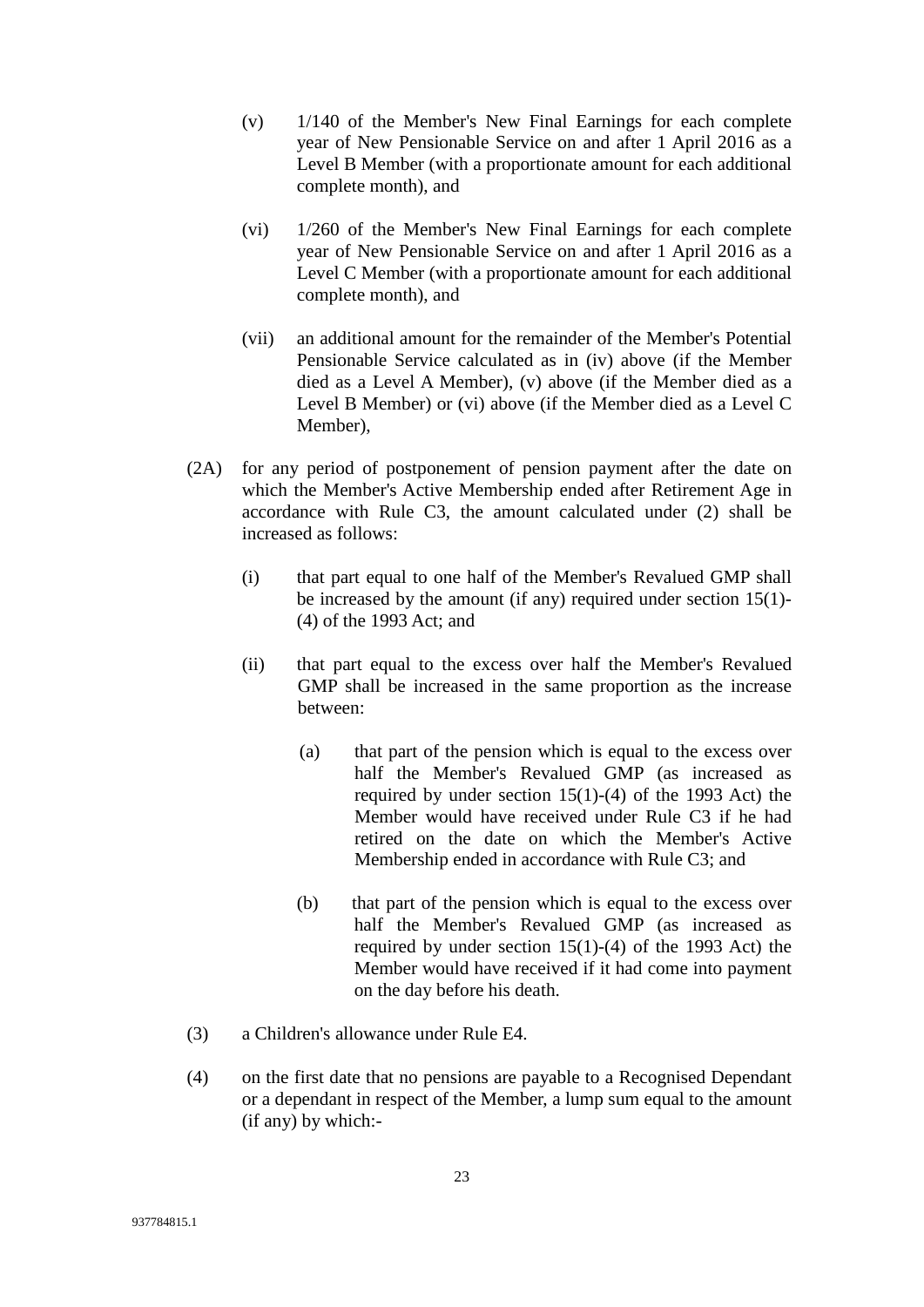- (a) 5 times the part of the Member's Scale Pension (which, where a Member dies in Service after Retirement Age and no benefits payable under the Scheme (whether pension or lump sum benefits) have been paid in accordance with Rule C3 means a pension calculated in accordance with Rule C3 as if he had started to draw his pension immediately before his death) which relates to Old Pensionable Service exceeds
- (b) any instalments of pension (but not Children's allowance) relating to Old Pensionable Service paid in respect of the Member.
- E1.2 The benefits payable under Rule E1.1 shall be calculated to be no less than if the Member had died in Service on 31 March 2011.

#### E2. **Death in deferment**

- E2.1 If a Member dies after leaving Service entitled to a pension under Rule C5, D1 or D3 which has not come into payment, there shall be paid:-
	- (1) on the death of a Gist Member who was an active member of the Gist Limited Pension Scheme immediately before his death a lump sum equal to the Member's Scale Contributions with Interest. The Trustees may however reduce the benefit in accordance with Rule H5 to any extent necessary.
	- (2) an immediate pension to his Recognised Dependant (whether or not the Member is a Gist Member) equal to:

the sum of:-

- (i) the aggregate of:
	- (A) 1/200 of the Member's Final Earnings calculated as if his Active Membership had terminated on 31 March 2011 for each complete year of Old Pensionable Service as a Level 1 Member (with a proportionate amount for each additional complete day); and
	- (B) 1/120 of the Member's Final Earnings calculated as if his Active Membership had terminated on 31 March 2011 for each complete year of Old Pensionable Service as a Level 2 Member (with a proportionate amount for each additional complete day),

increased in accordance with Rule E8, and

(ii) 1/200 of the Member's New Final Earnings for each complete year of New Pensionable Service prior to 1 April 2016 as a Level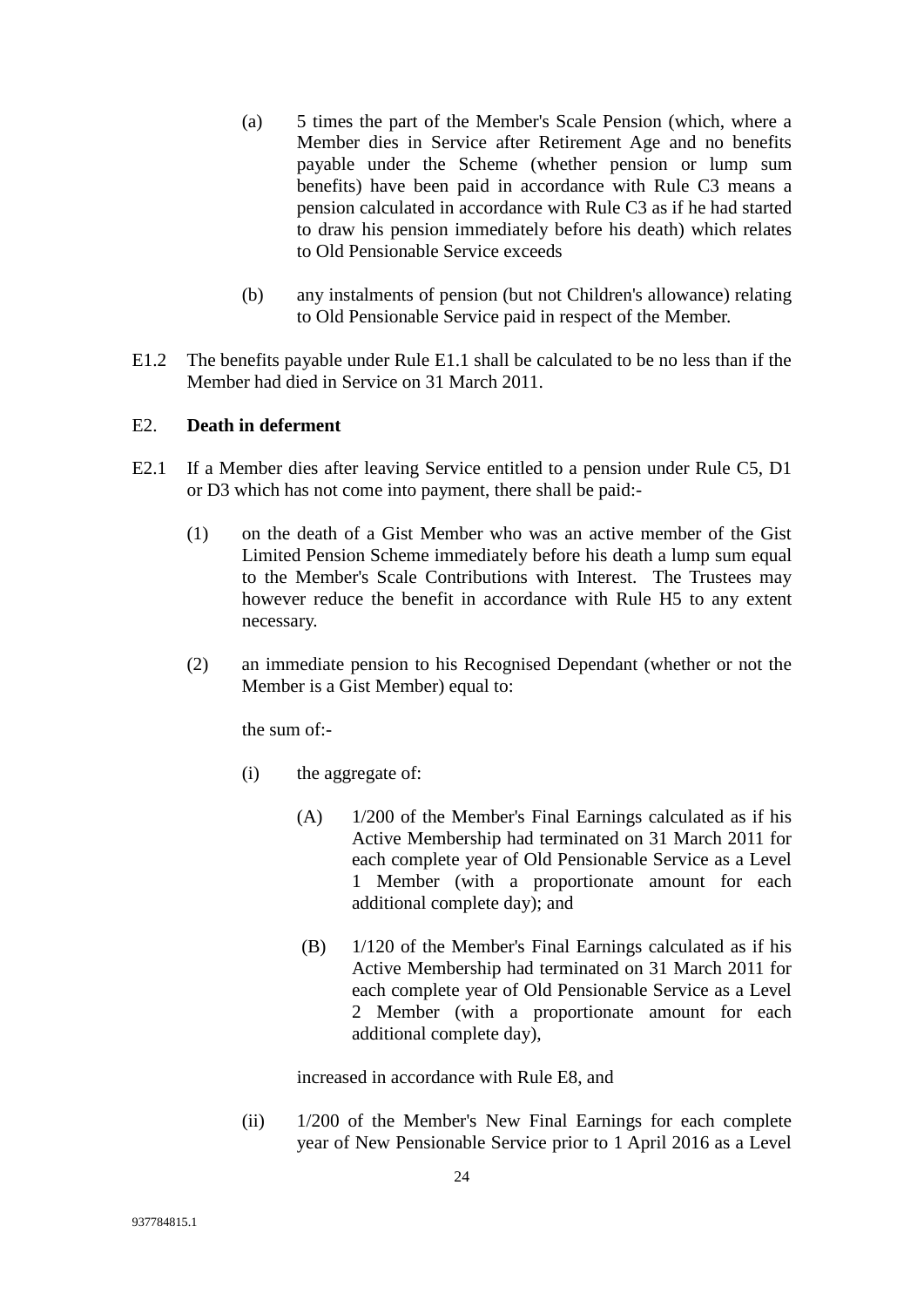1 Member (with a proportionate amount for each additional complete month), and

- (iii) 1/120 of the Member's New Final Earnings for each complete year of New Pensionable Service prior to 1 April 2016 as a Level 2 Member (with a proportionate amount for each additional complete month), and
- (iv) 1/120 of the Member's New Final Earnings for each complete year of New Pensionable Service on and after 1 April 2016 as a Level A Member (with a proportionate amount for each additional complete month), and
- (v) 1/140 of the Member's New Final Earnings for each complete year of New Pensionable Service on and after 1 April 2016 as a Level B Member (with a proportionate amount for each additional complete month), and
- (vi) 1/260 of the Member's New Final Earnings for each complete year of New Pensionable Service on and after 1 April 2016 as a Level C Member (with a proportionate amount for each additional complete month),

the total of which then being increased as follows:-

- (A) that part equal to half the Member's Basic GMP shall be increased so that it is equal to half the Revalued GMP together with half of any further increase to the Basic GMP arising under section 15(1)-(4) of the 1993 Act.
- (B) those parts equal to the pre-1985 and post-1984 portions of the excess over half the Member's Basic GMP shall each be increased for the period for which the Member's pension was in deferment until Retirement Age (or the Member's death if earlier) in accordance with the Revaluation Requirements.
- (C) if the Member died after postponing payment of his pension under Rule C5.1 until after age 55 (and before receiving a pension) that part equal to the excess over half the Member's Basic GMP shall be increased:
	- (i) as in (B) above for any period of deferment up to age 55, but
	- (ii) for the period from age 55 or the date of termination of his Active Membership (if later) until death (or the Member's Retirement Age if sooner), the increase to that part shall be made in accordance with Rule H1, and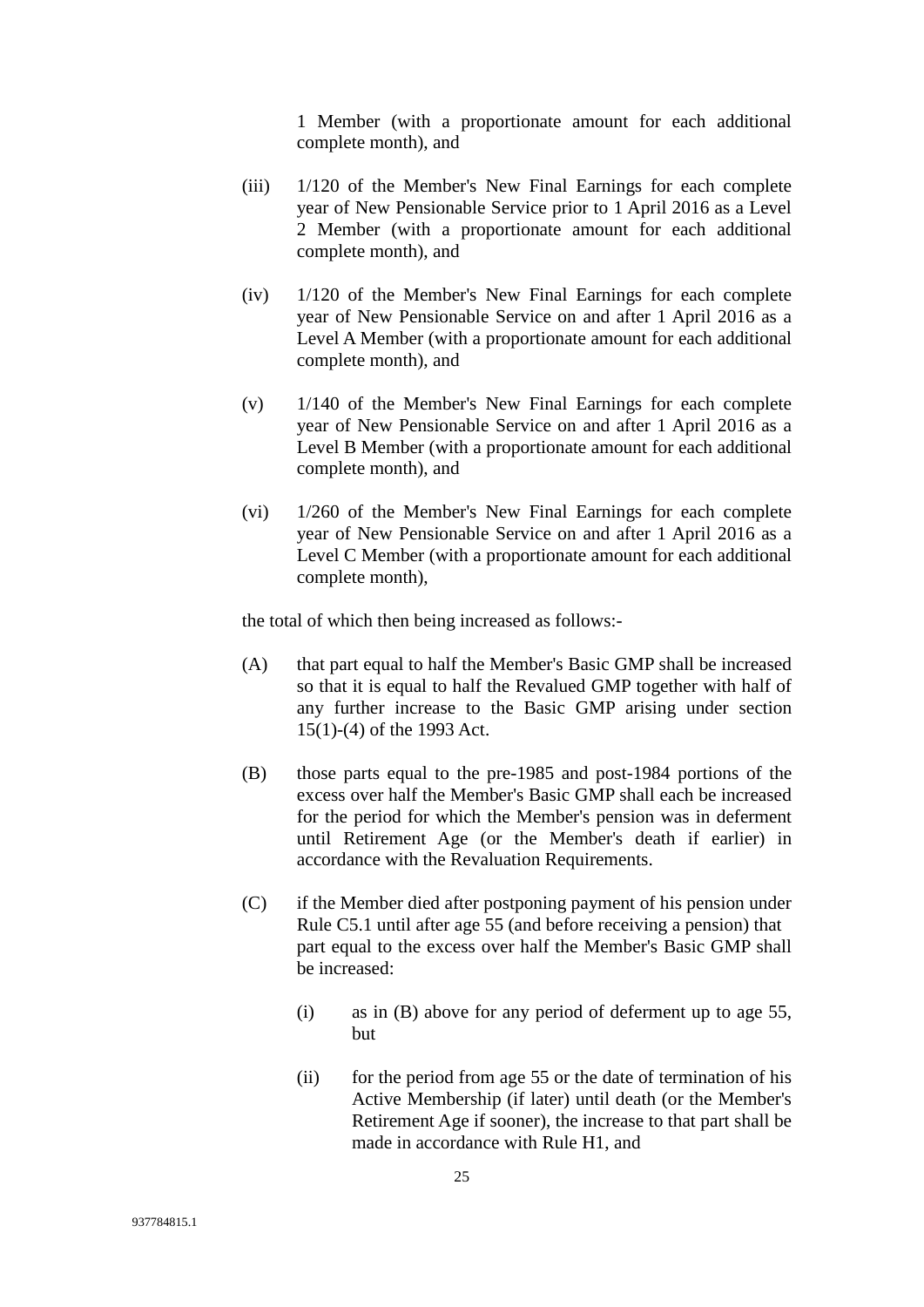(iii) if the Member died after Retirement Age the pension will be further increased in respect of the period between the Member's Retirement Age and the Member's death by the same percentage as the Member's pension would have been increased over the same period under Rule C5.2 if he had started to receive it immediately before his death.

The post-1984 portion and pre-1985 portion shall be calculated in the same way as in Rule D1.2(1).

- (D) for any period of postponement of pension payment after Retirement Age under Rule D3, that part equal to the excess over half the Member's Basic GMP as increased in (A) above at that date shall be increased in the same proportion as the difference between:
	- (i) that part of the pension which is equal to the excess over half the Member's Basic GMP as increased in (A) above the Member would have received under Rule D1 if he had retired at Retirement Age; and
	- (ii) that part of the pension which is equal to the excess over half the Member's Basic GMP as increased in (A) the Member would have received in accordance with Rule D3 had he started to receive it immediately before his death.
- (3) a Children's allowance under Rule E4
- (4) on the first date that no pensions are payable to a Recognised Dependant or a dependant in respect of the Member, a lump sum equal to the amount (if any) by which:-
	- (a) 5 times the pension he would have received had he started to receive it immediately before his death, calculated under (i) or (ii) below:
		- (i) (A) where the Member elected under Rule D3 to receive a pension from a date after Retirement Age, under Rule D3; or
			- (B) in the case of a Member entitled to a pension under Rule C5.1 who died after postponing payment of his pension under Rule C5.1 until after age 55 (and before receiving a pension), under Rule C5.2; or
		- (ii) in any other case, the Member's deferred pension calculated with increases under Rule D1.2 up to the date of his death,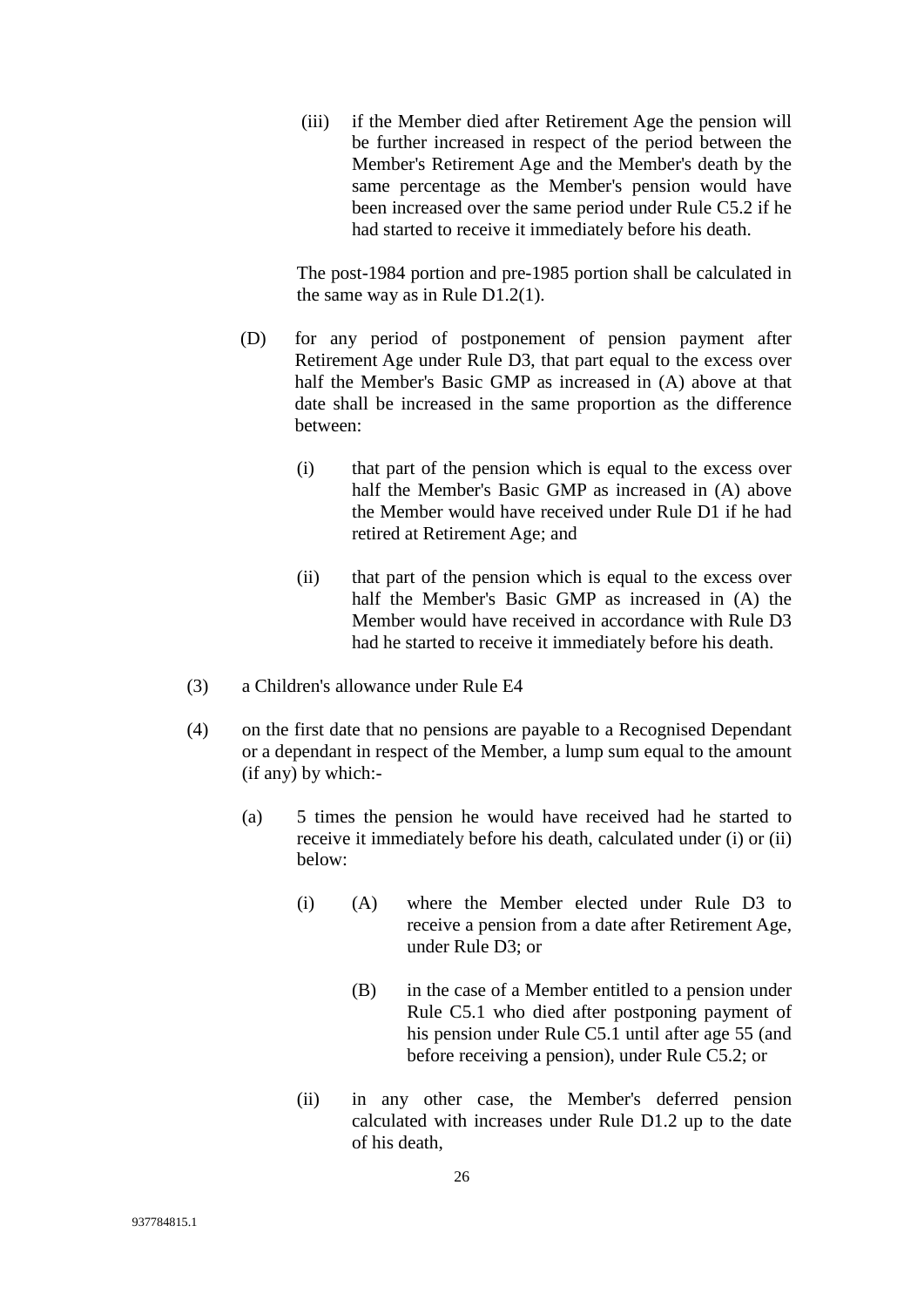exceeds

- (b) any instalments of pension (but not Children's allowance) paid in respect of the Member.
- E2.2 If a Member entitled to a pension under Rule C5.1 dies before choosing in writing under Rule C5.2 to request the commencement of pension at a later date than that specified in Rule C5.1, the Trustees may, in their absolute discretion, direct that Rule F1.2 shall apply as well as Rule E2.1, as if the Member had retired from Service immediately before death.

#### E3. **Death in retirement**

If a Member dies while in receipt of a pension under the Scheme (or if he would have been receiving such a pension if he had not totally given up pension for a lump sum under Rule F1), there shall be paid:-

(1) an immediate pension to his Recognised Dependant equal to:

the sum of:-

- (i) the aggregate of:
	- (A) 1/200 of the Member's Final Earnings calculated as if his Active Membership had terminated on 31 March 2011 for each complete year of Old Pensionable Service as a Level 1 Member (with a proportionate amount for each additional complete day); and
	- (B) 1/120 of the Member's Final Earnings calculated as if his Active Membership had terminated on 31 March 2011 for each complete year of Old Pensionable Service as a Level 2 Member (with a proportionate amount for each additional complete day),

increased in accordance with Rule E8, and

- (ii) 1/200 of the Member's New Final Earnings for each complete year of New Pensionable Service prior to 1 April 2016 as a Level 1 Member (with a proportionate amount for each additional complete month), and
- (iii) 1/120 of the Member's New Final Earnings for each complete year of New Pensionable Service prior to 1 April 2016 as a Level 2 Member (with a proportionate amount for each additional complete month), and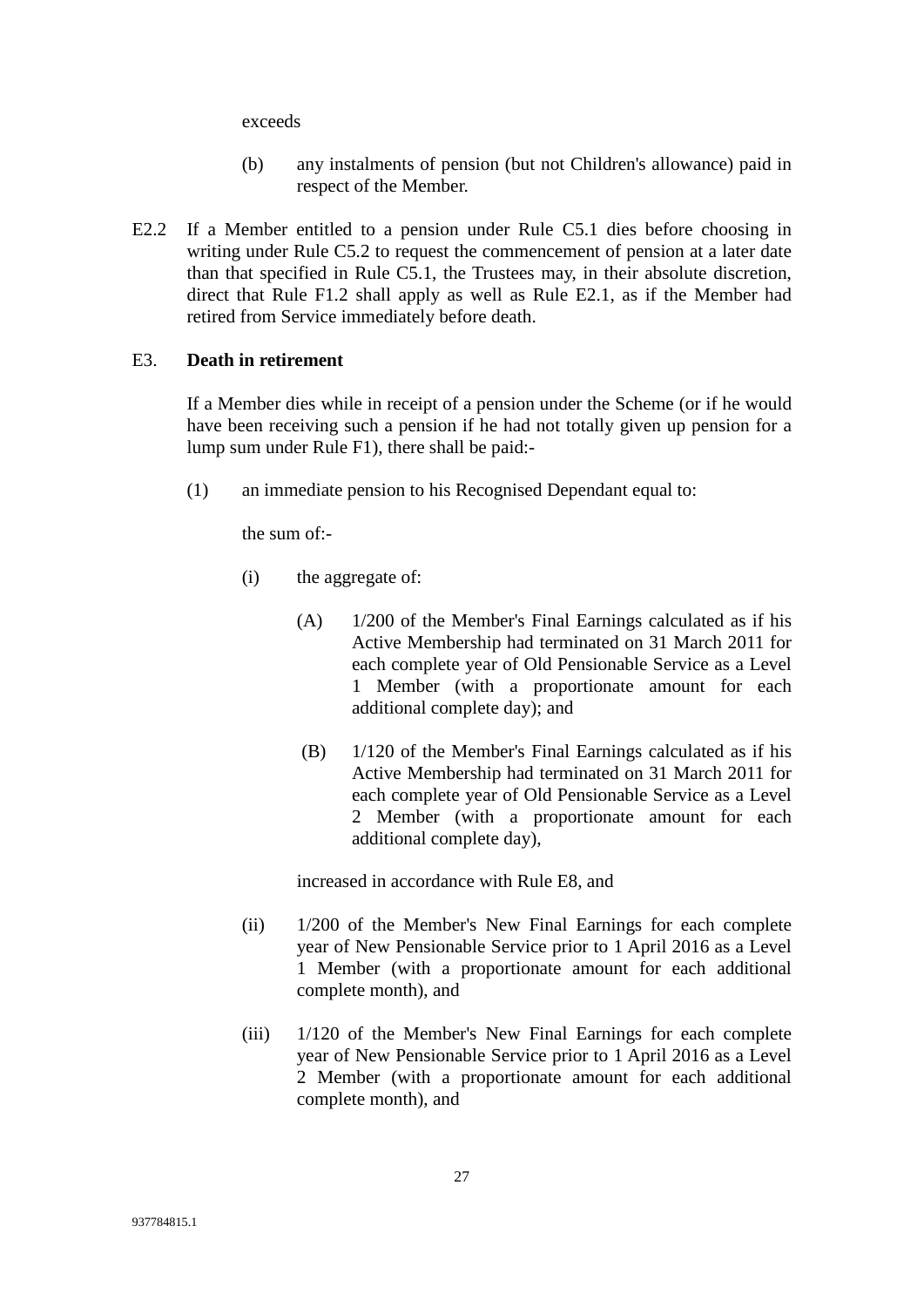- (iv) 1/120 of the Member's New Final Earnings for each complete year of New Pensionable Service on and after 1 April 2016 as a Level A Member (with a proportionate amount for each additional complete month), and
- (v) 1/140 of the Member's New Final Earnings for each complete year of New Pensionable Service on and after 1 April 2016 as a Level B Member (with a proportionate amount for each additional complete month), and
- (vi) 1/260 of the Member's New Final Earnings for each complete year of New Pensionable Service on and after 1 April 2016 as a Level C Member (with a proportionate amount for each additional complete month), and

if the Member had retired due to Incapacity under Rule C4, an additional amount for the remainder of his Potential Pensionable Service calculated as in (ii) above (if the Member retired as a Level 1 Member), (iii) (if the Member retired as a Level 2 Member), (iv) above (if the Member retired as a Level A Member), (v) above (if the Member retired as a Level B Member) or (vi) above (if the Member retired as a Level C Member),

the total of which then being increased as follows:-

- (A) for any period of deferment between the Member leaving Service and the earlier of his Retirement Age and the date on which his pension came into payment (including any period of postponement prior to Retirement Age under Rule C5.2), in accordance with paragraphs  $(A)$  to  $C(i)$  inclusive of Rule E2.1(2) in the same way as if the member had died when his pension came into payment
- (B) for any period between the Member's Retirement Age (or, if later, the date on which the Member's Active Membership ended in accordance with Rule  $C3(2)$  and a later date on which his pension came into payment:
	- (i) that part equal to one half of the Member's Revalued GMP shall be increased by the amount (if any) required under section 15(1)-(4) of the 1993 Act; and
	- (ii) that part equal to the excess over half the Member's Revalued GMP shall be increased in the same proportion as the increase between:
		- (a) that part of the pension which is equal to the excess over half the Member's Revalued GMP (as increased as required by under section 15(1)-(4) of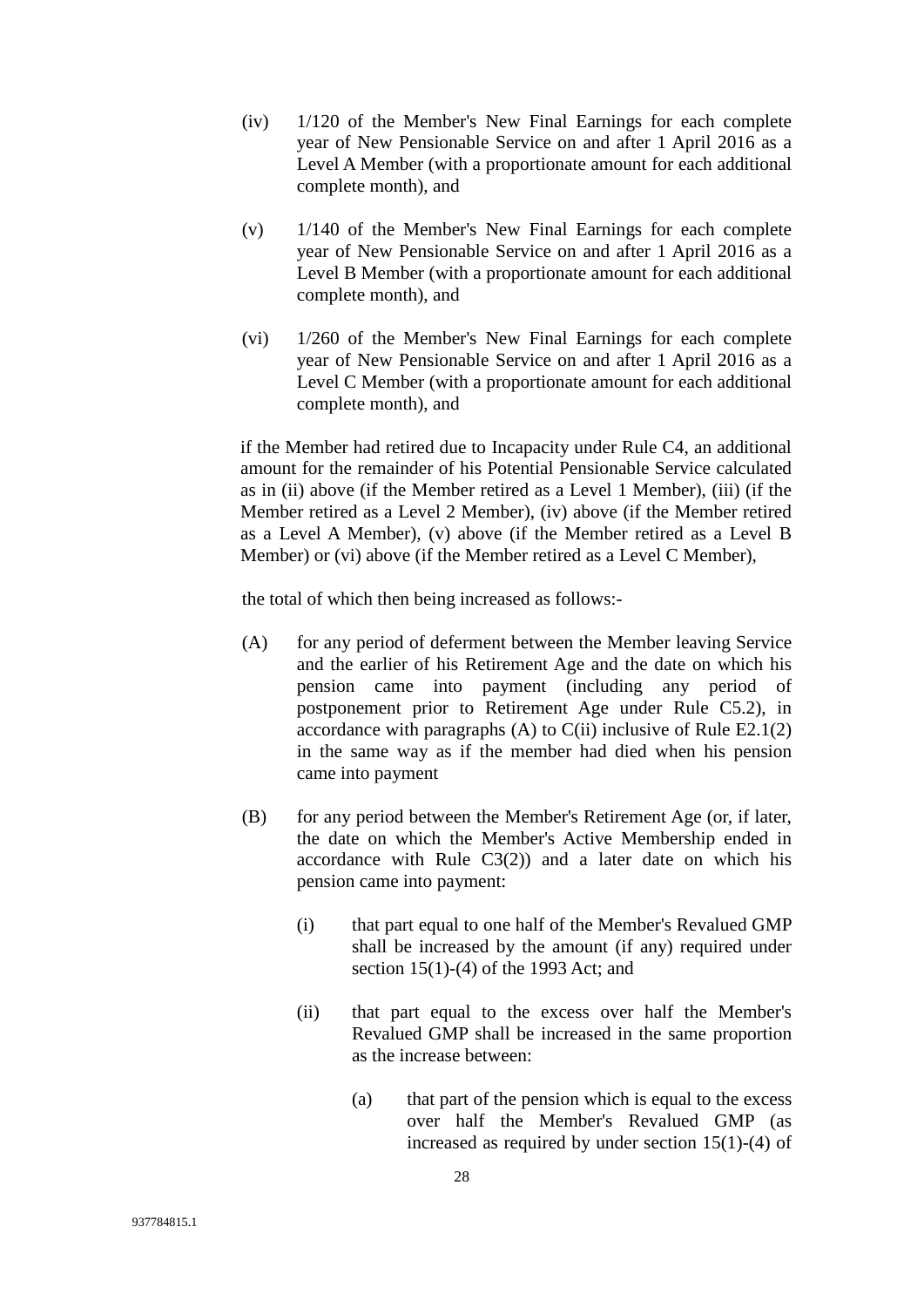the 1993 Act) the Member would have received under Rule C2 (or where applicable Rule  $C3(3)(a)(i)$ , C5.2, Rule D1) if he had retired at Retirement Age or, if later, he had retired under Rule  $C_3(3)(a)(ii)$  on the date on which the Member's Active Membership ended in accordance with Rule C3(2); and

- (b) that part of the pension which is equal to the excess over half the Member's Revalued GMP (as increased as required by under section 15(1)-(4) of the 1993 Act) the Member in fact received under on the date on which his pension came into payment, and
- (C) for the period between the date on which the Member's pension came into payment and his death, in proportion to any increases made to the Member's pension during that period under Rules H1. and I1.4 or (if greater) in proportion to the increases that would have been made under those Rules to the Member's pension assuming that:
	- (i) the Member's pension had not been commuted or surrendered under Rules F1 or F2
	- (ii) the Member's pension had not been reduced because of earlier payment under Rules C5.3 (Redundancy), C6 (Early Retirement) or D2 (Early Payment of Deferred Pension)
	- (iii) the Member's pension, if payable under Rule C4(2) (Incapacity), had been his Scale Pension calculated after increasing his New Pensionable Service so that his Pensionable Service was equal to his full Potential Pensionable Service

plus one-half of the amount of the 1997 Credit (if any) to which the Member was entitled at the date of death,

- (2) a Children's allowance under Rule E4
- (3) on the first date that no pensions are payable to a Recognised Dependant or a dependant in respect of the Member, a lump sum equal to the amount (if any) by which:-
	- (a) 5 times the pension payable to the Member when it came into payment (after any commutation or surrender under Rules F1 and  $F2)$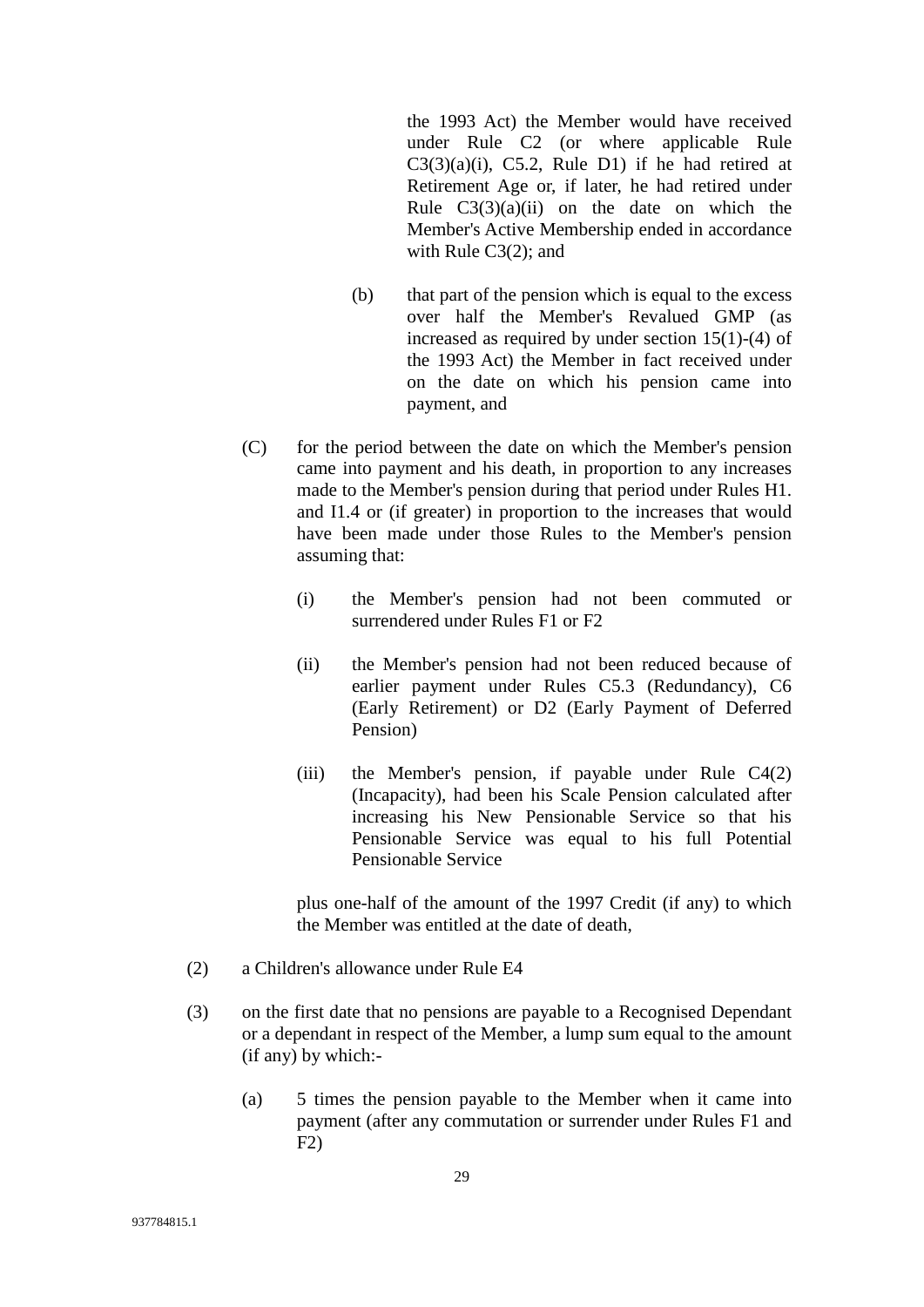exceeds

(b) any instalments of pension (but not Children's allowance) paid to or in respect of the Member.

A payment under this paragraph shall, as far as possible, constitute a Defined Benefits Lump Sum Death Benefit (as defined in paragraph 13 of Schedule 29 of the Finance Act 2004).

#### E4. **Children's allowance**

- E4.1 If a Member dies and is survived by one or more Children, an allowance shall be paid for so long as there continues to be a Child or Children. A Children's allowance shall be payable whether or not the Member is survived by a Recognised Dependant.
- E4.2 The amount of the allowance at any time is as follows:-
	- (1) where the Member is not survived by a Recognised Dependant but he is survived by at least one Qualifying Child, four times the basic amount in respect of the first Qualifying Child and the basic amount for each additional Child (not exceeding 4 Children in total); or
	- (2) where paragraph (1) above does not apply, the basic amount multiplied by the number of Children at that time (not exceeding 4).

In (1) and (2) above, the basic amount is one-quarter of the Recognised Dependant's pension calculated in accordance with Rules E1, E2 or E3 (as appropriate), increased whilst in payment under Rule H1.

For the purposes of this Rule E4.2, "Qualifying Child" means a Child of a Member who, in the opinion of the Trustees and at the time of the death of the Member, has been left without the financial support of another adult for the ordinary necessaries of life.

- E4.3 In calculating the allowance, Rule E6 (Limitations on Recognised Dependant's pension) shall be ignored.
- E4.4 If there is one Child, the allowance shall be paid to him. If there are two or more Children, the allowance shall be paid to such one or more of them and in such shares as the Trustees shall decide.
- E4.5 If there is a Child who suffers incapacity (as mentioned in paragraph  $(2)(c)$  of the definition of "Child" in Rule M1), the Trustees may impose such terms as to the payment of an allowance as they think fit.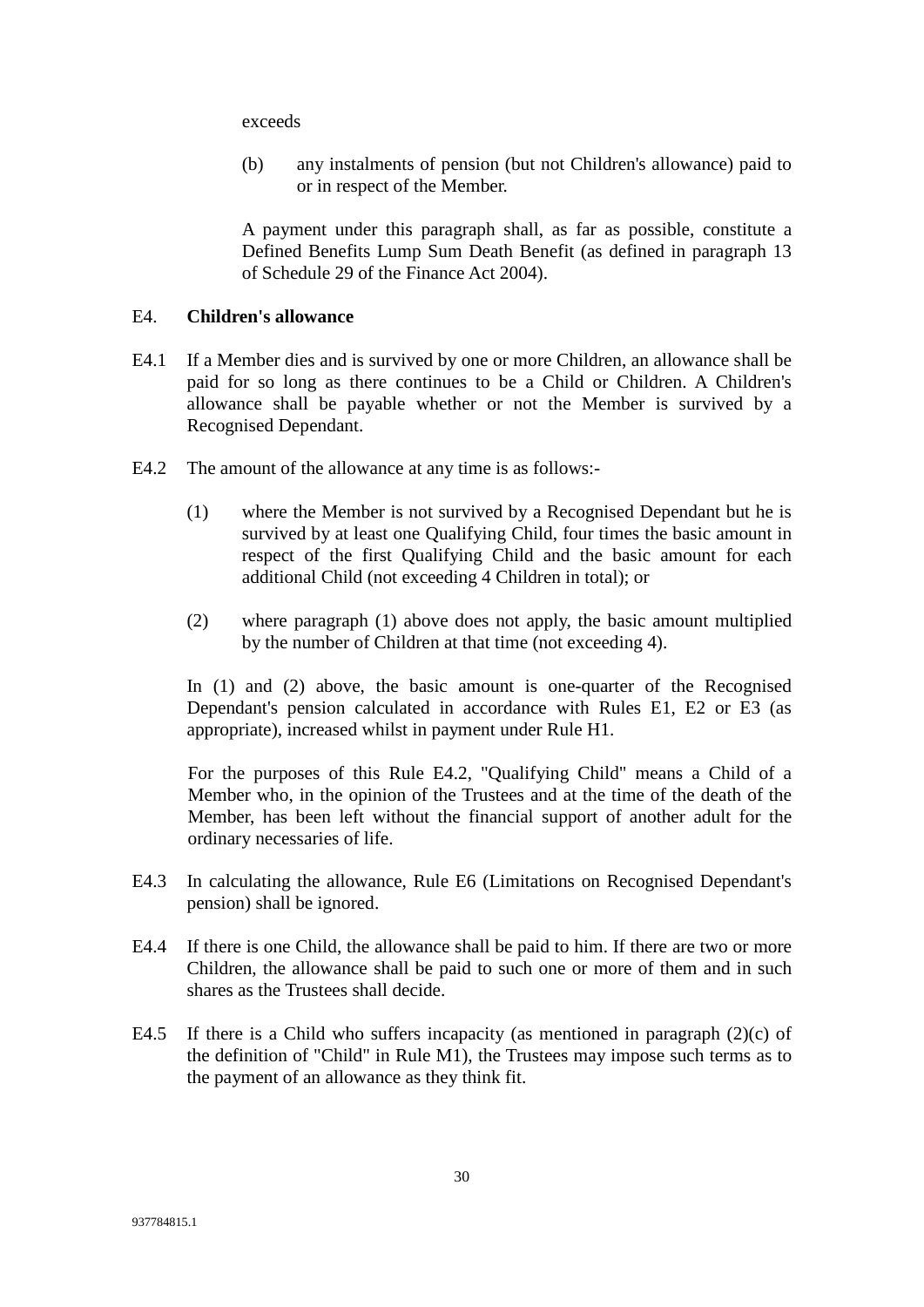#### E5. **Dependant's pension**

If a Member dies and is not survived by a Recognised Dependant, one or more of the Member's dependants may receive an immediate pension as follows:

- (1) The Trustees shall in their absolute discretion decide whether or not a dependant's pension shall be paid and, if so, its amount.
- (2) A dependant's pension shall cease on his death or on such earlier date or event as the Trustees may specify.
- (3) The aggregate value of the dependants' pensions shall not exceed the value of the Spouse's pension which would have been payable if the Member had been survived by a Spouse of his own age, less the value of any widow's or widower's GMP payable under the Scheme.
- (4) A person shall be treated as a dependant only if he was, in the opinion of the Trustees, at the time of the Member's death financially dependent on, or interdependent with, the Member, or if the person was dependent on the Member because of physical or mental impairment, to an extent deemed appropriate to the particular circumstances and within the meaning of "dependant" set out in Schedule 28 of the Finance Act 2004.

One or more of the Member's dependants who are entitled to a pension under this Rule E5 may, where possible and at the discretion of the Trustees, commute the whole of that pension for a cash sum in accordance with the provisions of Rule F1.1.

#### E6. **Limitations on Recognised Dependant's pension**

- E6.1 A pension payable to a Recognised Dependant who is younger than the Member shall, unless the Company and the Trustees decide otherwise, be reduced as follows:
	- (1) If the age difference is more than 20 years, the reduction shall be 2.5% for each complete year (and for any remaining part of a year) by which the age difference exceeds 20 years.
	- (2) If the age difference is 20 years or less but more than 10 years and the marriage took place (or the Recognised Dependant last became normally resident with the Member) less than 6 months before the Member's death, the reduction shall be 2.5% for each complete year (and for any remaining part of a year) by which the age difference exceeds 10 years.
- E6.2 If a pension is payable to a Recognised Dependant of the Member who is not the Member's widow or widower or the Member's surviving Civil Partner, the amount of that pension shall be reduced from time to time by the amount of any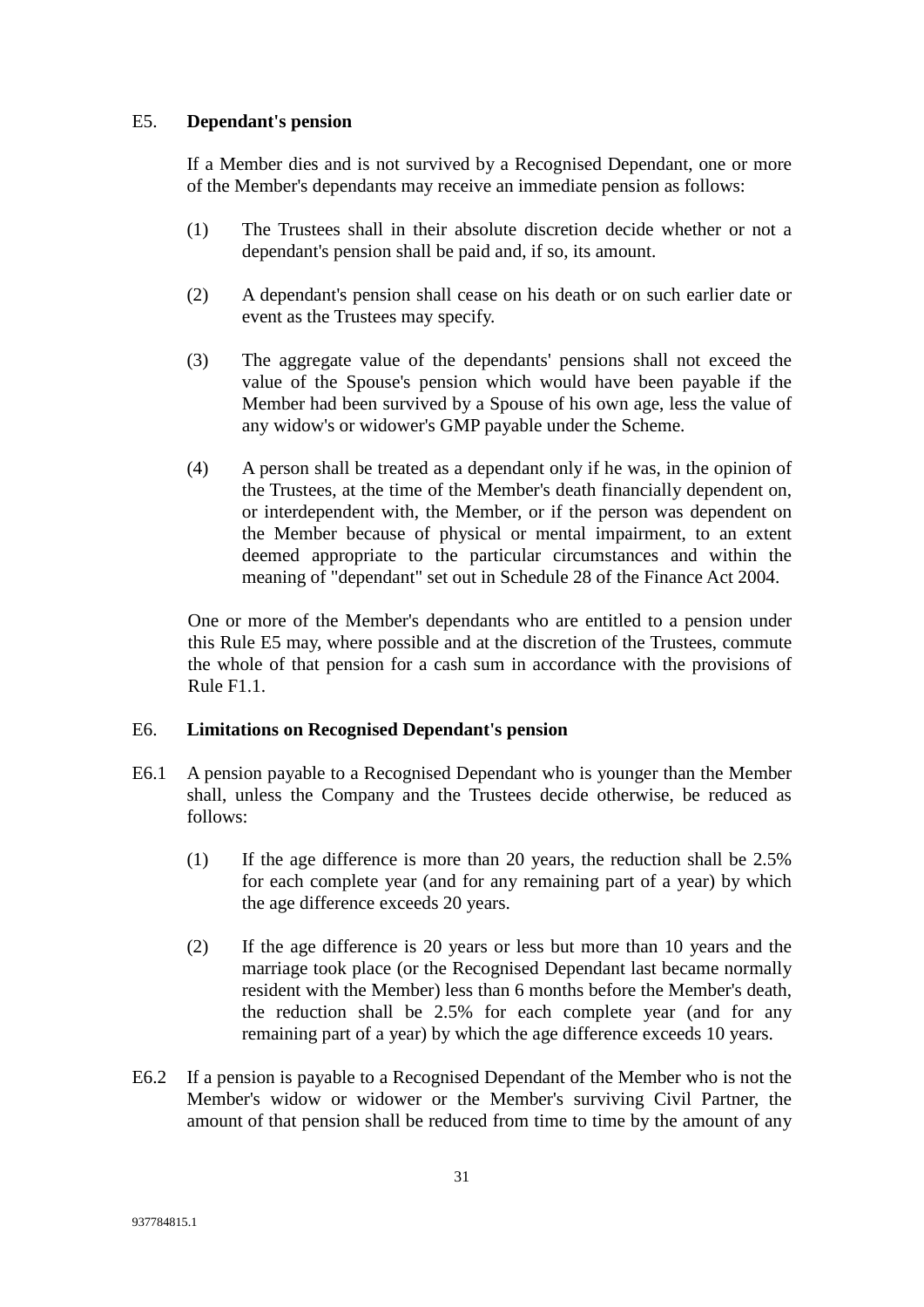GMP or any Section 9(2B) Rights payable under the Scheme to the widow or widower or surviving Civil Partner of the Member.

#### E7. **Payment of lump sums**

- E7.1 The whole or part of a lump sum benefit payable by reason of the death of a Member may be paid to such one or more of the following persons and in such shares as the Trustees shall in their absolute discretion decide:-
	- (1) the Member's spouse or Civil Partner
	- (2) the grandparents, parents and descendants of the Member or his spouse or Civil Partner
	- (3) the brothers, sisters, uncles and aunts of the Member or his spouse or Civil Partner
	- (4) the descendants of the persons mentioned in (3) above
	- (5) the spouses of the persons mentioned in  $(2),(3)$  and  $(4)$  above
	- (6) any Recognised Dependant of the Member or other person who was at any time dependent upon the Member or his spouse or civil partner for all or any of the ordinary necessaries of life, or for whom the Member might have been expected to provide such necessaries
	- (7) any person entitled as a beneficiary under the Member's will
	- (8) any person nominated for this purpose by the Member by notice in writing:
		- (a) to the Trustees;
		- (b) to the trustees of a Previous Scheme;
		- (c) in the case of a Member who is a Gist Member, to the trustees of the Gist Limited Pension Scheme; or
		- (d) in the case of a Member who is a Level 3 Member, to the trustees of the BOC Senior Executive Pension Scheme,

where that nomination has not subsequently been replaced or revoked

(9) the Member's personal representatives, except that no payment shall be made to the personal representatives if the Crown, the Duchy of Lancaster or the Duke of Cornwall would benefit or if the Member's estate is insolvent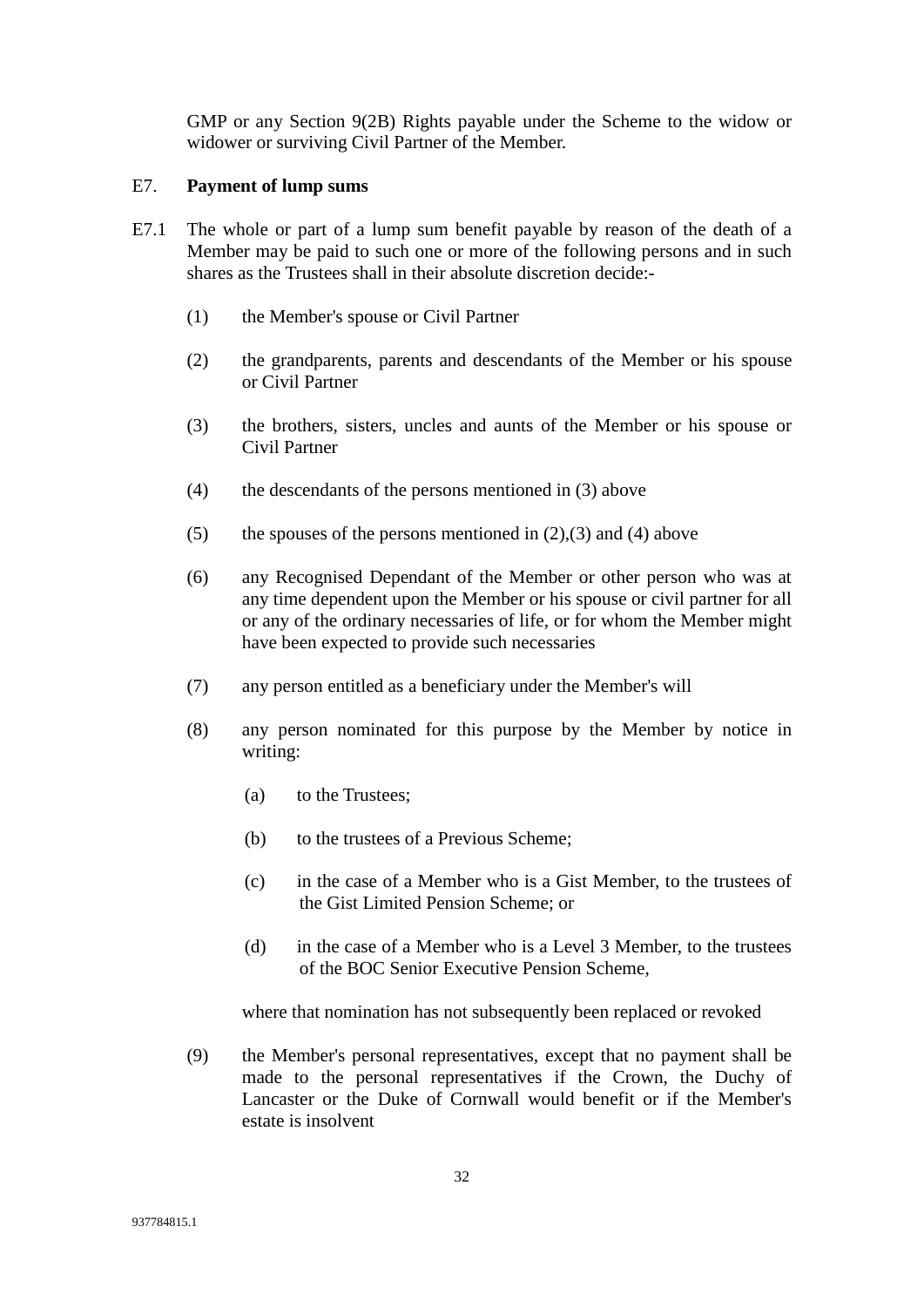(10) the Trustees, or such person or persons as they may appoint, who shall hold the benefit (or share) upon trust for such one or more of the persons mentioned in (1) to (8) above and in such shares or with such interests as the Trustees shall direct or allow.

Any of the relations mentioned above shall include relations of the whole-blood and of the half-blood. The descendants of a Member (or of a Member's descendant) shall include a stepchild or a legitimated, adopted or illegitimate child. The opinion of the Trustees shall be final as to whether (6) above applies to a person.

- E7.2 The terms of any separate trust created under Rule E7.1(10) shall be such as the Trustees shall think fit and may, for example, include wider powers than those granted by statute (including those of investment, maintenance, advancement, appropriation and insurance).
- E7.3 Any part of a lump sum death benefit which remains unpaid after a period of two years beginning with the earlier of the day on which the Member's death (or the death of any other person as a result of whose death a lump sum is payable) was first known to the Trustees and the day on which the Trustees could first reasonably be expected to have known of it, shall be retained as part of the Fund for the general purposes of the Scheme.

### E8. **Increases in relation to Old Pensionable Service**

The increase referred to in Rules E1.1(2)(i), E2.1(2)(i) and E3(1)(i) is:

- (1) an increase for the period from 1 April 2011 until the Calculation Date as follows:
	- (a) during any period during which the Member remains in Service which is Pensionable Service and, in respect of any period prior to 6 April 2016, contracted-out employment, an amount equal to one half of the Member's GMP (if any) is increased as set out in Rule I1.2, and during any other period of Service, the amount attributable to one half of the Member's GMP is increased as set out in Rule I1.3; and
	- (b) any amount which is not attributable to one half of the Member's GMP is increased as if the Member had left Active Membership on 31 March 2011 as a Type B Leaver in accordance with the Revaluation Requirements (as set out in Rule M1 and not, for the avoidance of doubt, as it would actually have applied if the Member had left Active Membership on 31 March 2011). For these purposes, where the Member's Active Membership terminates before Retirement Age, such increase will be calculated as if the Member had reached Retirement Age but no account shall be taken of any period after the Calculation Date,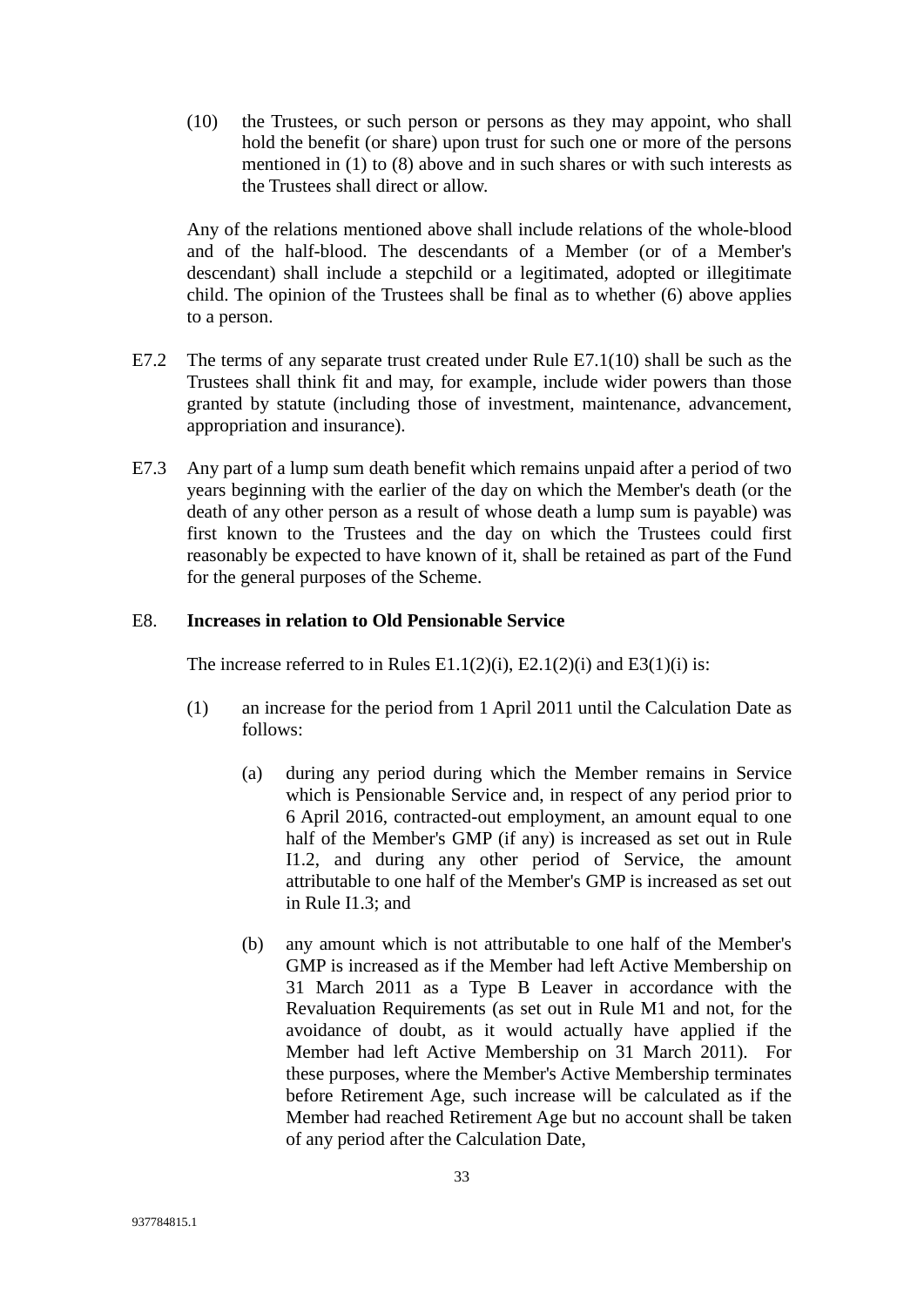and for the avoidance of doubt, no account shall be taken of any period after the Calculation Date when calculating the increases under (a) or (b) above; and

- (2) where a Member's Active Membership ended in accordance with Rule C3(2) after Retirement Age, a further increase for the period from Retirement Age until the date the Member's Active Membership ended in accordance with Rule C3(2):
	- (a) in relation to an amount equal to one half of the Member's Revalued GMP, by the amount (if any) required under section 15(1)-(4) of the 1993 Act; and
	- (b) in relation to any amount which is not attributable to one half of the Member's Revalued GMP, in a manner consistent with the way in which a deferred pension which did not include any Basic GMP would be increased under Rule D3 to take account of postponement after Retirement Age.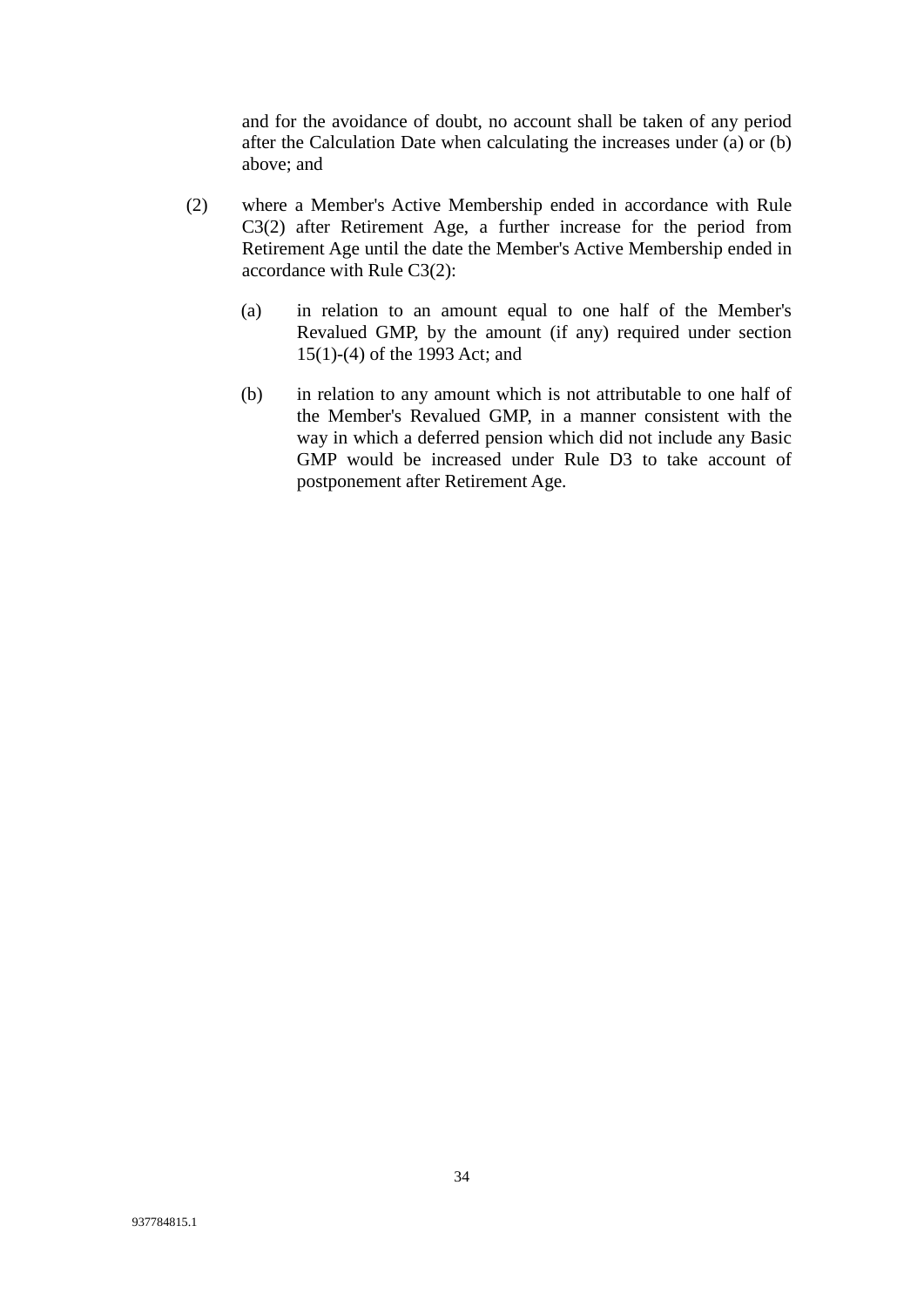#### **CASH SUM AND OTHER OPTIONS**

## F1. **Cash sum**

- F1.1 A Member or, where permitted by the Trustees, a Recognised Dependant or a dependant (to whom a pension is payable under Rule E5) may commute (that is, exchange) the whole or part of his pension for a "pension commencement lump sum", a "serious ill-health lump sum" or a "defined benefits lump sum death benefit" (each as defined in Schedule 29 to the Finance Act 2004) in accordance with the provisions of this Rule F1.1. The amount of any pension to be commuted to provide a particular lump sum under this Rule shall be decided by the Trustees after consulting the Actuary.
	- (1) Where the cash sum payable to the Member is a pension commencement lump sum, it must not exceed the applicable limit for a pension commencement lump sum set out at paragraphs 1, 2, 3 and 3A of Schedule 29 to the Finance Act 2004. An option to take a pension commencement lump sum may be exercised only when the pension comes into payment or (if earlier) at or after Retirement Age. The remaining pension shall not be less than the aggregate of the Member's GMP and the 1997 Credit (if any).
	- (2) A Member may commute pension for a serious ill-health lump sum only if he is in exceptional circumstances of serious ill-health and the following conditions are met:
		- (a) the Trustees have received evidence from a registered medical practitioner that the Member is expected to live for less than one year;
		- (b) it is paid when all or part of the Member's Lifetime Allowance is available;
		- (c) it is paid where there have been no previous "benefit crystallisation events" (within the meaning of the Finance Act 2004) in respect of the Member under the Scheme;
		- (d) the Member's rights to benefits for himself under the Scheme will be extinguished by the exercise of this option; and
		- (e) the lump sum must otherwise satisfy the requirements of a "serious ill-health lump sum" within the meaning of paragraph 4 of Schedule 29 to the Finance Act 2004.

Before any serious ill-health lump sum is paid, a separate arrangement will (unless the Trustees decide otherwise) be deemed to have been set up under the Scheme to provide any pension payable in respect of the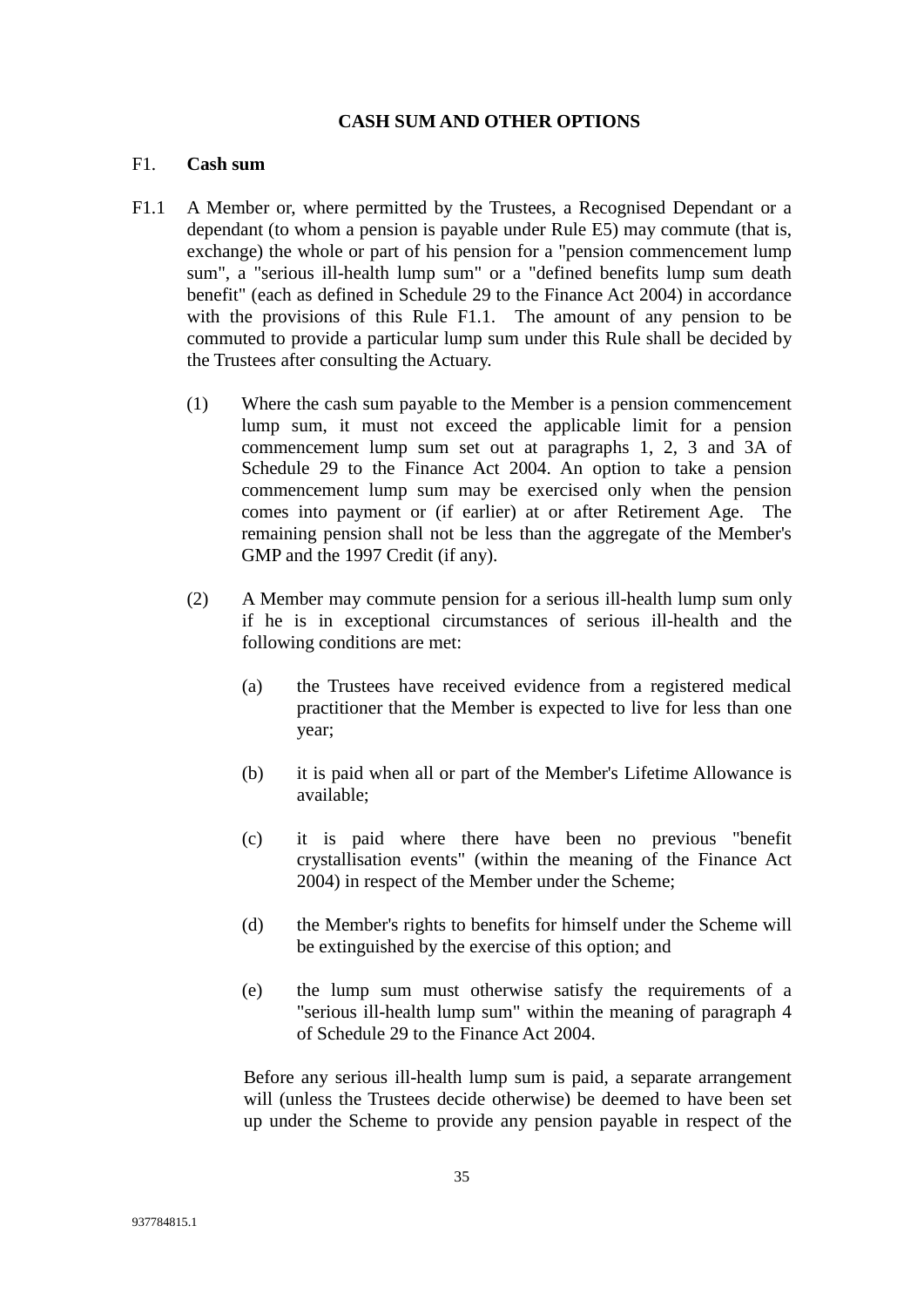Member to any dependant (to whom a pension may be paid under Rule E5) or Recognised Dependant.

- (3) Where the cash sum is payable to a Recognised Dependant or a dependant (to whom a pension may be paid under Rule E5) it must satisfy the requirements for a defined benefits lump sum death benefit (as defined in paragraph 13 of Schedule 29 to the Finance Act 2004). No lump sum may be paid under this Rule F1.1(3) except where permitted by the Occupational Pension Schemes (Contracting-out) Regulations 1996.
- F1.2 If a Member dies shortly after his pension was due to come into payment but before deciding whether or not to commute any of the pension, payments may be made as if the Member had commuted such part of his pension as the Trustees, in their absolute discretion, may think fit.

## F2. **Extra dependant's pension**

A Member may surrender part of his pension to provide pensions payable on his death to dependants nominated by him as follows:

- (1) This option may be exercised only when the Member's pension comes into payment and with the consent of the Trustees (who may require evidence of the Member's state of health).
- (2) The dependants whom the Member may nominate shall be his Recognised Dependant and any other person who at that time is, in the opinion of the Trustees, substantially dependent on the Member to an extent deemed appropriate to the particular circumstances.
- (3) The dependants' pensions shall be equal in value to the part of the Member's pension surrendered.
- (4) Any such pension payable to a dependant who, at the time of the surrender, is under age 18 or such older age as may be specified by the Member ("the specified age") shall be payable only until he reaches that age; except that the Trustees may decide that the pension shall be payable for life if in their opinion the dependant is permanently incapable of selfsupport.
- (5) This option may not be exercised so that:
	- (a) a dependant's pension would be such that the Trustees could commute that pension into a "trivial commutation lump sum death benefit" (as defined in Schedule 29 to the Finance Act 2004), or
	- (b) the Member's pension would be less than his GMP and Section 9(2B) Rights, or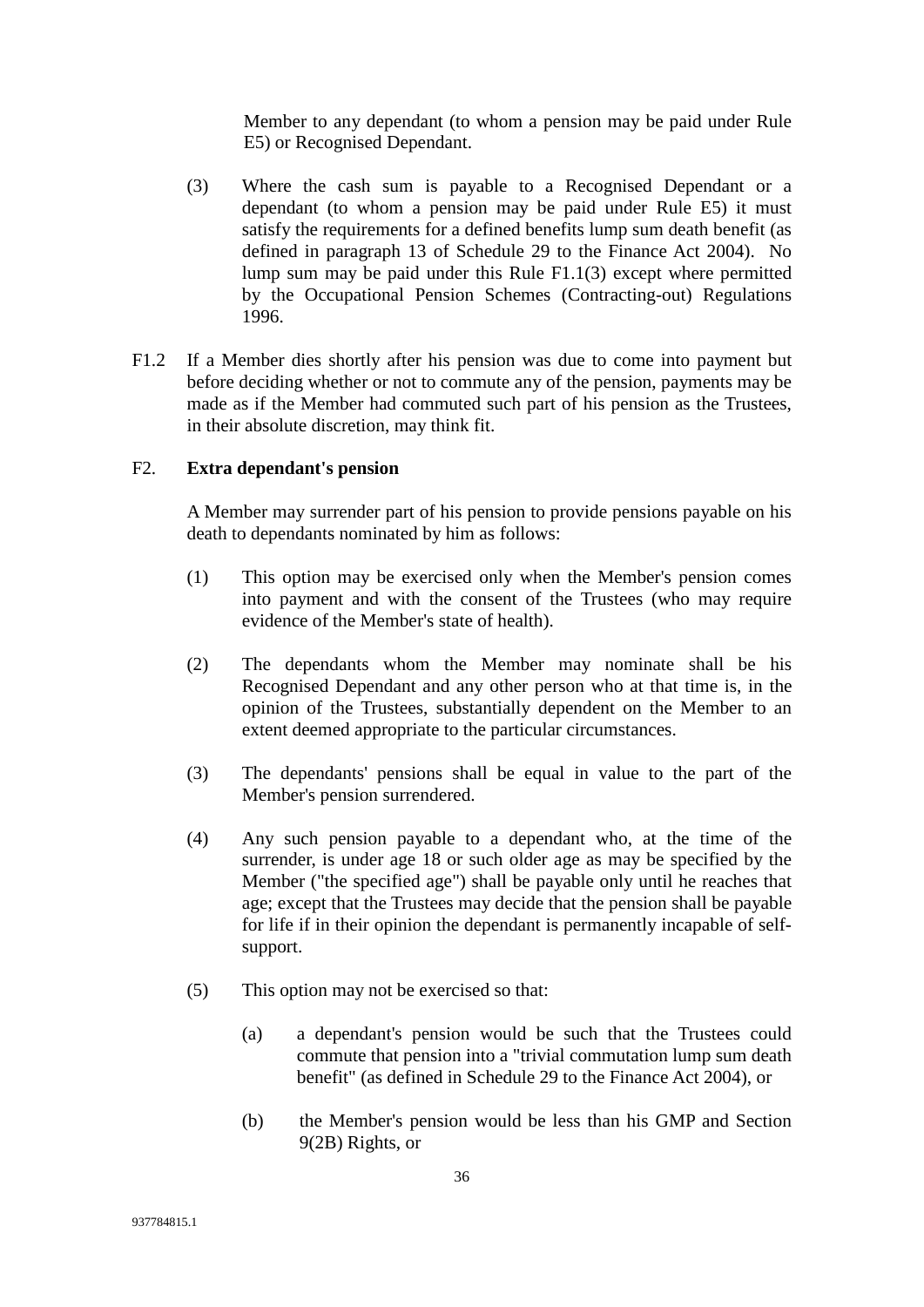- (c) the aggregate annual amount of the dependants' pensions exceeds the Member's pension after surrender but before commutation under Rule F1.
- (6) The Member's pension after surrender will not be increased back to its pre-surrender level if a nominated dependant dies or reaches the specified age after the Member's pension has become payable.

### F3. **Levelling adjustment**

The Trustees may adjust a pension so that its amount is first increased and later reduced (or first reduced and later increased) as follows:

- (1) An adjustment must be requested by the recipient of the pension.
- (2) The adjustment must be such as the Trustees think appropriate having regard to entitlements to State benefits (or conditions of such entitlements).
- (3) The Trustees may make such assumptions as to a person's State benefit entitlements as they think fit.
- (4) Any benefits payable on the death of the person entitled to the pension shall not be affected unless and to the extent that the Trustees think fit.
- (5) No adjustment may be made which would, but for Rule I1.2, result in a pension payable to a Member after State Pension Age (or to a Member's widow or widower) being less than the GMP. Benefits after adjustment must still comply with the Preservation Requirements.
- (6) The overall value of the pension together with any other benefits mentioned in (4) above shall stay the same.
- (7) The amount of any reduction must be consistent with the pension being and remaining a "scheme pension" for the purposes of the Finance Act 2004.

### F4. **Transfers out**

Subject to Rule F5.4 a transfer of cash, other assets or a pension in payment from the Fund to another pension scheme or an Insurance Company (a "transfer payment") may be made for a Member or other beneficiary as follows:

(1) Other pension scheme:

A transfer payment may be made to another pension scheme (including an occupational pension scheme or a personal pension scheme) but, in the case of a transfer to an occupational pension scheme, not more than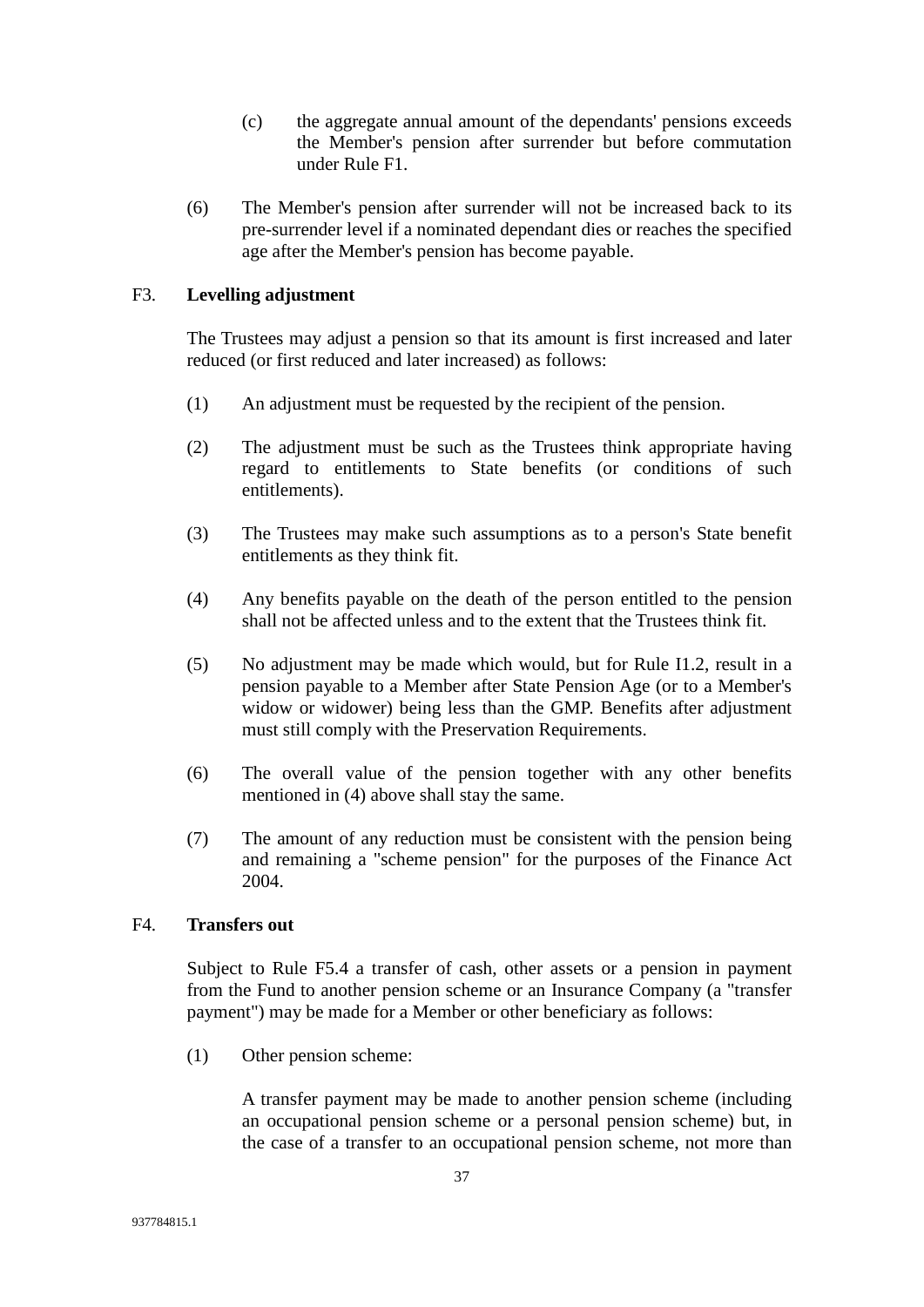the amount included in the transfer payment attributable to a Member's contributions to the Scheme shall be treated as having been contributed by him to the other pension scheme.

(2) Insurance Company:

A transfer payment may be made to an Insurance Company only if:

- (a) it will issue a policy or annuity contract which satisfies so far as applicable the requirements of section 19(3) of the 1993 Act and Regulation 6 of the Occupational Pension Schemes (Preservation of Benefit) Regulations 1991, and
- (b) the Member or other person for whom it is made has, if his consent to the transfer payment is required, selected the Insurance Company.
- (3) Consents:

The decision whether or not to make a transfer payment shall be made by the Trustees unless the transfer payment is to be made because a person has exercised his right to a cash equivalent in accordance with the 1993 Act. In any case, a transfer payment shall not be made for a Member or for a person in receipt of pension except:

- (a) at his written request or with his written consent, or
- (b) in circumstances where such consent need not be required to comply with the Preservation Requirements or the 1993 Act, or
- (c) in accordance with Rule F5.
- (4) Discharged benefits:
	- (a) A transfer payment shall relate to all or an identified portion of the benefits otherwise payable for the person for whom the transfer payment is made ("the discharged benefits").
	- (b) Unless the Trustees agree otherwise, a transfer payment for a person shall relate to all of the benefits payable for him. Where the Trustees wish to allow a transfer which relates to part but not all of the benefits payable for a person, they may do so on such terms as they agree with the person, including as regards the treatment of the benefits remaining payable for the person under the Scheme.
	- (c) The making of a transfer payment shall discharge the Trustees from any further liability to pay the discharged benefits. The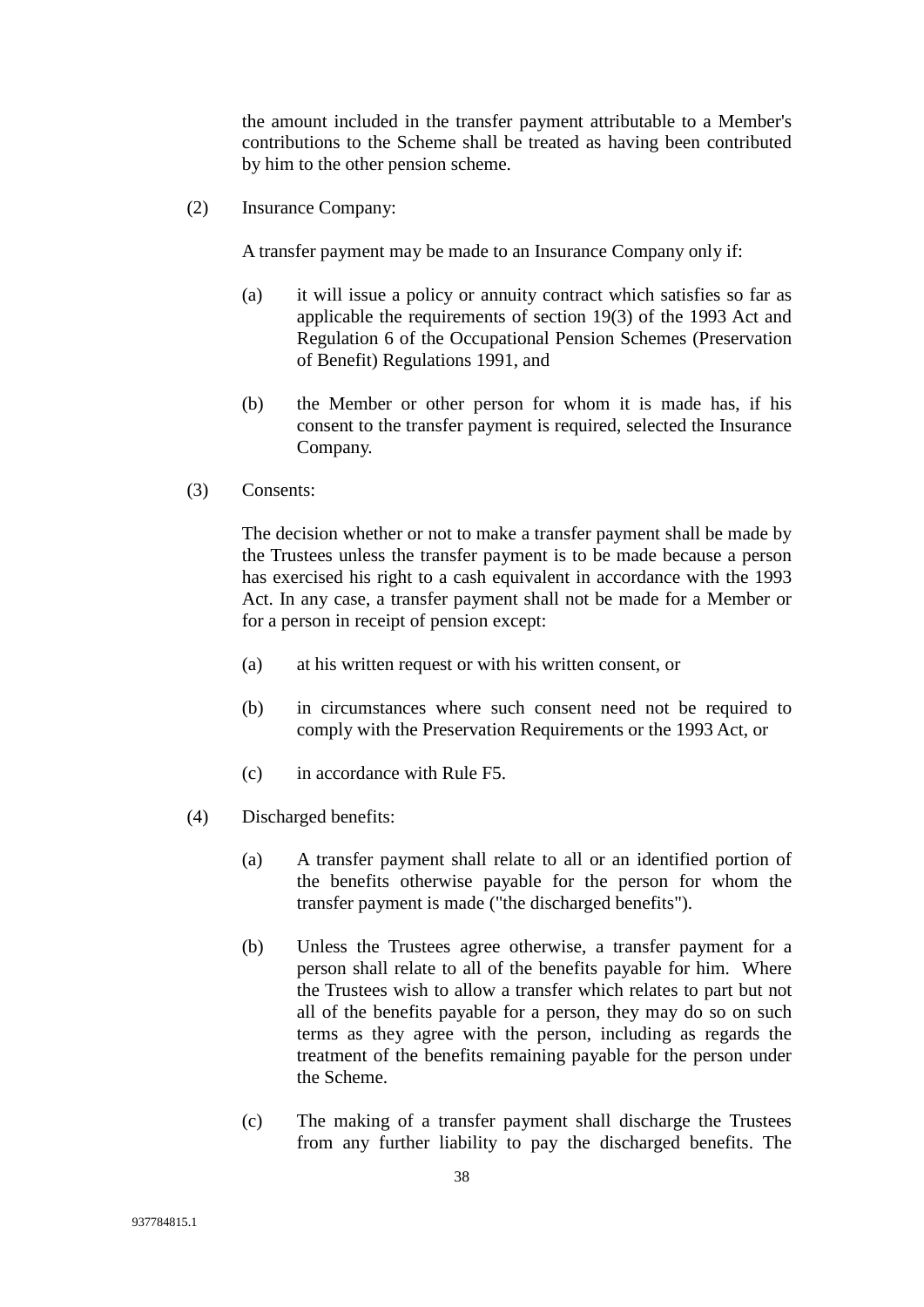Trustees shall not be obliged to inquire into the application of the cash or other assets transferred.

(5) Value transferred:

The value of the cash or other assets included in a transfer payment shall be decided by the Actuary so that the Trustees are reasonably satisfied that it is equal to:

- (a) in the case of transfer payment made at the request of a person who has a right to a cash equivalent under the 1993 Act, the amount of that cash equivalent, or
- (b) in any other case, the value of the discharged benefits.
- (6) GMPs and Section 9(2B) Rights:

If the discharged benefits include GMPs or Section 9(2B) Rights, the transfer payment shall comply with the relevant requirements of the 1993 Act.

(7) Statements of entitlement and cash equivalents:

The Trustees will, on the application of a Member, comply with the requirements of the 1993 Act as to the provision of estimates and guaranteed statements of entitlement of the Member's cash equivalent (if any); and as to the payment of a cash equivalent following a valid request from the Member.

### F5. **Divorce**

F5.1 In this Rule:

"**Dependant**" of a person means a spouse (whether of the same or opposite sex), Civil Partner or dependant of that person;

"**Ex-Spouse**" means an individual (including an ex Civil Partner) to whom Pension Credit Rights have been or are to be allocated following a Pension Sharing Order, agreement or equivalent provision;

"**Pension Credit Rights**" means rights to future benefits under a scheme which are attributable (directly or indirectly) to a pension credit under section 29(1)(b) of the 1999 Act;

"**Pension Debit**" means a debit under section 29(1)(a) of the 1999 Act;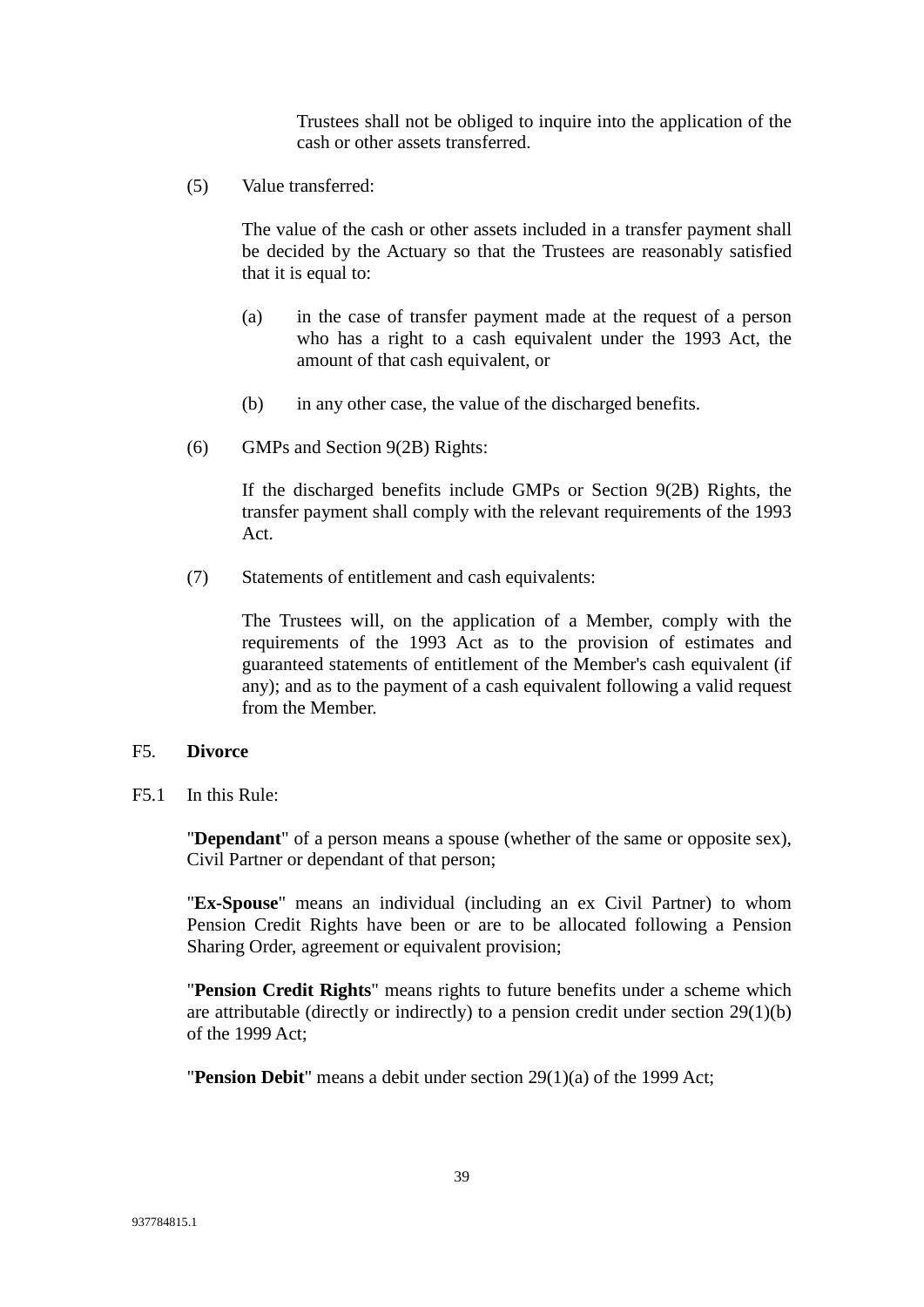"**Pension Sharing Order**" means any order or provision as is mentioned in section 28(1) of the 1999 Act or Article 25 (1) of the Welfare Reform and Pensions (Northern Ireland) Order 1999; and

"**1999 Act**" shall mean the Welfare Reform and Pensions Act 1999.

- F5.2 Rule H4.8 is amended to permit the assignment of part or all of the Member's retirement benefits or rights to benefits under the Scheme to his/her Ex-Spouse to the extent necessary to comply with a Pension Sharing Order, agreement or equivalent provision.
- F5.3 The Trustees must give full details of the Pension Debit and a lump sum certificate to the receiving scheme/arrangement where the fund underlying the benefits for a Pension Debit Member is transferred to another registered occupational pension scheme.
- F5.4 Where the Trustees accept a transfer payment and are informed by the transferor of the details of a Pension Debit relating to the transfer payment, the Trustees must take account of the Pension Debit, if appropriate, in the calculation of any benefits for that Member. If a transfer of the fund underlying the benefits for the Member is made to a registered occupational pension scheme, the Trustees must give full details of the Pension Debit to the receiving scheme/arrangement.
- F5.5 If the Ex-Spouse dies after a Pension Sharing Order, agreement or equivalent provision is made but before it is acted upon by the Trustees, the Trustees may, at their discretion, pay either a lump sum death benefit to any person or a lump sum death benefit and a pension or pensions to a Dependant(s) of the Ex-Spouse.

The total amount of benefits payable will be equal in value to the Pension Credit Rights.

Any pensions must be payable for life, except for pensions paid to children. Such children's pensions may not continue beyond the child attaining age 18 or, if later, on the cessation of full-time education provided that such pension shall cease upon the child reaching age 23.

Such pensions may be fully commuted, however, for a lump sum at the time such a pension becomes payable in the circumstances set out in (1) or (2) of Rule H4.4.

- F5.6 If a Member's benefits under the Scheme are subject to a Pension Debit, the Trustees may discharge their liability for the Pension Credit Rights of the Ex-Spouse by paying the amount of the credit to a qualifying arrangement in accordance with paragraph 1(3) of Schedule 5 of the 1999 Act.
- F5.7 The Trustees may reduce the cash equivalent of a Member where Regulation 5(3) of the Pension Sharing (Valuation) Regulations 2000 applies.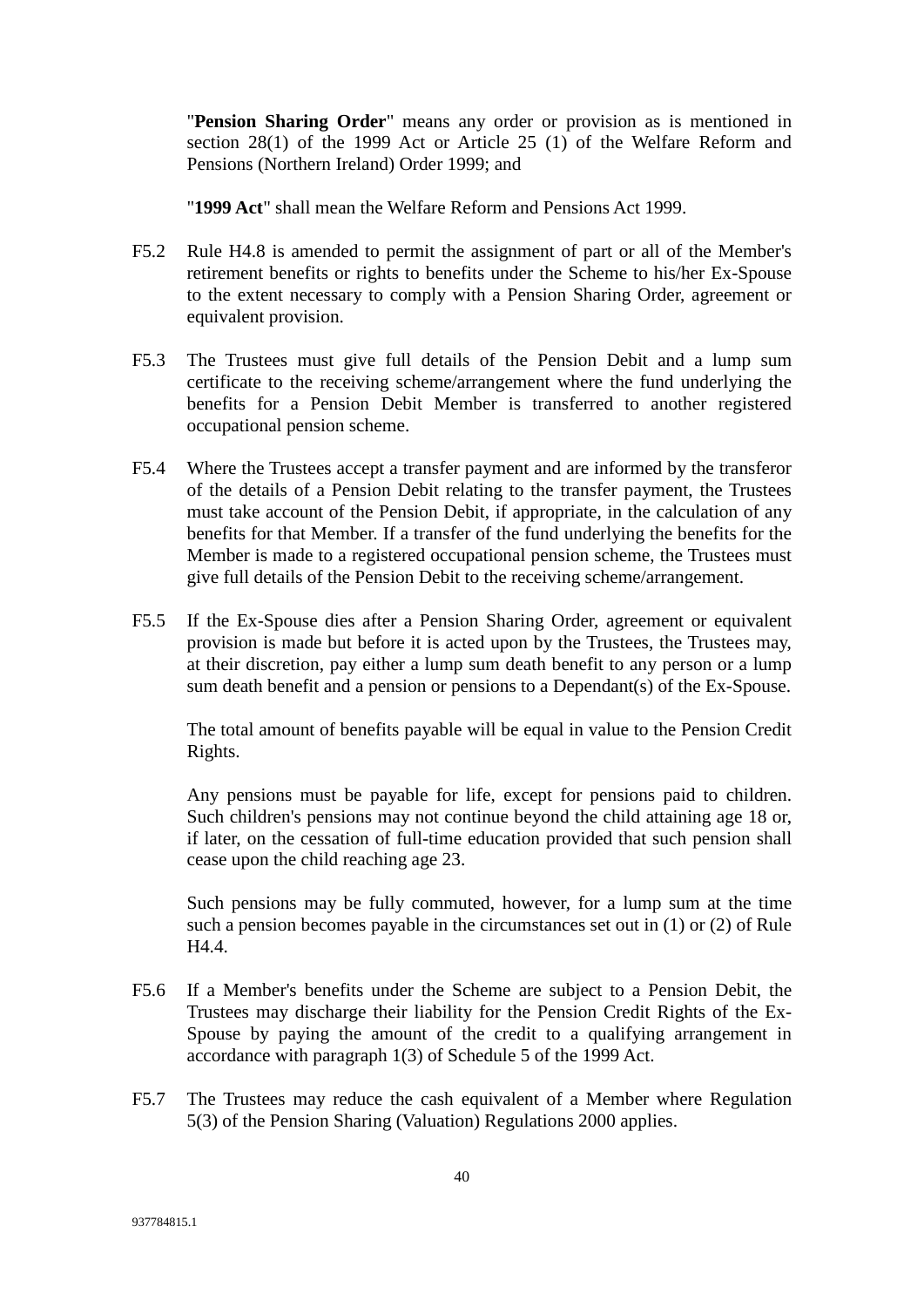#### **ABSENCES**

#### G1. **Family leave**

This Rule applies to a Member who is absent from work during any period of ordinary maternity leave, additional maternity leave, ordinary adoption leave, additional adoption leave, parental leave or paternity leave (all within the meaning of the Employment Rights Act 1996) or is otherwise absent during a "period of paid family leave" (as defined in paragraph 6(4)(a) of Schedule 5 of the Social Security Act 1989) and in either case was an Active Member immediately before the absence began.

- (1) The Member shall remain an Active Member throughout any period of ordinary maternity leave, ordinary adoption leave, paternity leave or absence from work for which he/she is paid contractual remuneration by the Employer. The Member's contributions shall be calculated by reference to the contractual remuneration actually paid by the Employer or if none the statutory maternity pay, the statutory adoption pay or statutory paternity pay. During a period of ordinary maternity leave, additional maternity leave, ordinary adoption leave, additional adoption leave or paternity leave Pensionable Earnings and New Pensionable Earnings (as the case may be) shall be deemed to be calculated by the relevant elements of remuneration the Member would have received had he or she been working normally (as to which the Employer's decision shall be final).
- (2) The Member will cease to be an Active Member on the latest of the following dates, as to which under (i), (ii), (iii) or (iv) below the Employer's certificate will be final:
	- (i) the end of her period of ordinary maternity leave;
	- (ii) the end of his/her period of ordinary adoption leave;
	- (iii) the end of his period of paternity leave;
	- (iv) the right to contractual remuneration ceases; and
	- (v) such later date as the Trustees may agree.
- (3) If the Member ceases to be an Active Member and later returns to work in exercise of a right to do so (whether statutory or contractual) periods of service as an Active Member immediately before, during and immediately after the absence shall be added together.
- (4) If the Member ceases to be an Active Member and has a right to return to work (whether statutory or contractual) he or she will nevertheless be treated as remaining an Active Member for the purposes of the lump sum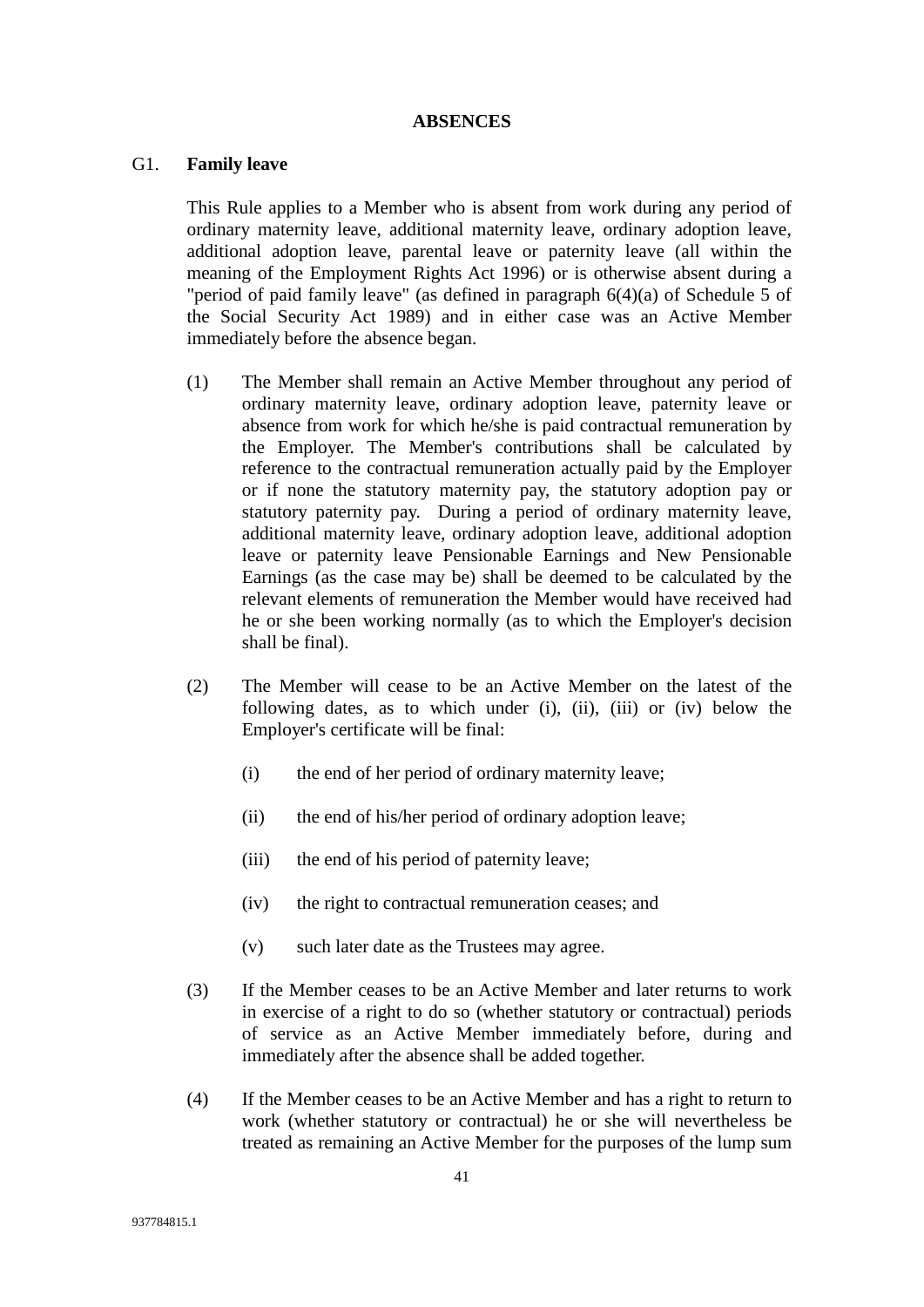death benefit under Rule E1.1(1) until the date of the expiry of his or her right to return to work. If a Member dies during a period of unpaid leave but is nevertheless being treated as an Active Member, New Pensionable Earnings (and, so far as relevant, Pensionable Earnings) will be deemed to be calculated by the relevant elements of remuneration the Member would have received had he or she been working normally (as to which the Employer's decision shall be final).

- (5) If:
	- (i) this Rule G1 applies to a Member's period of absence; but
	- (ii) a part of that period does not count as Active Membership, save for the purposes of the lump sum death benefit under Rule E1.1(1) (see Rule G1.(4)),

then the Member may, with the consent of the Company, elect to pay such additional contributions as the Trustees and the Company may jointly determine, after taking actuarial advice, to be necessary to restore all of part of the period of Active Membership (if any) lost during that period of absence.

### G2. **Other absence**

This Rule applies to a Member who is in Service but absent from work for reasons other than set out at Rule G1 above or for Overseas Secondment (when Rule A7 applies).

- (1) The Member shall be treated as leaving Service when his Earnings stop or on such later date as his Employer may decide (which shall not, unless absence is due to illness, be more than 3 years after Earnings stopped).
- (2) Periods of absence whilst in Service shall count as Active Membership if Earnings were paid for them or if the Company so directs, but not otherwise. Periods of Active Membership immediately before, during and immediately after absence shall be added together.
- (3) If the Member's Earnings are reduced for reasons connected with his absence, the Trustees may agree to reduce or suspend his contributions (or contributions paid in respect of him under Rule B5.1(2)) on such terms as they think fit.
- (4) If a Member treated as having left Service under (1) above starts again to have Earnings, he shall then be treated as a Member in Service if he is still eligible under Rule A1. His benefits from earlier Pensionable Service shall be unaffected.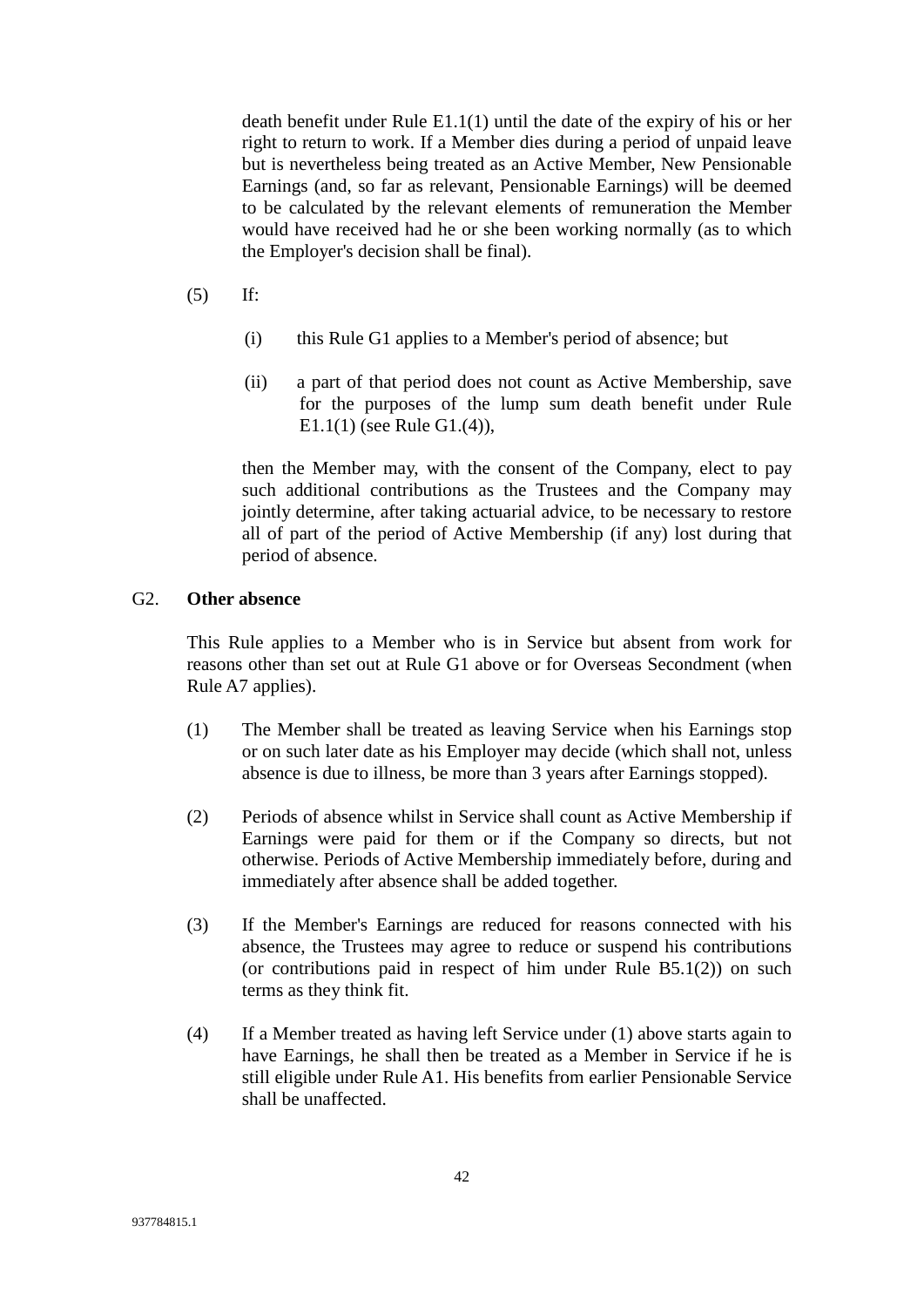### G3. **Breaks in Service**

- G3.1 If a Member leaves Service but is still employed by the Employers, no pension or refund of contributions may be paid to him until:
	- (1) his employment by the Employers ends, or
	- (2) Retirement Age, or
	- (3) such earlier date as the Trustees may agree.
- G3.2 A Member who leaves and then re-enters Service shall be treated as if he had not previously been a Member, except that:
	- (1) his Membership on or after re-entering Service may be on such special terms as the Trustees and the Company think fit, and
	- (2) subject to (1) above, benefits in respect of earlier periods of Service shall not be affected.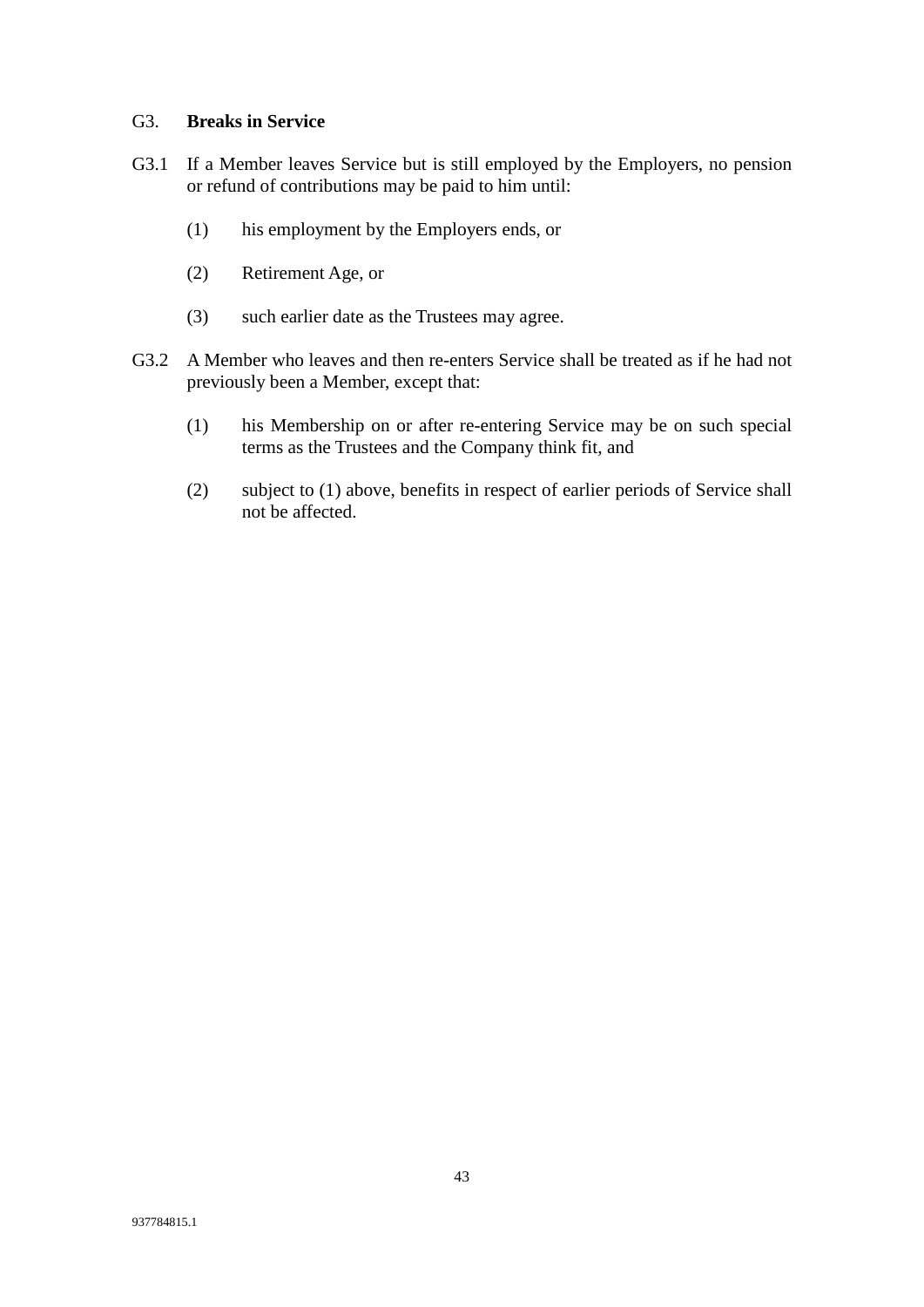#### **OTHER BENEFIT RULES**

#### H1. **Pension increases**

Pensions in payment and Children's allowances in payment shall be increased as follows, subject to the requirements of the 1995 Act:

- (1) Subject to the other provisions of this Rule:
	- (a) where a pension or Children's allowance to the extent (in either case) it relates to a Member's Old Pensionable Service has on 1 April in each year been in payment for at least 12 months, the amount of each such pension shall on that date be increased by applying to it a rate of increase (expressed as a percentage) equal to the excess, over the percentage by which the pension or allowance has already been increased since 1 November 1990, of whichever is the lesser of:
		- (i) 6% per annum compound over the Relevant Period, and
		- (ii) the percentage increase in the Retail Prices Index over the Relevant Period.
	- (b) where a pension or Children's allowance to the extent (in either case) it relates to a Member's New Pensionable Service has on 1 April in each year been in payment for at least 12 months, the amount of each such pension shall on that date be increased by 2.5% or the rate of increase in the Retail Prices Index for the year to the previous 31 December if lower. An increase to this amount shall be applied if and to the extent that, in accordance with the methodology agreed by the Company and the Trustees from time to time, a credit applies due to any annual increase in pension paid during a relevant period falling wholly after 31 March 2011 being less than 2.5% on a rolling five year basis (such rolling five year basis to be agreed between the Company and the Trustees from time to time).
	- (c) where a pension or Children's allowance has been in payment for less than 12 months at the relevant 1 April:
		- (i) if the pension or Children's allowance arises on the death of a Member whose pension payment started before he died, the increase to the pension or Children's allowance shall be at the same percentage rate which would have applied to the Member's pension had he not died, and
		- (ii) if (i) does not apply, the increase in the pension or Children's allowance shall be calculated by multiplying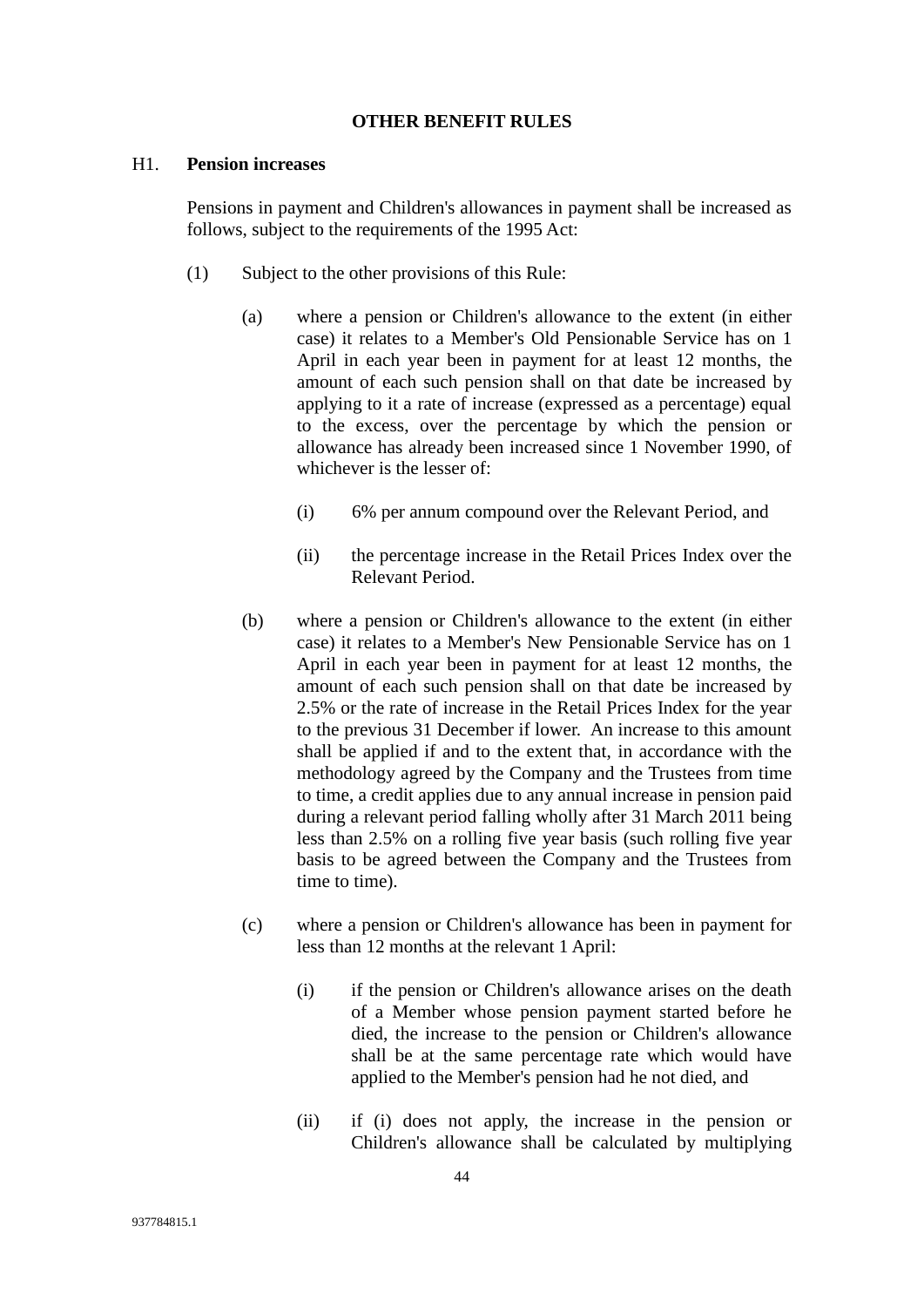one-twelfth of the increase which would have applied had the pension or allowance been in payment for 12 months by the number of complete months for which the pension or allowance has been in payment.

- (2) In relation only to a Member who left Service before 1 April 1997:
	- (a) where a pension was in payment on 1 April 1997, sub-Rule(1) above applies in relation to that part of the Member's (or widow's or widower's) pension which represents that part of the Member's (or, as the case may be, the widow's or widower's) Revalued GMP which is attributable to earnings in the Tax Years from 6 April 1988, (or, if the Member has not reached State Pension Age, that part of the Basic GMP), as if the "Relevant Period" began on 31 December 1996.
	- (b) where a Member has, on a relevant 1 April, reached State Pension Age (or will do so before 6 April in the same year) or a pension is being paid to the Member's widow or widower, there shall be excluded from increases under (1) above the Member's GMP or (as the case may be) the GMP of the Member's widow or widower, insofar as that GMP is attributable to earnings in the Tax Years up to and including the Tax Year which commenced on 6 April 1987.
	- (c) where a Member has, on a relevant 1 April, not reached State Pension Age (and will not do so before 6 April in the same year), there shall be excluded from increases under (1) above, the part of the Member's pension equal to his Basic GMP, insofar as that is attributable to earnings in the Tax Years up to and including the Tax Year which commenced on 6 April 1987, plus any increases on that part of the Basic GMP applied to date in accordance with Rule I1.3. That part of the Member's pension will be increased in accordance with (d) below.
	- (d) the part of a Member's pension referred to in (c) above will be increased at the rate required by Rule I1.3(2) on each 1 April between the date on which the pension commenced and State Pension Age as if a Tax Year began on 1 April.
- (3) Any pension which on a 1 April is attributable to the payment by the Member of additional voluntary contributions to the Scheme or to a payment received from the BOC AVC Plan or the AVC Section of the BOC Retirement Savings Plan shall be increased on that date at the rate notified to the Member by the Trustees on retirement, instead of at the rate and on the basis prescribed in (1) above.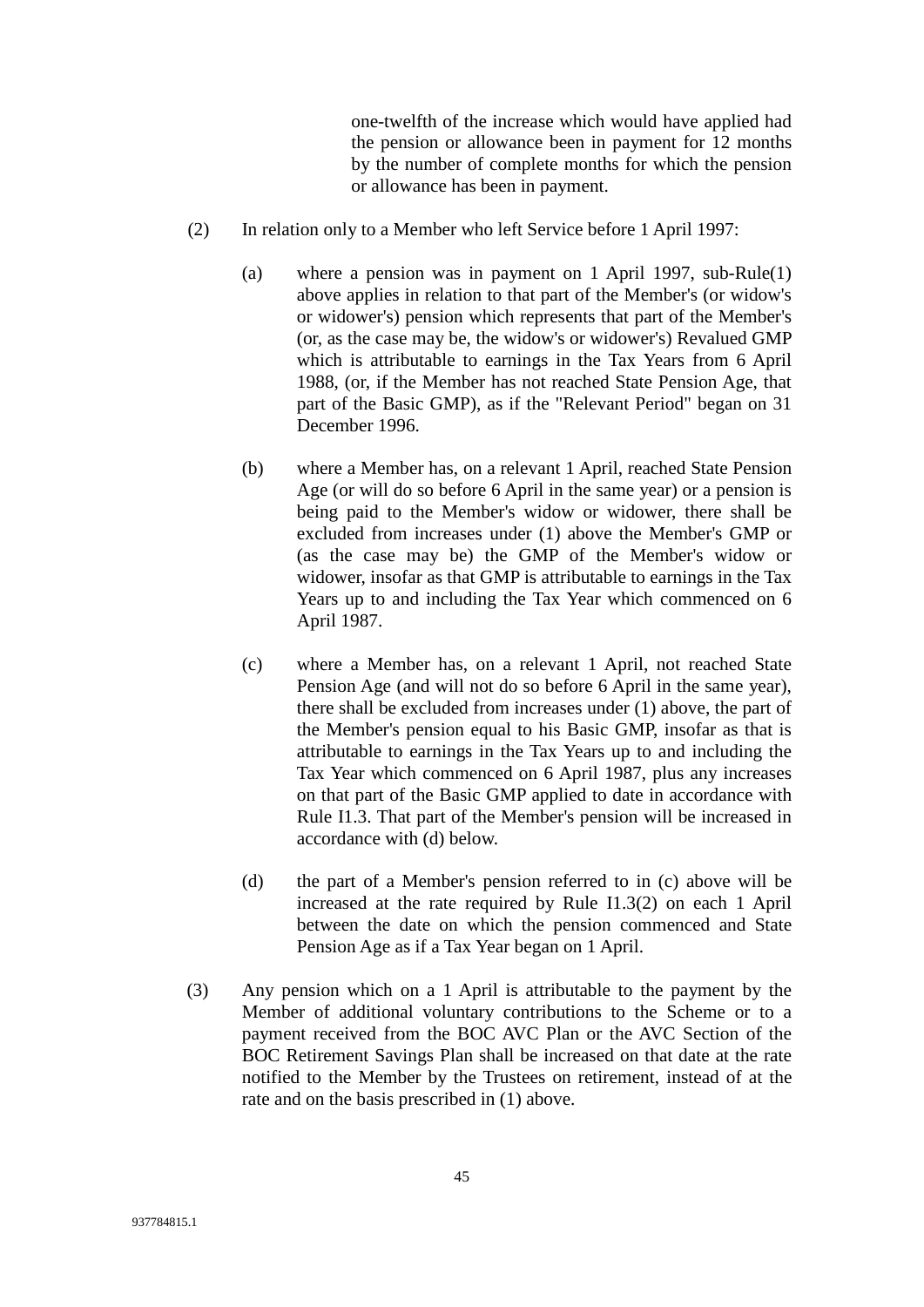- (4) Additional increases shall be made to all or any pensions or allowances in payment, at such times and in such manner as the Company may in its discretion direct. The Company shall consider not less often than annually whether or not to make such a direction.
- (5) The amount of each pension or Children's allowance (other than a Basic or Revalued GMP, as previously increased in accordance with Rule I1) which, on 1 April 1991, has been in payment for at least one month shall be increased on that day (but on that occasion only) by applying to it a rate of increase calculated as in (1) above, but as if the rate of increase to be applied in accordance with that paragraph were 7.5% compound (or, where the pension had on that day been in payment for a period of less than twelve months, a proportionate rate), without reference to the increase in the Retail Prices Index or to the Relevant Period.
- (6) The Trustees may, with the consent of the person entitled to the pension or allowance and with the consent of the Company:
	- (a) suspend all or part of an increase that would otherwise be made under this Rule, and
	- (b) at any time subsequently, give effect to all or part of the suspended increase, but without payment of arrears.

Any suspension of an increase to a Member's pension shall not affect benefits payable on his death.

### H2. **Special benefits**

- H2.1 The Trustees shall have power to augment any benefit payable under the Scheme or to pay any benefit otherwise than in accordance with the Rules, as follows:
	- (1) The power may be exercised by the Trustees in their absolute discretion if:
		- (a) the Company consents,
		- (b) the Employer agrees to pay such additional contributions to the Fund (if any) as the Company, having consulted the Trustees, may require, and
		- (c) such benefits awarded constitute an "authorised member payment" as defined in section 164 of the Finance Act 2004.
	- (2) The power shall be exercised in such manner as the Company may direct if the Employer agrees to pay such additional contributions to the Fund (if any) as the Trustees may require (not being more than the Actuary certifies to be appropriate).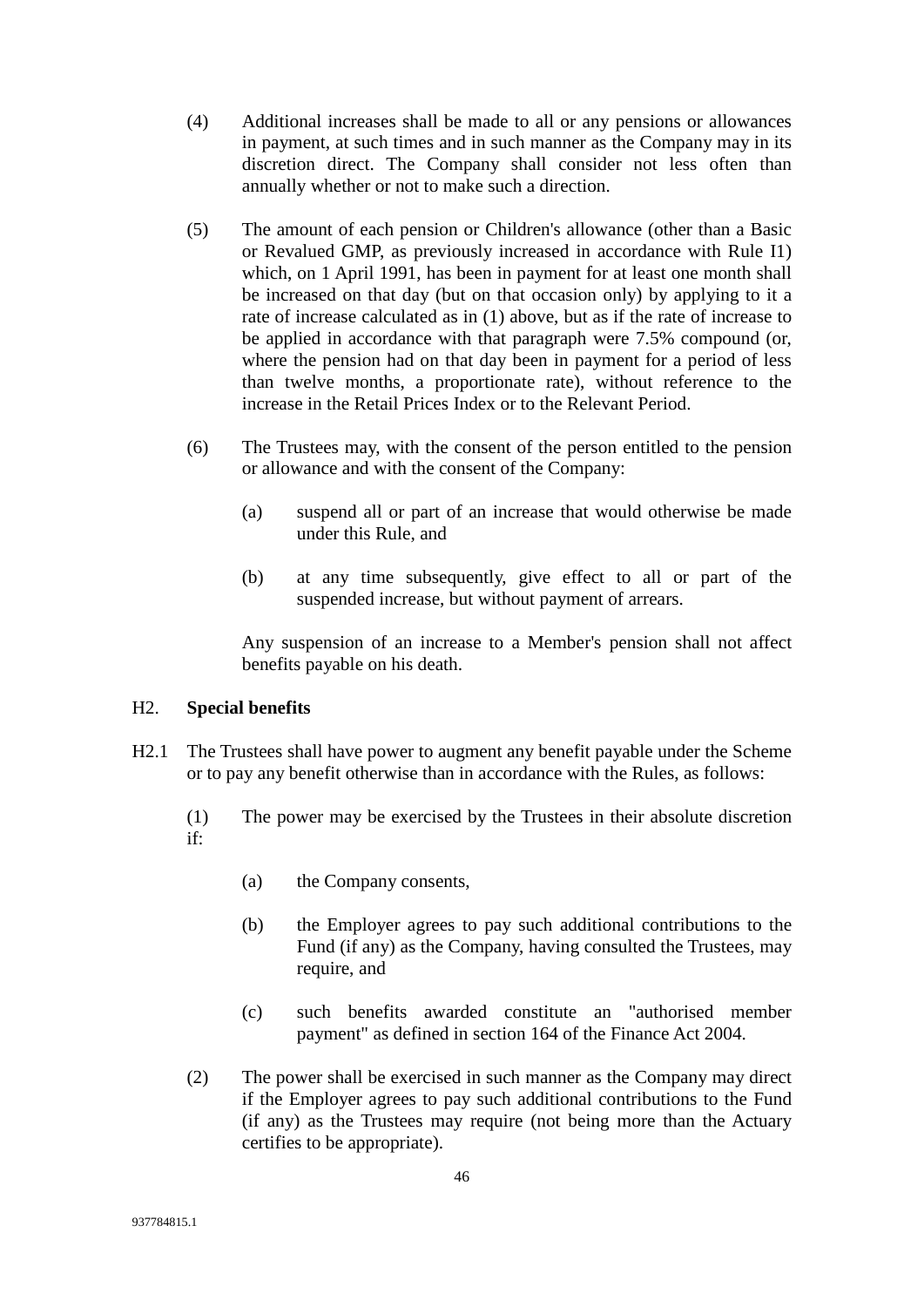- (3) In any case, the power may be exercised only if the Preservation Requirements will be satisfied.
- H2.2 If the Trustees so direct, a separate fund shall be set aside within the Fund for a person or category of persons. The Trustees may direct that such persons shall be entitled to benefit from the separate fund only and that no other persons shall benefit from it. The value of the separate fund shall be decided by the Trustees after consulting the Actuary. The Trustees shall also have power by deed to make or adopt additional Rules or sets of Rules to apply to particular classes or categories of employees or Members (or other persons entitled to benefit). These powers may be exercised only with the Company's consent.

#### H3. **Benefit calculations**

- H3.1 Unless the contrary is expressly stated, a pension or allowance is payable for life and its amount described in these Rules is its annual amount.
- H3.2 Unless expressly left to be decided in a particular way, the Trustees shall, after consulting the Actuary, decide:
	- (1) the value of any pension, allowance or other benefit,
	- (2) the amount by which a pension, allowance or other benefit is to be increased or reduced as required by the Rules, and
	- (3) whether a pension, allowance or other benefit is equal in value to any other pension, allowance or other benefit.

In making any benefit calculation decisions for which they are responsible, the Trustees, the Company, the Employer and the Actuary shall make such assumptions and take account of such matters as they think appropriate, and may treat a person as enjoying normal health.

- H3.3 An amount payable to or from the Fund which is not a whole number of pennies shall be rounded up or down to the nearest higher or lower whole number as the Trustees shall decide.
- H3.4 If the Trustees are liable for any tax in respect of any benefit, they may apply part of the benefit in paying the tax (including any interest) or may postpone payment of the benefit until the tax has been paid or provided for to their satisfaction. In the event that the Lifetime Allowance Charge (pursuant to section 214 of the Finance Act 2004) is due in respect of a Member the Trustees will permanently reduce the benefits payable in respect of the Member under the Scheme by such amount as shall cause the value of the benefits (having consulted the Actuary) to be reduced by the amount of the Lifetime Allowance Charge. The Trustees may in their absolute discretion require the Member to accept a Lifetime Allowance Excess Lump Sum (as defined in paragraph 11 of Schedule 29 of the Finance Act 2004) in respect of the balance of the Member's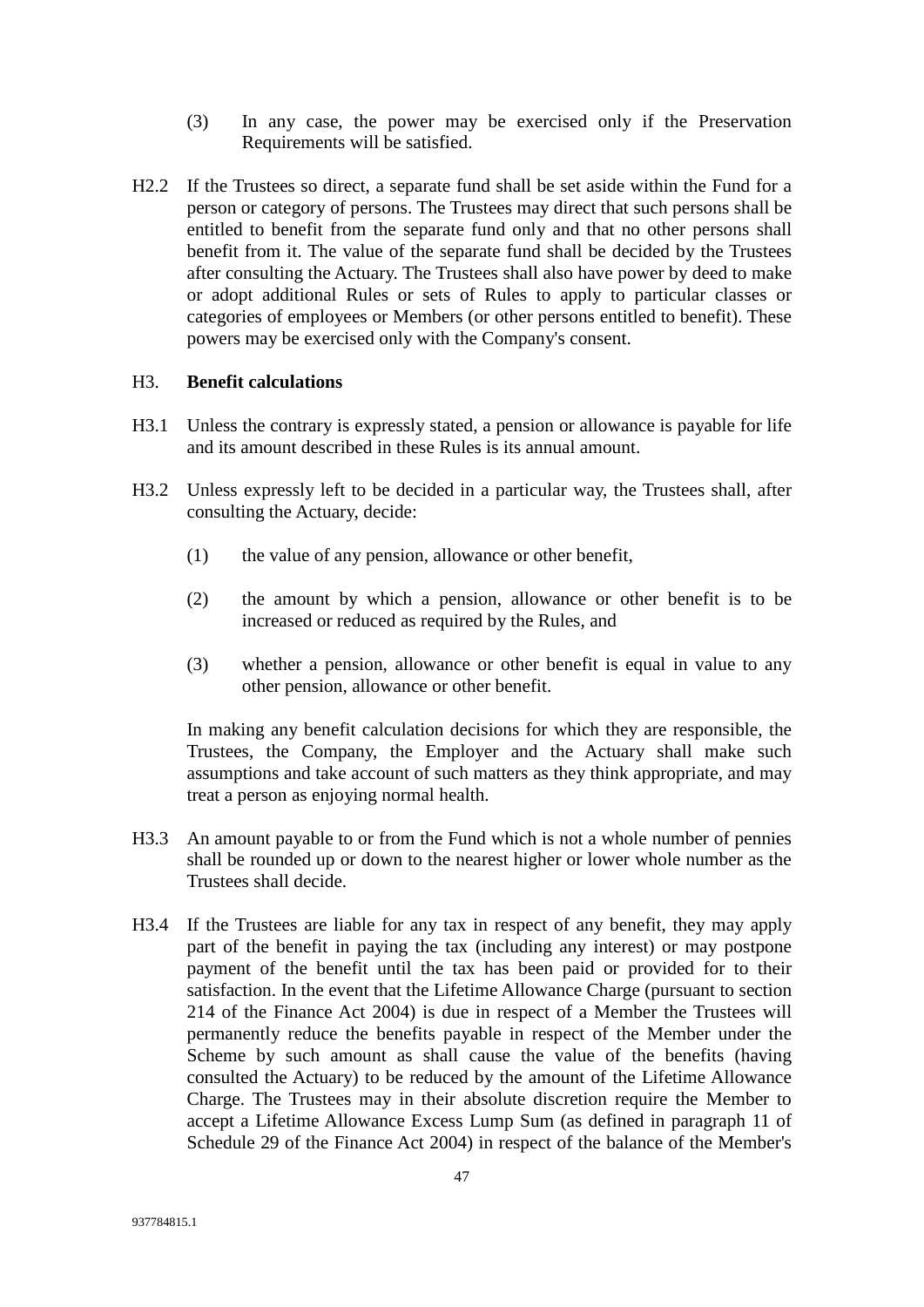entitlement in excess of the Lifetime Allowance and the provisions of Rule F1 shall otherwise apply to this payment.

- H3.5 If a pension is payable to a Member under Rule C4 (Ill-health and Incapacity) or Rule C5.3, the Trustees may at any time before Retirement Age (or age 55, in the case of a pension paid under Rule C5.3) reduce or suspend his benefits by such amounts and for such periods as they think fit, except that:
	- (1) benefits may be reduced or suspended only if:
		- (a) the Member earns an income from any employment or selfemployment,
		- (b) the Member does not, when so requested, supply evidence satisfactory to the Trustees of his continued Ill-health or Incapacity (whichever caused his retirement);
		- (c) in relation to any reduction, the amount of any reduction is consistent with the pension being and remaining a "scheme pension" for the purposes of the Finance Act 2004.

(2) a reduction or suspension shall not result in the Member's pension being less:

- (a) after Retirement Age (or, in the case of a pension paid under Rule C5.3, age 55) than the pension calculated in accordance with Rule D1 (deferred pension) (as modified by Rule C5 (Redundancy) in the case of a pension payable under Rule C5.3), reduced as the Trustees may think appropriate having regard to payments made to the Member before then, or
- (b) after State Pension Age than the Member's GMP
- (3) benefits payable on the death of the Member shall be reduced or suspended to such extent (if any) as the Trustees shall decide but they shall not, on death before Retirement Age, be less than those which would have been payable if Rule E2 (death in deferment) had applied.

This Rule also applies where a pension is paid under Rule D2, if the Trustees decided (because of the Member's Ill-Health) not to apply the full reduction for early payment.

- H3.6 If, because of his own fraud, negligence or crime, a Member owes an Employer a monetary obligation, the Employer may, subject to the 1995 Act, recover from the Fund an amount equal to the lesser of:
	- (1) the monetary obligation, and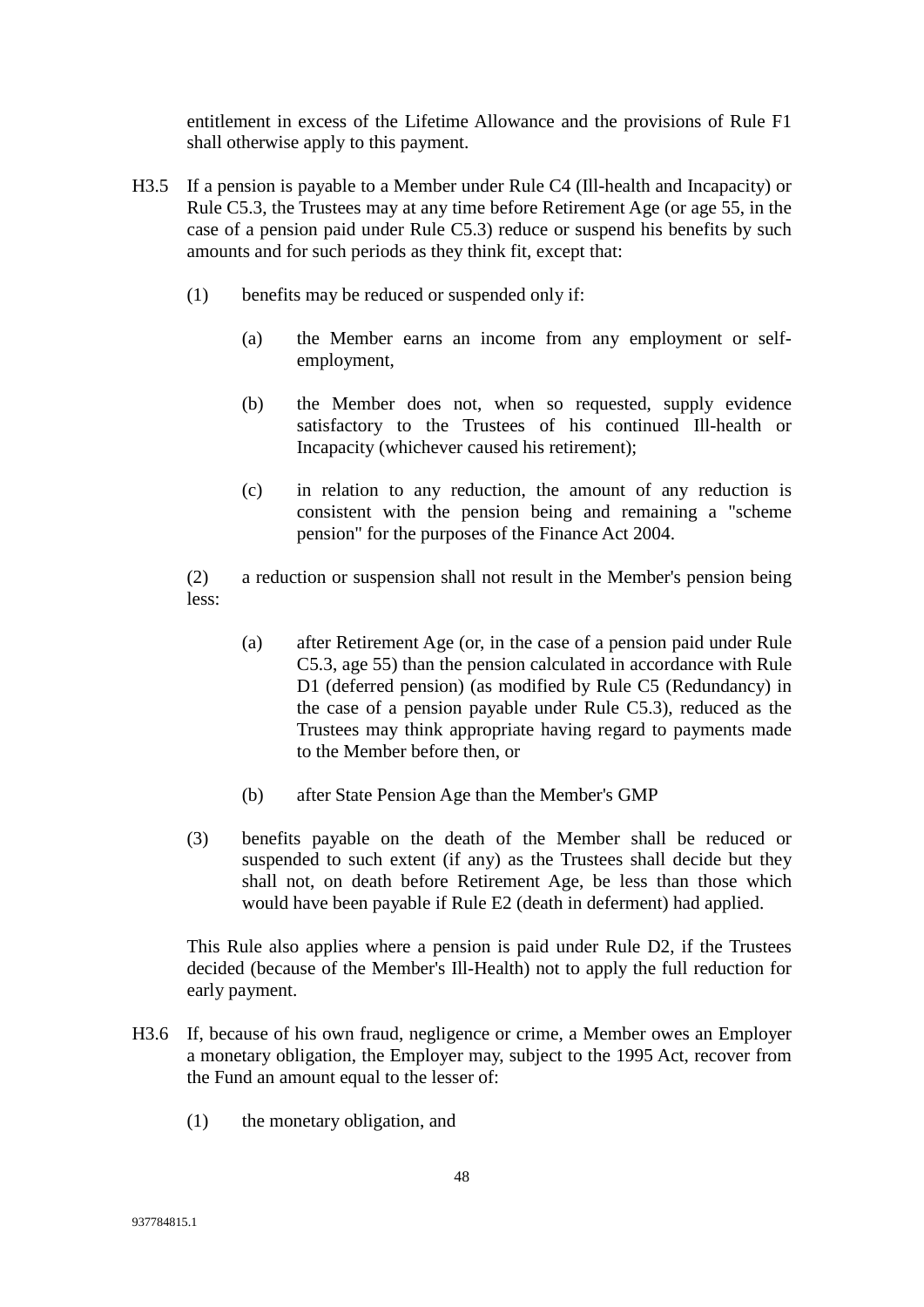(2) the value of the benefits remaining payable for the Member other than GMPs and benefits payable under Rule A5 (transfers in).

The Trustees shall reduce the value of the benefits payable for the Member by the amount recovered. If the Member disputes the monetary obligation, this Rule shall not apply until the obligation has become enforceable by a court order or an award of an arbitrator. The Trustees shall inform the Member in writing of the amount recovered by the Employer and the reduction in benefits.

## H4. **Payment of benefits**

- H4.1 Payment of any benefit to any person shall be conditional upon that person providing the Trustees with such information and evidence as they may require.
- H4.2 A pension or allowance shall be paid by instalments, as the Trustees shall decide, in advance or in arrears, at monthly or other regular intervals and with or without addition or deduction for periods of less than a month (or other interval).
- H4.3 The Trustees may make a payment to the person entitled to it by sending him a cheque, by direct credit to his bank account or by any other method which the Trustees may consider appropriate. The use of any such method shall be at the risk of the person entitled to the payment.
- H4.4 The Trustees may pay a cash sum in place of a pension or allowance in the circumstances set out in (1) or (2) below:
	- (1) The Trustees may, at their discretion, commute a pension or allowance for a cash sum if the cash sum would be a "trivial commutation lump sum", a "trivial commutation lump sum death benefit", a "winding-up lump sum" or a "winding-up lump sum death benefit" (all as defined in Schedule 29 to the Finance Act 2004). The cash sum must be of such amount as the Actuary certifies to be reasonable having regard to the benefits commuted and any entitlement to increases under Rule H1. In the case of a Member's pension, the Trustees must at the same time commute any pension or allowance prospectively payable on the Member's death, and the cash sum shall be paid, as the Trustees shall decide, to the Member or to the person who was prospectively entitled to the commuted pension or allowance. A Member's pension payable before Retirement Age shall for this purpose be deemed to be not less than his Revalued GMP.
	- (2) The Trustees may commute any pension or allowance for a cash sum in accordance with Regulation 3 and Part 2 of the Registered Pension Schemes (Authorised Payments) Regulations 2009. The cash sum must be of such amount as the Actuary certifies to be reasonable having regard to the benefits commuted and any entitlement to increases under Rule H1.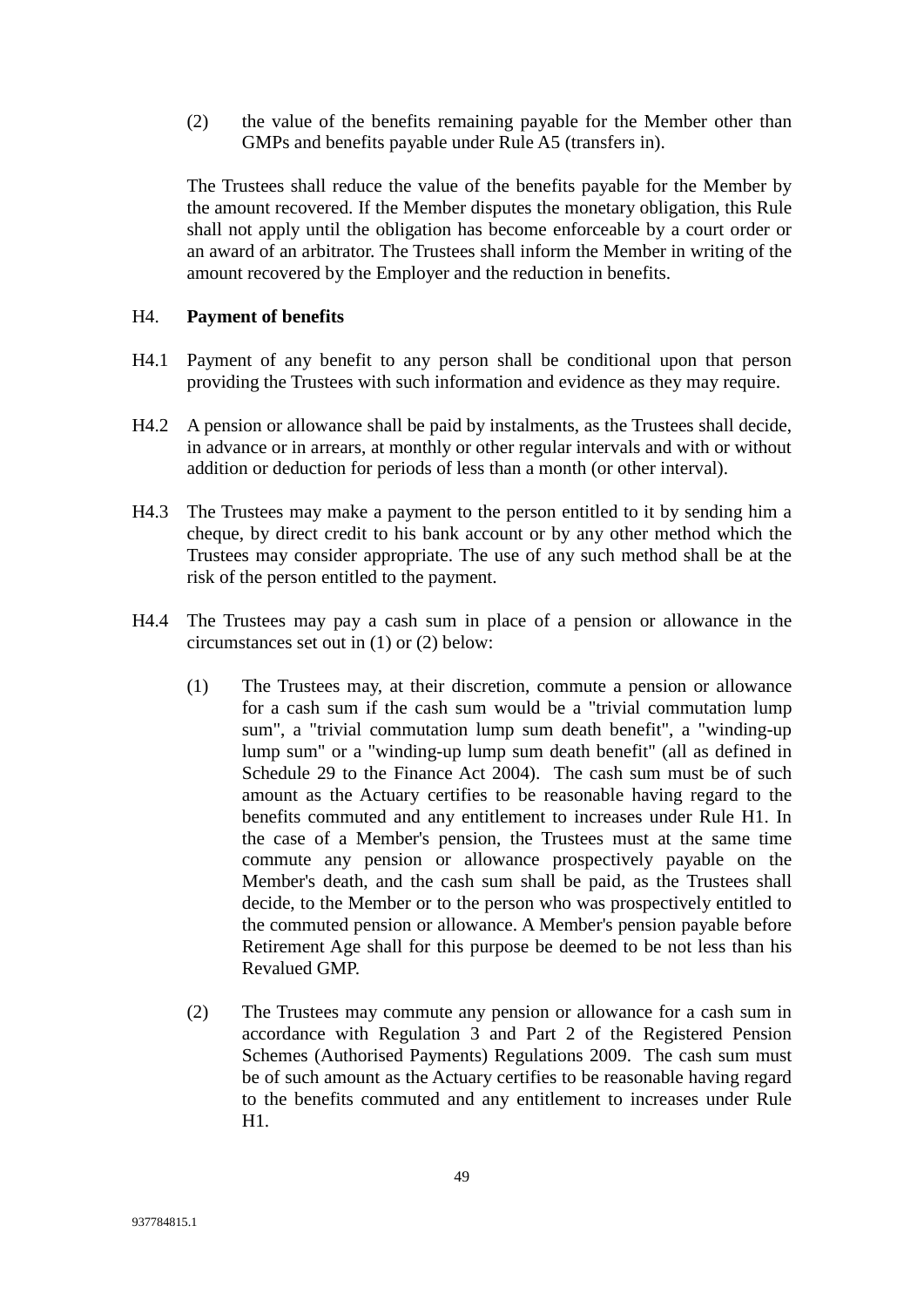For the avoidance of doubt this Rule H4.4 also applies to future payments of any pension already in payment from the Scheme which were not previously capable of commutation because of the limit which applied prior to 6 April 2006.

- H4.5 If the person entitled to a benefit is a minor, payment may be made to the minor direct or to his parent or guardian or any adult with whom he resides. If the person entitled to a benefit suffers from mental or physical incapacity, payment may be made to any person or institution whom the Trustees consider to be responsible for his care. In any of these cases, the Trustees need not inquire into the use by the recipient of payments to him.
- H4.6 If a person dies when payment of a benefit was due to him and no grant of representation to his estate has been shown to the Trustees, payment may be made to his widow, widower or other dependant.
- H4.7 Any instalment of a pension or allowance and any lump sum benefit shall be forfeited if not claimed within 6 years of the date on which payment first became due. The Trustees may at their discretion decide that all or part of any instalment or lump sum shall be paid despite its having been forfeited.
- H4.8 Subject to the provisions of the 1995 Act and Rule F5.2:
	- (1) no pension or other benefit may be assigned, charged or alienated; and
	- (2) benefits under the Scheme are not absolute, and no payment shall be made of a benefit (except a GMP) if the Trustees are aware that the person entitled to it has attempted to assign, charge or alienate all or part of the benefit or any interest in it, or that an event has occurred that was intended to have the same effect.

Despite forfeiture under (2) above, the Trustees may decide that all or part of a benefit shall be paid or applied to or for the benefit of the person initially entitled to it, or to or for the benefit of such other persons as may be permitted in these circumstances under the 1995 Act.

This Rule H4.8 is amended to permit the assignment of part or all of a Member's retirement benefits or rights to benefits under the Scheme to his/her Ex-Spouse to the extent necessary to comply with a Pension Sharing Order (as defined in Rule F5), agreement or equivalent provision.

### H5. **Maximum Benefits**

H5.1 Prior to 6 April 2006 the Scheme was approved as an exempt approved scheme under Chapter I of Part XIV of the Income and Corporation Taxes Act 1988. As such benefits payable under the Scheme were restricted to limits specified in practice notes published by HM Revenue & Customs. In the event that the Trustees are of the opinion that a benefit payable under the Scheme is greater than that which would have been payable when restricted by the HM Revenue  $\&$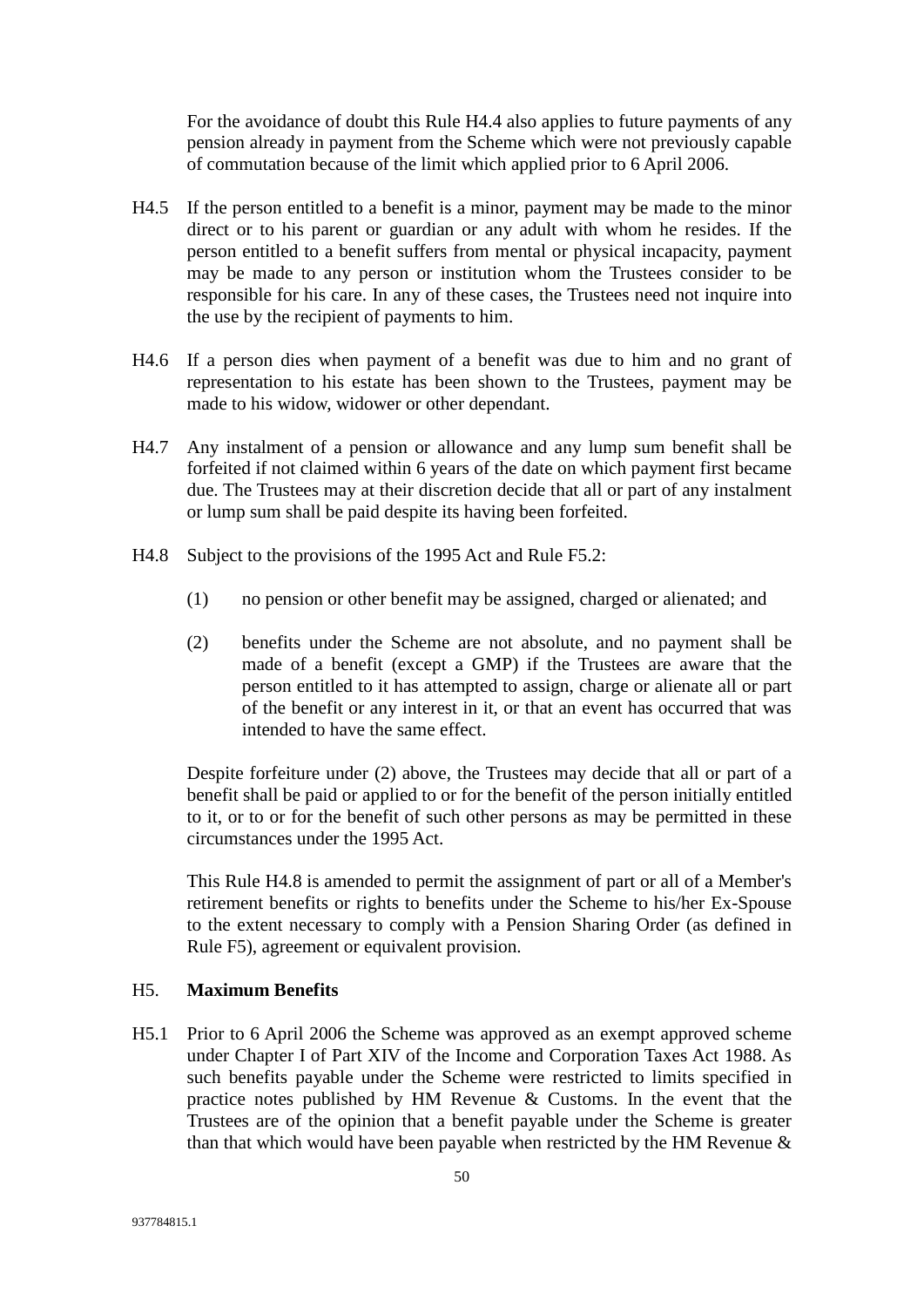Customs limits and the resulting higher benefit is an unintended consequence of the abolition of those limits then it may pay a lower benefit which shall not be less than the benefit that would have been paid had the limit not been abolished.

- H5.2 Any provision in the Trust Deed and Rules which would require the Trustees to make a payment which would be an unauthorised payment (within the meaning of section 160 of the Finance Act 2004) shall be treated as conferring an absolute discretion upon the Trustees to make that payment.
- H5.3 The provisions of the Trust Deed and Rules reflect the nature of the Scheme as a Registered Pension Scheme with effect on and from 6 April 2006. Where a benefit to which a Member or potential beneficiary was entitled or contingently entitled prior to 6 April 2006 remains an "authorised member payment" as defined in section 164 of the Finance Act 2004 by virtue of Schedule 36 of the Finance Act 2004 (or a similar transitional provision) then the Trustees shall pay that benefit even though it is not otherwise payable under the Trust Deed and Rules. This Rule H5.3 is subject to the amendments to the Trust Deed and Rules made with effect from 1 April 2011 and any subsequent amendments.

#### H6. **Restriction of benefits**

Notwithstanding any other provision of the Rules (with the exception of Rules H5, H7, I1.1 and K7):

- H6.1 The Employer may agree with any Member that the benefits payable to and in respect of him, Member contributions (and any Employer contributions under Rule B5) in respect of such benefits, will be different to those described elsewhere in these Rules. Any such agreement must be recorded in writing and the Employer must supply a copy of such written agreement to the Trustees. The Trustees will administer the Scheme in accordance with such written agreement unless Rule H6.2 below applies.
- H6.2 If the Actuary certifies to the Trustees that the total value of the benefits payable to and in respect of the Member in accordance with any written agreement under Rule H6.1 above is greater than would have been the case if the agreement had not been made, then the Trustees will only administer the Scheme in accordance with such written agreement to the extent that they agree to do so.

### H7. **Members electing for Fixed Protection 2012**

#### H7.1 **Application**

(1) Subject to H7.1(2) below, where notice of intention to rely on the Finance Act 2011, Schedule 18, paragraph 14 (lifetime allowance transitional protection ("**Fixed Protection 2012**")) is given by or on behalf of a person to HMRC in accordance with the regulations made by the Commissioners for HMRC within the time permitted by HMRC the

51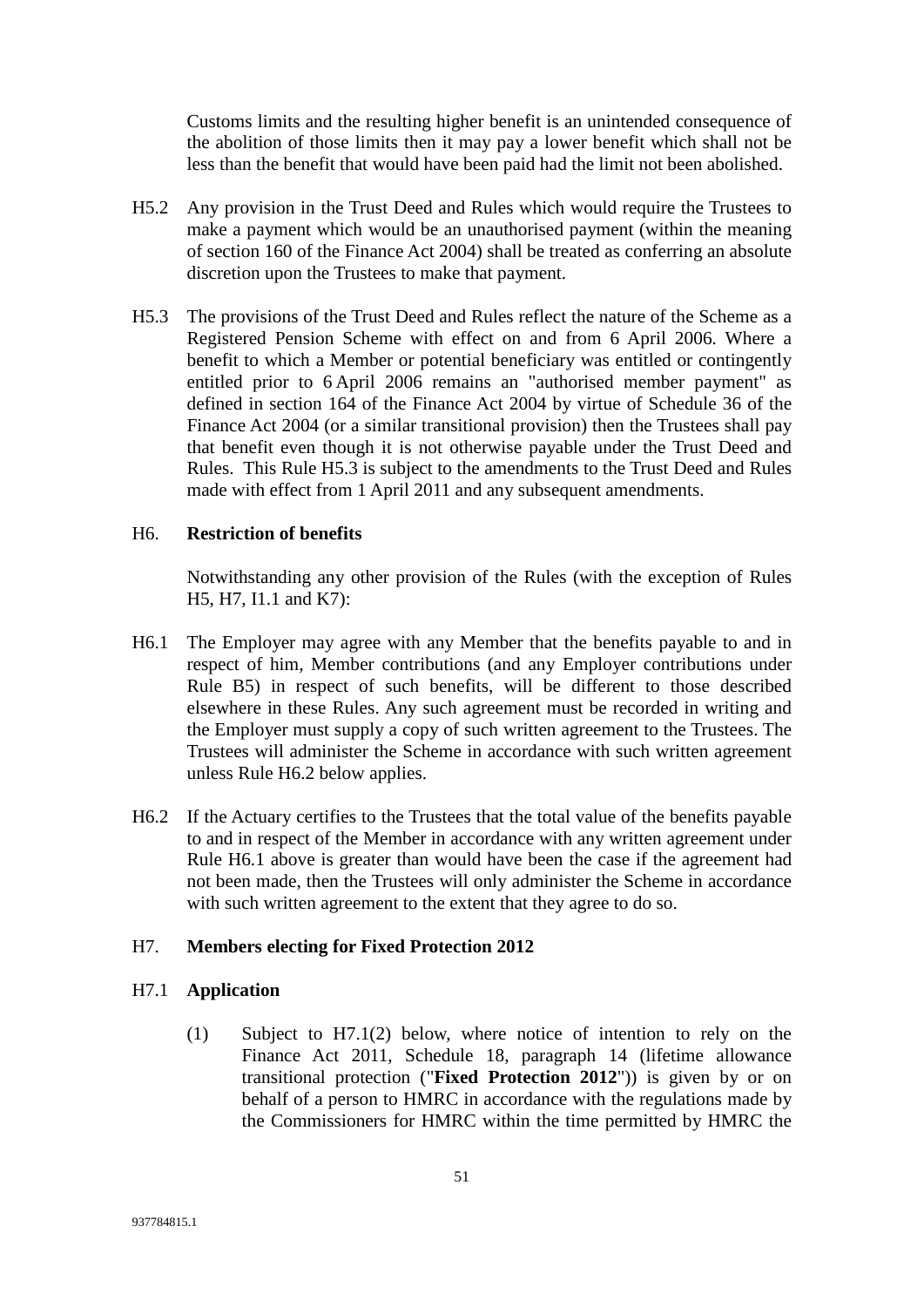following provisions of this Rule H7 apply to that person (a "**Fixed Protection 2012 Member**") with effect from the start of 6 April, 2012.

(2) If a Fixed Protection 2012 Member has not made a 2012 Revaluation Election in accordance with paragraph (iii) of the definition of "Revaluation Requirements", he may elect by notice in writing to the Trustees specifically referring to this Rule H7 that this Rule H7 shall not apply to him. Any such notice may have retrospective effect to the start of 6 April, 2012.

## H7.2 **Protective provision to prevent Fixed Protection 2012 being inadvertently lost**

Unless otherwise agreed in writing by the Company, the Trustees and the Fixed Protection 2012 Member concerned, the Scheme shall include such provisions as are necessary to prevent the Finance Act 2011, Schedule 18, paragraph 14 from ceasing to apply to that Fixed Protection 2012 Member. Entry into membership of, benefits provided under, contributions to, and transfers into and out of, the Scheme relating to or in respect of that Fixed Protection 2012 Member shall be restricted accordingly, and no new arrangements may be made under the Scheme in respect of the Fixed Protection 2012 Member except in the circumstances permitted by the Finance Act 2011 (under which new arrangements can be made without the loss of Fixed Protection 2012).

### H7.3 **Reliance on information provided by or on behalf of Member**

- (1) For the purposes of Rule H7.2 above, the Trustees and the Company may rely on any information provided by or on behalf of the Fixed Protection 2012 Member in applying Rule H7.2 above.
- (2) Neither the Trustees, nor the Company (or anyone acting on behalf of the Trustees or the Company) shall incur any liability to a Fixed Protection 2012 Member (or any other person) who becomes subject to a Lifetime Allowance Charge (pursuant to section 214 of the Finance Act 2004) where any such person has, in good faith, acted in reliance on information provided by or on behalf of the Fixed Protection 2012 Member.

### H7.4 **Contracted-out employment**

If, but for the application of this Rule H7, any Fixed Protection 2012 Member would be in contracted-out employment by reference to the Scheme, the employment of the Fixed Protection 2012 Member shall cease to be an employment which is contracted-out by reference to the Scheme with effect from the start of 6 April, 2012.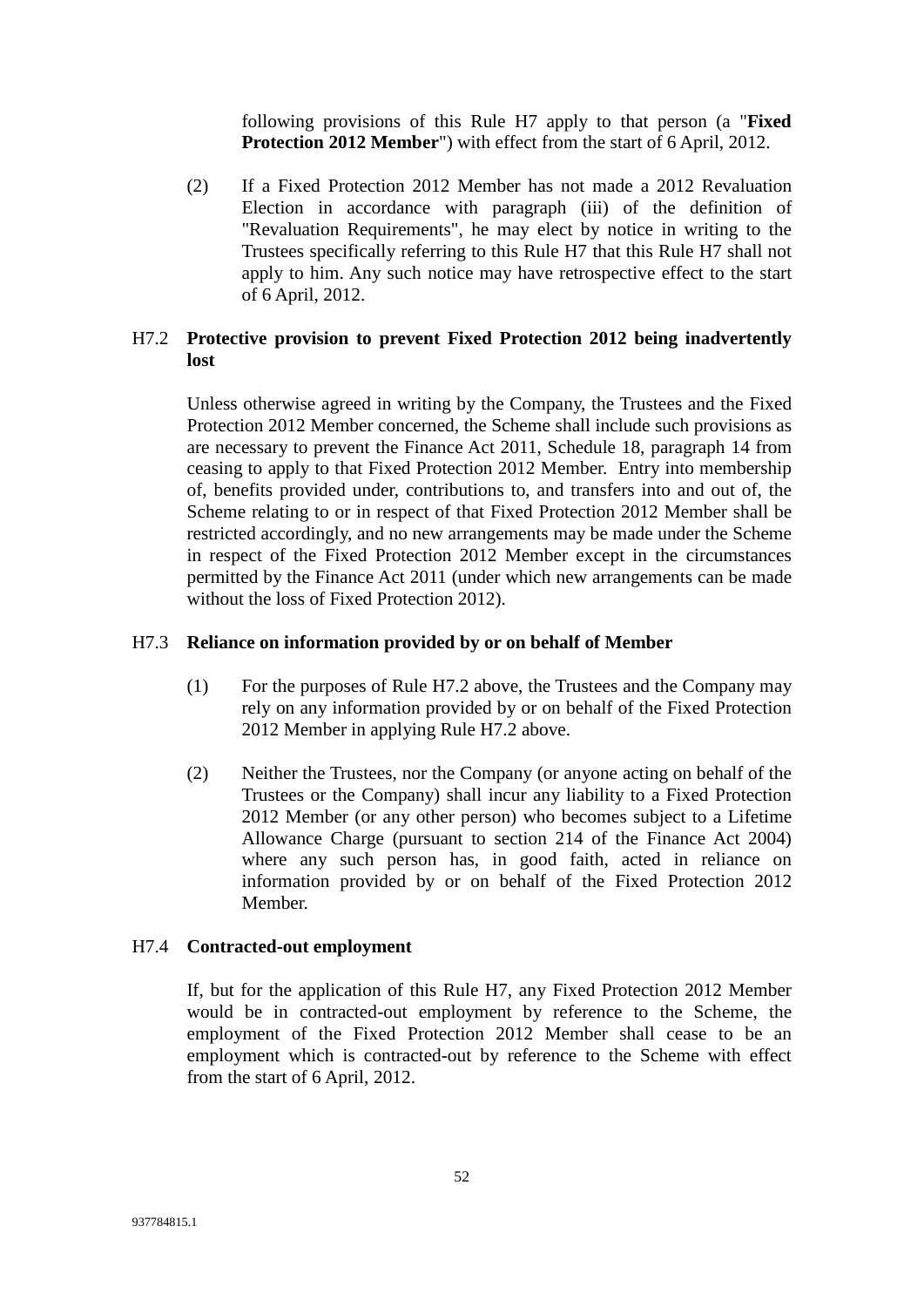#### H7.4A **Position where member has died**

In this Rule H7, references to a person or to a Fixed Protection 2012 Member include that individual's personal representatives.

#### H7.5 **Overriding effect of Rule H7**

This Rule H7 overrides any other provision of the Rules which is inconsistent with it with the exception of Rules H5 and K7.

#### H8. **Members electing for Fixed Protection 2014**

#### H8.1 **Application**

- (1) Subject to H8.1(2) below, where notice of intention to rely on the Finance Act 2013, Schedule 22, paragraph 1 ("**Fixed Protection 2014**") is given by or on behalf of a person to HMRC in accordance with the regulations made by the Commissioners for HMRC within the time permitted by HMRC, the following provisions of this Rule H8 apply to that person (a "**Fixed Protection 2014 Member**") with effect from the start of 6 April, 2014.
- (2) A Fixed Protection 2014 Member may elect by notice in writing to the Trustees specifically referring to this Rule H8 that this Rule H8 shall not apply to him. Any such notice may have retrospective effect to the start of 6 April, 2014.

## H8.2 **Protective provision to prevent Fixed Protection 2014 being inadvertently lost**

Unless otherwise agreed in writing by the Company, the Trustees and the Fixed Protection 2014 Member concerned, the Scheme shall include such provisions as are necessary to prevent the Finance Act 2013, Schedule 22, paragraph 1 from ceasing to apply to that Fixed Protection 2014 Member. Entry into membership of, benefits provided under, contributions to, and transfers into and out of, the Scheme relating to or in respect of that Fixed Protection 2014 Member shall be restricted accordingly, and no new arrangements may be made under the Scheme in respect of that Fixed Protection 2014 Member except in the circumstances permitted by the Finance Act 2013 (under which new arrangements can be made without loss of Fixed Protection 2014).

### H8.3 **Reliance on information provided by or on behalf of the Member**

(1) For the purposes of Rule H8.2 above, the Trustees and the Company may rely on any information provided by or on behalf of the Fixed Protection 2014 Member in applying Rule H8.2 above.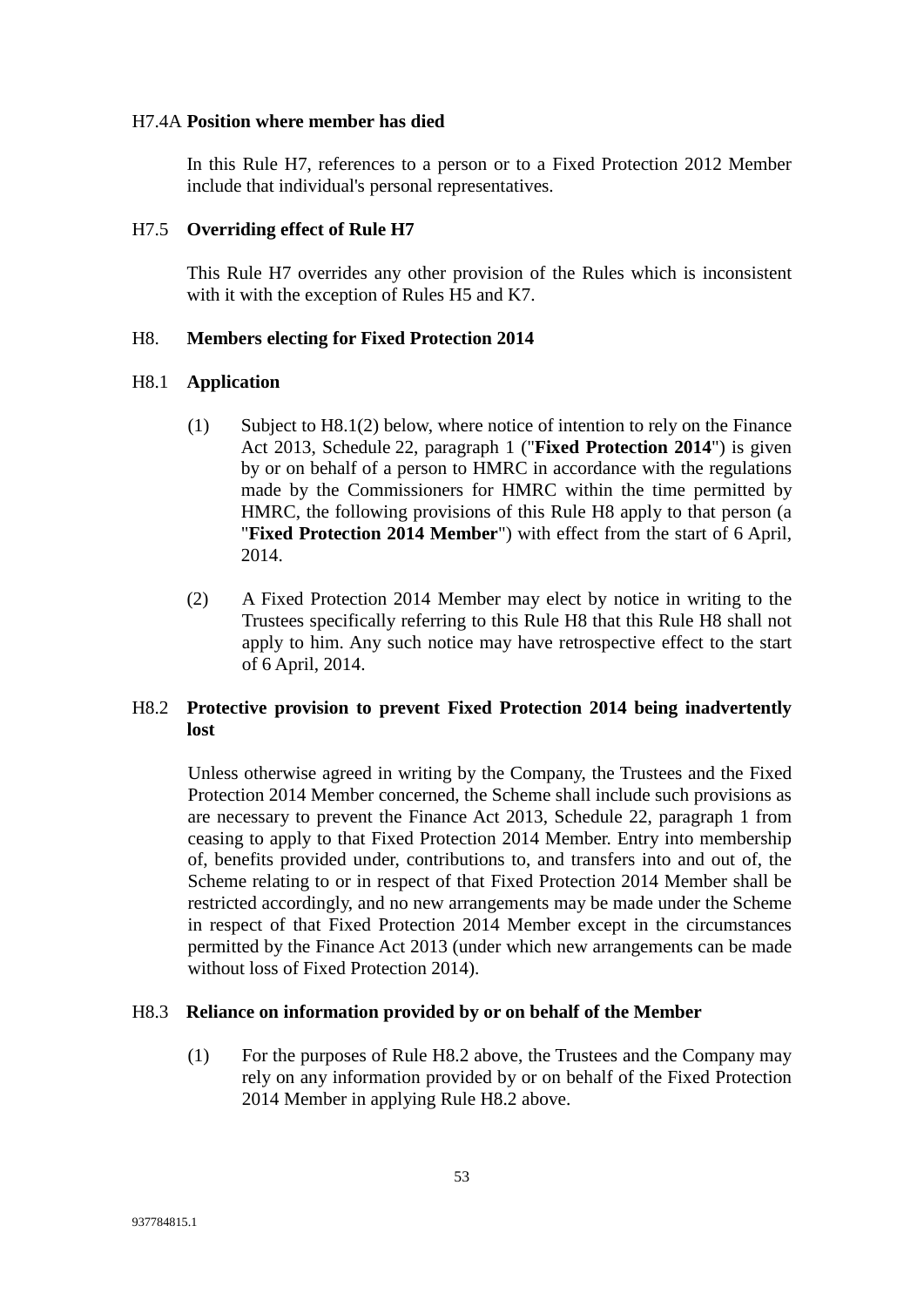(2) Neither the Trustees, nor the Company (or anyone acting on behalf of the Trustees or the Company) shall incur any liability to a Fixed Protection 2014 Member (or any other person) who becomes subject to Lifetime Allowance Charge (pursuant to section 214 of the Finance Act 2004) where any such person has, in good faith, acted in reliance on information provided by or on behalf of the Fixed Protection 2014 Member.

### H8.4 **Contracted-out employment**

If, but for the application of this Rule H8, any Fixed Protection 2014 Member would be in contracted-out employment by reference to the Scheme, the employment of the Fixed Protection 2014 Member shall cease to be an employment which is contracted-out by reference to the Scheme with effect from the start of 6 April, 2014.

#### H8.5 **Position where member has died**

In this Rule H8, references to a person or to the Fixed Protection 2014 Member include that individual's personal representatives.

#### H8.5 **Overriding effect of Rule H8**

This Rule H8 overrides any other provision of the Rules which is inconsistent with it with the exception of Rules H5.1, H5.4 and K7.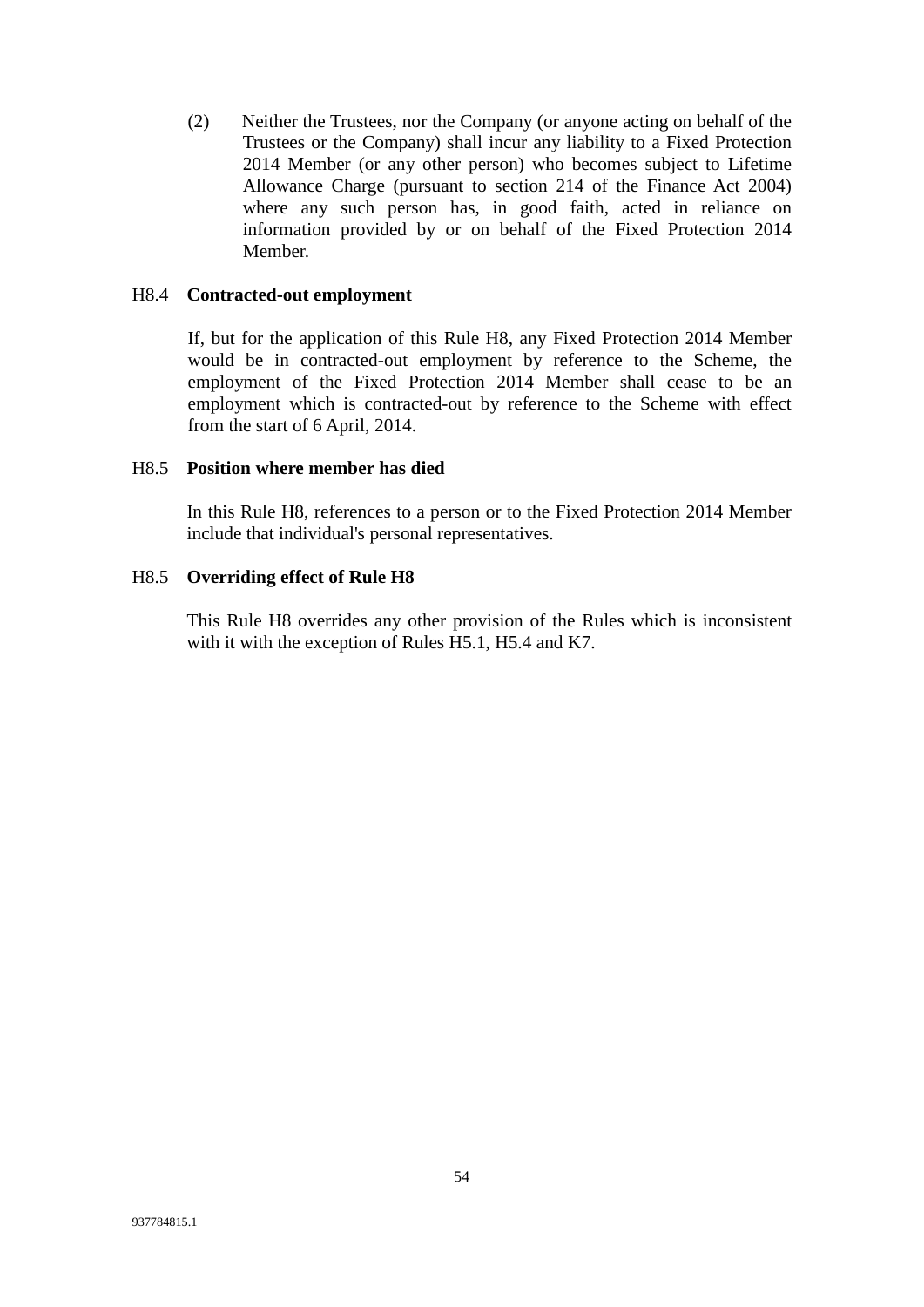#### **CONTRACTING-OUT**

## I1. **1993 Act - Earnings-related pension**

#### I1.1 **General**

This Rule applies if any employment becomes contracted-out employment by reference to the Scheme. Words used in this Rule shall have the same meanings as in the 1993 Act. This Rule I.1 overrides all other provisions of the Rules which are inconsistent with it, except Rules H5, H7 and K7.

Prior to 6 April 1997 the Scheme was contracted-out on a salary-related basis whereby GMPs accrued for and on behalf of Members in contracted-out employment. From 6 April 1997 the Scheme became contracted-out on a salaryrelated basis under section 12A of the 1993 Act.

- (a) Members' GMPs will be provided in accordance with this Rule I and with the requirements of the provisions of the 1993 Act, the Occupational Pension Schemes (Contracting-out) Regulations 1996, and the Occupational Pension Schemes (Schemes that were Contracted-out) (No 2) Regulations 2015, and those provisions will override the provisions of the Rules where necessary in order for the Scheme to comply with those requirements.
- (b) In relation to benefits which accrue in respect of Pensionable Service after 5 April 1997 but before 1 April 2011, the Trustees will ensure that the benefits provided under the Scheme overall satisfy the statutory standard under the 1993 Act and that the Rules comply with those requirements of the 1993 Act, the Occupational Pension Schemes (Contracting-out) Regulations 1996 and the Occupational Pension Schemes (Schemes that were Contracted-out) (No 2) Regulations 2015 which apply to contracted-out or (from 6 April 2016) formerly contracted-out salary related schemes. That part of a Member's benefits which meets the statutory standard is referred to as his Section 9(2B) Rights. If these Rules fail to provide benefits which overall comply with that standard, or if the Rules fail to comply with those requirements, the Rules shall, unless the Company directs otherwise, be deemed to be amended to the extent which the Trustees, having considered the advice of the Actuary, consider is reasonable to ensure that they do comply.
- (c) In relation to benefits which accrue in respect of Pensionable Service and contracted-out employment (within the meaning of Section 8 (1) of the 1993 Act) on and after 1 April 2011 but before 6 April 2016, the Scheme shall:
	- (i) provide pensions to and in respect of each Member which will be no less than the pensions which would be provided under the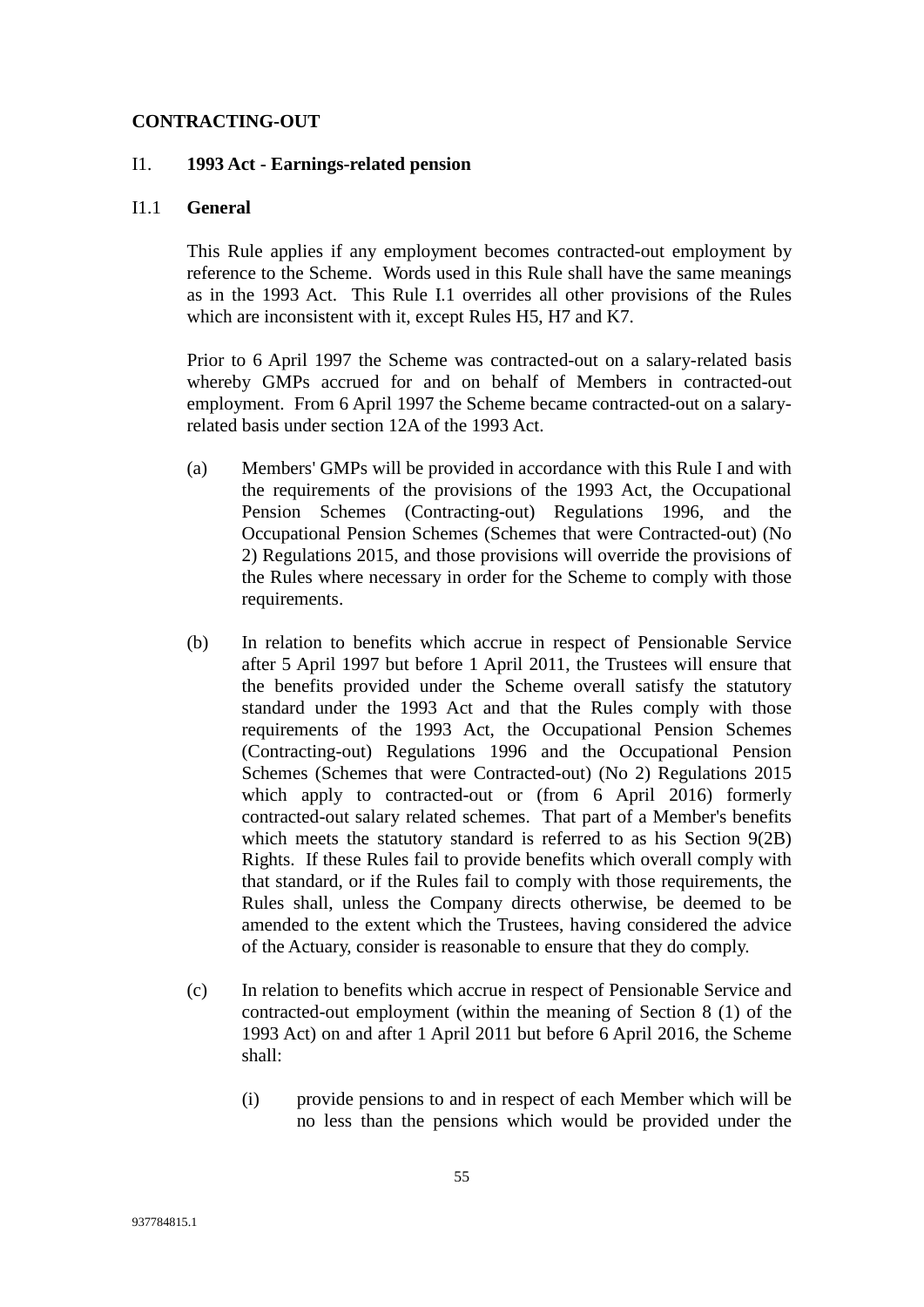reference scheme as defined by and for the purposes of section 12B of the 1993 Act; and

(ii) comply with those requirements of the 1993 Act, the Occupational Pension Schemes (Contracting-out) Regulations 1996 and the Occupational Pension Schemes (Schemes that were Contracted-out) (No 2) Regulations 2015 which apply to contracted-out or (from 6 April 2016) formerly contracted-out salary related schemes to the extent so required by such legislation or regulations from time to time.

## I1.2 **Guaranteed Minimum Pensions**

If a Member has a GMP in relation to any pension under the Scheme in accordance with Section 14 of the 1993 Act:

- (1) the Member will be entitled to receive a pension under the Scheme from State Pension Age in respect of Service prior to 6 April 1997 which shall be paid at a rate equivalent to a weekly rate of not less than the guaranteed minimum pension calculated in accordance with Section 14 of the 1993 Act. For this purpose, the GMP will be calculated, if this would produce a higher amount for the Member in question, on the basis that for any period falling on or after 1 April 2011 which is Pensionable Service and, in respect of any period prior to 6 April 2016, contracted-out employment, the Member is deemed to have become a deferred Member on 1 April 2011,
- (2) if the Member is male and dies at any time leaving a widow, she will be entitled to receive an immediate pension under the Scheme in respect of the Member's Service prior to 6 April 1997. That pension shall during any period such as is mentioned in section 17(5) of the 1993 Act be paid at a rate equivalent to a weekly rate of not less than half that of the Member's guaranteed minimum pension (including for the avoidance of doubt, where applicable, any higher amount arising under (1) above), and
- (3) if the Member dies on or after 6 April 1989 leaving a widow of the same sex, a widower or Civil Partner, he or she will receive an immediate pension under the Scheme in respect of the Member's Service prior to 6 April 1997 payable in the circumstances and for the period prescribed by regulations made under Section 17(6) of the 1993 Act at a rate equivalent to a weekly rate of not less than half of that part of the Member's guaranteed minimum pension (including for the avoidance of doubt, where applicable, any higher amount arising under (1) above) which is attributable to earnings for the Tax Year 1988/9 and subsequent Tax Years.

When a Member ceases to be in Pensionable Service or, in the case of a Member who ceases to be in contracted-out employment by reference to the Scheme prior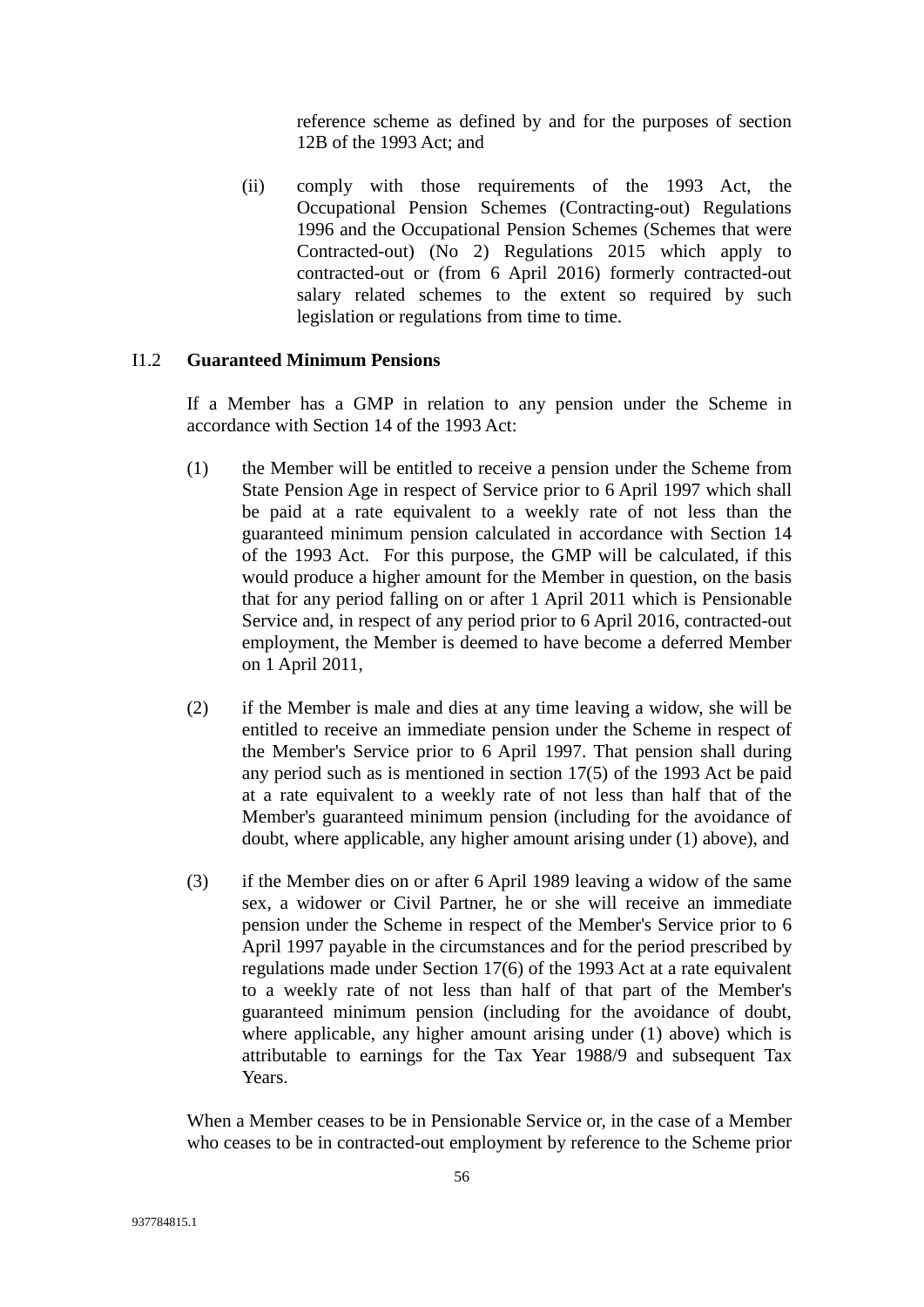to 6 April 2016 and is not in Pensionable Service on 6 April 2016, contracted-out employment the part of the Member's GMP (if any) which relates to Pensionable Service completed or credited after 5 April 1988 will, at the time when Pensionable Service or contracted-out employment (as applicable) ceases ("Cessation Date"), be adjusted as follows:

- (1) it will be increased to the extent (if any) necessary for it to equal the amount of the GMP to which the Member would otherwise have been entitled (or prospectively entitled) in respect of that period of Pensionable Service at the Cessation Date, if he or she had been of the opposite sex; and
- (2) State Pension Age in relation to that part of the GMP will be deemed to be age 60.

All references in the Rules (other than in the paragraph above) to the GMP payable or prospectively payable to or in respect of a Member, or to the State Pension Age of that Member, shall be construed on the basis of the adjustments (if any) made in accordance with the paragraph above.

A pension payable to a Member, his spouse or Civil Partner under other Rules includes any GMP (as described above) and will be increased to the extent (if any) necessary for the total pension to be equal to the GMP.

The Trustees may delay the start of a Member's GMP beyond State Pension Age:

- (1) for up to 5 years whilst the Member remains in the employment to which the Scheme relates, or
- (2) for so long as the Member is in any employment and consents.

The GMP will then be increased to the extent (if any) stated in Section 15(1) to (4) of the 1993 Act.

### I1.3 **Increases to GMPs in deferment**

If a Member's Pensionable Service or, in the case of a Member who ceases to be in contracted-out employment for the purposes of the 1993 Act prior to 6 April 2016 and is not in Pensionable Service on 6 April 2016, contracted-out employment by reference to the Scheme terminates before State Pension Age, the GMP to which he or she will be entitled at State Pension Age (or which is payable on earlier death) will be calculated on the basis that the GMP which has accrued up to such termination may be increased:

(a) by the percentage by which earnings factors for the Tax Year in which such termination occurred are increased by the last order under Section 148 of the Social Security Administration Act 1992 to come into force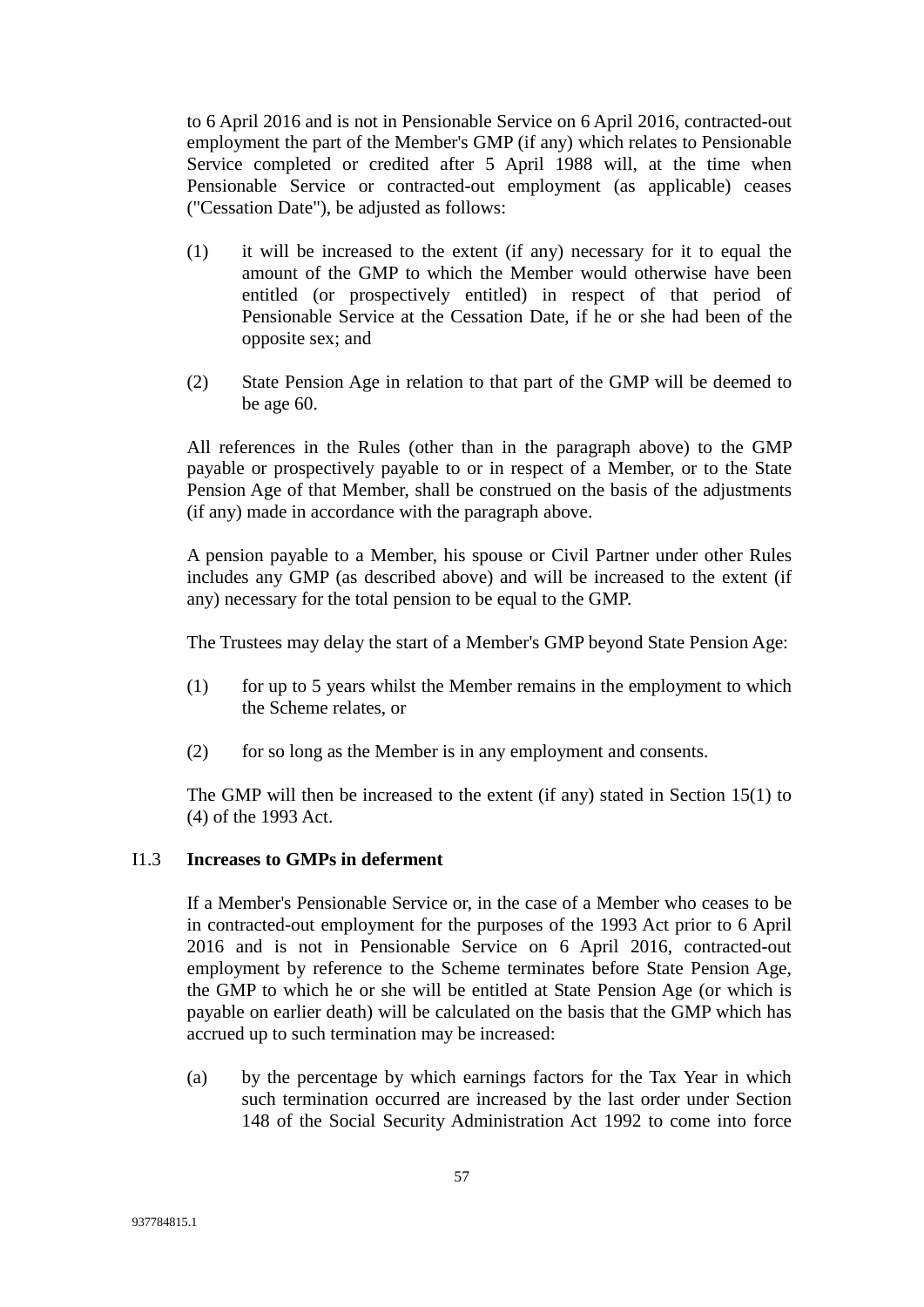before the Tax Year in which State Pension Age (or earlier death of the Member) occurs ("Section 148 Orders");

or otherwise shall be increased:

(b) by such rate as may be prescribed under the 1993 Act at the time of such termination for each complete Tax Year between such termination and State Pension Age (or earlier death) ("Fixed Rate Revaluation").

During any period, only one of the above methods can apply and only that method will apply to a Member whose Pensionable Service or, in the case of a Member who ceases to be in contracted-out employment for the purposes of the 1993 Act prior to 6 April 2016 and is not in Pensionable Service on 6 April 2016, contracted-out employment by reference to the Scheme terminates during that period. The Trustees may change the method in force from any date with the Company's consent. Fixed rate revaluation continues to apply until such a change.

However, in respect of a Member who became an active member of the Gist Limited Pension Scheme on 1 April 2011, his or her Revalued GMP will be calculated, if this would produce a higher number for or in respect of the Member, as if any period as an active member of the Gist Limited Pension Scheme had been a period of Pensionable Service (and, prior to 6 April 2016, contracted-out employment) under the Scheme (which, for the avoidance of doubt, means that the Cessation Date for the purposes of Rule I1.2 was the date on which active membership of the Gist Limited Pension Scheme ceased).

### I1.4 **Increases to GMPs in payment**

The GMPs referred to in Rule I1.2 will, insofar as they are attributable to earnings in the Tax Years from and including 1988/9, be increased in accordance with the requirements of Sections 109 and 110 of the 1993 Act and to the extent of any order made under those Sections.

## I1.5 **Anti-Franking**

Part of a Member's, widow's or widower's or Civil Partner's pension may be used to frank an increase in the Member's, widow's or widower's or Civil Partner's GMP under Rule I1.3, I1.4 and (if payment of the GMP is delayed beyond State Pension Age) I1.2, but only to the extent allowed by Chapter III of Part IV of the 1993 Act.

#### I1.6 **Transfers**

The making or receiving of transfer payments under Rules F4. and A5. involving accrued rights to GMPs or Section 9(2B) Rights must be on terms, including special terms of Membership and special benefits granted under the Scheme, which comply with the relevant requirements of the 1993 Act. Accordingly, a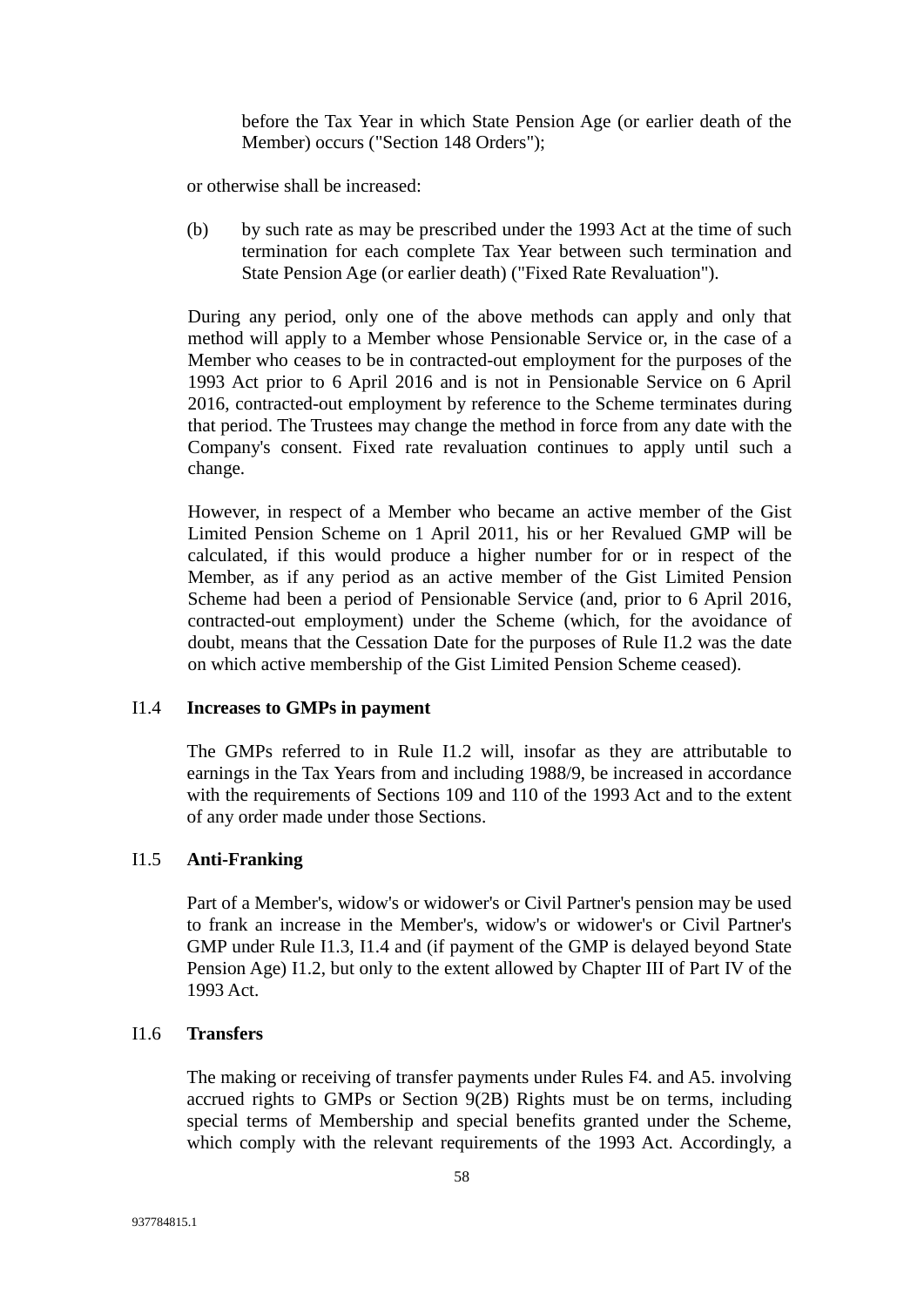GMP transferred to the Scheme prior to 6 April 2016 may be increased during the Member's Pensionable Service or, in the case of a Member who ceases to be in contracted-out employment for the purposes of the 1993 Act prior to 6 April 2016 and is not in Pensionable Service on 6 April 2016, contracted-out employment by reference to the Scheme otherwise than by reference to Section 148 Orders. If so, it will continue to be increased separately if such Pensionable Service or contracted-out employment (as applicable) terminates before State Pension Age.

If a transfer payment is received from another scheme prior to 6 April 2016 any widow's or widower's or Civil Partner's GMP under the Scheme will be increased to the amounts equal to the GMPs to which they would have been treated as entitled by reason of the Member's membership of the scheme from which the transfer payment is received, had the transfer payment not been made.

### I1.7 **Contributions equivalent premiums**

If a Member has accrued rights to a GMP or Section 9(2B) Rights and receives a refund of contributions, a contributions equivalent premium may be paid in accordance with the 1993 Act (unless it would be less than £17 or any other limit prescribed under that Act for this purpose). If an Employer pays the premium, the Employer may recover its amount from the Fund. The amount of the refund will be reduced by the certified amount when a premium is paid.

### I1.8 **Commutation etc.**

Arrangements which satisfy the requirements of the 1993 Act may be made for any GMP or Section 9(2B) Rights to be commuted for a lump sum, suspended, forfeited or otherwise terminated or varied.

## I2. **Equivalent pension benefits**

- I2.1 This Rule I2 relates to contracting-out of the State graduated pension scheme under the National Insurance Act 1965 ("the 1965 Act"). It applies if the Scheme is liable to pay equivalent pension benefits (as defined in the 1965 Act) to a Member who has been in non-participating employment (as defined in the 1965 Act).
- I2.2 Such a Member shall be entitled to a pension from State Pension Age equal to his equivalent pension benefits which may be commuted under Rules F1 and H5.4 but which may not otherwise be terminated, reduced, surrendered or assigned, except as permitted by the 1965 Act.
- I2.3 Pensions payable under other Rules shall be inclusive of any equivalent pension benefits and shall be increased to such extent (if any) as may be necessary for the total pension to be equal to the equivalent pension benefit.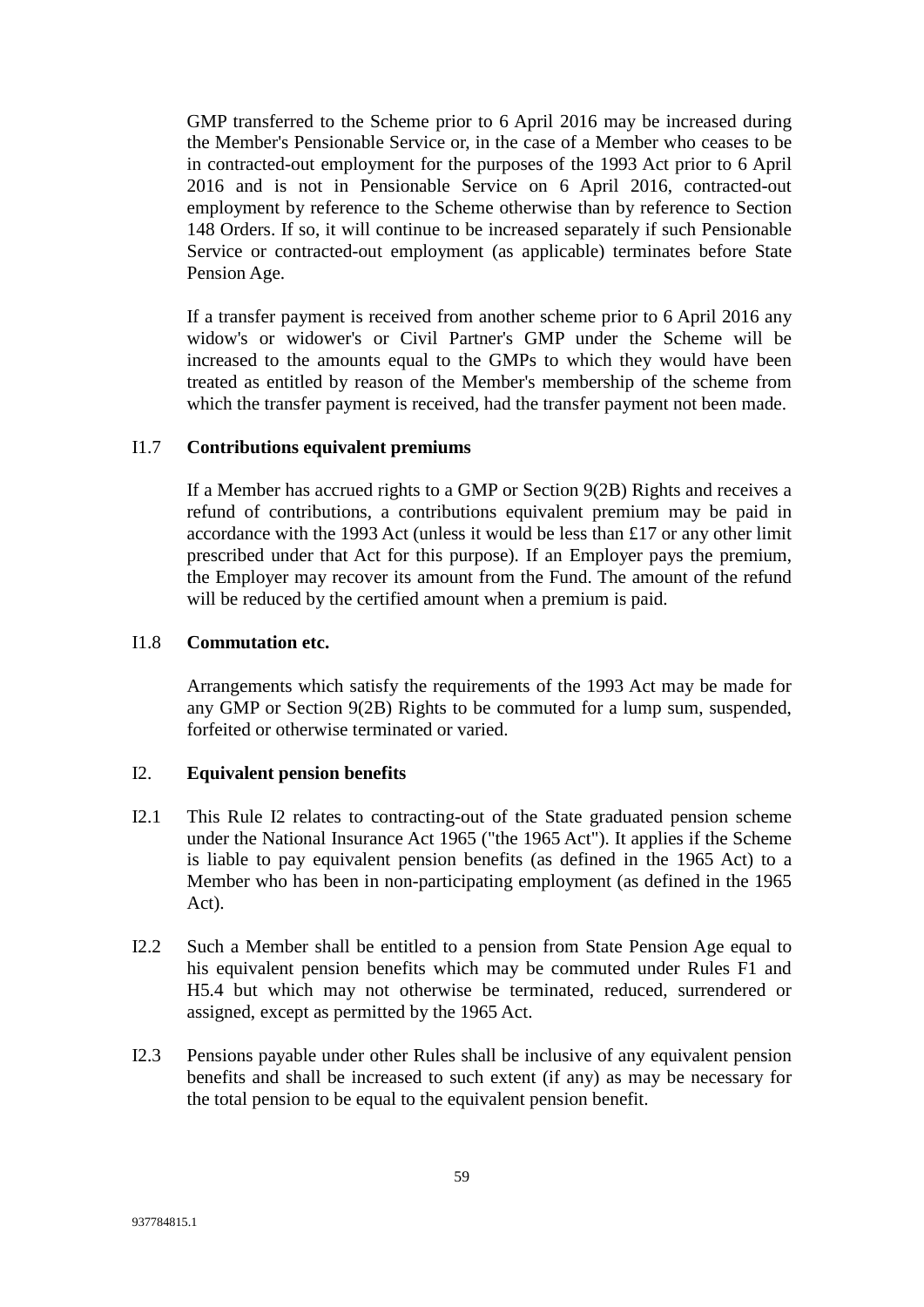I2.4 This Rule I.2 overrides all other provisions of the Rules which are inconsistent with it, except Rules H5, H7 and K7.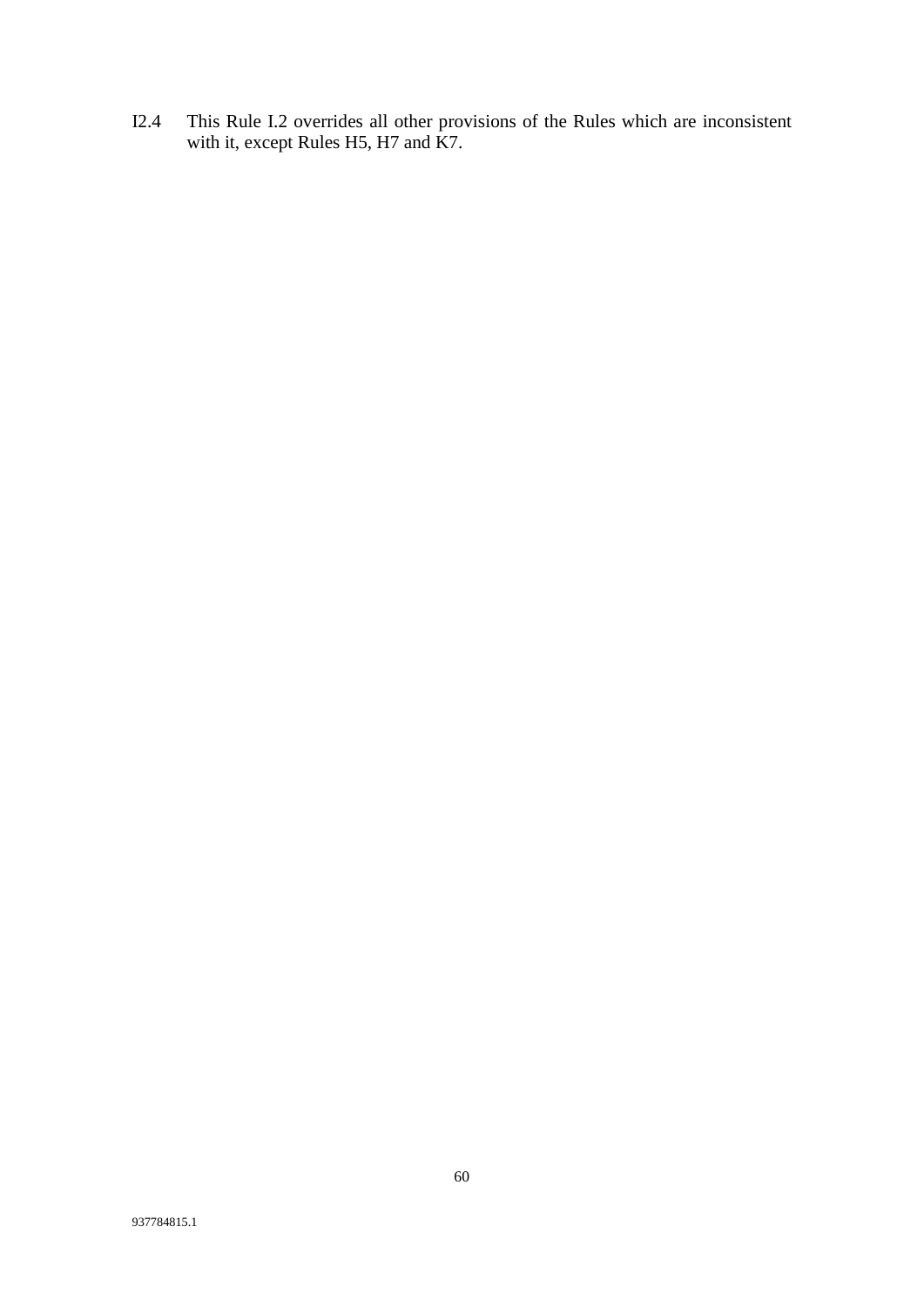#### **TRUSTEES**

### J1. **Fund held on trust**

The Fund is held by the Trustees upon the trusts of the Scheme.

#### J2. **Appointment and Removal of Trustees**

Except where Rule J3. applies, the Company may by deed appoint trustees of the Scheme and may remove any Trustee or Trustees. However, in exercising these powers, the Company and/or the Trustees, as appropriate, shall comply with whichever of:

- (1) the requirements of the 1995 Act and the terms of any arrangements adopted in accordance with that Act, or
- (2) the provisions in relation to member nominated trustees or trustee directors as set out in the Pensions Act 2004,

apply to the Scheme.

## J3. **Appointment and Removal of Trustees (if 1995 Act and Pensions Act 2004 not applicable)**

In the event only that the requirements of the 1995 Act and the Pensions Act 2004 relating to the appointment of trustees cease to apply, and with the agreement of the Trustees and the Company, the arrangements for the appointment and removal of Trustees shall be as follows:

- (1) There shall be a corporate trustee of the Scheme ("the Corporate Trustee"). The office of Corporate Trustee shall be held by a body corporate appointed by the Company by deed. A body corporate shall be discharged from that office if it is replaced by another body corporate appointed by the Company in a deed. A body corporate holding office as Corporate Trustee may require the Company to replace it after giving at least 2 months' written notice to the Company.
- (2) Persons shall be appointed to and discharged from office as individual trustees of the Scheme ("Individual Trustees") as follows:
	- (a) The number of Individual Trustees shall be 8, of whom 4 shall be appointed trustees and 4 shall be elected trustees.
	- (b) The Company may by deed remove any person holding office as an appointed trustee.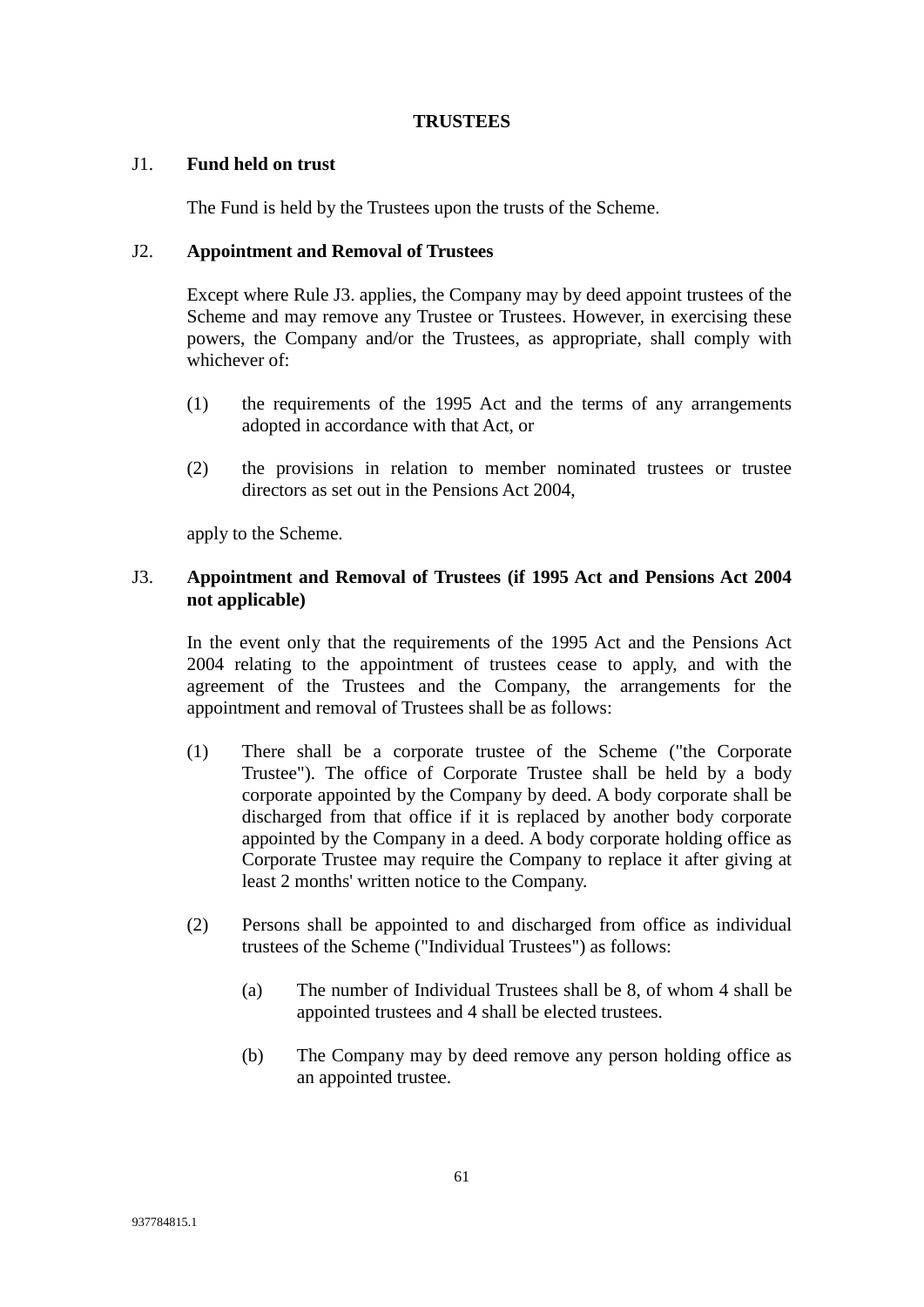- (c) If there is a vacancy in the office of an appointed trustee, the Company may fill that vacancy by appointing by deed any person who is a director or an employee of an Employer.
- (d) The Individual Trustees shall, with the approval of the Company and subject to these Rules, decide how a person may be removed from office as an elected trustee or appointed to fill any vacancy in such office. The Individual Trustees shall:
	- (i) require an elected trustee to be a Member in Service and to be resident in the United Kingdom
	- (ii) if a body is recognised by the Company and the Individual Trustees as the Pensions Advisory Council, provide for the elected trustees to have been members of that Council for at least 18 months prior to their first election as Individual Trustees and to be appointed and removed at the direction of that Council, and
	- (iii) if the Pensions Advisory Council does not exercise its powers within 6 months from the date on which a vacancy arises or if (ii) does not apply, provide for the appointment and removal of elected trustees to be made according to the outcome of an election in which all Members in Service are eligible to vote in such manner as the Individual Trustees shall decide.
- (e) A person elected or selected under (d) above to hold office as an elected trustee shall be formally appointed to that office by the Company by deed.
- (f) A person shall hold office as an Individual Trustee for a fixed term. A person appointed as a replacement before the end of that term shall hold office for the remainder of that same term. Otherwise, a replacement's term of office shall expire 3 years after that of his predecessor.
- (g) A person who has held office as an Individual Trustee may be reappointed.
- (h) An Individual Trustee shall be discharged from office if:
	- (i) his term of office expires, or
	- (ii) he is removed from office under (b) or (d) above, or
	- (iii) having been elected to hold office as an elected trustee, he ceases to be a Member in Service under Rule A6 or G2, or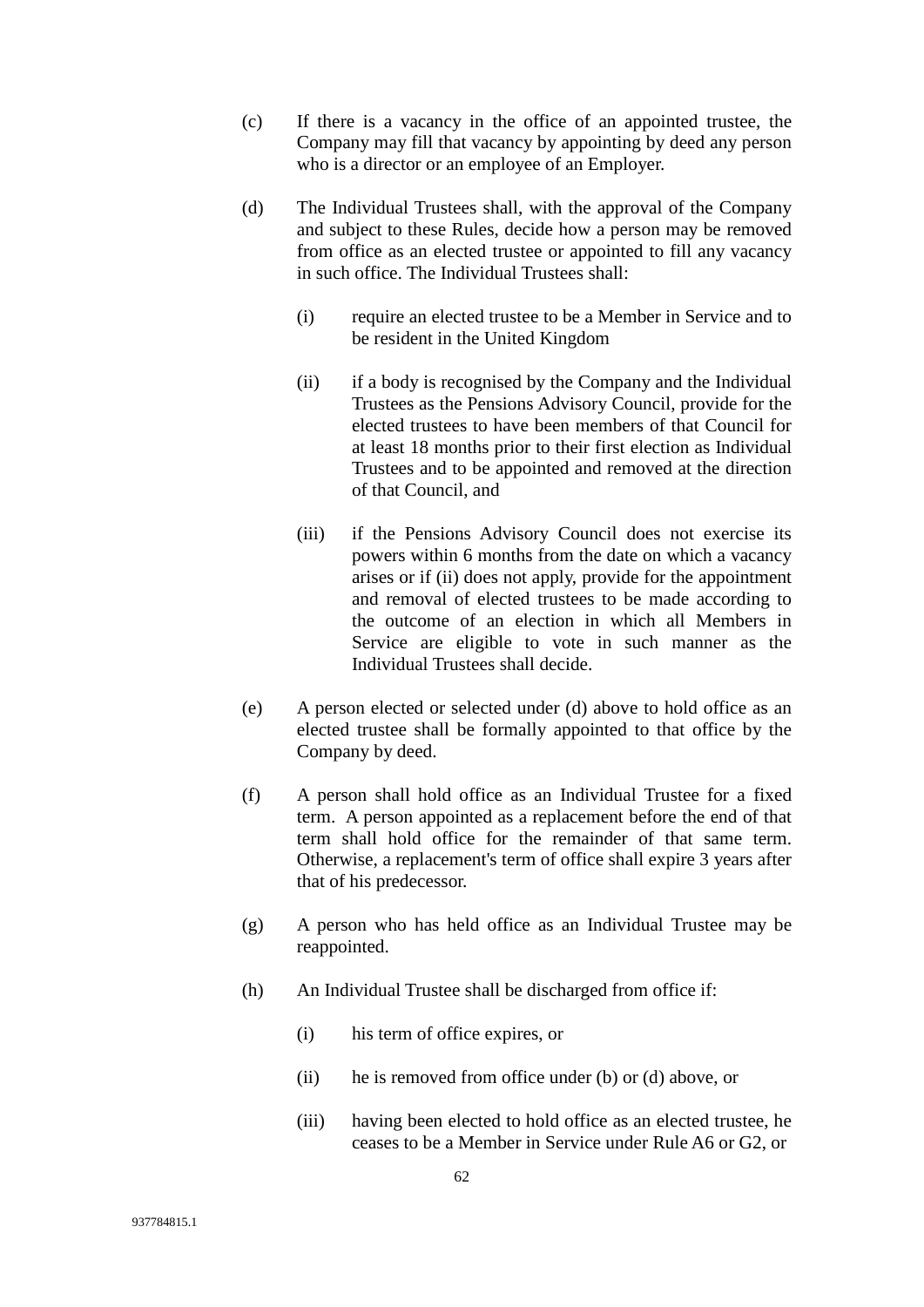- (iv) he ceases to be an employee or director of an Employer or ceases to be resident in the United Kingdom, or
- (v) he becomes unfit to act, or
- (vi) he is or becomes a director or officer of the Corporate Trustee, or
- (vii) he resigns by written notice to the Company.

### J4. **Trustees' meetings**

- J4.1 Where there is more than one Trustee:
	- (1) the Trustees shall decide the manner in which their meetings shall be called and conducted, consistent with these Rules;
	- (2) minutes shall be kept of decisions made at meetings of the Trustees. Any minutes signed by the chairman of the relevant meeting, or of the meeting at which they were presented, shall be sufficient evidence that the decisions recorded in them were duly made; and
	- (3) a written resolution signed by all of the Trustees shall be as valid and effective as if it had been passed at a meeting and may consist of several documents in the same form, each signed by one or more of the Trustees.
- J4.2 Where there is a sole corporate Trustee, the business of the board of directors of that company shall be conducted in accordance with the company's articles of association.

# J5. **Protection of Trustees**

- J5.1 Subject to Section 33 of the 1995 Act no person who is a Trustee (or a director or officer of a body corporate which is a Trustee) shall be personally liable for anything whatever except for a breach of trust which is an act done or omitted by him knowingly, intentionally and in bad faith.
- J5.2 The Employers shall indemnify each person who is a Trustee (or a director or officer of a body corporate which is a Trustee) against all or any claims, costs, losses, damages and expenses which he may pay or incur or which may be made against him as a result of his holding that office (whether attributable to his own acts or omissions or those of any other Trustee or any Secretary, agent or delegate lawfully appointed by the Trustees) to the extent that he is unable to meet them out of the Fund because of its inadequacy or because of the provisions of the 1995 Act, and to the extent that they are not attributable to a breach of trust which is an act done or omitted by him knowingly, intentionally and in bad faith.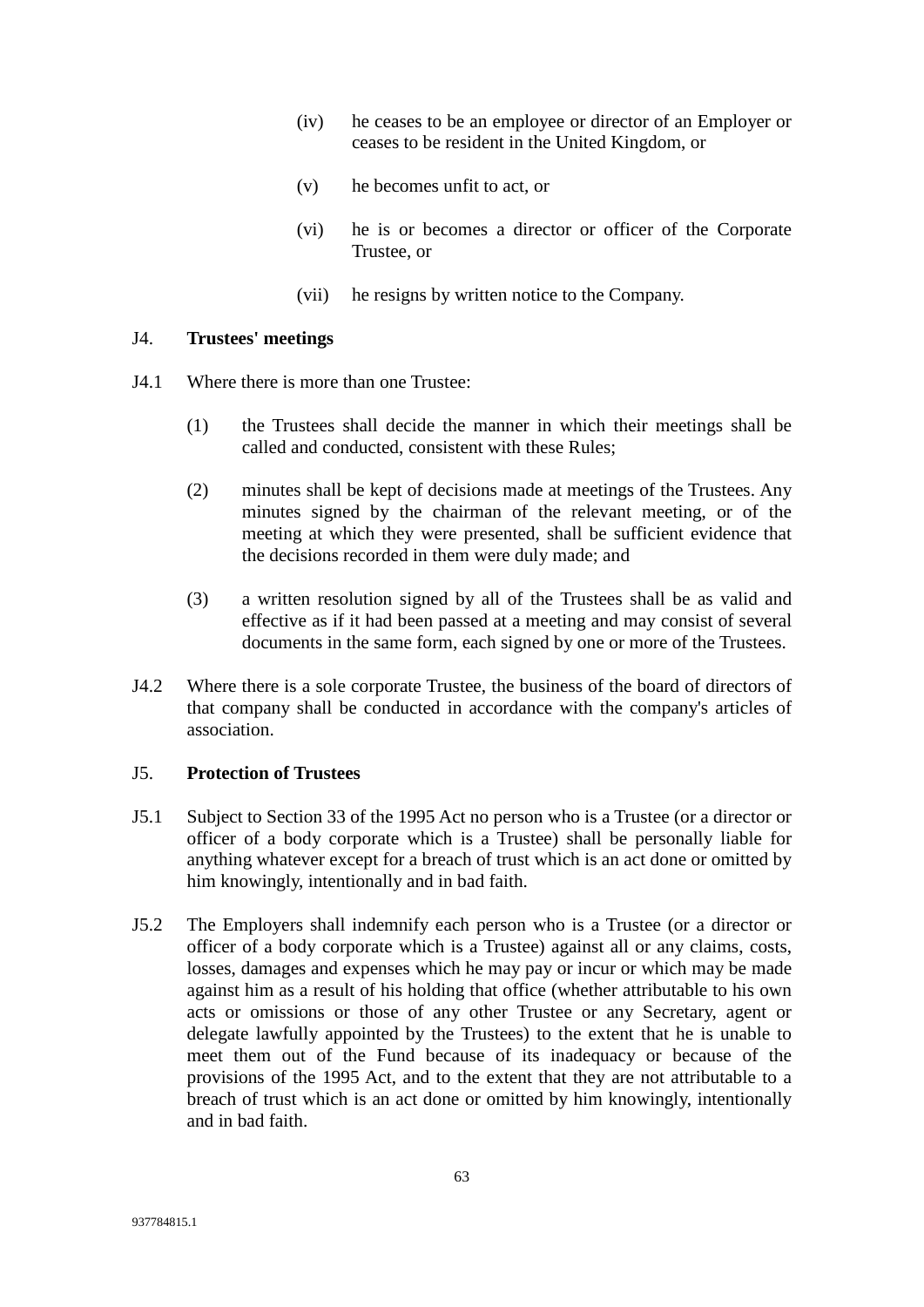- J5.3 A Trustee or a director or officer of a body corporate which is a Trustee is entitled to receive any benefits from the Scheme payable in accordance with the Rules even though he or she is a Trustee or is such a director or officer, and even if he or she was a party to a decision or exercise of a discretion which gives rise to that benefit. Such a person will not be accountable for any such benefit.
- J5.4 No action or decision of the Trustees shall be invalidated by reason of any personal interest of a Trustee or of a director or officer of a body corporate which is a Trustee, or because any such person is entitled to benefits from the Scheme.
- J5.5 (a) This Rule J5.5 applies to any director or former director of a corporate Trustee in relation to whom any or all of the provisions of Rule J5.2 are rendered void or otherwise ineffective by sections 309A-309C Companies Act 1985, by section 235 Companies Act 2006 or by other legislation restricting the rights of company directors to be indemnified.
	- (b) Rule J5.2 will not apply to any such director. However, under this Rule J5.5, provisions identical to the provisions of Rule J5.2 will apply to any such director or former director to the greatest extent permitted by law.
	- (c) The Company will use all reasonable endeavours to pay insurance premiums to provide such insurance cover as is necessary to protect any such director against every liability against which he is not protected by (b) but against which he would have been protected by Rule J5.2 if the legislation mentioned in (a) had not been made.

### J5.6 **Duties of confidentiality owed to third parties**

This Rule J5.6 applies if any of the Trustees is in possession (or comes into possession) of information which they are under a duty to the Company or any of its holding companies or its or such holding companies' subsidiaries (other than BOC Pension Scheme Trustees Limited) to keep confidential and not to disclose to other Trustees but which is (or becomes) relevant to a decision of the Trustees. Where this Rule J5.6 applies, then to the greatest extent permitted by law, the Trustee concerned shall not be under any duty (express or implied) which would or might otherwise have applied to them to disclose that information to other Trustees provided that, as soon as reasonably practicable after becoming aware that he possesses such information, (or, as the case may be, after becoming aware that such information already in his possession has become relevant to a decision of the Trustees), he:

- (a) declares to the Trustees (in such manner as the Trustees may decide from time to time) that because of a conflicting duty of confidentiality he shall take no part in the discussions or decisions to which that information might be relevant; and
- (b) he then takes no part in those discussions or decisions.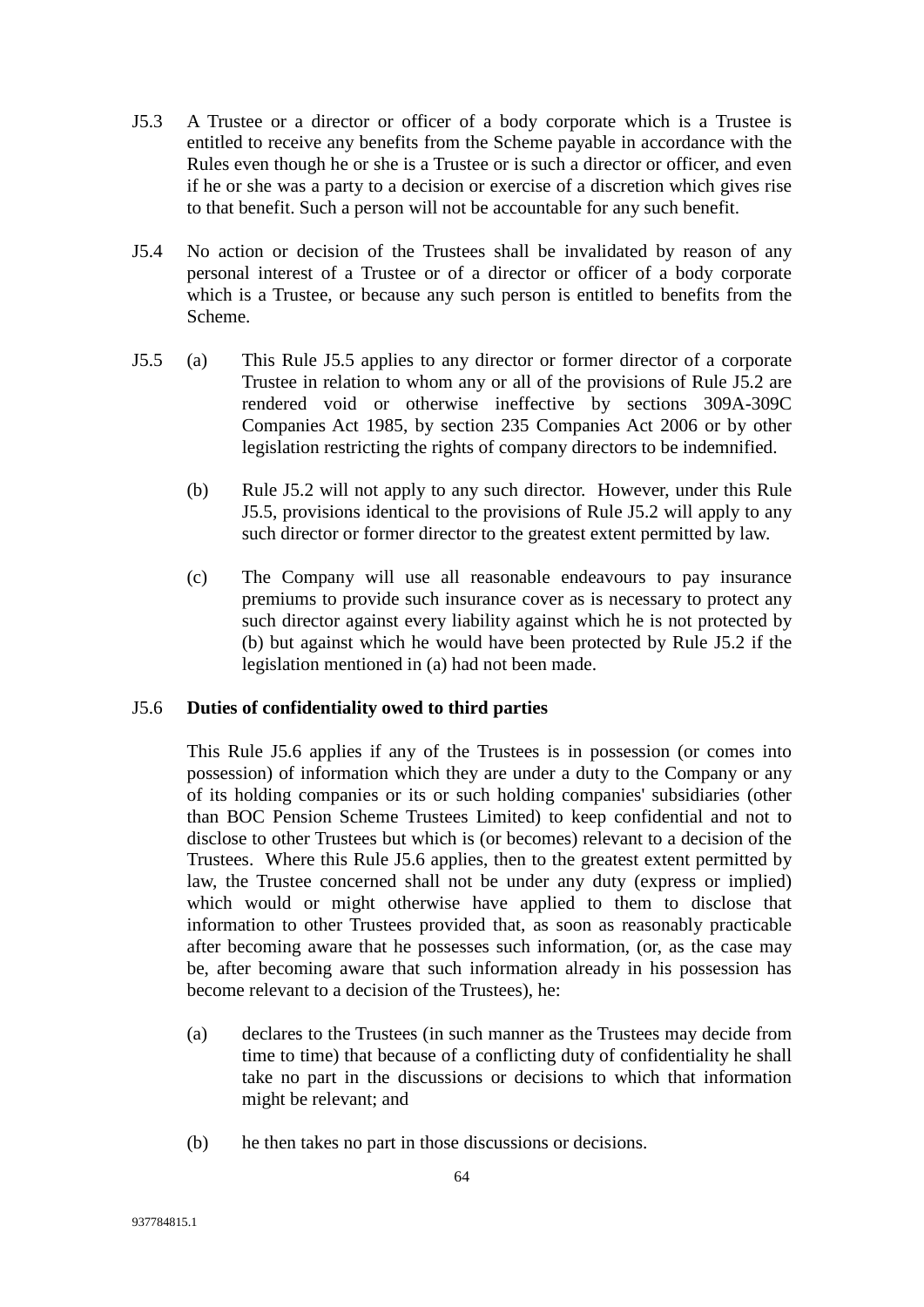Nothing in this Rule J5.6 shall be taken to impose on any of the Trustees any greater duty to disclose any information, or any duty to disclose any information (or its existence) sooner than they would have been under in the absence of this Rule J5.5.

For the purposes of this Rule J5.6 if there is a corporate trustee, Trustees shall include directors of the corporate trustee.

#### J6. **Administration**

The Trustees shall be the Administrator of the Scheme for the purposes of the Finance Act 2004.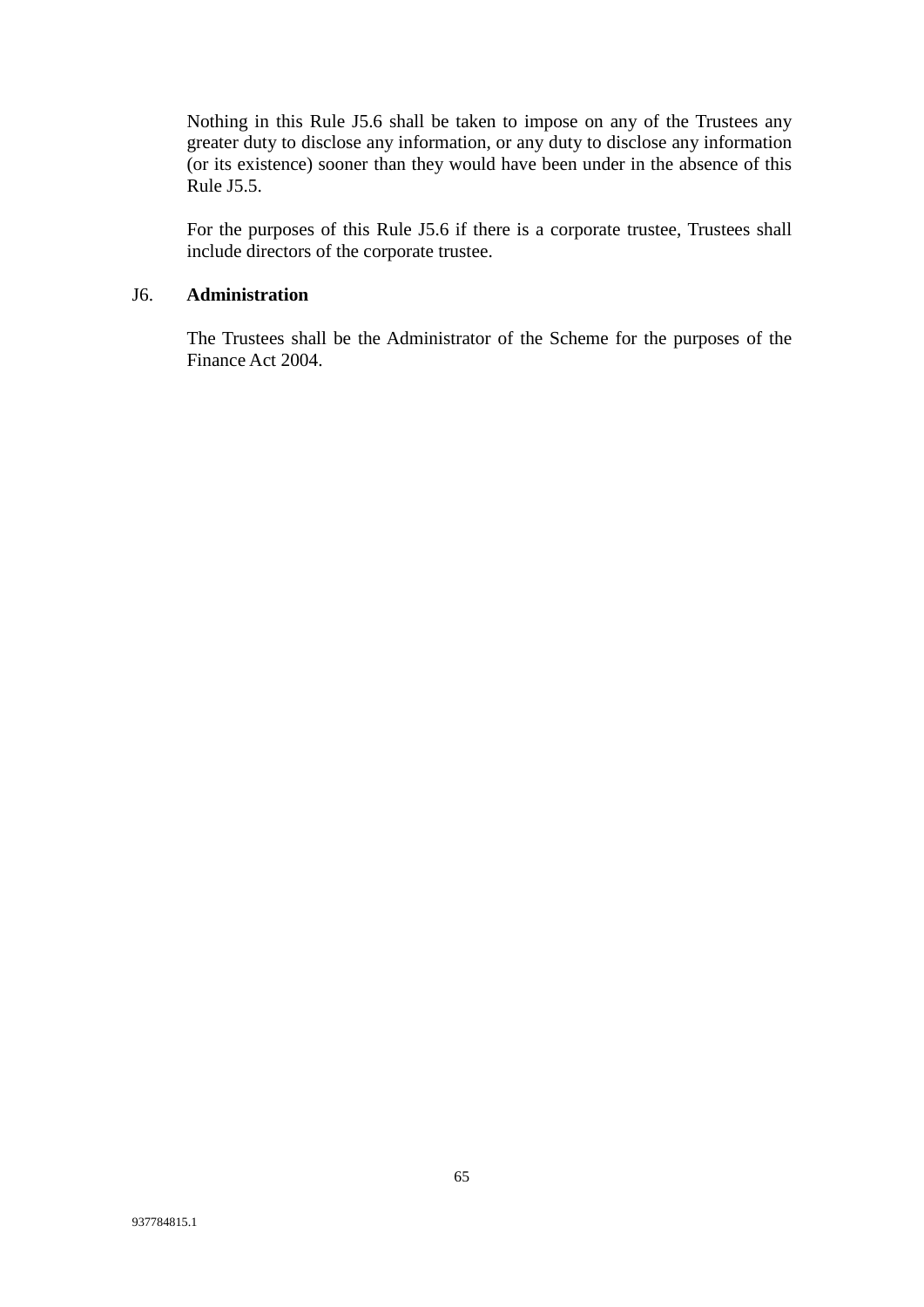#### **GENERAL OPERATION**

### K1. **Employers**

- K1.1 A company or firm may participate in the Scheme and so become an Employer if it agrees by deed to be bound by the Rules as an Employer. Participation shall start on the date specified in the deed. No company or firm shall participate without the written consent of the Company and the Trustees.
- K1.2 The company or firm which has the role of the Company may, with its and the Trustees' written consent, be replaced by any other company or firm which agrees by deed to be bound by the Rules in that role. The replacement shall take effect from the date specified in the deed. The company or firm which had been the Company and all other Employers shall then continue to participate subject to Rules L1. and L2.
- K1.3 Subject to the provisions of the 1995 Act the Trustees may release an Employer from its liabilities under the Scheme if they are undertaken by another Employer or if all Members which have been employed by it are no longer in Service. Any powers and discretions of such a released Employer relating to Members who had been employed by it shall then be vested in that other Employer (or, if none, in the Company).
- K1.4 The Scheme and these Rules shall not affect any right which an Employer otherwise has to terminate a Member's employment; nor shall they give rise to or increase any liability of an Employer to a Member in respect of the termination of his employment.

### K2. **Actuarial valuations**

The Actuary shall assess the values of the Scheme's assets and liabilities as at dates fixed by the Trustees, but at least once in every three years. He shall report in writing to the Trustees and the Company. The Trustees shall secure the Scheme's compliance with Part 3 of the Pensions Act 2004, including as to Scheme Funding and (where applicable) a recovery plan and shall prepare, maintain and from time to time revise a schedule of contributions under Section 227 of the Pensions Act 2004.

#### K3. **Investment**

- K3.1 The Trustees have the following powers which they may exercise in such manner as they think fit (subject to Rule K3.2):
	- (1) to invest in, acquire, dispose of, lend, exchange or otherwise deal in or undertake to deal in any property, securities, units, assets, rights, options, assurances, contracts, policies, pooling vehicles or interests;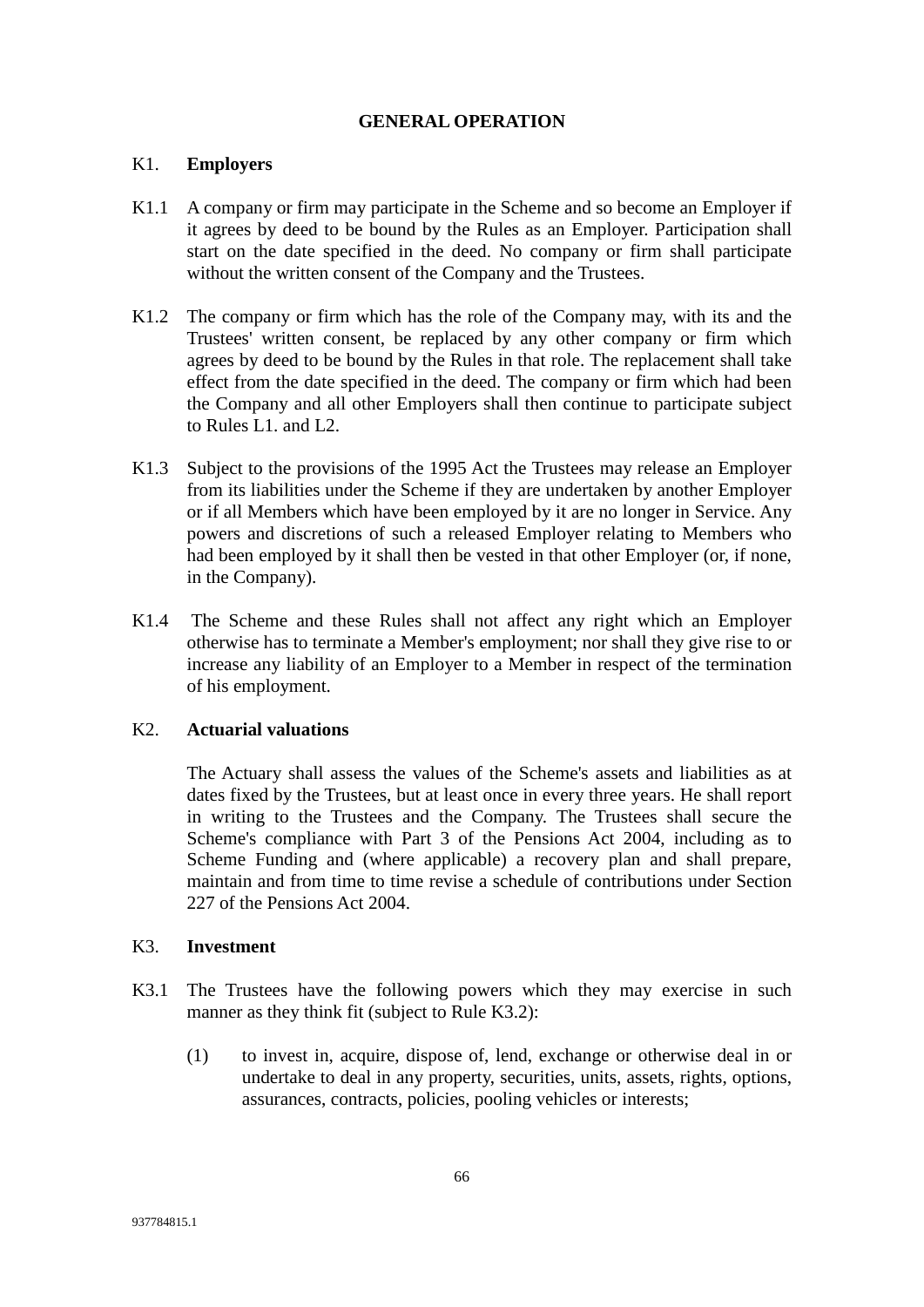- (2) to invest or apply any part of the Fund to, or in the acquisition of derivative transactions (including any futures, options and index or other swap transactions, in each case whether exchange-traded, over-thecounter or otherwise) and any other investments relating to all types of real and personal property and contractual or other rights and interests (whether or not secured);
- (3) to retain moneys of the Fund in cash of any currency or upon current account with any deposit taking institution (whether or not interestbearing) without being liable for any gain forgone;
- (4) to enter into any partnership or limited partnership which engages in any of the activities referred to in (1) or (3) above, on such terms as the Trustees think fit (including as to any advance or capital contribution); and
- (5) all other powers relating to such property, securities, units, assets, rights, options, assurances, contracts, policies, pooling vehicles or interests forming part of the Fund as if the Trustees were absolutely and beneficially entitled to the Fund.
- K3.2 (1) Except as mentioned in (2) below, the assets of the Fund shall not be invested in:
	- (a) shares or other securities in the Company or any person (including any company) who is an associate of or connected with the Company;
	- (b) land or other property which is owned, occupied or used by the Company or any such person (including any company); or
	- (c) loans to the Company or any such person,

unless such investments are held by or under a collective investment scheme (as defined in the Financial Services and Markets Act 2000) which is operated by a person other than the Company, the Trustees, the trustee of any arrangement made under Rule K3.8 or an associate of or person connected with any of them. The restriction on employer-related investments under Section 40 of the 1995 Act must be observed in any event.

- (2) The requirement in (1) above does not apply to assets of the Fund to the extent that they are invested (under Rule K3.8) in a pooled fund which itself complies with that requirement.
- K3.3 The Trustees may borrow and give any guarantee or indemnity, whether on the security of assets of the Fund or otherwise, subject to Section 36A of the 1995 Act.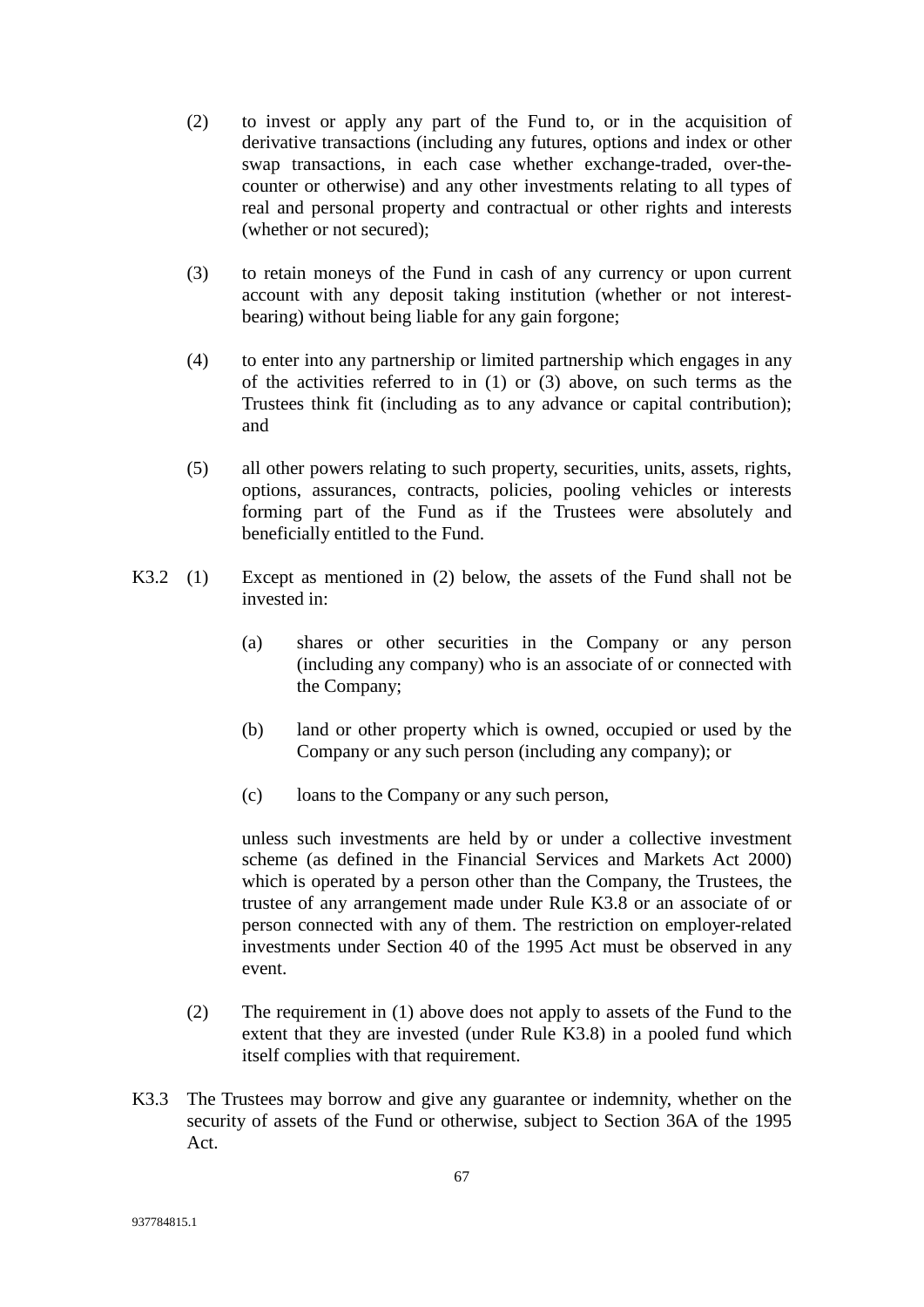- K3.4 The Trustees may apply moneys of the Fund in repairing, maintaining, demolishing, moving, storing or improving any assets of the Fund or in insuring the same for any amount up to their full replacement value against loss or damage from any risks.
- K3.5 The Trustees shall appoint investment managers who are authorised for the purposes of the Financial Services and Markets Act 2000 and will delegate to such investment managers the day to day decisions concerning the management of the assets of the Fund and such other powers and discretions conferred upon the Trustees by this Rule K3 (to be exercised with or without its consent) on such terms as to remuneration, sub-delegation, resignation and otherwise as they think fit, in accordance with the requirements of the 1995 Act. The investment managers shall not be associates of or connected with the Company.
- K3.6 Notwithstanding Rule K3.5, the Trustees shall not be obliged to delegate to an investment manager the day to day management of those assets of the Fund which are invested in pooled arrangements in accordance with Rule K3.8 or in cash or other assets to the extent required either to meet the ongoing liabilities of the Scheme as they arise or to pay the expenses incurred or to be incurred in the administration of the Scheme.
- K3.7 Those assets of the Fund which are managed by investment managers shall be held by a person or persons (other than the Trustees) approved in writing by the Trustees and shall where appropriate be registered in the name of the Trustees or in the name of such persons as nominee or bare trustee for the Trustees as the Trustees shall determine. The Trustees must comply with the requirements of Section 47 of the 1995 Act as to the appointment of any custodian.
- K3.8 (1) Subject to (2) and (3) below, the Trustees may make arrangements for the whole or any part of the Fund to be pooled for investment purposes with assets of other retirement benefit schemes of the Company or its associates or of persons connected with the Company, and may delegate their power of investment under Rule K3.1 to the administrators of that pool in accordance with their power of delegation under Rule K4.3. The arrangements may include such terms relating to such matters as the Trustees think fit.
	- (2) Such arrangements may be made only with the consent of the Company. They must comply with the requirements of Rules K3.2(1) and K3.7 as if those requirements applied to the arrangement and to its trustee instead of to the Fund and to the Trustees respectively.
	- (3) Such arrangements must also comply with Rule K3.5, except that the trustee of such an arrangement need not delegate to an investment manager the day to day management of cash or other assets held for the purposes of the arrangement to the extent required to meet the liabilities of the arrangement or to pay the expenses incurred or to be incurred in the administration of the arrangement.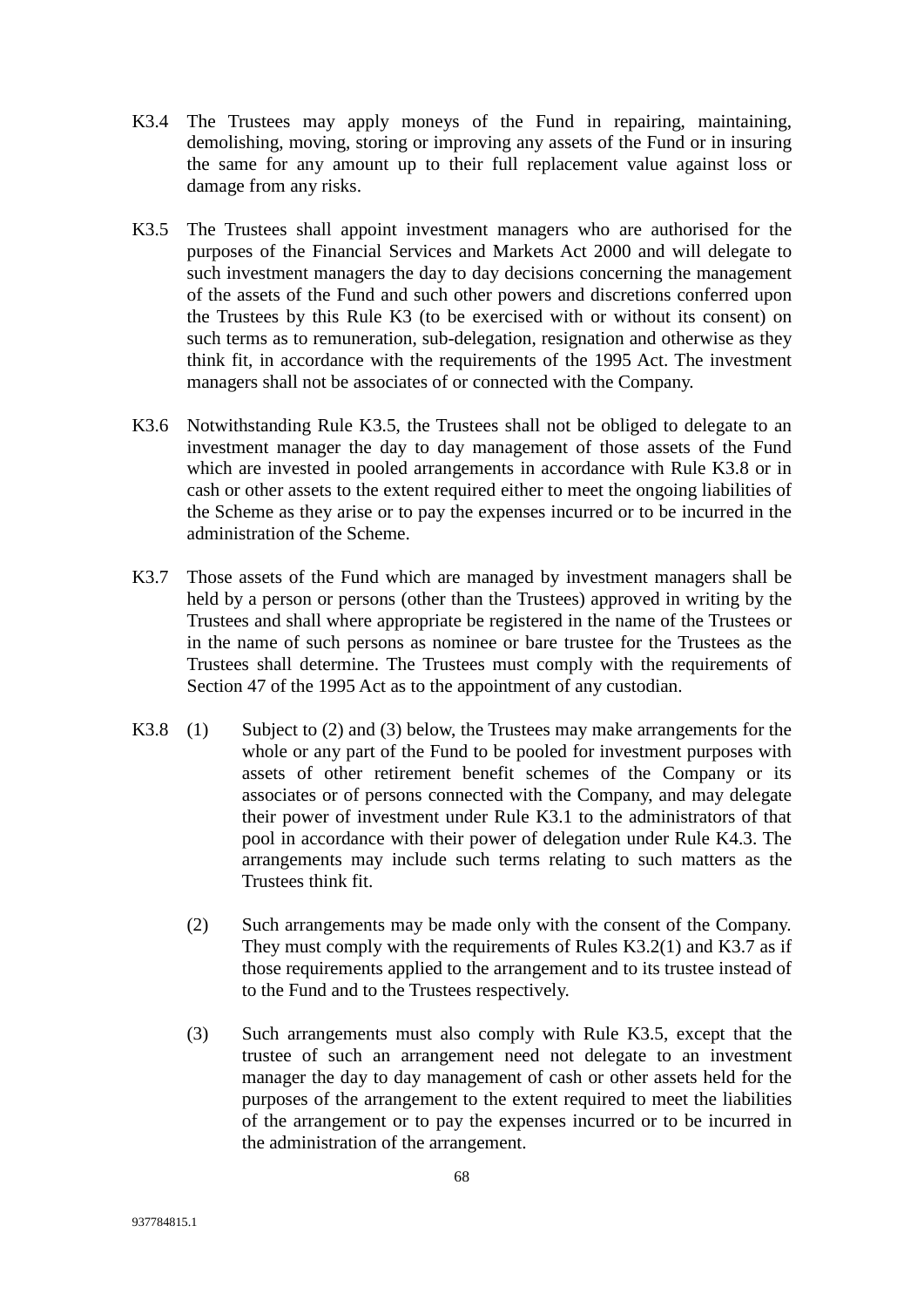- K3.9 The Trustees must comply with the requirements of the 1995 Act covering the preparation, maintenance and revision of a statement of the principles governing decisions about investments. In exercising their powers under this Rule K3, the Trustees must also comply with the requirements of the 1995 Act concerning investments and the need to obtain proper advice about investments.
- K3.10 In this Rule K3, "connected" and "associate" have the same meanings as in sections 249 and 435 of the Insolvency Act 1986.

## K4. **Administration**

- K4.1 The Trustees shall have all powers, rights and privileges necessary or helpful for operating the Scheme.
- K4.2 The Trustees may use agents to transact any business.
- K4.3 The Trustees may delegate to any person all or any of their powers, duties and discretions on such terms as to remuneration, sub-delegation and otherwise as they may think fit. The Trustees shall not be bound to supervise any delegate or sub-delegate.
- K4.4 Each Employer shall give the Trustees such information as they may properly require for the operation of the Scheme, and the Trustees shall be entitled to treat that information as correct. If the Trustees require evidence on a matter but no satisfactory evidence is reasonably available to them, they may make such assumptions as they think fit.
- K4.5 The Trustees shall decide all questions, disputes and matters arising under the Rules relating to the proper operation of the Scheme, unless they are expressly left for decision by another person. Notwithstanding this, a Member or other beneficiary (or other person claiming to have such an interest) may apply to have a complaint relating to the Scheme determined under the internal disputes resolution procedure maintained by the Trustees in accordance with the requirements of the 1995 Act.
- K4.6 Powers may be exercised by the Trustees without the consent of an Employer or any other person, unless such consent is expressly required by the Rules.
- K4.7 There shall, if either the Trustees or the Company so decides and at such intervals as either may determine, be a review of the internal controls and procedures relating to the management and administration of the Scheme and the Fund. The review shall be conducted by such person or persons and on such terms as the Trustees and the Company agree, who shall report their findings to the Trustees. The Trustees shall deliver a copy of any report delivered to them to the Company and to the internal audit department of any holding company (as defined in the Companies Act 2006) of the Company nominated by the Company for this purpose and shall provide such information and deliver such assistance as either or both of the Company's internal audit function and any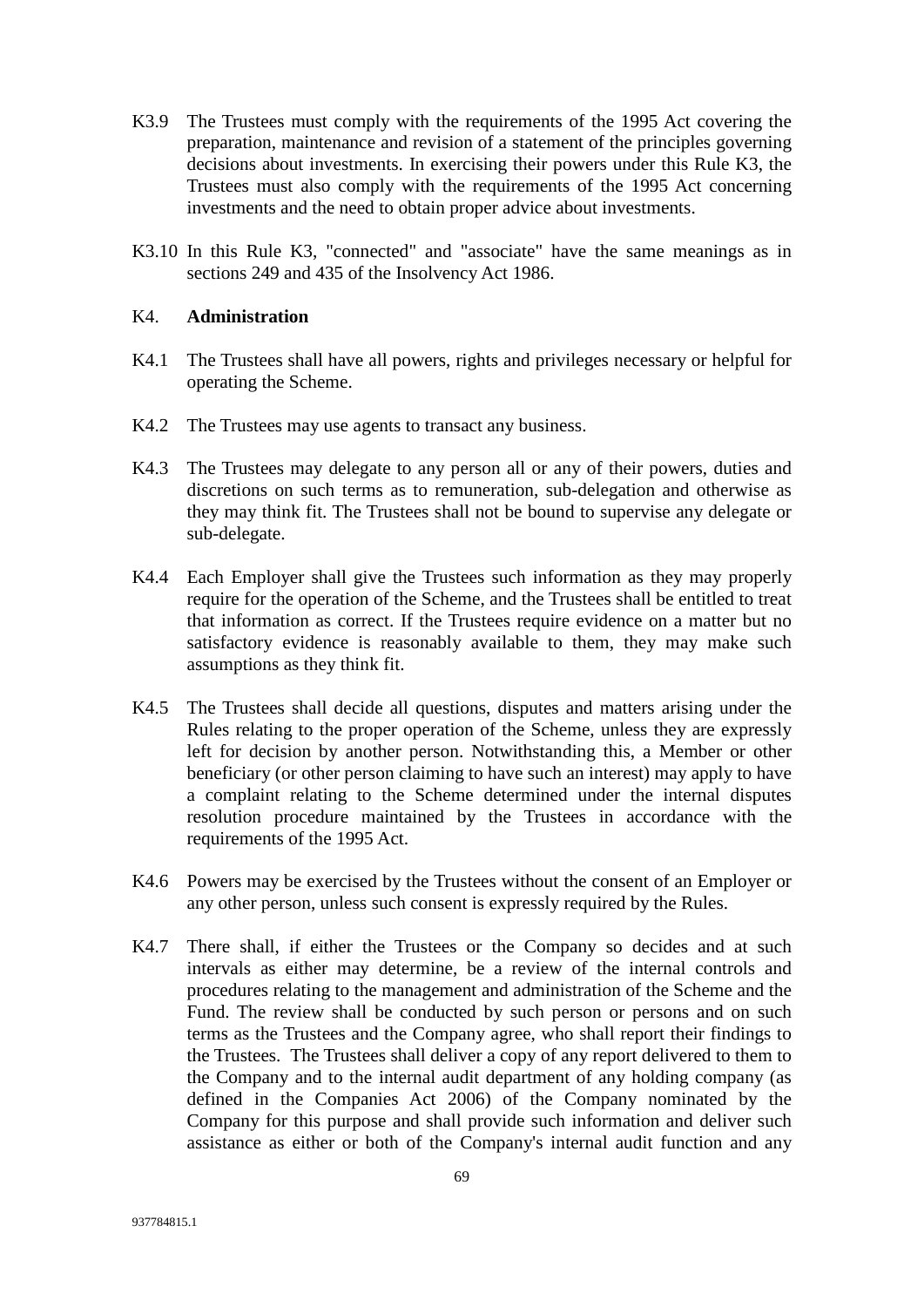such holding company's internal audit department may from time to time reasonably require in order to allow each of them to carry out its functions.

K4.8 The Trustees shall keep moneys received by them in a separate account kept by them at an institution authorised under the Financial Services and Markets Act 2000, in accordance with the requirements of the 1995 Act.

# K5. **Expenses**

- K5.1 The Trustees may incur any costs or expenses that they consider necessary or desirable for the proper performance of their duties. These shall include their own (and, to the extent that they think fit, any other person's) costs in resolving any matter concerning the Fund or the Scheme by litigation.
- K5.2 The Trustees shall recover from the Fund all costs and expenses relating to the investment of the Fund, dealings with the Fund's assets and all other matters mentioned in Rule K3.
- K5.3 All other costs and expenses, including those of administering the Scheme, shall be recovered from the Fund except that they shall be met by the Employers to such extent (and in such proportions) as the Company may direct. The Employers may charge the Trustees for their costs in the carrying out of any functions of the Trustees which may have been delegated to them or their employees.
- K5.4 Any Trustee who is a person engaged in any profession or business shall be entitled to charge and be paid all usual professional or other charges for business done by him or his firm in relation to the trusteeship or administration of the Scheme.

## K6. **Accounts and records**

- K6.1 The Trustees shall keep a complete record of all events and matters which should be recorded for the proper working of the Scheme (in particular, the books and records required under the 1995 Act) and they shall keep accounts.
- K6.2 Accounts shall be drawn up for each accounting period. An accounting period shall be a year ending on a 31 March but may instead be a year (or a transitional period of more or less than a year as permitted by legislation from time to time) ending on such other date as the Trustees may choose.
- K6.3 The accounts shall be given to the Auditor who shall report to the Scheme Members, and to the Trustees if required by the Occupational Pension Schemes (Requirement to obtain Audited Accounts and a Statement from the Auditor) Regulations 1996 whether or not: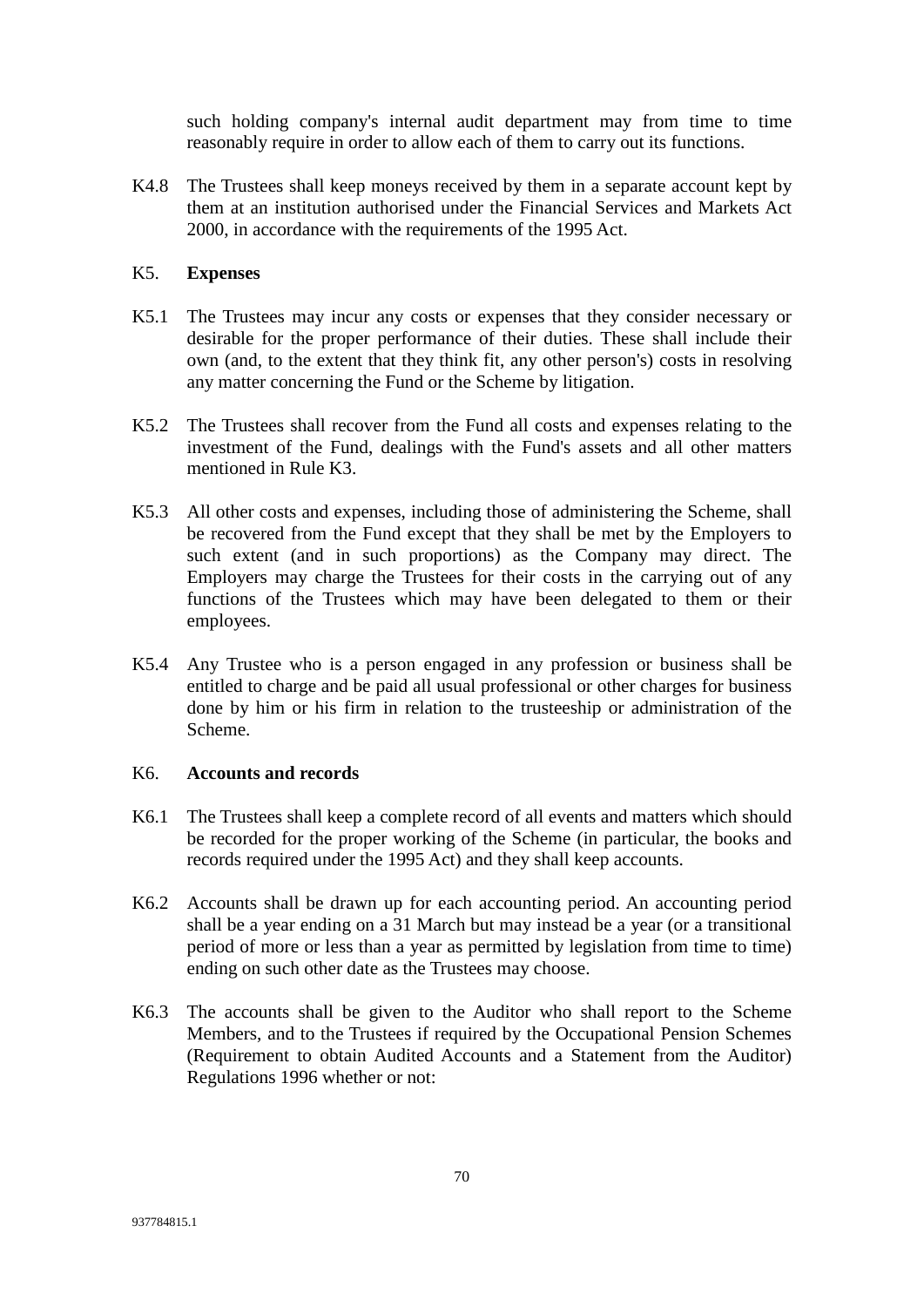- (1) they comply with the requirements of those Regulations, in particular, Regulation 3 concerning the information to be included in the Scheme's audited accounts;
- (2) they correctly summarise the financial transactions of the Scheme during the accounting period;
- (3) the contributions payable to the Scheme during the accounting period have been paid in accordance with the Scheme Rules and with any recommendations of the Actuary;
- (4) interest has been charged under Rule L2.2 and if so whether such interest has been paid in full;
- (5) the nature and identity of the assets of the Fund are accurately identified in the Trustees' records;
- (6) any assets of the Fund are registered or deposited with any person other than the Trustees, their delegates under Rule K3.7 or the nominees of such delegates;
- (7) any assets of the Fund have been invested in any of the assets described in Rule K3.2; and
- (8) the fund managers have prepared and made available an audited report on the investment management systems and controls in place to safeguard client assets.

The Auditor shall be given and have access to such information and evidence as he may properly require.

## K7. **Amendments**

Subject to section 67 of the 1995 Act, the Company may at any time and from time to time with the consent of the Trustees by deed executed by the Company and such Trustees alter any of the trusts powers and provisions of the Rules and any such alteration shall have effect from such time as is specified in the deed whereby the same is effected or any reasonable time previous or subsequent thereto so as to give the alteration retrospective or future effect.

#### K8. **Printed, audio-visual or electronic communication**

The Trustees may publish material on Scheme matters in printed, audio-visual, electronic (including intranet or internet) or any other form, including booklets, reports, course material, individual or circular letters or questionnaires and otherwise as it may decide. The disclosure of information may be by electronic means where the Member has indicated his willingness to receive notifications or documents in electronic form.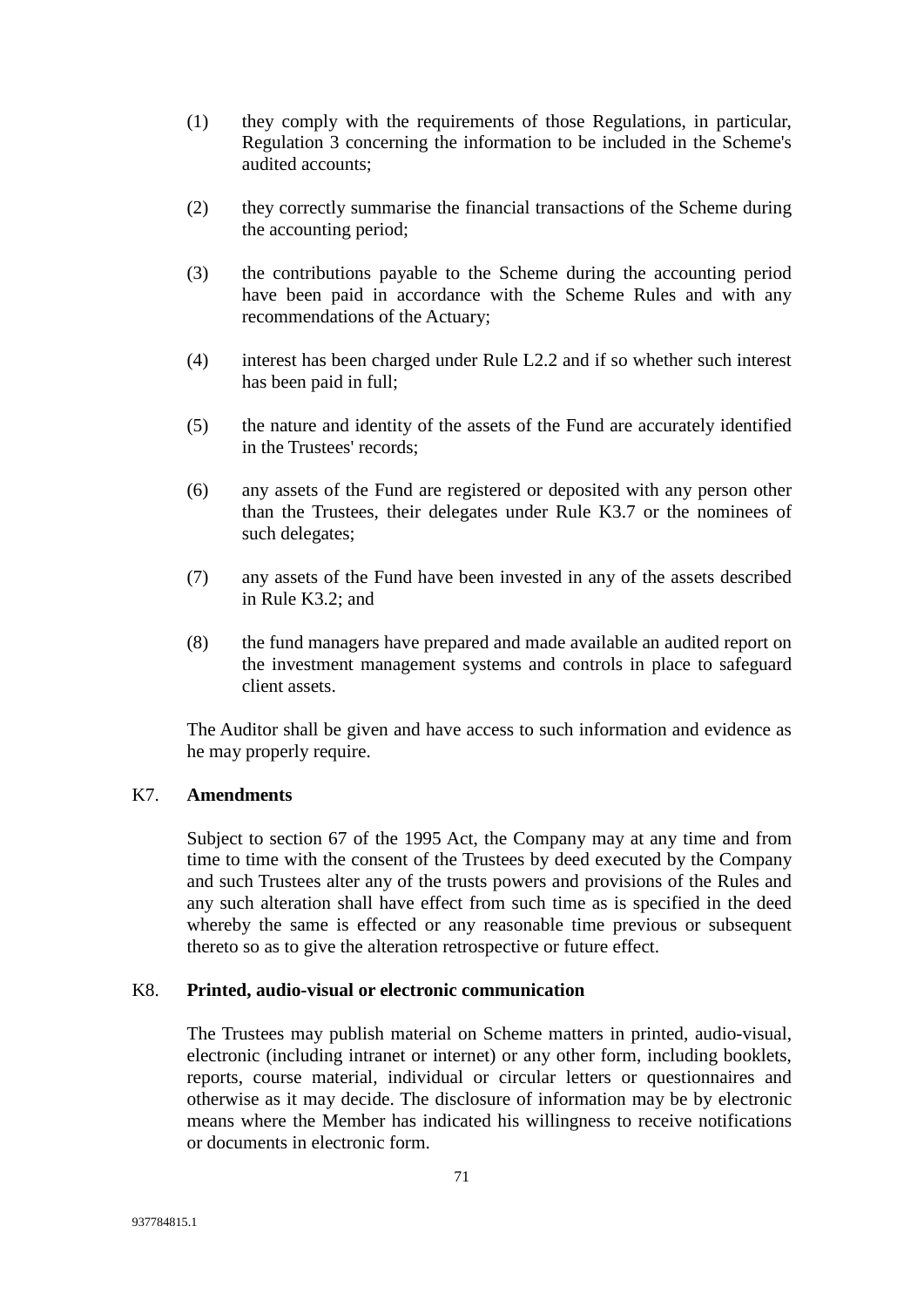# **WINDING UP**

# L1. **Terminations**

- L1.1 The following describes how an Employer's liability under the Scheme may be terminated for all of its employees, and the date ("the **Termination Date**") from which the termination takes effect:
	- (1) The Employer may terminate by giving prior written notice to the Trustees specifying the Termination Date.
	- (2) If the Employer is not a subsidiary or holding company (as defined in the Companies Act 2006) of the Company, the Trustees may terminate by giving prior written notice to the Employer specifying the Termination Date.
	- (3) An Employer shall cease to participate in the Scheme upon the Company giving notice to the Employer and the Trustees. That Employer shall terminate on a Termination Date which is:
		- (a) agreed between the Trustees, the Company and the Employer, or
		- (b) failing such agreement, specified in a prior written notice from the Company to the Employer.
	- (4) Termination shall take place on the same date that the Employer goes into liquidation or is dissolved.
	- (5) If the Company's liability is terminated and the Company is not replaced under Rule K1.2, the liability of all other Employers shall terminate on the same Termination Date.
- L1.2 An Employer may, by prior written notice to the Trustees, terminate its liability under the Scheme for any one or more of its employees without doing so for all of its employees, and the notice shall specify the date ("the Termination Date") from which the termination takes effect and the employees affected.
- L1.3 If, in the opinion of the Trustees, all or a substantial number of a group or category of Members leave Service at the instigation or invitation of the Employer (whether simultaneously or over a short period), the Trustees may treat the Employer as having given a notice or notices under Rule L1.2 in such terms as they shall notify to the Employer in writing.

# L2. **Employer's default**

L2.1 If an Employer fails to pay contributions as required by these Rules, the Trustees may treat that Employer as having given notice under Rule B4.3 or L1 at such time and in such terms as it shall notify to the Employer in writing.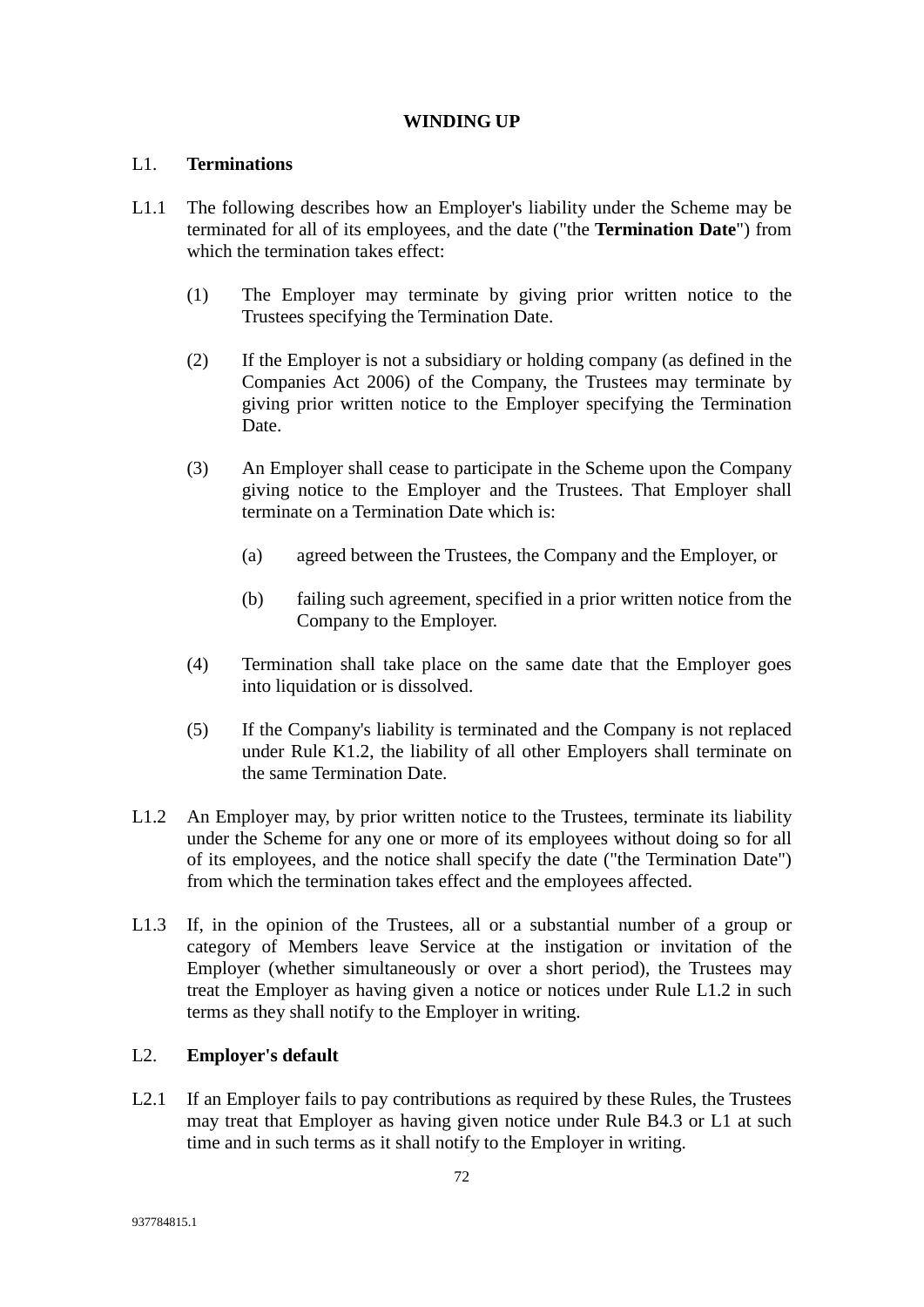L2.2 If a payment to the Fund is made by an Employer after it was due, the Trustees may require the Employer to pay interest on it at such reasonable rate and for such period of the delay as the Trustees think fit.

# L3. **Effect of termination**

- L3.1 If an Employer's liability is terminated for all or any one or more of its employees, the Trustees shall identify the following persons (called "Identified Beneficiaries"):
	- (1) if the liability of all Employers is terminated for all employees, all Members living immediately after the Termination Date and all persons entitled to receive benefits as a result of the Membership of Members who died on or before the Termination Date, or
	- (2) in any other case:
		- (a) Members in the Service of the Employer on the Termination Date (other than Members for whom, under Rule L1.2, the Employer's liability is not terminated or who, immediately after the Termination Date, are in the Service of another Employer whose liability for them is not terminated), and
		- (b) at the discretion of the Trustees, any one or more of:
			- (i) Members not in Service but still living on the Termination Date for whom, in the opinion of the Trustees, the Employer's liability would have terminated had they still been in Service, and
			- (ii) persons entitled to receive benefits as a result of the Membership of Members who, in the opinion of the Trustees, would have been Identified Beneficiaries had they still been living on the Termination Date.

A person may be an Identified Beneficiary for more than one termination only if each covers different benefit entitlements.

- L3.2 The Trustees shall notify Identified Beneficiaries of the termination as soon as reasonably practicable after the event causing the termination.
- L3.3 Subject to Rule L6, on any termination of an Employer's liability, the Trustees shall set up a Separate Fund in accordance with Rule L4 and then apply Rule L5. Identified Beneficiaries may not benefit from any part of the Fund other than the Separate Fund, except as mentioned in Rule L5.8.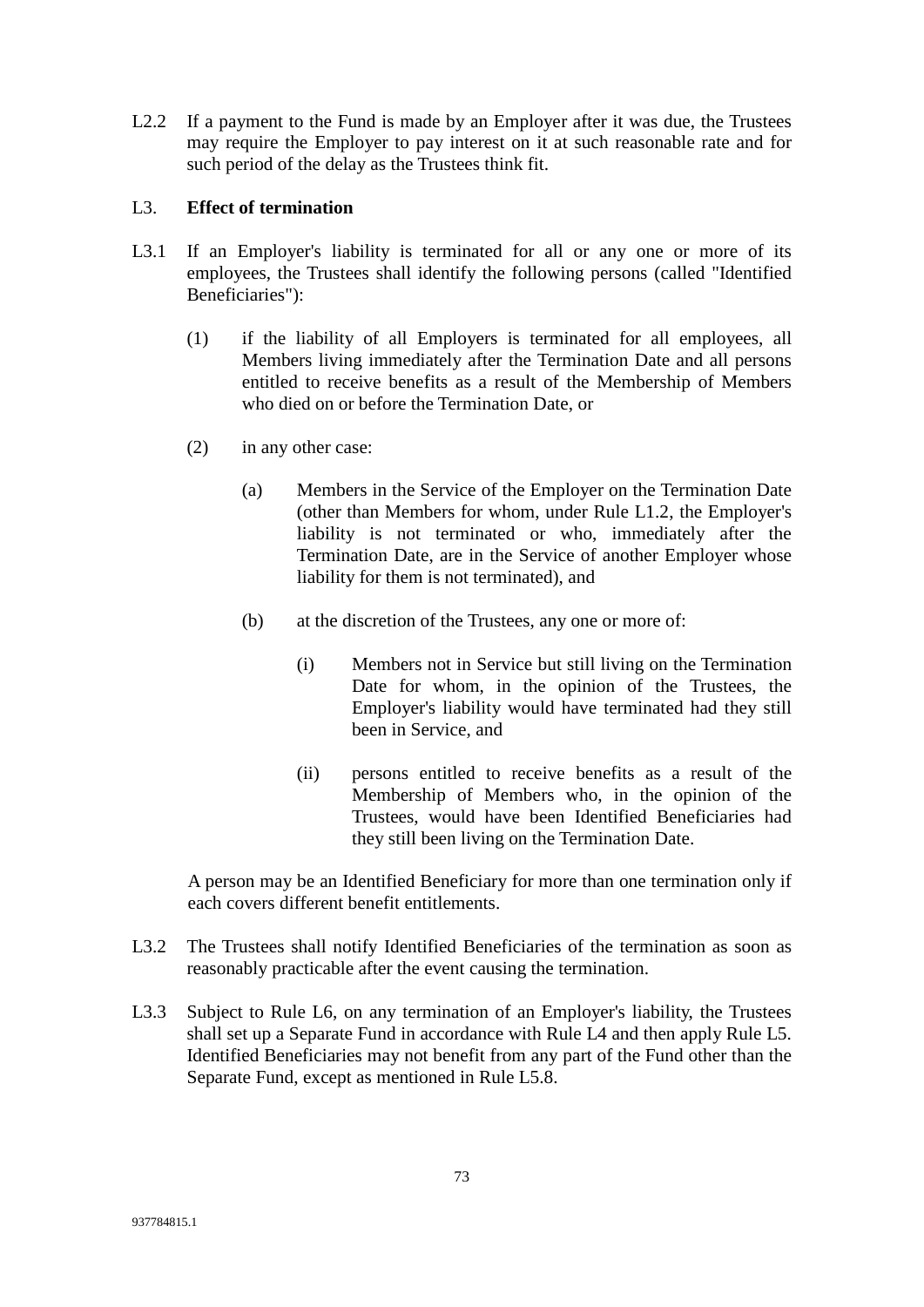- L3.4 Any Identified Beneficiary who is a Member in Service on the Termination Date shall be treated as leaving Service on that date and so shall not pay contributions for any period after that date.
- L3.5 An Employer's liability (whether to contribute, to pay expenses, to pay a debt arising by reason of the 1995 Act, to indemnify the Trustees or otherwise) shall not terminate in respect of amounts due, expenses incurred or claims made on or before the Termination Date. Interest may continue to accrue under Rule L2.2 despite termination.
- L3.6 If an Employer's liability is terminated for all of its employees:
	- (1) any powers or discretions of the Employer relating to benefits of persons who are not Identified Beneficiaries shall be transferred to any subsequent Employer of the Member or, if none, to the Company, and
	- (2) the Employer shall not, without the consent of the Company, receive a payment under Rule L5.4 on any subsequent termination of another Employer's liability.

# L4. **Separate Fund**

- L4.1 If the liability of all Employers is terminated for all employees, the whole of the Fund on the Termination Date (excluding any other Separate Fund then already set up) shall be the Separate Fund.
- L4.2 Subject to Rule L6, in the case of any other termination, the Trustees shall set up a Separate Fund within the Fund. The value of the Separate Fund shall be:
	- (1) the Share of Fund, if that is less than the Basic Entitlements, or
	- (2) subject to (1) above, the Basic Entitlements or, with the consent of the Company, such greater value as the Trustees may think fit after consulting the Actuary, not exceeding the Share of Fund.

For these purposes:

- (a) "Basic Entitlements" means the amount certified by the Actuary to be required to provide or secure the benefits described in Rule L5.2 without abatement,
- (b) "Share of Fund" means the value of that part of the Fund which relates to Identified Beneficiaries, calculated by the Actuary on a basis acceptable to the Trustees under which the whole of the Fund would have related to Identified Beneficiaries if the liability of all Employers had been terminated for all employees. For the purposes only of calculating a Share of Fund, the Actuary shall have regard to: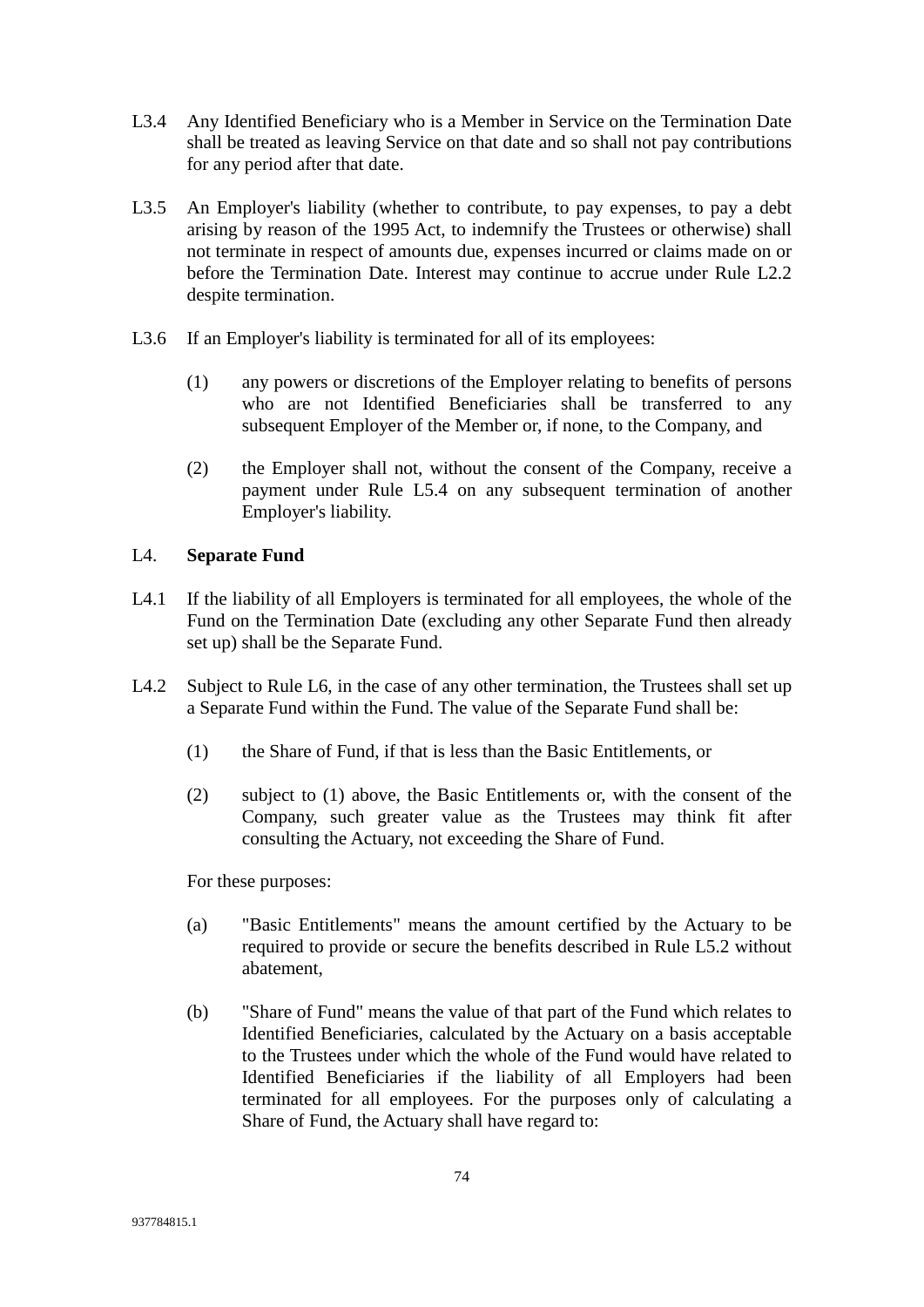- (i) the values of benefits payable or prospectively payable to or in respect of Identified Beneficiaries and all other persons for Service before the Termination Date, including the value of prospective discretionary pension increases (if any) and the value (for Members still in Service on the Termination Date) of prospective increases in Earnings (or Pensionable Earnings, for the purposes of the Appendix, in the case of Level 3 Members), and when assessing all such values the Actuary shall make such assumptions as he thinks appropriate
- (ii) any special terms on which Identified Beneficiaries or other persons were admitted to Membership
- (iii) any special terms of transfers received under Rule A5 in respect of Identified Beneficiaries or other persons, and
- (iv) any other matters which the Actuary thinks relevant.
- L4.3 Subject to Rule L6, the Trustees may set up a Separate Fund at any time after the event causing the termination. If the Trustees have not set up the Separate Fund by the Termination Date, they shall do so as soon as reasonably practicable after that date.
- L4.4 Amounts paid or received by the Trustees after the Separate Fund has been set up which relate to Identified Beneficiaries shall, to the extent that the Trustees think fit, be deducted from or added to the Separate Fund.
- L4.5 When setting up a Separate Fund as part of the Fund, it shall not be necessary to allocate particular assets to it. Instead, the Scheme's accounts may record the value of the Separate Fund and all payments, receipts and other transactions affecting that value. If particular assets are allocated to the Separate Fund, that shall also be recorded in the accounts and all receipts from and expenditure relating to those assets shall be added to or paid from the Separate Fund. The Trustees shall increase (or reduce) the value of any part of the Separate Fund which is not so represented by assets allocated to it as they think fit, which may be by addition of interest or by additions or deductions reflecting the investment performance of all or any part of the Fund.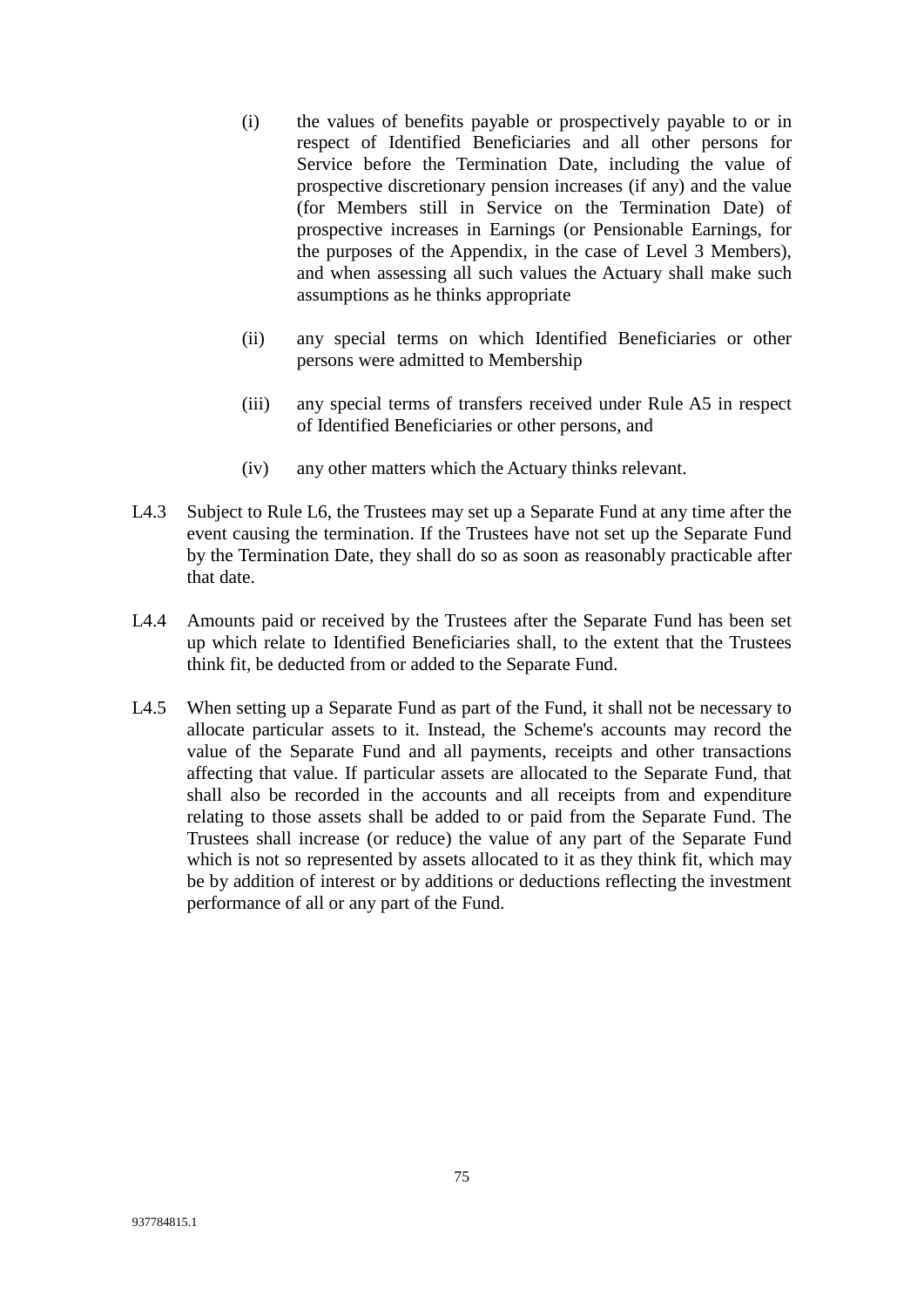## L5. **Winding Up**

- L5.1 The Separate Fund shall be used to pay costs and expenses which relate to the Separate Fund or Identified Beneficiaries and which can properly be recovered from the Fund. The Separate Fund may also be used to buy insurance or guarantees for the Trustees against claims being made by Identified Beneficiaries or others after all or part of the Separate Fund has already been spent.
- L5.2 Subject to Rule L5.1, and to the requirements of the 1995 Act, the Separate Fund shall be used to provide the following benefits of Identified Beneficiaries (which are called the "Basic Entitlements")
	- (1) (a) Pensions and other benefits already in payment
		- (b) If a Member was in Service on the Termination Date and had then reached Retirement Age, the pension and other benefits he would have received if he had retired on that date, and
		- (c) In respect of each Member covered by (a) or (b) above, the pensions and other benefits to which his spouse, Civil Partner, Children or dependants will be entitled on his death (assuming for a Member in Service that he retired on the Termination Date)
	- (2) Equivalent pension benefits payable under Rule I2
	- (3) GMPs, accrued rights to GMPs and Section 9(2B) Rights, and
	- (4) All other benefits to which any Identified Beneficiary is prospectively entitled (and the benefits payable on the death of any such person who is a Member). For this purpose, an Identified Beneficiary in Service on the Termination Date shall be treated as having left Service on that date entitled to a deferred pension under Rule D1, except that if:
		- (a) such a Member would have qualified for benefit under that Rule if his employment had been terminated by his Employer on the Termination Date by reason of Redundancy, and
		- (b) the Member's employment is in fact terminated by reason of Redundancy less than one year after the Termination Date,

the Trustees may in their absolute discretion decide that the Member shall instead be entitled to the benefits of Rule C5.1 as if the Redundancy had occurred on the Termination Date. The Trustees may set aside and wind up the Separate Fund without waiting to see whether a Member is made redundant after the Termination Date.

A benefit shall be included only in the first category which refers to it.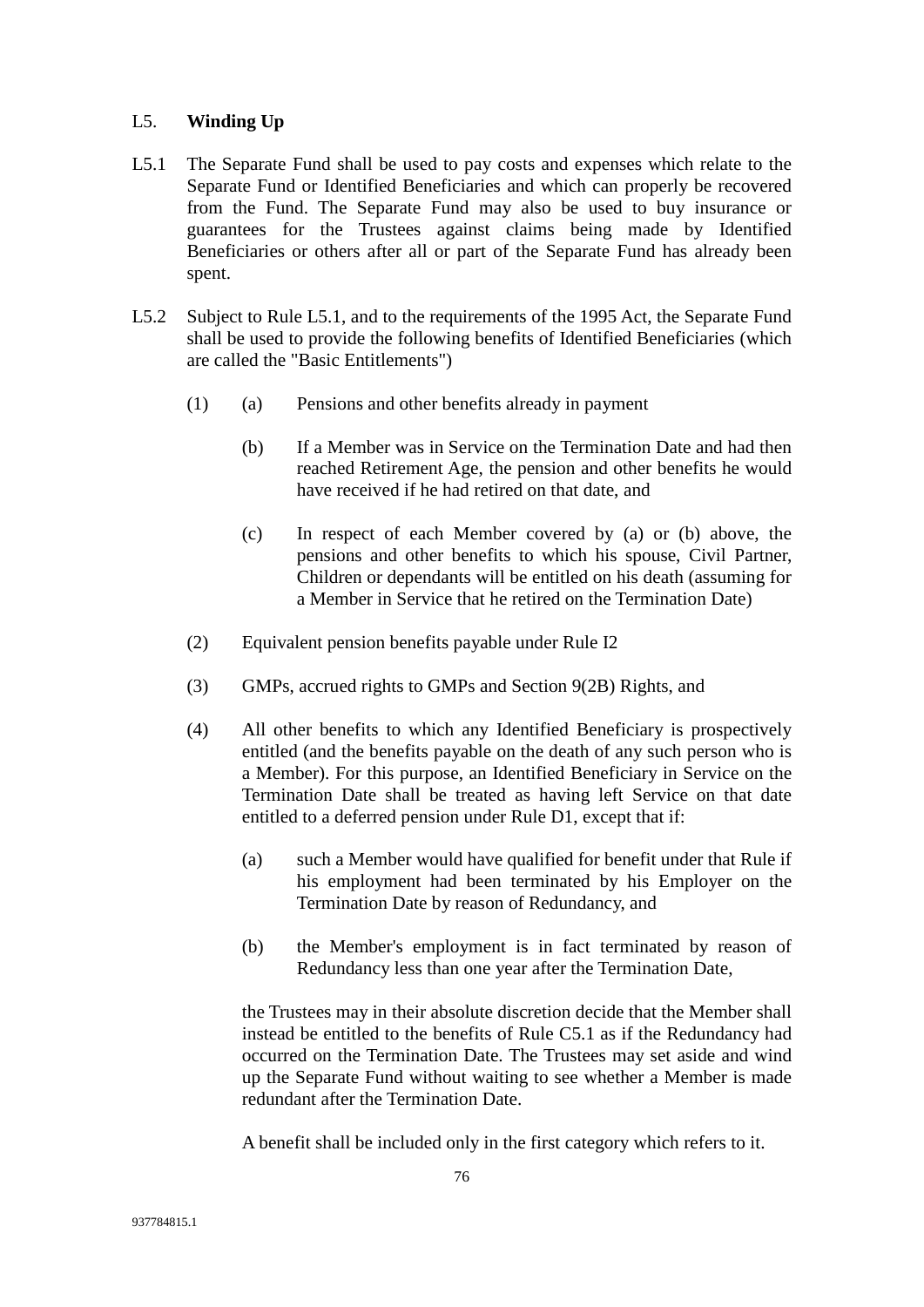- L5.3 If the Separate Fund is insufficient to provide the Basic Entitlements, the Trustees shall abate all or any of them in such manner as they consider equitable after consulting the Actuary but they shall not abate any of the benefits in categories (1), (2) or (3) until they have entirely abated all of the benefits in each succeeding category.
- L5.4 Any balance of the Separate Fund after applying Rules L5.1 to L5.3 shall (subject to Rule L5.5) be paid, in accordance with the requirements of the 1995 Act, to those Employers who at any time employed any Identified Beneficiaries and in such shares between them as the Trustees think just and equitable, except that an Employer's share shall instead remain in the Fund (for the general purposes of the Scheme) if:
	- (1) that Employer's liability was not terminated for all of its employees, or
	- (2) the liability of other Employers has not been terminated and the Company so directs.
- L5.5 With the agreement of the Company, the Trustees may, instead of applying Rule L5.4 to all or any part of any balance of the Separate Fund, use it instead to augment the Basic Entitlements and to provide other benefits which are "authorised member payments" as defined in section 164 of the Finance Act 2004 for or in respect of Members who are Identified Beneficiaries (or who would be Identified Beneficiaries if still living).
- L5.6 The Trustees shall decide how benefits are to be provided under Rules L5.2 and L5.5, and may:
	- (1) make transfer payments under Rule F4
	- (2) make arrangements concerning any policy of assurance or indemnity which may be held in the Fund and which relates to Identified Beneficiaries
	- (3) pay contributions equivalent premiums in accordance with the 1993 Act
	- (4) until the winding up of the Separate Fund is complete, pay benefits from the Separate Fund in accordance with the Rules, and
	- (5) administer the Separate Fund as a closed fund in accordance with these Rules (except that no further contributions shall be required from the Employers) until such date as the Trustees decide for termination.
- L5.7 If assets from additional voluntary contributions paid under the Scheme's previous provisions form a separate part of the Fund and the benefits from those AVCs are of equal value to those AVCs (as invested), the Separate Fund shall include such of those assets as may relate to AVCs paid by Members who are Identified Beneficiaries (or who would have been Identified Beneficiaries if still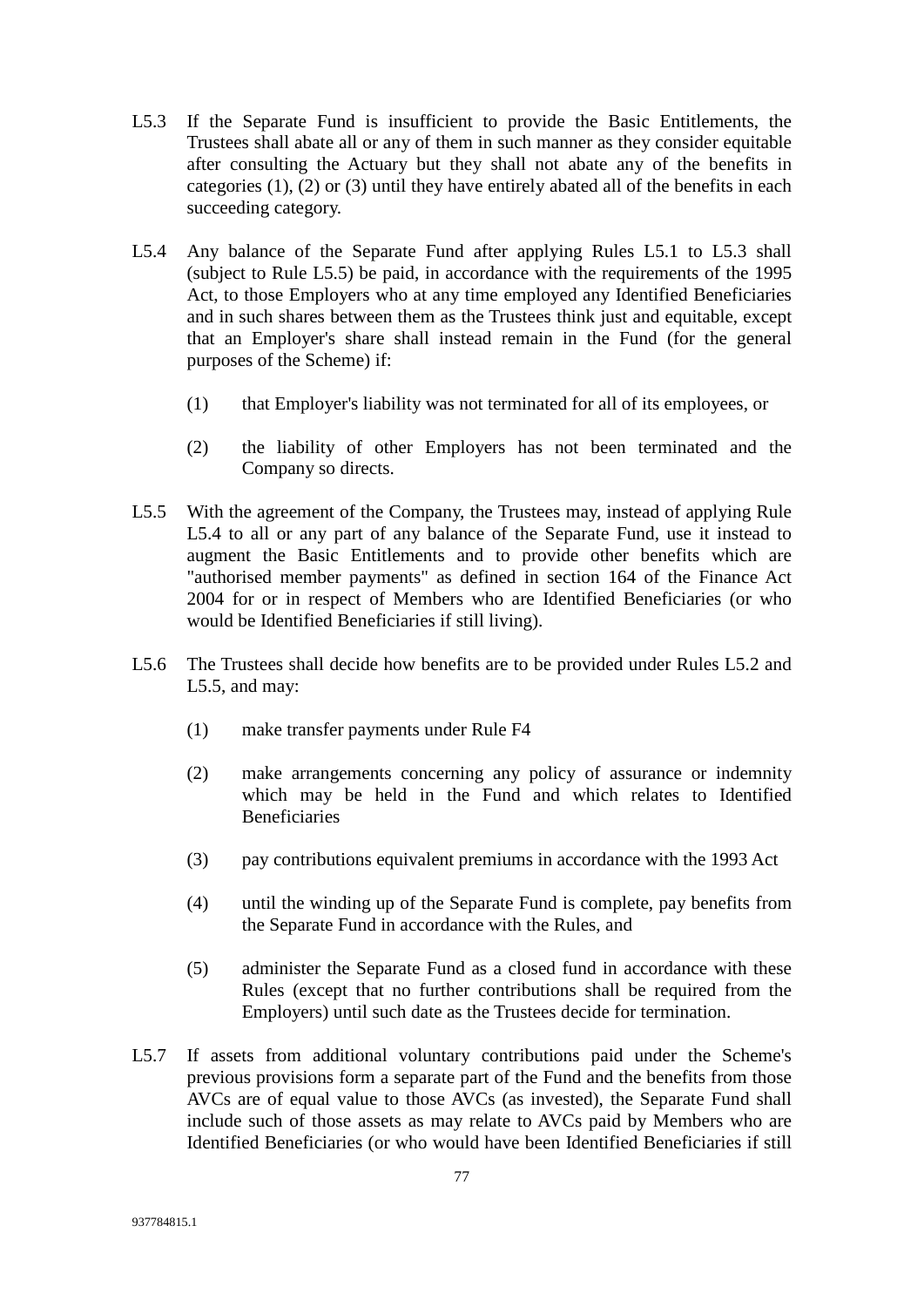living). Rules L5.1 to L5.6 shall apply to those included assets on the basis that they shall be used only to provide the benefits from those Members' AVCs.

- L5.8 The Trustees may transfer from the Separate Fund to the remainder of the Fund (or to any other Separate Fund, including one set up by the Trustees for this purpose) an amount or assets of such value as they shall, after consulting the Actuary, think appropriate so that benefits which would otherwise be provided from the Separate Fund shall instead be provided from the remainder of the Fund (or from the other Separate Fund to which the transfer was made).
- L5.9 The Trustees may transfer the whole of the Separate Fund (or whatever remains of the Separate Fund) to another pension scheme as follows:
	- (1) The transfer shall be made instead of applying Rules L5.2 to L5.7 but after any application of Rule L5.8.
	- (2) The other scheme shall be one which all or some of the Identified Beneficiaries have joined as members and which accepts the liability to pay all GMPs, accrued rights to GMPs and Section 9(2B) Rights of Identified Beneficiaries.
	- (3) The transfer shall not be made without the consent of the Company.
	- (4) The transfer shall comply with Rule F4 (transfers out) except paragraphs (4) and (5) of that Rule.
	- (5) The Trustees shall be discharged of liability to provide the benefits for Identified Beneficiaries which would otherwise have been provided from the Separate Fund and shall not be obliged to inquire into the use of the cash or other assets transferred to the other pension scheme.
	- (6) The transfer may be subject to such terms and conditions as the Trustees think fit, which may include the giving of assurances or commitments (whether or not legally binding) by the trustees of the other scheme or by other persons.

## **L6. Scheme apportionment arrangements**

- L6.1 The Trustees may enter into a Scheme Apportionment Arrangement for the purposes of the Occupational Pension Scheme (Employer Debt) Regulations 2005 (the "**Employer Debt Regulations**") with the Company and/or any other Employer. In this case Rules L4 and L5 shall not apply and instead all liabilities of and benefits in respect of the departing Employer shall be dealt with in accordance with the Scheme Apportionment Arrangement.
- L6.2 Without prejudice to the generality of the foregoing, if the Trustees should enter into a Scheme Apportionment Arrangement for the purposes of the Employer Debt Regulations, that arrangement shall for all purposes be deemed to have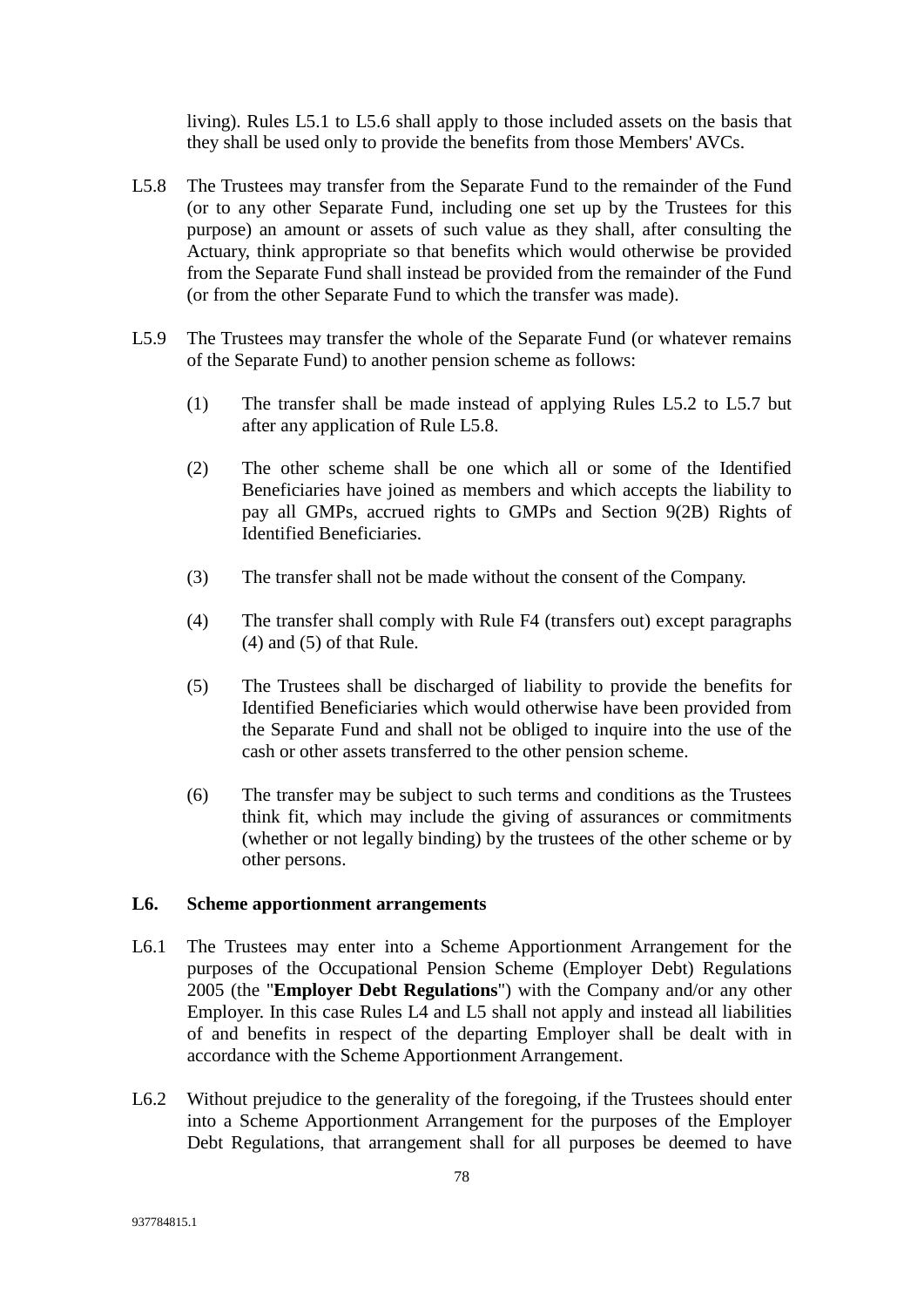been made under these Rules so that, among other things (but subject always to the terms of the arrangement):

- (1) for the purposes of Regulation  $6(1)$  of the Employer Debt Regulations the Share of the Difference of any Employer all or part of whose Liability Share is apportioned by the Scheme Apportionment Arrangement to one or more of the remaining Employers will not be the Liability Share but will rather be the Scheme Apportionment Arrangement Share;
- (2) if and to the extent that the Scheme Apportionment Arrangement requires certain liabilities to be apportioned to one or more Employers in a particular way for the purposes of Regulation 6(4) of the Employer Debt Regulations, then those liabilities shall be so attributed; and
- (3) the Employer may receive a discharge from any liability under the Scheme on the terms of the Scheme Apportionment Arrangement.
- L6.3 For the purposes of this Rule L6 only the following terms shall have the same meaning as in the Employer Debt Regulations:
	- (1) Employer
	- (2) Liability Share
	- (3) Scheme Apportionment Arrangement
	- (4) Scheme Apportionment Arrangement Share
	- (5) Share of the Difference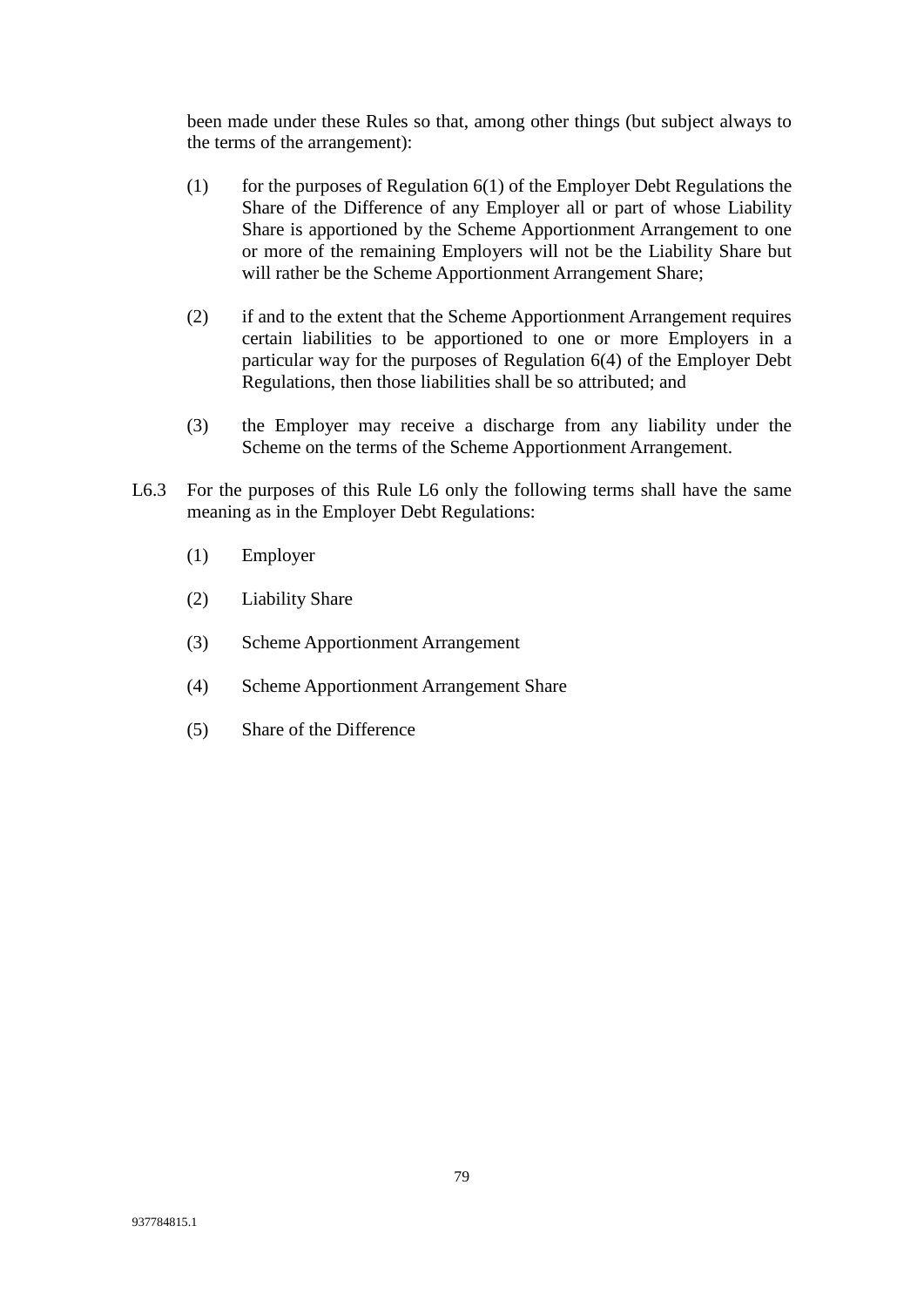#### **INTERPRETATION**

## M1. **Definitions**

In these Rules:

"**1993 Act**" means the Pension Schemes Act 1993 and (to the extent that they are not consolidated in that Act) those provisions of the Social Security Administration Act 1992 which replaced, by way of consolidation or otherwise, the provisions of the Social Security Pensions Act 1975.

"**1995 Act**" means the Pensions Act 1995.

"**1997 Credit**" means, in relation to a person who is a Member on 1 April 1997, the annual amount (if any) of pension credited to the Member at the time when the Member's pension commences (or, if later, 1 April 1998), on the basis notified to the Member.

"**Active Member**" means a Member in Active Membership.

"**Active Membership**" of a Member means (except where a Rule expressly provides otherwise):

- (1) his only or last continuous period of Service whilst a Member, and
- (2) in the case of a person who became a Member on 6 April 1987 and who immediately before then was a member of the BOC No. 1 Pension Scheme, his only or last continuous period of service whilst a member of that scheme before that date,

except that Service after Retirement Age shall not count as Active Membership unless the Member pays contributions under Rule B1.1 (or contributions are paid in respect of him under Rule B5.1(2)) during that Service. No period of service shall be counted more than once.

"**the Actuary**" means a person or firm appointed for the time being by the Trustees, being a Fellow of the Faculty and Institute of Actuaries or a firm of such persons (of which at least 75% of the partners (or, in the case of a limited liability partnership, members) are such Fellows). The Trustees will appoint an individual actuary (being a Fellow of the Faculty and Institute of Actuaries) in accordance with the requirements of the 1995 Act to perform the tasks required of the Actuary under the 1995 Act.

"**the Auditor**" means an accountant who is permitted under the 1995 Act to give a report on the Scheme's accounts in accordance with Rule K6.3, and who is appointed by the Trustees in accordance with the requirements of the 1995 Act. Any person who is, or is a partner (or, in the case of a limited liability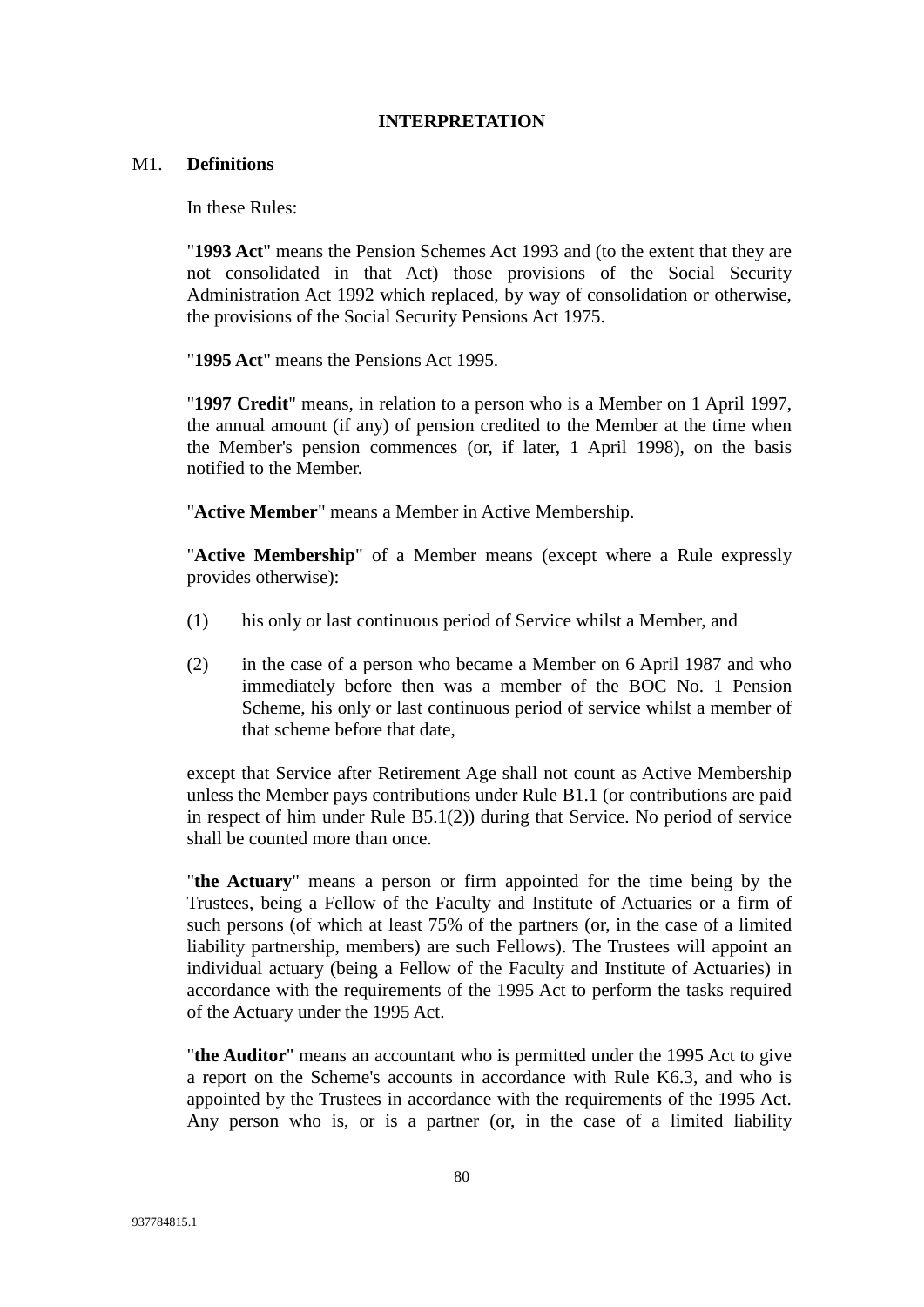partnership, a member) in a firm which is, the auditor of the Company shall not be appointed as the Auditor.

"**Band Earnings**" means that part of the Earnings of a Member in a pay period which exceeds the Lower Earnings Limit but not the Upper Accrual Point applicable at the end of the relevant pay period (or the Prescribed Equivalents if the Member is paid otherwise than weekly). Earnings shall be calculated for this purpose as if the section of the definition of Earnings which follows the heading "cap on increases to Earnings from 1 April 2011" was omitted from the definition. In the event that either or both of the Lower Earnings Limit or the Upper Accrual Point ceases to be available, Band Earnings shall be such amount as the Company reasonably notifies the Trustees it would have been had no changes to the relevant legislation been made (such that the Lower Earnings Limit and the Upper Accrual Point had continued to be available and adjusted from time to time in accordance with previous government policy).

"**Basic GMP**" means the annual amount of the guaranteed minimum which a Member has in relation to his pension or deferred pension as mentioned in Rule I1.2 calculated at the time he ceased to be in to be in Pensionable Service or, in the case of a Member who ceases to be in contracted-out employment by reference to the Scheme prior to 6 April 2016 and is not in Pensionable Service on 6 April 2016, contracted-out employment and before any increase to that guaranteed minimum in accordance with Rules I1.3, I1.4 or (if its start is delayed beyond State Pension Age) I1.2.

"**BOC AVC Plan**" means the plan (formerly known as the BOC No.3 (AVC) Pension Scheme) established by the Company with effect from 6 April 1985 for the receipt of additional voluntary contributions and other payments in respect of Members.

"**BOC Retirement Savings Plan**" means the plan established with effect from 13 June 2003 and governed as at 1 March 2011 by a set of Rules contained in a Deed of Variation dated 6 April 2006 (as amended).

"**BOC Senior Executive Pension Scheme**" means the occupational pension scheme established on 1 October 1968 and governed as at 1 May 2016 by a set of Rules contained in a Deed of Variation dated 8 April 2016.

#### "**Calculation Date**" means

- (1) subject to (2), the earlier of the Member's Retirement Age, date of death or the date he leaves Active Membership; or
- (2) where a Member remains in Service after Retirement Age and pays contributions after Retirement Age in accordance with Rule C3.1(2), the date his contributions cease in accordance with Rule C3.1(2),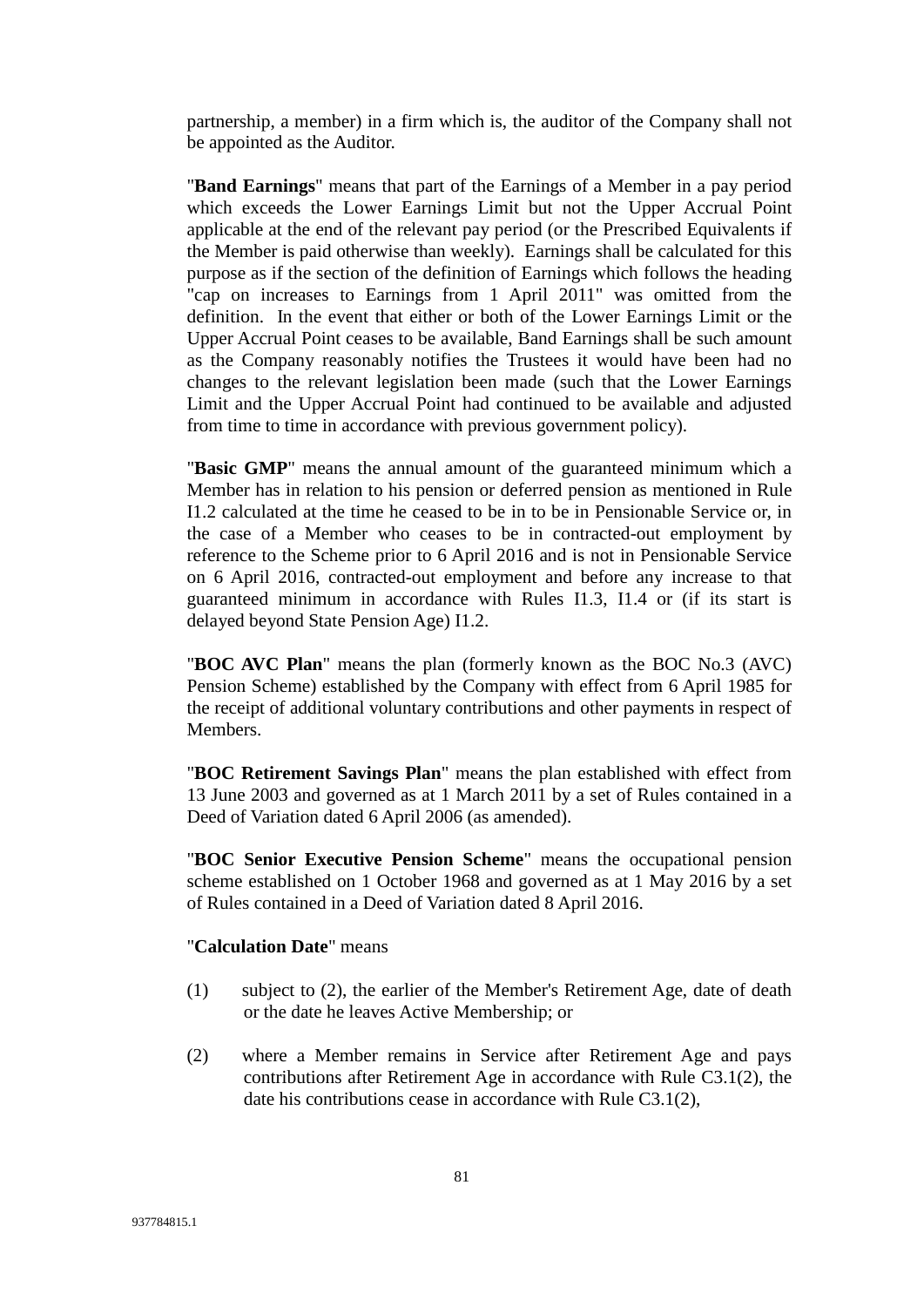Except that for the purposes of Rule E8, Calculation Date shall be the date specified in (1) and (2) shall not apply for the purposes of Rule E8.

"**Child**" of a Member means a person who:

- (1) was born or conceived before the Member's death, and
- (2) is a person who:
	- (a) is under the age of 16, or
	- (b) is under the age of 23, is (in the opinion of the Trustees) receiving full-time education and is a person who the Trustees, in their discretion, have for the time being agreed may qualify as a Child, or
	- (c) in the opinion of the Trustees, is suffering from such mental or physical incapacity that he cannot provide himself wholly or substantially with the ordinary necessaries of life, and is a person who the Trustees, in their discretion, have for the time being agreed may qualify as a Child,

and

- (3) is:
	- (a) a legitimate, legitimated, step or adopted child of the Member, or
	- (b) a child who, in the opinion of the Trustees, was treated by the Member as if he were the Member's legitimate child, or
	- (c) an illegitimate child of the Member who, in the opinion of the Trustees, was wholly or substantially dependent upon the Member at the time of the Member's death for the provision of the ordinary necessaries of life (or would have been so dependent if then born).

"**Civil Partner**" means, in relation to a Member, his civil partner within the meaning of the Civil Partnership Act 2004, and who was normally resident with the Member at the time of the Member's death, except that the Trustees may at their discretion waive this residency condition, with or without substituting any other conditions.

"**the Company**" means The BOC Group Limited (registered number 22096) or its replacement for the time being in accordance with Rule K1.2.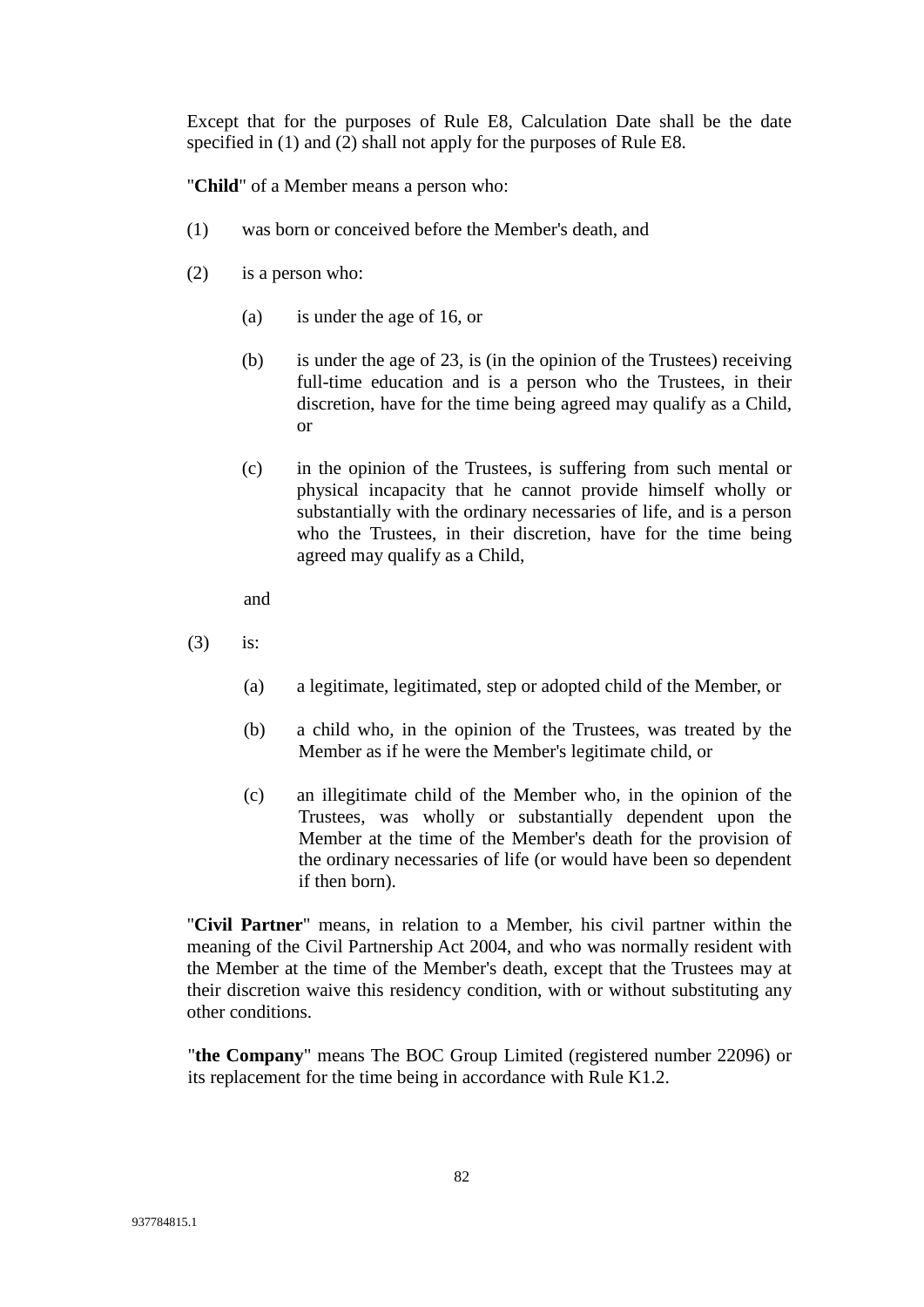"**Death Benefit Earnings**" has the same meaning as the definition as "Earnings" except that the words after the sentence "Special provisions for part-time employees are contained in Rule A4" are disregarded.

"**Death Benefit Final Earnings**" has the same meaning as "Final Earnings" except that references to the Member's "Pensionable Earnings" and "Earnings" in the definition of "Final Earnings" are to be treated for this purpose as references to his "Death Benefit Pensionable Earnings" and his "Death Benefit Earnings" respectively.

"**Death Benefit Pensionable Earnings**" has the same meaning as "Pensionable Earnings" except that references to a Member's "Earnings" in the definition of "Pensionable Earnings" are to be treated for this purpose as references to his "Death Benefit Earnings".

"**Earnings**" of a Member during a period means the earnings receivable by him in that period from the Employers as calculated for the purpose of assessing income tax under the PAYE system, except that:

- (1) they shall not (unless and to the extent that the Company notifies the Trustees otherwise) include the cash equivalent of any emoluments in kind receivable by the Member which may from time to time fall to be calculated under the PAYE system for that purpose;
- (2) there shall be added back
	- (a) any deduction made in such calculation in respect of entitlement to State sickness, incapacity or invalidity benefits, and
	- (b) contributions to this Scheme, and
	- (c) any contributions to the BOC AVC Plan or the BOC Retirement Savings Plan;
- (3) they shall not include discretionary payments which are not regular. A discretionary payment shall be treated as regular unless the Employer advises the Member otherwise in writing at the time when a discretionary payment is made;
- (4) they shall not include any emolument or benefit in kind which the Employer pays or provides to the Member on the basis that it shall not be pensionable,
- (5) this paragraph shall not apply to the extent Rule B5 applies. In calculating Earnings, if the Employer notifies the Trustees that a salary sacrifice arrangement or a profit-related pay arrangement applies to the Member, the amount of the Member's basic salary or pay to be included as Earnings will be deemed to be the amount notified by the Employer to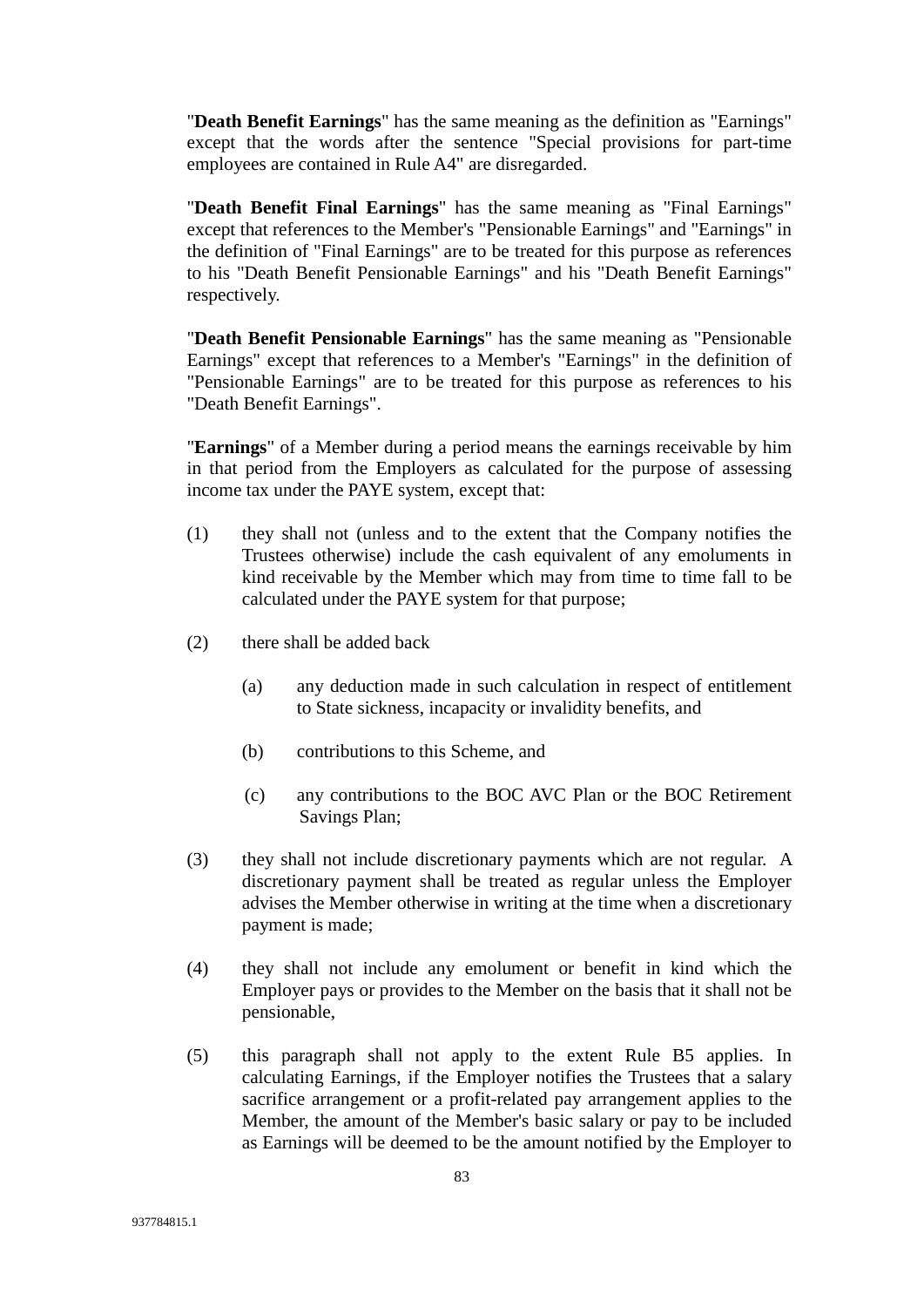the Trustees and the Member as being the Member's "reference salary" or "reference pay" respectively under the arrangement. For a profit-related pay arrangement no payments made to the Member by the Employer from the arrangement will be treated as Earnings.

For the avoidance of doubt, the said earnings shall include overtime payments, sick pay and regular discretionary payments.

If a Member's earnings are reduced or suspended under Rule G by reason of absence from work, the Employer may increase his Earnings for such purposes and to such amount as it may think fit, but they shall not exceed the Earnings which, in the Employer's opinion, the Member would have had but for the reduction or suspension.

The Earnings of a Member who was as at 5 April 2006 subject to the permitted maximum as defined in s590C(2) of the Income and Corporation Taxes Act 1988 are, for the purposes of the Scheme, restricted in each Tax Year to the Permitted Maximum, except that for the purposes of lump sum benefits payable under Rule E1.1(1) Earnings shall not be so restricted so the Permitted Maximum shall not apply.

Earnings not in pounds sterling shall be converted into sterling at rates agreed between the Company and the Member or, failing agreement, at rates decided by the Trustees.

Special provisions for part-time employees are contained in Rule A4.

## **Cap on increases to Earnings from 1 April 2011**

The Earnings of a Member during any period falling on or after 1 April 2011 shall be calculated as above but subject to the following modifications:

- (a) subject to (b) and (c) below, during any period of 12 months, starting on 1 April and ending on the following 31 March, the Earnings of a Member shall not increase by more than 2.5% (annualised on a basis agreed between the Company and the Trustees from time to time) of the Earnings of that Member during the immediately preceding 12 month period.
- (b) an increase to (a) shall be applied if and to the extent that, in accordance with the methodology agreed by the Company and the Trustees from time to time, a credit applies due to any annual increase to the Member's Earnings paid during a relevant period falling wholly after 31 March 2011 being less than 2.5% on a rolling five year basis (such rolling five year basis to be agreed between the Company and the Trustees from time to time).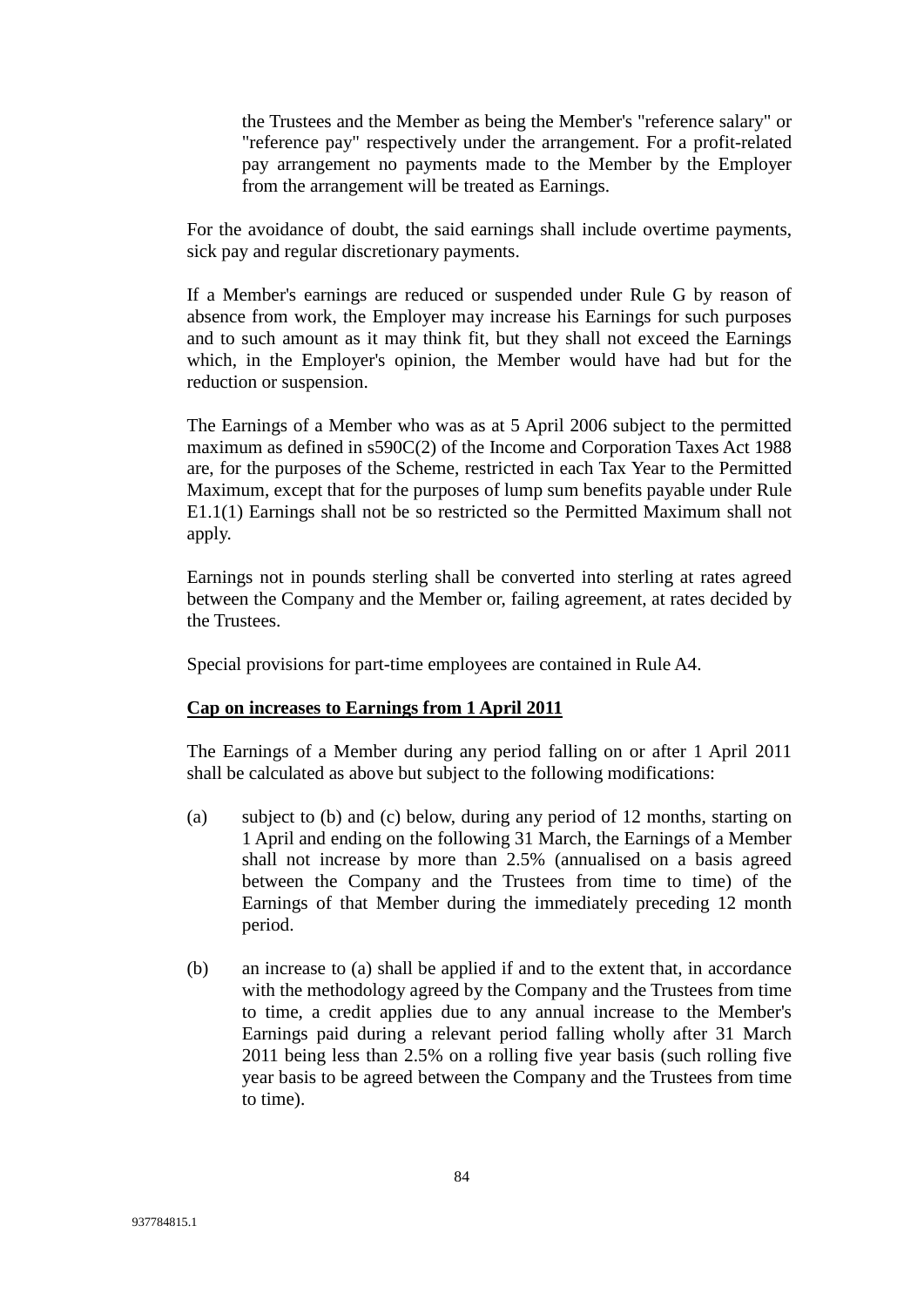- (c) in the case of a Member other than a Level 3 Member, if greater than (a) (as increased by any application of (b)), the Member's Earnings shall be his Pensionable Earnings calculated as at 31 March 2011, increased by the Relevant Percentage.
	- (i) The "**Relevant Percentage**" for any period starting on 1 April 2011 and ending on or before 31 March 2012 will be 2.5% per annum.
	- (ii) Subject to (i) above, the "**Relevant Percentage**" for periods starting on and after 1 April 2012 is calculated by reference to the period on and from 1 April 2011 to and including the 31 March falling immediately preceding the relevant period (the "**Reference Period**") and is equal to the aggregate over the Reference Period of the lesser in each twelve month period starting on 1 April and ending on the following 31 March during the Reference Period of:
		- 2.5%; and
		- the increase to the Member's basic pay, expressed as a percentage.

#### PROVIDED THAT:

- (i) For the purposes of Rule B1.1, "Earnings" only includes the modifications made by paragraphs (b) or (c) above relating to any period falling on or after 1 April 2011 to the extent that the Member's "Earnings" are increased by the applications of those paragraphs.
- (ii) "Earnings" may have different meanings for the purposes of different Rules.
- (iii) For the avoidance of doubt, nothing in the section of the definition of Earnings which follows the heading "cap on increases to Earnings from 1 April 2011" shall increase the amount of a Member's Earnings to more than if that whole section was omitted from the definition.
- (iv) For the purposes of calculating a Level 3 Member's Earnings, the increase under (a) and (b) above (if any) shall be applied to the Member's Earnings for the purposes of the BOC Senior Executive Pension Scheme during the period 1 April 2010 to 31 March 2011, and thereafter.

"**Employee**" means an employee or director of an Employer, other than an employee (1) who is eligible to join another pension scheme of the Employers (other than the BOC AVC Plan and disregarding any right they may have to join the BOC Retirement Savings Plan for the sole purpose of making additional voluntary contributions), or (2) whose contract of employment does not permit the employee to join any pension scheme of the Employers. A person who works

85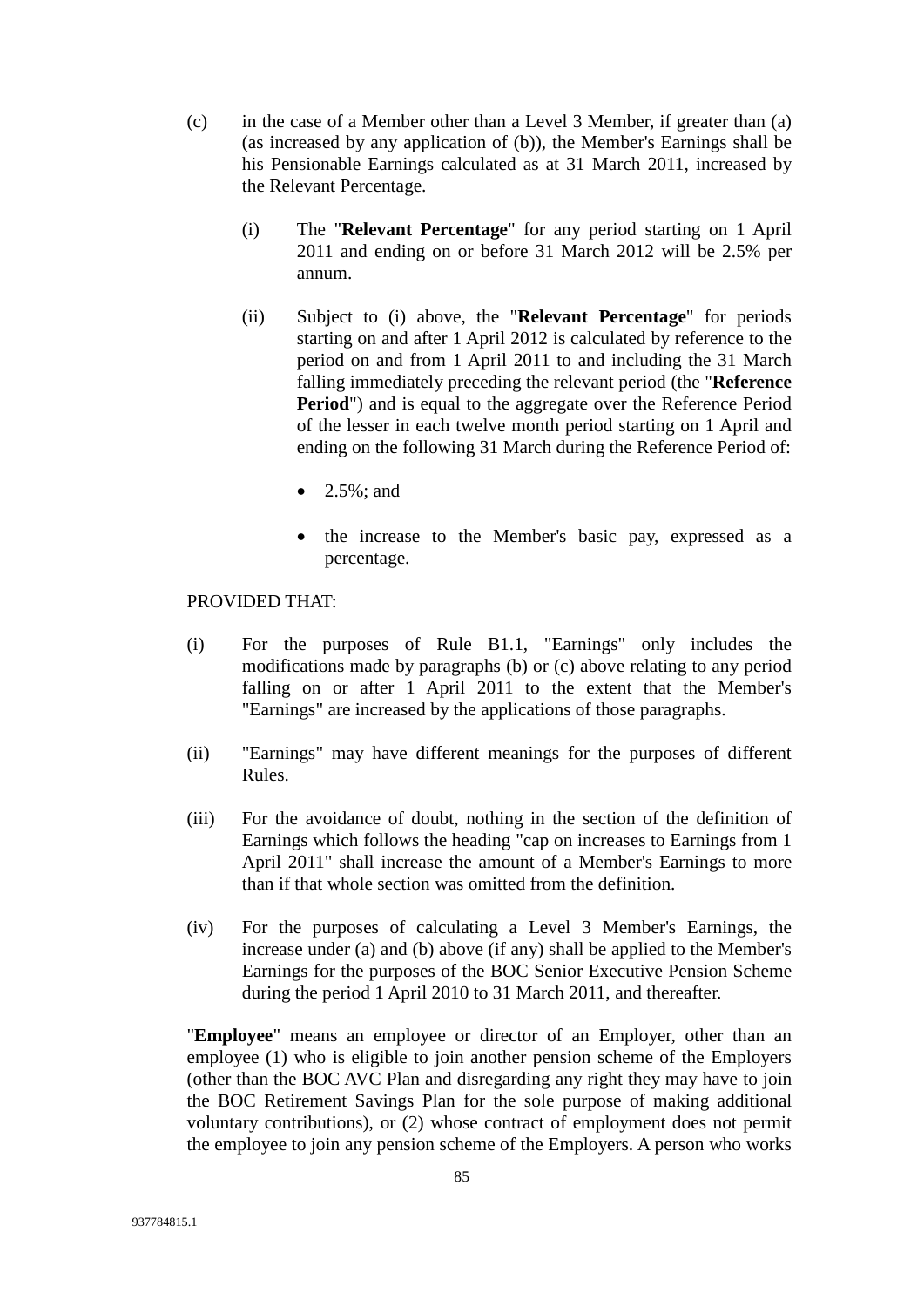outside the United Kingdom shall be an Employee only if the Employer, with the approval of the Trustees, so directs and his Membership shall be subject to such conditions as the Trustees may consider appropriate and as shall be notified to him.

The decision of the Employer shall be final as to whether a person is an Employee.

"**Employers**" means the Company and such other firms and companies as may have become Employers in accordance with Rule K1. In relation to an individual in an employment, the Employer shall be the company or firm which employs him in that employment or which so employed him at the relevant time.

"**Equivalent Pension Benefits**" means such benefits as are excluded by Section 13(6) of the 1993 Act from earners' guaranteed minimum pensions (as defined in the 1993 Act).

"**Ex-Spouse**" has the meaning set out at Rule F5.1

"**Final Earnings**" of a Member are calculated as follows:

- (1) If the Member has at least one year's Active Membership, his Final Earnings are calculated by reference to the 2 consecutive Tax Years of which the second, called Tax Year A, is the Tax Year in which Active Membership ended and the first is called Tax Year B. Final Earnings are then:
	- (a) Earnings during Active Membership in Tax Year A, plus
	- (b) Earnings during Active Membership in Tax Year B multiplied by the number of days in Tax Year A which are not part of Active Membership and divided by the number of days of Active Membership in Tax Year B.
- (2) If the Member has less than one year's Active Membership, his Final Earnings are his Earnings (other than any Earnings deriving from overtime or regular discretionary payments) during Active Membership multiplied by 365 and divided by the number of days of Active Membership, plus any Earnings deriving from overtime or regular discretionary payments during Active Membership.
- (3) If the Member's Pensionable Earnings are greater than the amount calculated under (1) or (2) above, they shall be his Final Earnings.

"**the Fund**" means all contributions, monies, property, rights, options, interests and other assets held by the Trustees for the purposes of the Scheme.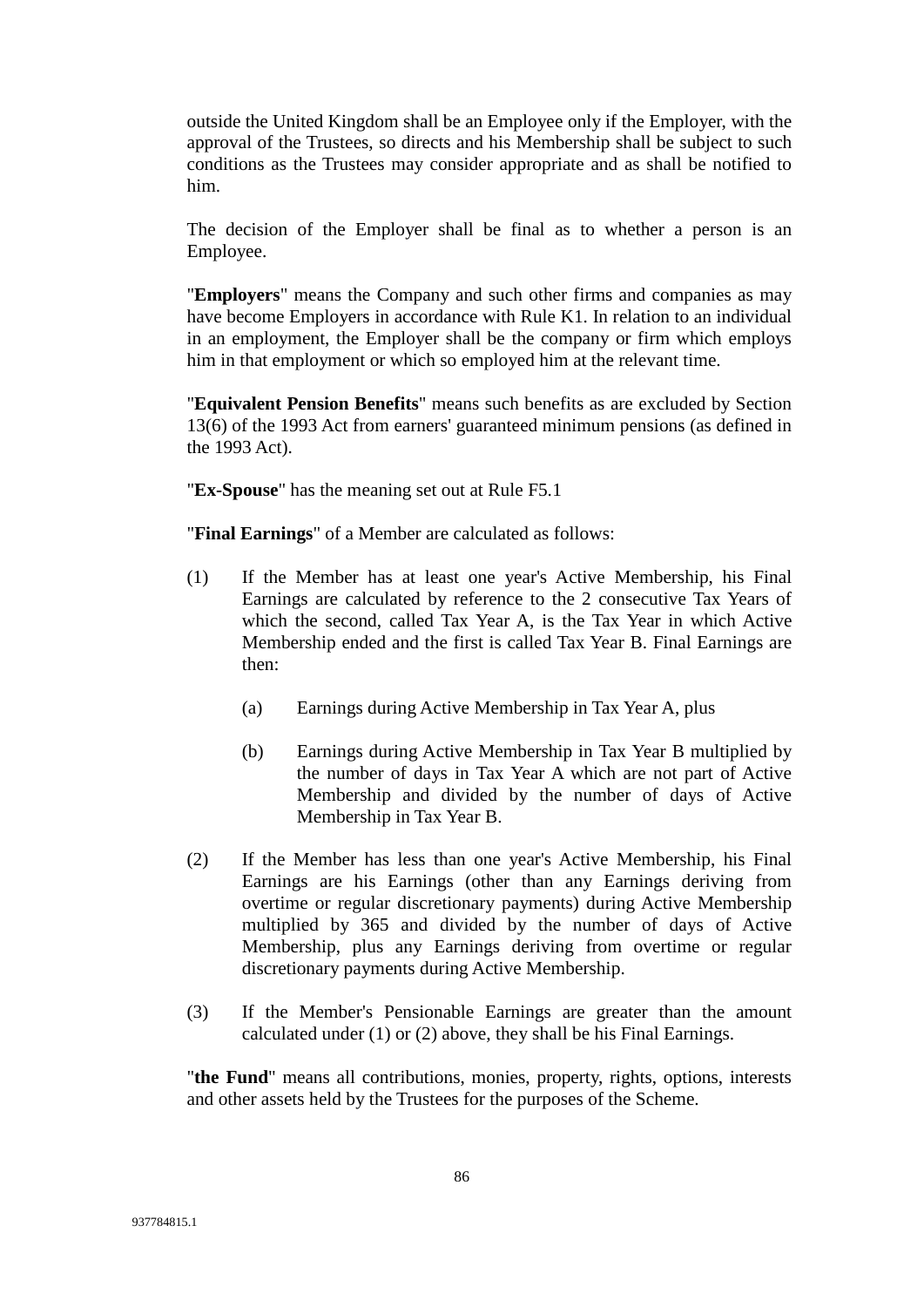"**Gist**" means Gist Limited (Company Number 00502669) whose registered office is at The Priestley Centre, 10 Priestley Road, Surrey Research Park, Guildford, Surrey, GU2 7XY.

"**Gist Limited Pension Scheme**" means the occupational pension scheme established by Gist with effect from 1 April 2011 and includes, where appropriate, the trustees from time to time of that scheme.

"**Gist Member**" means a person who:

- (i) was an Active Member of the Scheme on 31 March 2011;
- (ii) became an active member of the Gist Limited Pension Scheme on 1 April 2011; and
- (iii) has neither started to draw his benefits from the Scheme nor commuted his benefits from the Scheme.

In order to determine whether a person is a Gist Member, the Trustees shall be entitled to rely on any information supplied by Gist, the Company, the Gist Limited Pension Scheme administrator, the Gist Member or the Scheme administrator.

Any decision as to whether a Member is or is not a Gist Member and the date such Member ceases to be a Gist Member shall be made by the Trustees in their absolute unfettered discretion.

"**GMP**" means the whole of a guaranteed minimum pension payable or prospectively payable under the Scheme by reason of a Member having been in contracted-out employment before 6 April 1997, as described in Rule I1.

"**Identified Beneficiary**" has the meaning given in Rule L3.

"**Ill-Health**" means physical or mental impairment which is sufficiently serious to prevent the Member from carrying on his or her occupation, as to which the Trustees have received evidence from a registered medical practitioner. The decision of the Trustees shall be final as to whether a Member is suffering from Ill-Health.

"**Ill-Health Condition**" has the meaning given to it by Schedule 28 of the Finance Act 2004.

"**Incapacity**" means physical or mental impairment which is sufficiently serious to prevent the Member from following any gainful occupation, from which the Member is unlikely to recover to any substantial degree, as to which the Trustees have received evidence from a registered medical practitioner. The decision of the Trustees shall be final as to whether a Member is suffering from Incapacity.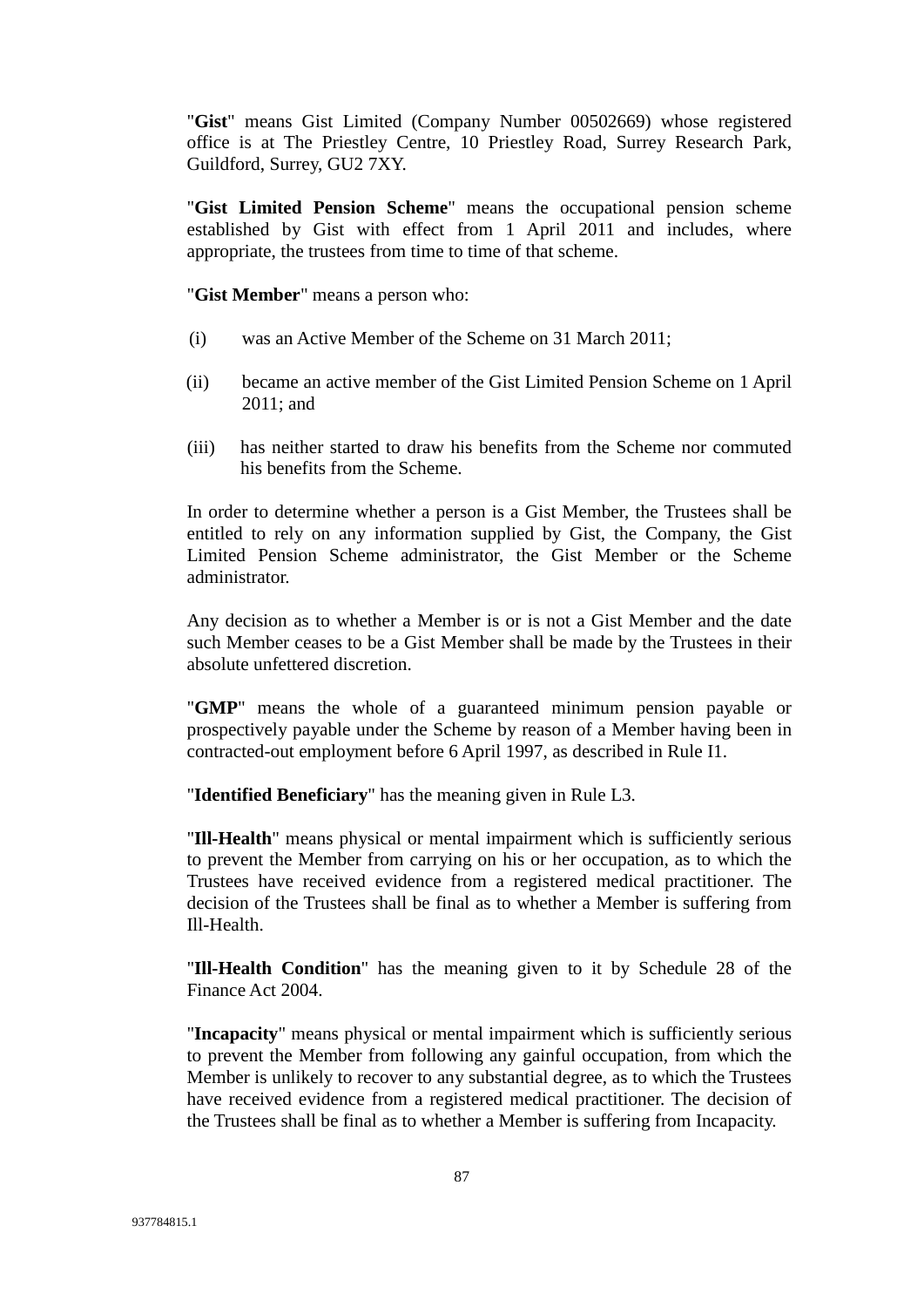"**Insurance Company**" has the meaning given to it in Section 275(1) of the Finance Act 2004.

"**Interest**" means an amount added to a refund of contributions calculated as follows:

- (1) The Company shall fix a percentage ("the fixed percentage") which shall be used for calculating Interest on all refunds made whilst that fixed percentage is in force. The Company may change the fixed percentage after consulting the Actuary, and the new fixed percentage shall come into force from such date as the Company shall notify to the Trustees. The fixed percentage for refunds under Rule D4.2 may be different from that for refunds under Rule E1.
- (2) The way in which an amount of Interest is calculated using the fixed percentage shall be decided from time to time by the Company after consulting the Actuary. The Company may decide that interest:
	- (a) shall not be added for periods of less than a year,
	- (b) shall be applied to an average of the contributions paid at any time during a period, and
	- (c) shall be compounded at such times (if any) as the Company may decide.

"**Level 1 Member**" means a Member treated as a Level 1 Member in accordance with Rule A3

"**Level 2 Member**" means a Member treated as a Level 2 Member in accordance with Rule A3.

"**Level 3 Member**" means a Member treated as a Level 3 Member in accordance with Rule A3. The Rules are modified as they apply to a Level 3 Member as set out in the Appendix to the Rules.

"**Level A Member**" means a Member treated as a Level A Member in accordance with Rule A3.

"**Level B Member**" means a Member treated as a Level B Member in accordance with Rule A3.

"**Level C Member**" means a Member treated as a Level C Member in accordance with Rule A3.

"**Lifetime Allowance**" has the meaning as set out at Chapter 5 of Part IV of the Finance Act 2004.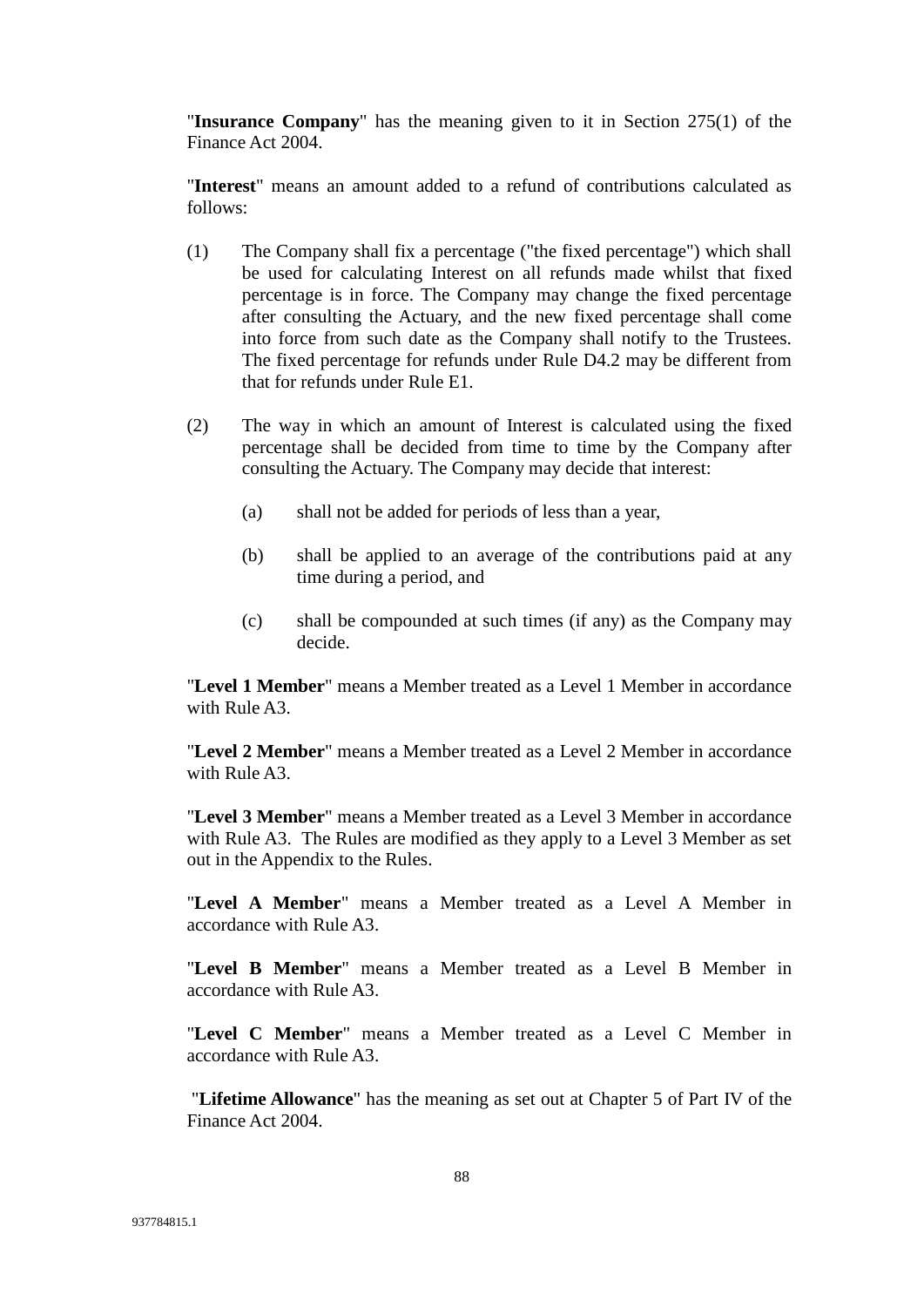"**Lower Earnings Limit**" is to be construed in accordance with section 5 of the Social Security Contributions and Benefits Act 1992.

"**Member**" means a person admitted to membership of the Scheme. A Member shall remain a Member of the Scheme for so long as any benefits are or may be payable for him. "**Membership**" shall have a corresponding meaning.

"**New Final Earnings**" are a Member's Final Earnings calculated in accordance with the definition of Final Earnings save that only Earnings during the period on or after 6 April 2011 are counted and periods of Active Membership prior to 6 April 2011 are disregarded.

"**New Pensionable Earnings**" are a Member's Pensionable Earnings calculated in accordance with the definition of Pensionable Earnings save that only Earnings during the period on or after 6 April 2011 are counted and periods of Active Membership prior to 6 April 2011 are disregarded except for the purposes of applying the provisions under the heading "cap on increases to Earnings from 1 April 2011" in the definition of Earnings.

"**New Pensionable Service**" of a Member means:

- (1) his Active Membership after 31 March 2011, and
- (2) any additional period credited after 31 March 2011 under Rule A5 (transfers in) or Rule H2 (special benefits).

No period of service shall be counted more than once. See also Rule A4 (parttime employees).

"**Old Pensionable Earnings**" are a Member's Pensionable Earnings calculated as if his Active Membership had terminated on 31 March 2011 and:

- (1) then increased between 1 April 2011 and the earlier of the date on which the Member's Active Membership actually terminates and Retirement Age by the revaluation percentage specified in the Revaluation Requirements applicable to a Type B Leaver (as set out in Rule M1 and not, for the avoidance of doubt, as it would actually have applied if the Member had left Active Membership on 31 March 2011). For these purposes, where the Member's Active Membership terminates before Retirement Age, such increase will be calculated as if the member had reached Retirement Age but no account shall be taken of any period after the Calculation Date; and
- (2) if the Member remains in Active Membership after Retirement Age, (1) shall be increased in respect of the period between Retirement Age and the date on which the Member's Active Membership actually terminates, such increase calculated in a manner consistent with the way in which a deferred pension which did not include any Basic GMP would be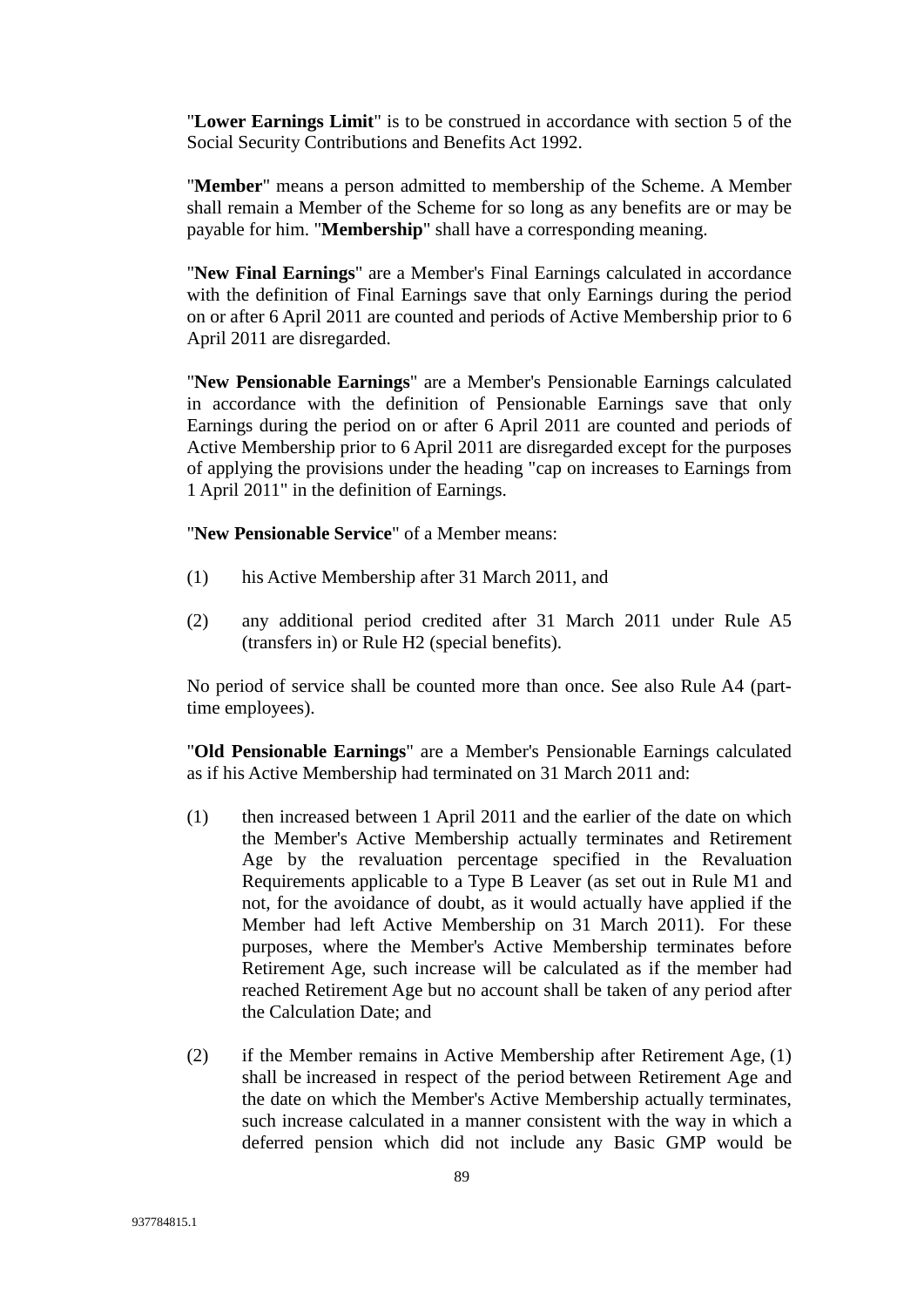increased under Rule D3 to take account of postponement after Retirement Age.

For the avoidance of doubt, no account shall be taken of any period after the Calculation Date when calculating the increases under (1) or (2) above.

"**Old Pensionable Service**" of a Member means:

- (1) his Active Membership prior to 1 April 2011, and
- (2) any additional period credited prior to 1 April 2011 under Rule A5 (transfers in) or Rule H2 (special benefits) or under comparable rules of the BOC No. 1 Pension Scheme.

No period of service shall be counted more than once. See also Rule A4 (parttime employees).

"**Overseas Secondment**" means a period not exceeding ten years during which an Employee is not in active employment of an Employer but by arrangement between the Employer and another non-United Kingdom resident employer (not being an Employer) the services of the Employee are made available to that other employer and during which (unless Rule A7.2 applies) there is a definite expectation that the Employee will come to the United Kingdom to resume making his services available to an Employer or to retire.

"**Pay**" means the gross earnings received by the Member from the Employers.

"**Pensionable Earnings**" of a Member are calculated as follows:

- (1) If the Member has at least 3 years' Active Membership, his Pensionable Earnings are calculated by reference to the 4 consecutive Tax Years of which the last, called Tax Year A, is the Tax Year in which Active Membership ended, and the first, second and third are called Tax Years D, C and B respectively. Pensionable Earnings are then one-third of the sum of:
	- (a) Earnings during Active Membership in Tax Year A, plus
	- (b) Earnings during Tax Years B and C, plus
	- (c) Earnings during Active Membership in Tax Year D multiplied by the number of days in Tax Year A which are not part of Active Membership and divided by the number of days of Active Membership in Tax Year D.

If the Member has less than 3 years' Active Membership, his Pensionable Earnings are one-third of his Earnings during his Active Membership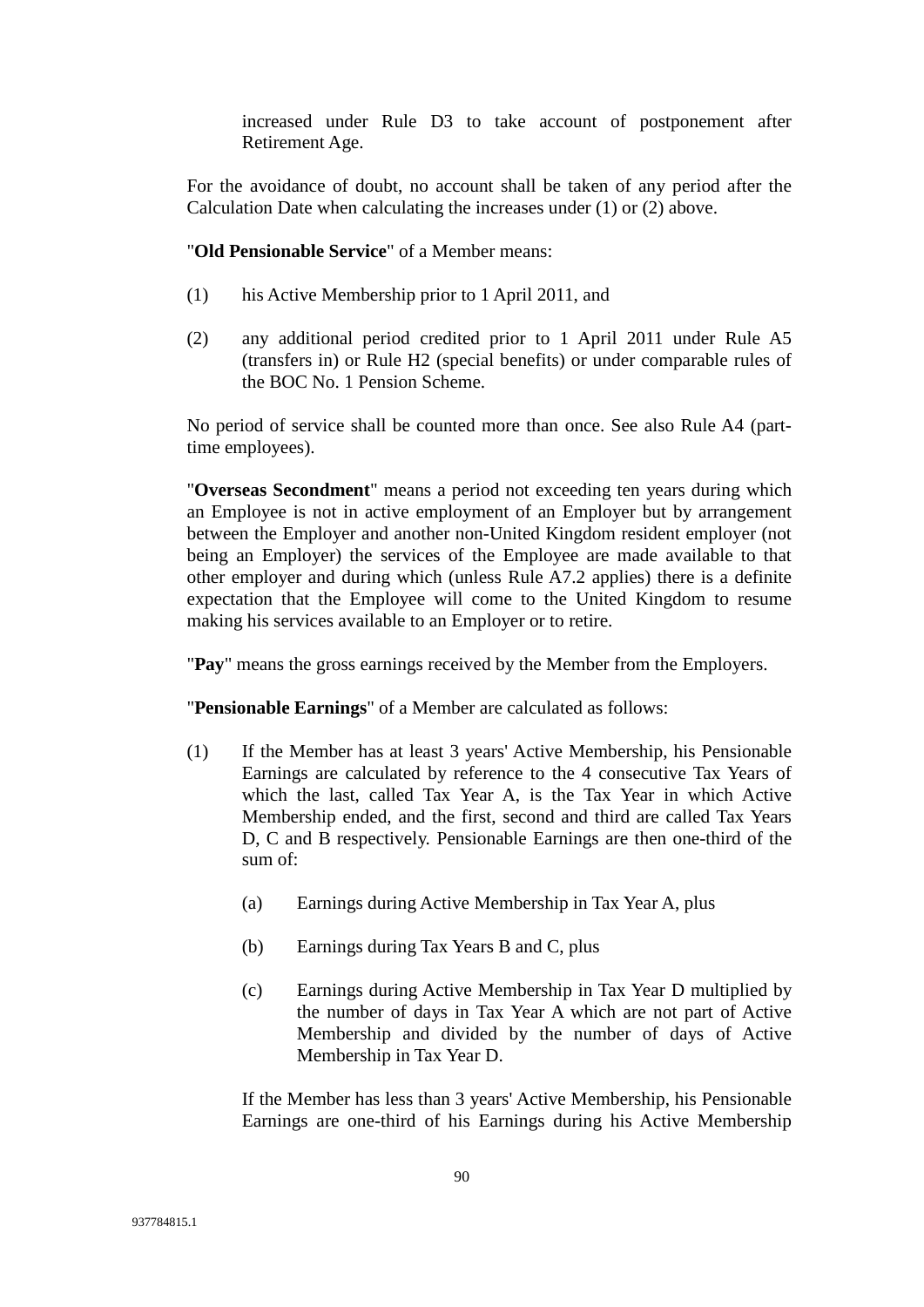multiplied by 1095 and divided by the number of days of Active Membership.

- (2) If greater than the amount calculated under (1) above or (3) below, the Member's Pensionable Earnings are one-third of his highest total Earnings in any period of 3 consecutive Tax Years, being Tax Years all or part of which form part of the Member's Active Membership and which are included in the 13 consecutive Tax Years ending with Tax Year A.
- (3) If greater than the amount calculated under (1) or (2) above, the Member's Pensionable Earnings is the Member's revalued career average Earnings ("the Career Revalued Average"). The Career Revalued Average is calculated as follows:
	- (a) By calculating as at each 6 April during the Member's Active Membership (apart from the last 6 April before the Member leaves Active Membership) the average of the Member's Earnings for the period of three complete Tax Years ending immediately before that 6 April (but ignoring any such period which would start before 1 April 1974); then
	- (b) by increasing the amount of each such three-year average in line with the Retail Prices Index from the end of the relevant threeyear period to the date two months before the month in which the Member leaves Active Membership; to the extent that increase period falls on or after 1 April 2011, the increase shall be limited to 2.5% per annum; then
	- (c) by aggregating together all the three-year averages which have been increased in accordance with (b) above; then
	- (d) by adding to the sum of the averages in (c) above, the amount of the Member's Pensionable Earnings, as if Pensionable Earnings were calculated in accordance with method (1) above; and finally
	- (e) by dividing the amount mentioned in (d) above by the number of Tax Years of the Member's Active Membership since last becoming a Member of the Scheme.

If, on 6 April in any year, the Member has been an Active Member for less than three complete Tax Years, this Paragraph (3) shall not apply.

"Active Membership" for the purpose of this definition shall, if the Company so decides, include any period of service by a Member under a pension scheme of a previous employer.

If, in the opinion of the Trustees, a Member's Earnings have been reduced or suspended by reason of ill-health at any time during the last 10 years of his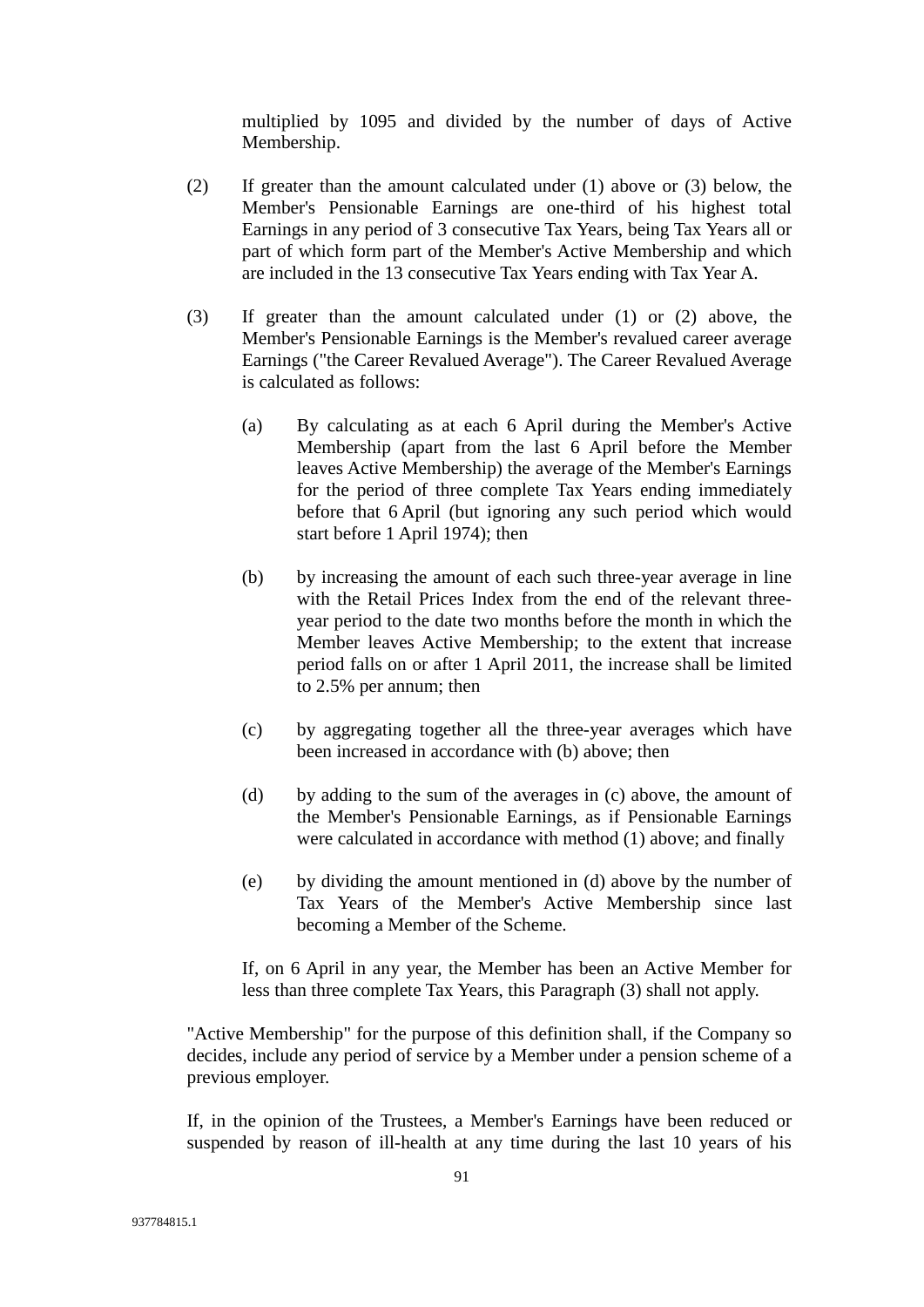Active Membership, the Trustees may increase his Pensionable Earnings for such purposes and to such amount as they shall think fit, but they shall not exceed the Pensionable Earnings he would have had but for the reduction or suspension.

"**Pensionable Service**" of a Member means:

- (1) his Old Pensionable Service, and
- (2) his New Pensionable Service.

No period of service shall be counted more than once. See also Rule A4 (parttime employees).

"**Permitted Maximum**" means, for the Tax Year 2005-2006 £105,600. For subsequent Tax Years the Permitted Maximum shall increase on the first day of the Tax Year:

- (a) in relation to Tax Years ending on or before 5 April 2011, by the percentage increase in the Retail Prices Index for the twelve months ended in the preceding September, rounded-up to the nearest amount which is a multiple of £600; and
- (b) in relation to Tax Years starting on or after 6 April 2011, by the lesser of the percentage increase in the Retail Prices Index for the twelve months ended in the preceding September and 2.5%, rounded-up to the nearest amount which is a multiple of £600,

or such greater amount as the Company may direct.

## "**Prescribed Equivalents**"

- (a) in the context of the Lower Earnings Limit, means the equivalent prescribed under section 5(4) of the Social Security Contributions and Benefits Act 1992, and
- (b) in the context of the Upper Accrual Point, means the equivalent prescribed under section 122(6A) of Social Security Contributions and Benefits Act 1992.

"**Preservation Requirements**" means the requirements of Chapter I of Part IV of the 1993 Act.

"**Previous Scheme**" means such schemes as the Trustees may determine and notify to Members from time to time, the assets and liabilities of which have been transferred to the Scheme (whether directly or, through another Previous Scheme, indirectly).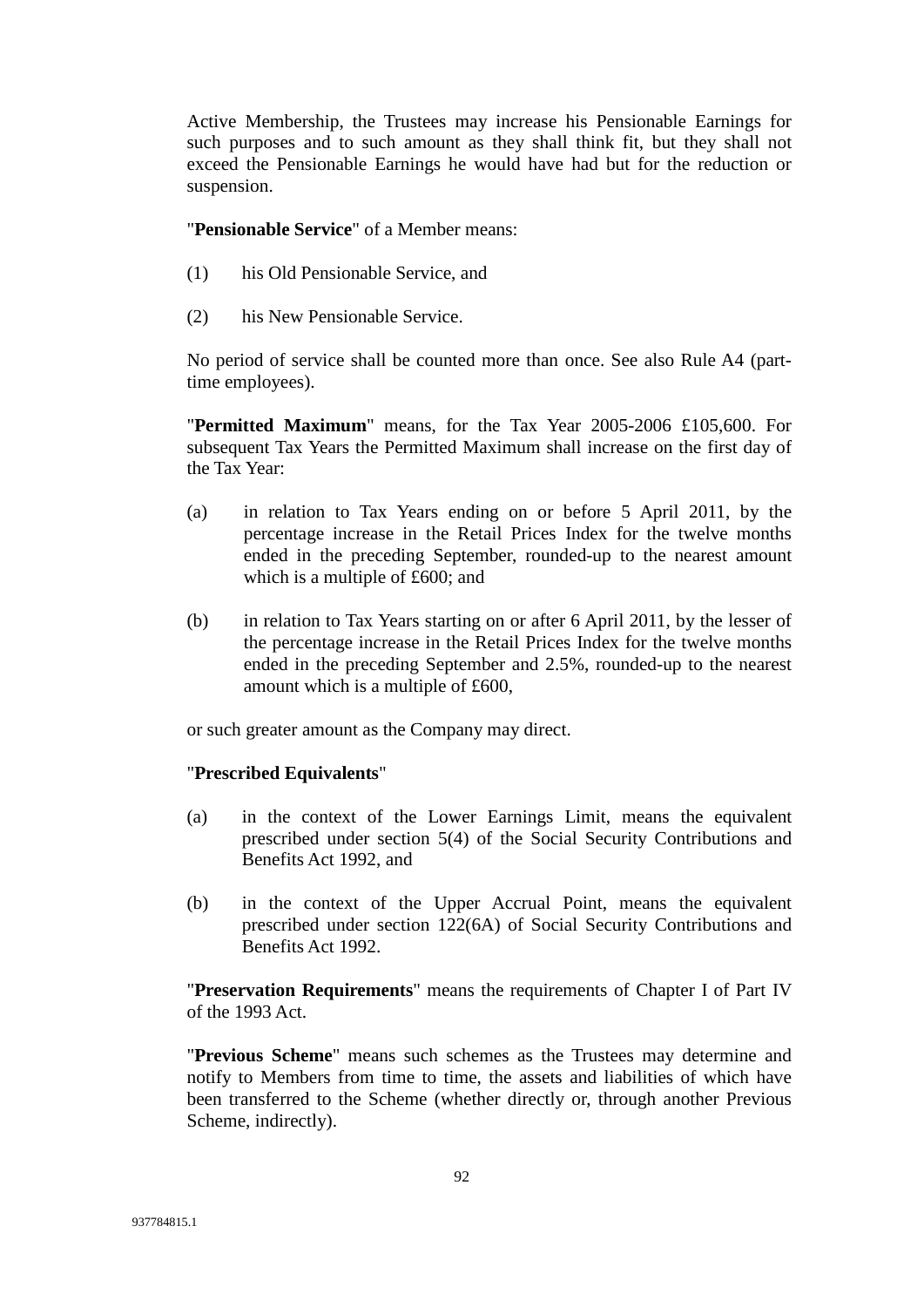"**Potential Pensionable Service**" means actual Pensionable Service plus (if the Member ceased to be in Service before Retirement Age) the additional Active Membership which would have been served if the Member had remained in Service until Retirement Age or, if earlier, reached the end of the term specified in his contract of employment (unless the Trustees determine otherwise); and it shall be assumed that during such continued Service the Member would not have transferred between Levels of Membership.

"**Qualifying Service**" includes "pensionable service", service in "contracted-out employment" by reference to the Scheme and "linked qualifying service" under another scheme. These expressions and "2 years' Qualifying Service" have the meanings given in the 1993 Act for the purposes of the Preservation Requirements, as modified by the Occupational Pension Schemes (Preservation of Benefit) Regulations 1991.

"**Recognised Dependant**" means, in relation to a Member,

(1) the Member's Spouse or Civil Partner; or, if there is no Spouse or Civil Partner,

(2) a person other than a Child who, in the opinion of the Trustees, had been normally resident with the Member for a period of at least the 24 months prior to the Member's death (unless the Trustees allow otherwise), and was considered by the Trustees to show inter-dependency on the Member at the time of the Member's death.

"**Reduced Salary Member**" has the meaning set out at Rule B5.

"**Redundancy**" means circumstances under which the Employer is liable to make a redundancy payment to the Member under the Employment Rights Act 1996 or would be so liable but for an exemption or exclusion under section 157 of that Act.

"**Reference Death Benefit Earnings**" has the meaning set out at Rule B5.

"**Reference Earnings**" has the meaning set out at Rule B5.

"**Reference Pay**" has the meaning set out at Rule B5.

"**Relevant Period**" means, subject to Rule H1.(2):

- in relation to a pension or allowance which was in payment at 1 April 1991, the period between 31 December 1990 and 31 December in the year preceding the 1 April on which the increase is made;

- in relation to a pension or allowance which commenced after 1 April 1991 and on a date between 1 April and 31 December, the period between 31 December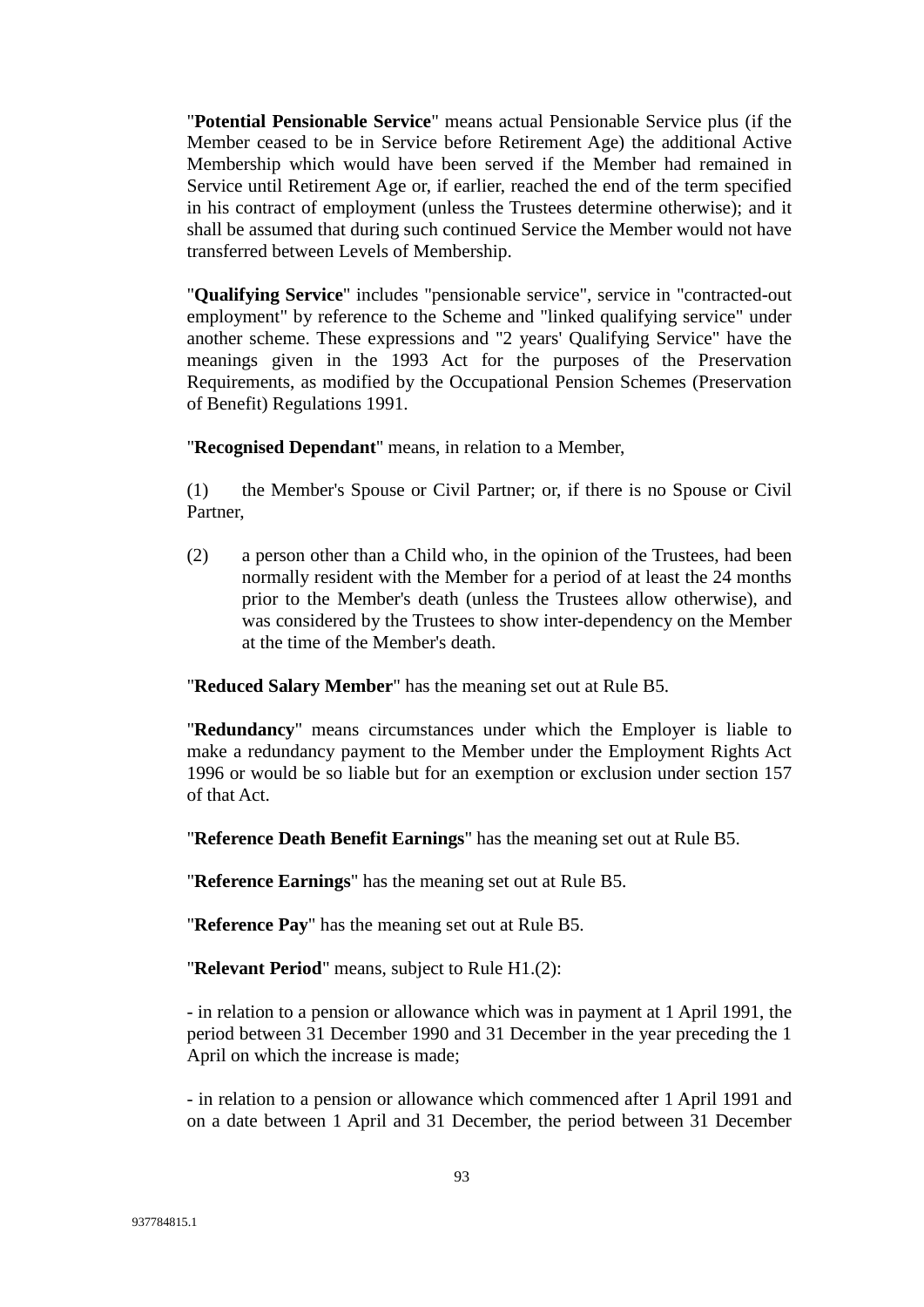following (or coincident with) the commencement date and 31 December in the year before the 1 April on which the increase is made;

- in relation to a pension which commenced after 1 April 1991, and on a date between 1 January and 31 March, the period between 31 December preceding the commencement date and 31 December in the year before the 1 April on which the increase is made.

"**Retail Prices Index**" means the General Index of Retail Prices published by the Office for National Statistics or any replacement adopted by the Trustees. Where an amount is to be increased "in line with the Retail Prices Index" over a period, the increase as a percentage of the original amount shall be equal to the percentage increase between the figures in the Retail Prices Index for the months in which the period began and ended, with an appropriate restatement of the later figure if the Retail Prices Index has been replaced or re-based during the period.

"**Retirement Age**" of a Member or Employee means that person's 65th birthday or such other age as is notified by the relevant Employer to the Trustees and the Member in respect of an individual Member or group of Members.

#### "**Revaluation Requirements**" means:

- (i) subject to Rules H7 and H8 and also subject to (iii) below, in the case of a Type A Leaver, the requirements of Chapter II of Part IV to the 1993 Act provided however, that
	- (a) any accrual of pension or other benefit accrued during Old Pensionable Service shall be treated as if such pension or such other benefit had accrued prior to 6 April 2009 for the purposes of revaluation;
	- (b) in the case of a Member who became an active member of the Gist Limited Pension Scheme on 1 April 2011, these requirements are (if they would produce a higher amount for or in respect of the Member) applied separately:
		- (1) in respect of the period between 31 March 2011 and the date on which his active membership of the Gist Limited Pension Scheme ceases (but not in relation to any period following that date) as if the Secretary of State determined the percentage increases in the general level of prices in Great Britain by reference to the Retail Prices Index; and
		- (2) in respect of the period from the date on which his active membership of the Gist Limited Pension Scheme ceases, on the amount as calculated after applying (1) above as if for the purposes of applying these requirements he had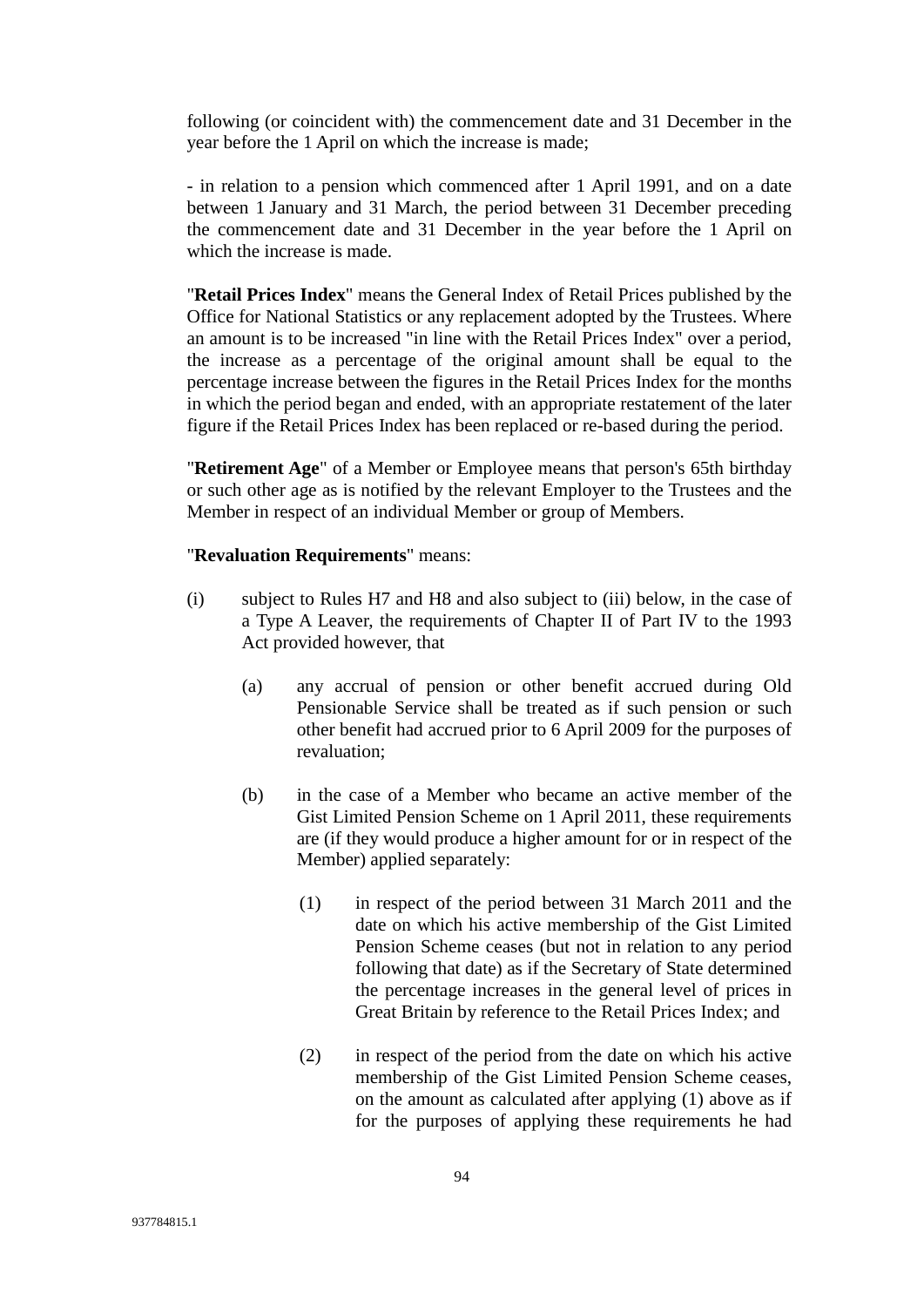first become a deferred member of the Scheme from that date; and

- (c) for the avoidance of doubt, the deemed revaluation required by the defined term "Old Pensionable Earnings", proviso (i)(b) to Rule C1 and Rule E8 which is applied during the period of Active Membership until the Calculation Date shall be calculated as if he were a Type B Leaver.
- (ii) subject to Rules H7 and H8 and also subject to (iii) below, in the case of a Type B Leaver the requirements of Chapter II of Part IV to the 1993 Act but calculated as follows:
	- (a) in relation to the pension or other benefit accrued during New Pensionable Service (excluding, for the avoidance of doubt, any increase made to the GMP in accordance with the second sentence of Rule I1.2(1)) these requirements are applied as if the Secretary of State determined the percentage increases in the general level of prices in Great Britain by reference to the Retail Prices Index; and
	- (b) in relation to the pension or other benefit accrued during Old Pensionable Service these requirements are applied as if the Secretary of State determined the percentage increases in the general level of prices in Great Britain by reference to the Retail Prices Index provided, however, that any pension or other benefit accrued on or after 6 April 2009 up to and including 31 March 2011 shall be treated as if such pension or such other benefit had accrued prior to 6 April 2009 for the purposes of revaluation; and
- (iii) if a Member gives notice of intention to rely on the Finance Act 2011, Schedule 18, paragraph 14 (lifetime allowance transitional protection) to HMRC in accordance with the regulations made by the Commissioners for HMRC within the time permitted by HMRC he may elect, by written notice to the Trustees received before 6 April 2012, that the requirements set out in (i) and (ii) are not to apply to him, and that benefits for and in respect of him under the Scheme will instead be revalued on and from his cessation of Pensionable Service only in accordance with the requirements of the 1993 Act (a "**2012 Revaluation Election**").

"**Revalued GMP**" means the Basic GMP with increase up to State Pension Age (or earlier death) under Rule I1.3.

"**Rules**" means the provisions governing the Scheme at the relevant time. A reference to a particular Rule shall include a reference to any corresponding or comparable provision which it has replaced.

"**Salary Exchange Arrangement**" has the meaning set out at Rule B5.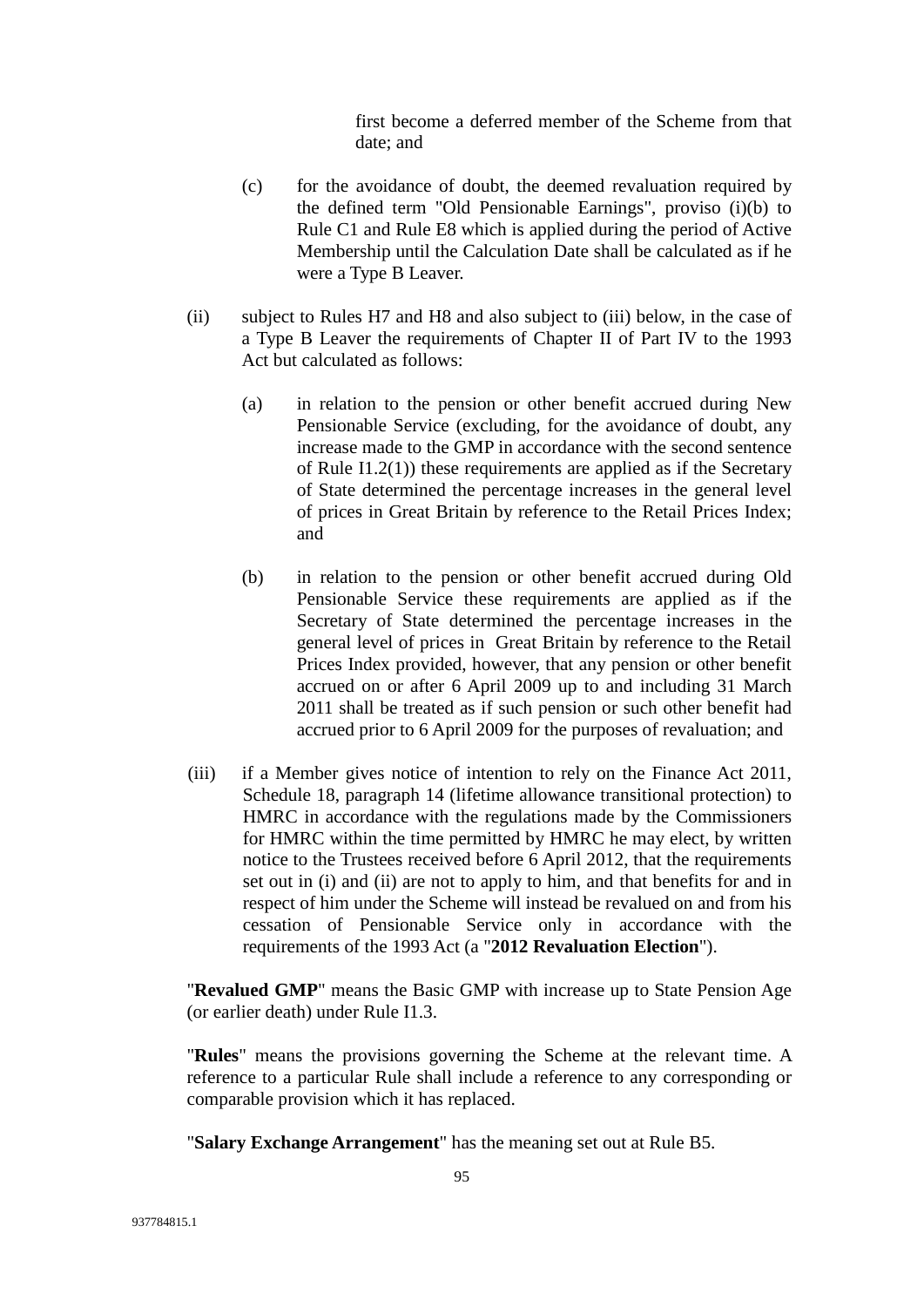"**Scale Contributions**" of a Member means the contributions paid by him under Rule B1 (or the contribution provisions setting out the Member's compulsory contributions under the Scheme's previous provisions) but not any additional voluntary contributions paid under the Scheme's previous provisions. If a transfer has been accepted under Rule A5, the Trustees may decide that part of the amount transferred may be treated as Scale Contributions, for such purposes and on such terms as they may decide.

"**Scale Pension**" means a pension calculated as in Rule C1.

"**Scheme**" means the BOC Pension Scheme governed by these Rules. Until 5 April 1987 it was known as the BOC No. 2 Pension Scheme and, on that date, the BOC No. 1 Pension Scheme was terminated and its assets and liabilities were transferred to this Scheme.

"**Section 9(2B) Rights**" of a Member has the meaning set out in Rule I1.1.

"**Separate Fund**" has the meaning given in Rule L4.

"**SEPS Active Deferred Member**" means an Employee who opted out of active membership of the BOC Senior Executive Pension Scheme with effect from the end of 31 May 2016.

"**Service**" means any service as an Employee. Any period after a Member has opted out under Rule A6 and before he opts back in again shall not count as Service. See also Rules G1 and G2 for maternity leave and other absences.

"**Spouse**" means a person who:

(1) is the Member's widow or widower (whether or the same or opposite sex), and

(2) was normally resident with the Member at the time of his death,

except that the Trustees may at their discretion waive the conditions of  $(2)$ above, with or without substituting any other conditions. If a Member leaves two or more widows or widowers, only one may be treated as the Spouse, being the person recognised for State benefit purposes.

"**State Pension Age**" of a Member or Employee means age 60 (females) or 65 (males) or such other ages as may be prescribed under the 1993 Act for the commencement of GMPs.

"**Tax Year**" means a year beginning on a 6 April and ending on the next 5 April.

"**Termination Date**" has the meaning given in Rule L1.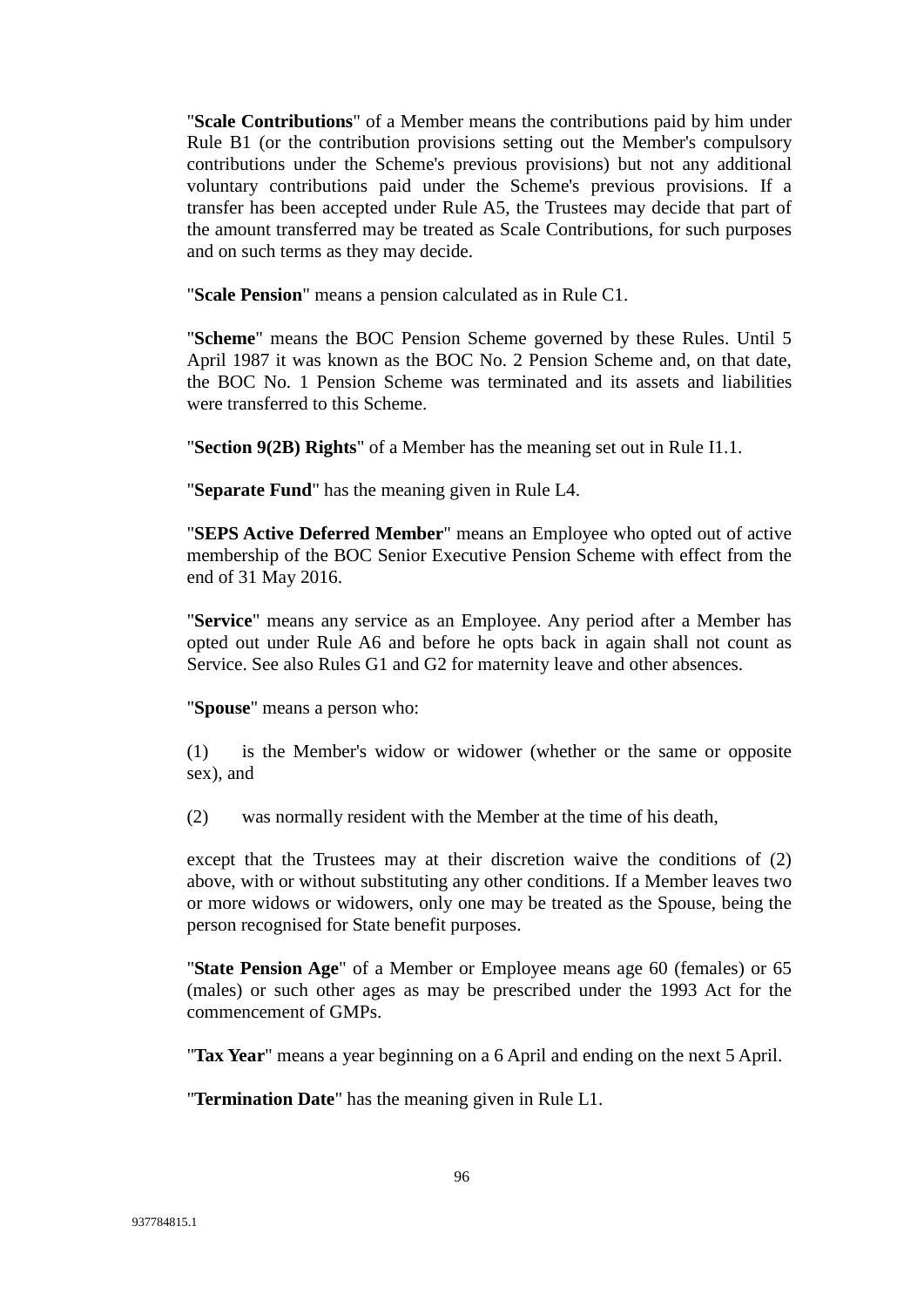"**Trustees**" means the trustee or trustees of the Scheme for the time being. In circumstances where Rule J3 applies, it includes any Individual Trustees and Corporate Trustee appointed in accordance with that Rule.

"**Type A Leaver**" means a Member whose Active Membership (or, in the case of a Member who became an active member of the Gist Limited Pension Scheme on 1 April 2011, his active membership of the Gist Limited Pension Scheme) ceases for one of the following reasons:

- (i) his resignation from employment with an Employer (or an employer in relation to the Gist Limited Pension Scheme);
- (ii) where he is dismissed on the grounds of his conduct including, without limitation, where the provisions of section 98(2)(b) of the Employment Rights Act 1996 apply;
- (iii) where he is dismissed on performance or capability grounds including, without limitation, where the provisions of section 98(2)(a) of the Employment Rights Act 1996;
- (iv) where he is dismissed for breach of contract.

In the case of a Member who became an active member of the Gist Limited Pension Scheme on 1 April 2011, if his active membership of the Gist Limited Pension Scheme ceases at or after Retirement Age, he will be a Type B Leaver and not a Type A Leaver.

"**Type B Leaver**" means a Member whose Active Membership (or, in the case of a Member who became an active member of the Gist Limited Pension Scheme on 1 April 2011, his active membership of the Gist Limited Pension Scheme) ceases and who is not a Type A Leaver.

"**Unreduced Salary Member**" means an Active Member who does not participate in a Salary Exchange Arrangement.

"**Upper Accrual Point**" has the meaning given by section 122(1) of the Social Security Contributions and Benefits Act 1992.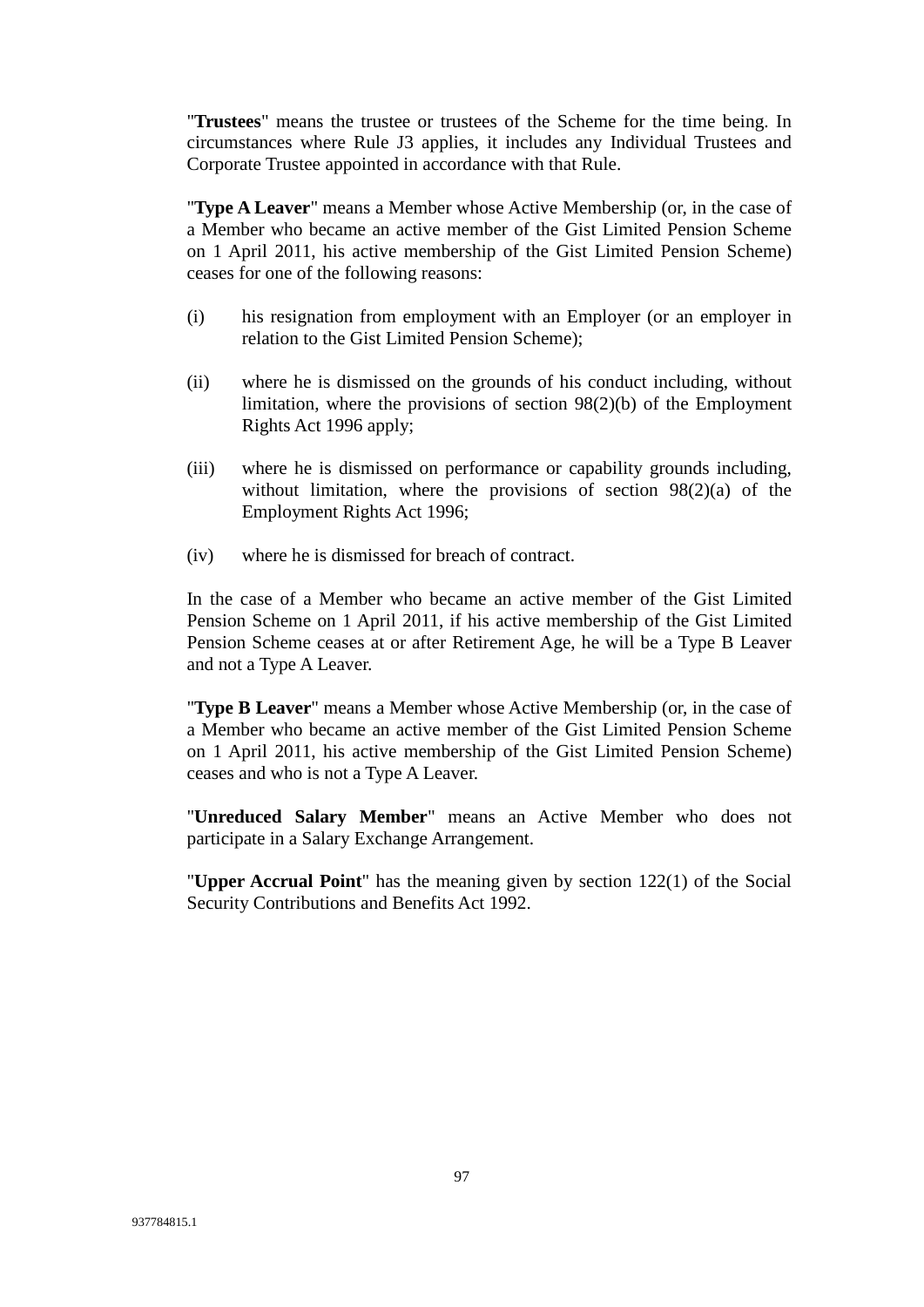#### M2. **Interpretation**

M2.1 In these Rules, where the context allows:

- (1) words in the singular shall include the plural (and vice versa),
- (2) words of one gender or in the neuter (except "male", "female", "widow" and "widower") shall include the masculine, feminine and neuter,
- (3) references to legislation shall include modifications, pre-enactments and re- enactments of and regulations made under that legislation, and
- (4) benefits payable "for" a Member shall include benefits payable to the Member and benefits payable by reason of his Membership to his family, dependants and other persons after his death.
- M2.2 Sections and headings are for convenience only and shall not affect the interpretation of these Rules.
- M2.3 The Scheme is established under and governed by the law of England and Wales.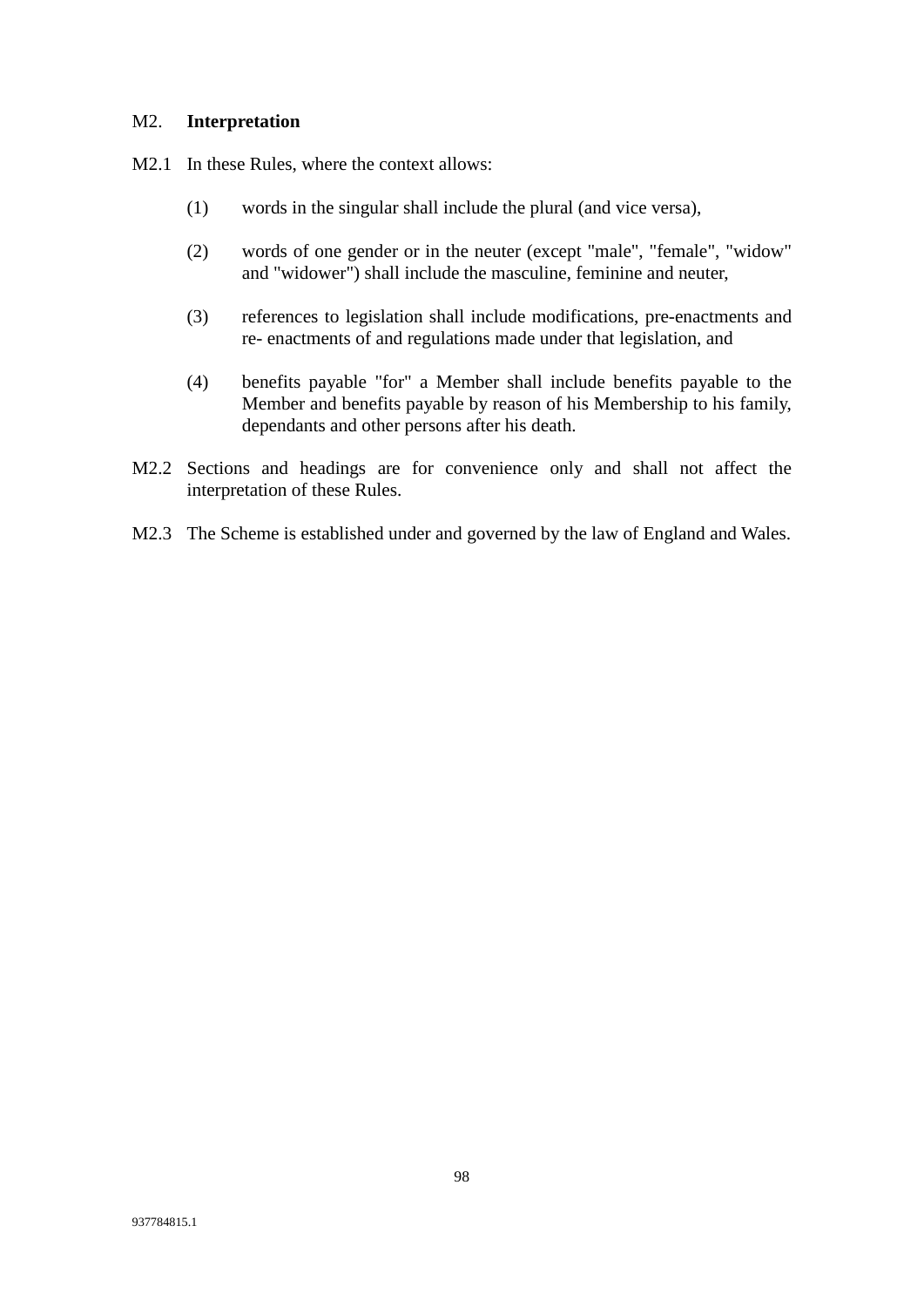## **THE APPENDIX**

## **Level 3 Members**

For Level 3 Members and their dependants, benefits will be calculated in accordance with the Rules with the variations set out in this Appendix.

Rule A4 shall be replaced with the following:

- "A4. If a Member is a part-time Employee when joining the Scheme or at any time during his Service, the following shall apply when calculating benefits (but not contributions), except for the purposes of Rule E1.1(1) (lump sum on death in Service) and for the purposes of calculating the lump sum payable under Rule  $A9.1:$
- (1) The Member's Earnings and Pensionable Earnings shall be deemed to be those he would have received if he had been a full-time Employee.
- (2) Except in the calculation of Final Earnings and Pensionable Earnings, each relevant period of Active Membership shall be multiplied by the fraction A/B where:
- A. is the number of hours the Member was required to work during that relevant period by his contract of employment
- B. is the number of hours the Member would have been required to work during the relevant period by his contract of employment had he been a full-time Employee.
- (3) A relevant period for the purposes of (2) above begins on the first day of Active Membership and on each subsequent date that the fraction A/B changes. A relevant period ends on the day before the next relevant period or, if earlier, the last day of Active Membership.
- (4) If a benefit is calculated by reference to the Potential Scale Pension, the fraction A/B which applied on the last day of Active Membership shall apply also to the calculation of that part of the Potential Scale Pension which is not attributable to the Member's Pensionable Service. The Trustees may, however, with the consent of the Company, decide that a higher fraction shall apply.
- (5) The Employer's decision shall be final as to the deemed Earnings and Pensionable Earnings in (1) above and the amounts of A and B in (2) above."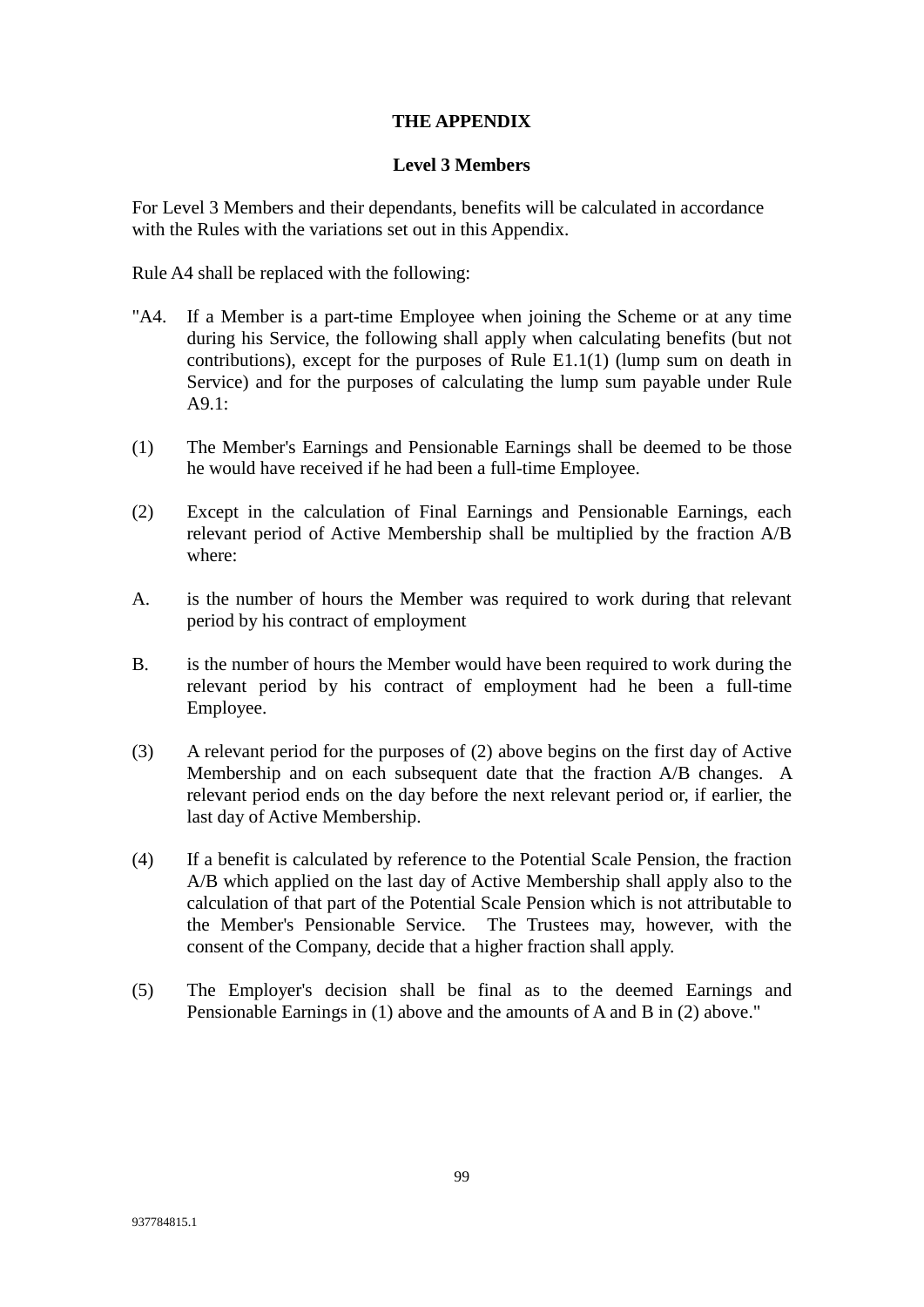A new Rule A9 shall be inserted after Rule A8 as follows:

# "A9. **Life Cover for non-Members**

- A9.1 If an Employee who is a Level 3 Member but has elected to stop accruing retirement benefits under the Scheme in accordance with Rule A6.1, dies a lump sum shall be paid equal to four times Final Earnings. The Trustees may however reduce the benefit in accordance with Rule H6 to any extent necessary. Any lump sum under this Rule shall be in addition to any benefits payable under Rules E2 or E3.
- A9.2 An Employee's Final Earnings shall be calculated as if he had not opted out under Rule A6. However, for this purpose "Final Earnings" shall be calculated as if paragraph (3) contained in the definition of the term did not apply.
- A9.3 An Employee shall also be deemed to be a Member for the purposes of Rules A2.1(2) (giving information), E7.1 (payment of lump sums) and H4.8 (debts to Employers). A person shall be treated as an employee whilst absent from work due to pregnancy if she has a right to return (either by law or by agreement with her Employer) which she has not lost or during periods of Paid Maternity Leave."

Rule B1.2 shall be replaced with the following:

"B1.2 A Level 3 Member shall stop paying contributions under Rule B1.1 on the date before Retirement Age when he would have stopped paying contributions to the Scheme, had he become or had he remained a Level 2 Member until 31 March 2016 and a Level A Member from 1 April 2016 of the Scheme (and for the avoidance of doubt the date when a Member would have stopped paying contributions to the Scheme shall be determined by reference to the provisions of the Scheme as they may be amended from time to time). Once a Member has stopped paying contributions as a result of this Rule B1.2, he shall not again pay contributions under Rule B1.1."

Rule C1 shall be replaced with the following:

"The Scale Pension is equal to:

(New Pensionable Service (with additional complete months counting in appropriate proportion) x Accrual Rate) x Pensionable Earnings, and

PROVIDED THAT: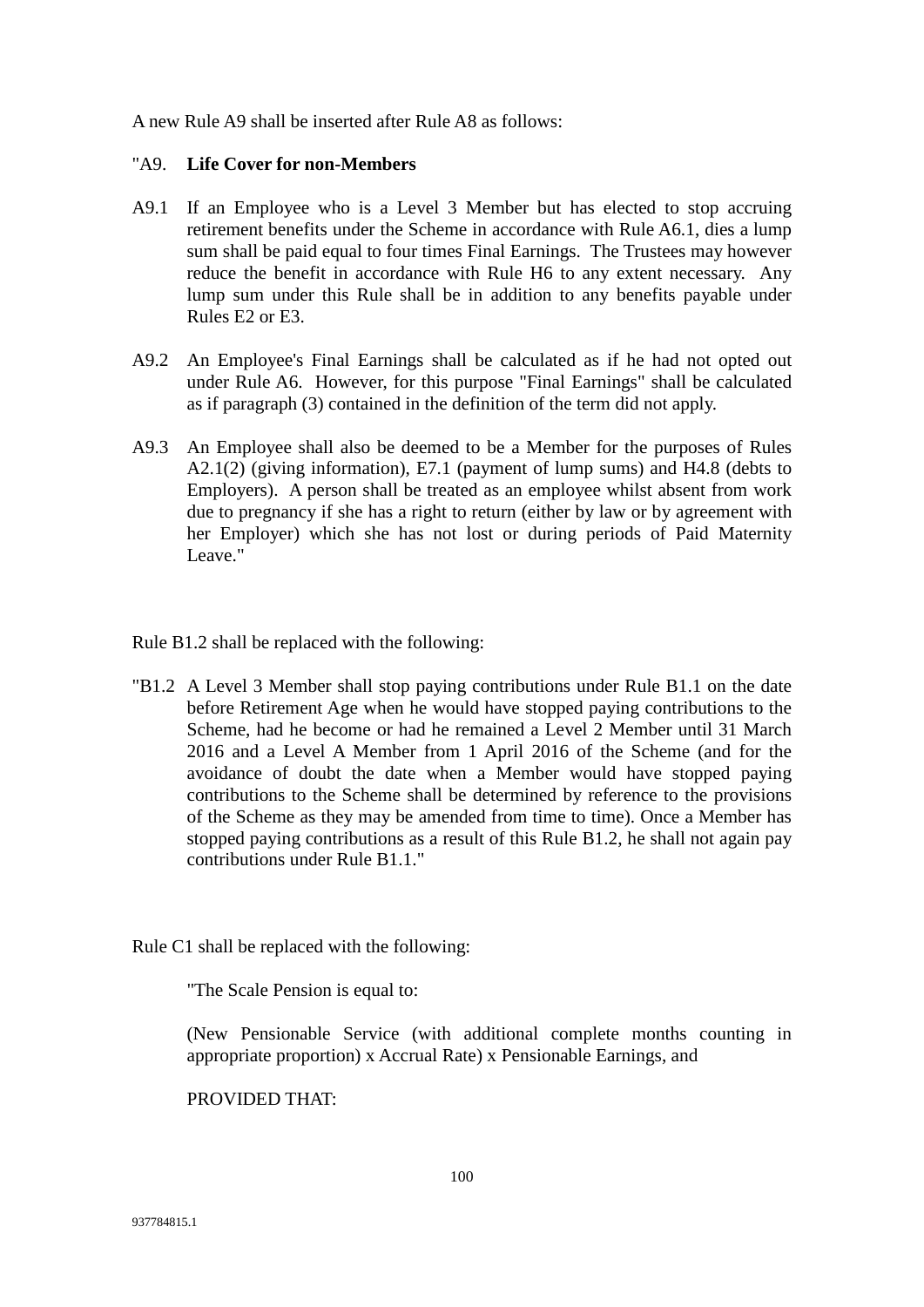the annual amount of the Scale Pension (when aggregated with the benefits payable to him by the BOC Senior Executive Pension Scheme at the date of calculation) shall be not more than two-thirds of the Member's BOC SEPS Maximum Pensionable Earnings and for this purpose:

- (a) BOC SEPS Maximum Pensionable Earnings are to be calculated as if the Member's Active Membership had terminated at Retirement Age if he is in Active Membership at Retirement Age (and, for the avoidance of doubt, at the date the Member's Active Membership actually terminated in any other case); and
- (b) in the case of a Member who was an active member of the BOC Senior Executive Pension Scheme on 31 May 2016 and who joined the Scheme on 1 June 2016, the benefits payable to him by the BOC Senior Executive Pension Scheme at the date of calculation are to be calculated as the deferred pension payable to him from the BOC Senior Executive Pension Scheme as if that date was the Member's "normal pension age" for the purposes of the 1993 Act in relation to the BOC Senior Executive Pension Scheme and no account is to be taken of any additional increase which may be expected to have been made between the date of calculation and Retirement Age to that deferred pension, and such a member is assumed to have retained a vested BOC Senior Executive Pension Scheme deferred pension (and is assumed not to have taken payment, transferred, commuted, surrendered, forfeited all or part of, or otherwise reduced the value of, such BOC Senior Executive Pension Scheme deferred pension)."

In Rule C3, Rule C3(2) shall be replaced with the following:

- "(2) If (1) does not apply, he shall pay contributions in accordance with Rule B1.1 until the earliest of:
	- (a) the date he ceases to be in Service
	- (b) the date on which a cash sum is payable to him under Rule F1 (commutation)
	- (c) the date on which the Member would have stopped paying contributions to the Scheme, had he become or had he remained a Level 2 Member until 31 March 2016 and a Level A Member from 1 April 2016 of the Scheme, and for the avoidance of doubt the date when a Member would have stopped paying contributions to the Scheme shall be determined by reference to the provisions of the Scheme as they may be amended from time to time, and
	- (d) a date on or after Retirement Age chosen by the Member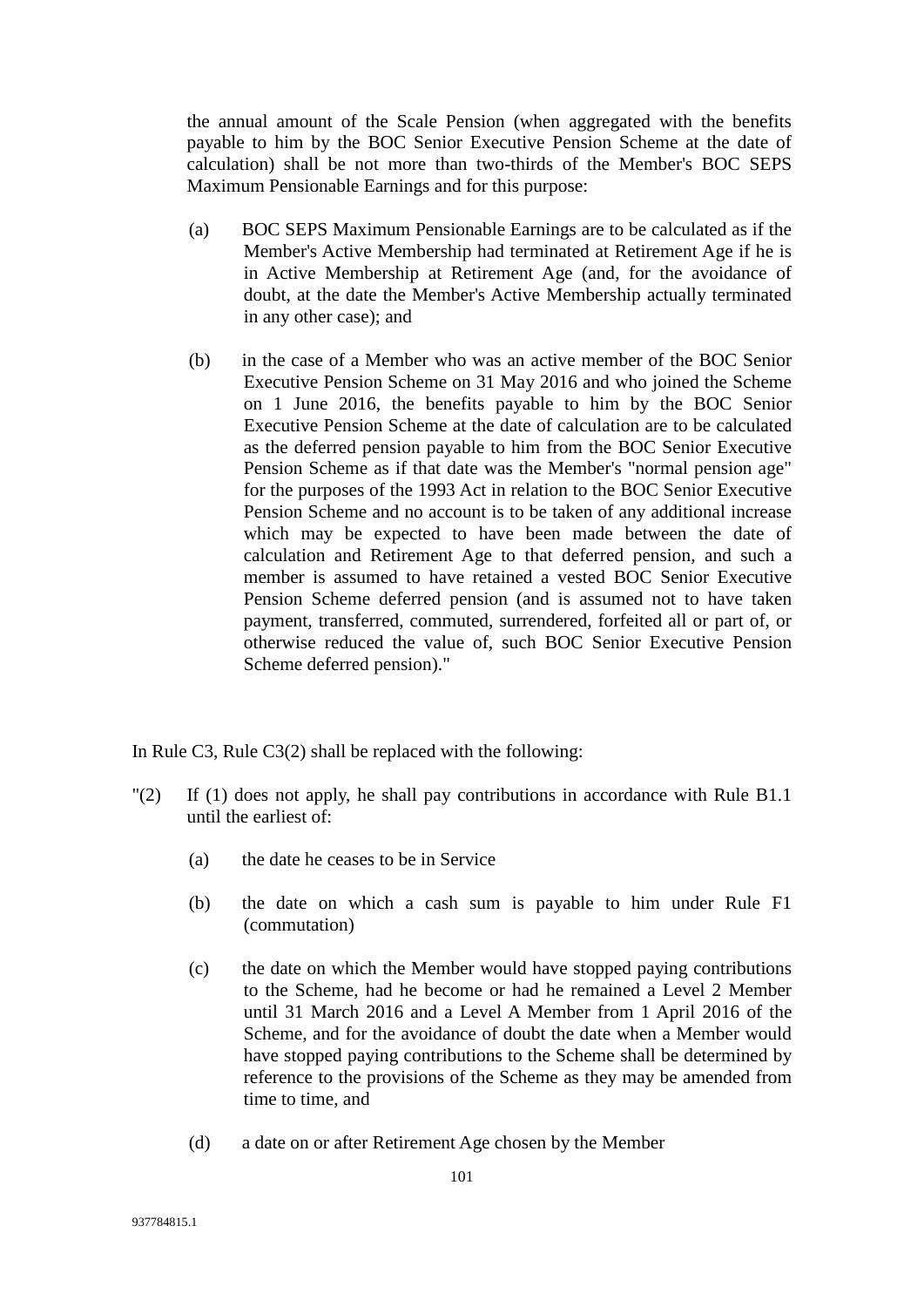and his Active Membership shall then end."

In Rule C3, Rule C3(4) shall be replaced with:

- "(4) The pension referred to in Rule C3(3) (before commutation or surrender under Rules F1 and F2) shall be the greater of:
	- (1) the pension to which the Member would have been entitled under Rule C2 if he had retired at Retirement Age but increased to take account of any postponement of payment after Retirement Age; and
	- (2) a pension calculated in the same way as the Scale Pension, but calculated as at, and using the Member's Active Membership completed on the day before, the date on which he stopped paying contributions under Rule B (or on which contributions ceased to be paid in respect of him under Rule B5), and then increased to take account of any postponement of payment beyond that date.

Rule H3.2 describes how increases are made to take account of postponement."

Rule C4.1 shall be replaced with the following:

"C4.1 If a Member ceases to be in Service before Retirement Age with the consent of the Employer due to Ill-Health the Member shall be entitled to an immediate pension equal to the Potential Scale Pension.

Such a pension may be reduced or suspended under Rule H3.5 (recovery of health)."

Rule C5.1 shall be replaced with the following:

"C5.1 If a Member's Service is terminated by the Employer by reason of Redundancy the Member shall on retirement when the Member leaves Service or, if later, attains age 55 be entitled to an immediate pension equal to the Scale Pension.

If the Member left Service before age 55, the pension shall be increased for the period of deferment up to that age under Rule D1.2 as if the Member's Retirement Age were 55."

Rule C6 shall be replaced with the following: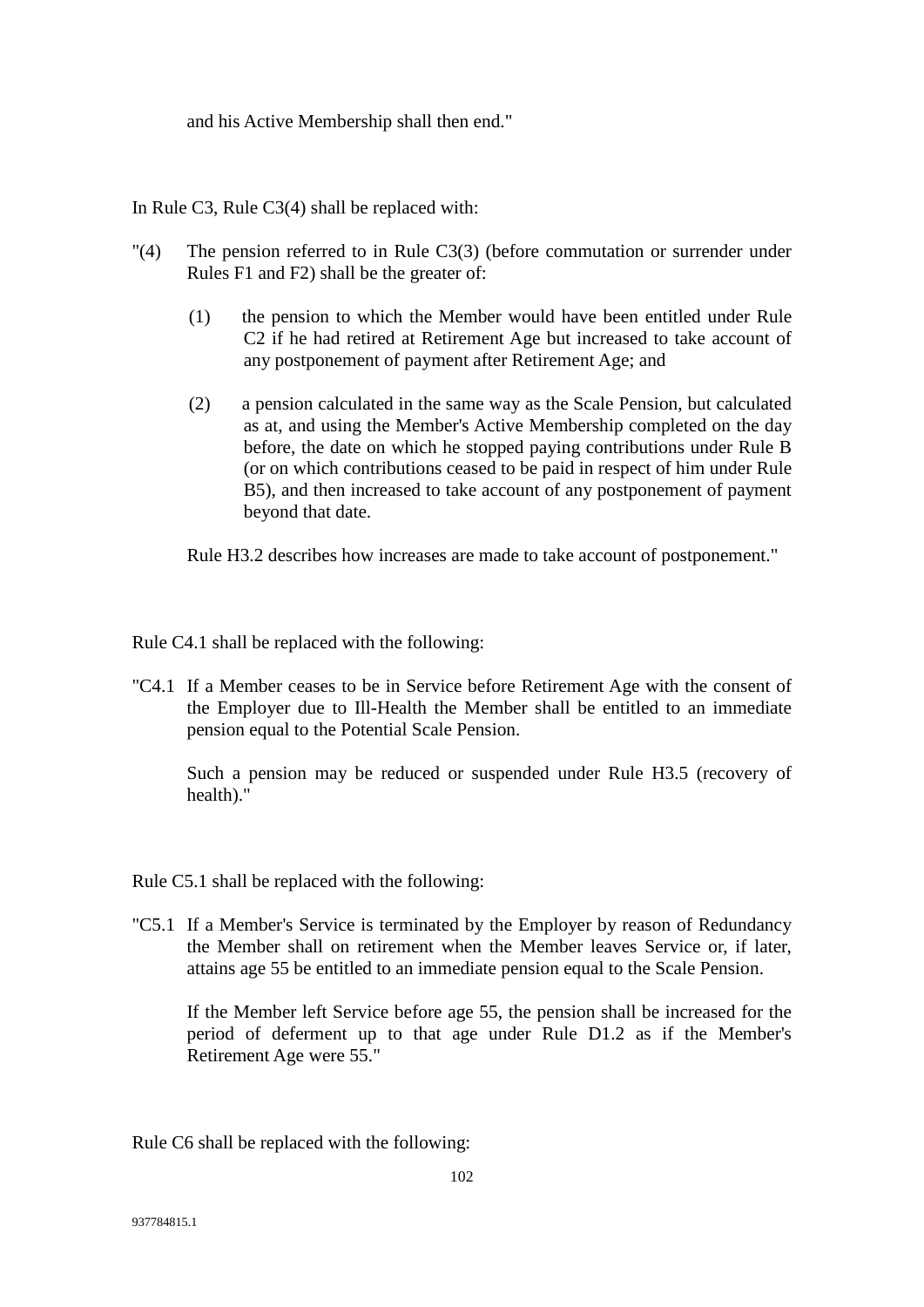#### "C6. **Early Retirement at the request of the Company**

If a Member ceases to be in Service before Retirement Age:

- (i) at the request of the Company other than by reason of Redundancy or Ill-Health; and
- (ii) at the time of leaving the Member has attained age 55,

the Member shall be entitled to an immediate pension equal to the Scale Pension."

Rule C7 shall be replaced with the following:

#### "C7. **Other early retirement**

- C7.1 If a Member ceases to be in Service before Retirement Age and;
	- (i) he has attained age 55, and
	- (ii) the Company agrees that this Rule may apply,

the Member shall, at his request, be entitled to an immediate pension in accordance with whichever of Rule C7.2 or C7.3 applies to him.

- C7.2 The pension payable to a Member who has at least 20 years' Qualifying Membership shall be equal to the Scale Pension.
- C7.3 The pension payable to a Member who has less than 20 years' Qualifying Membership but at least 10 years' Qualifying Membership shall be of such amount as the Trustees may decide not being more than the pension under Rule C7.2 or less than the pension under Rule D3.1 (Early Payment).

Rule D2 shall be replaced with the following:

"D2.1 A Member entitled to a deferred pension under Rule D1 may elect instead to receive a reduced pension from an earlier date. The earlier date may not be before age 55 unless the Member has retired from employment due to ill-health (within the meaning of paragraph 1 of Schedule 28 of the Finance Act 2004) or the Company and the Trustees agree. The reduced pension shall, subject to Rule D2.2, have the same overall value as the deferred pension otherwise payable under Rule D1.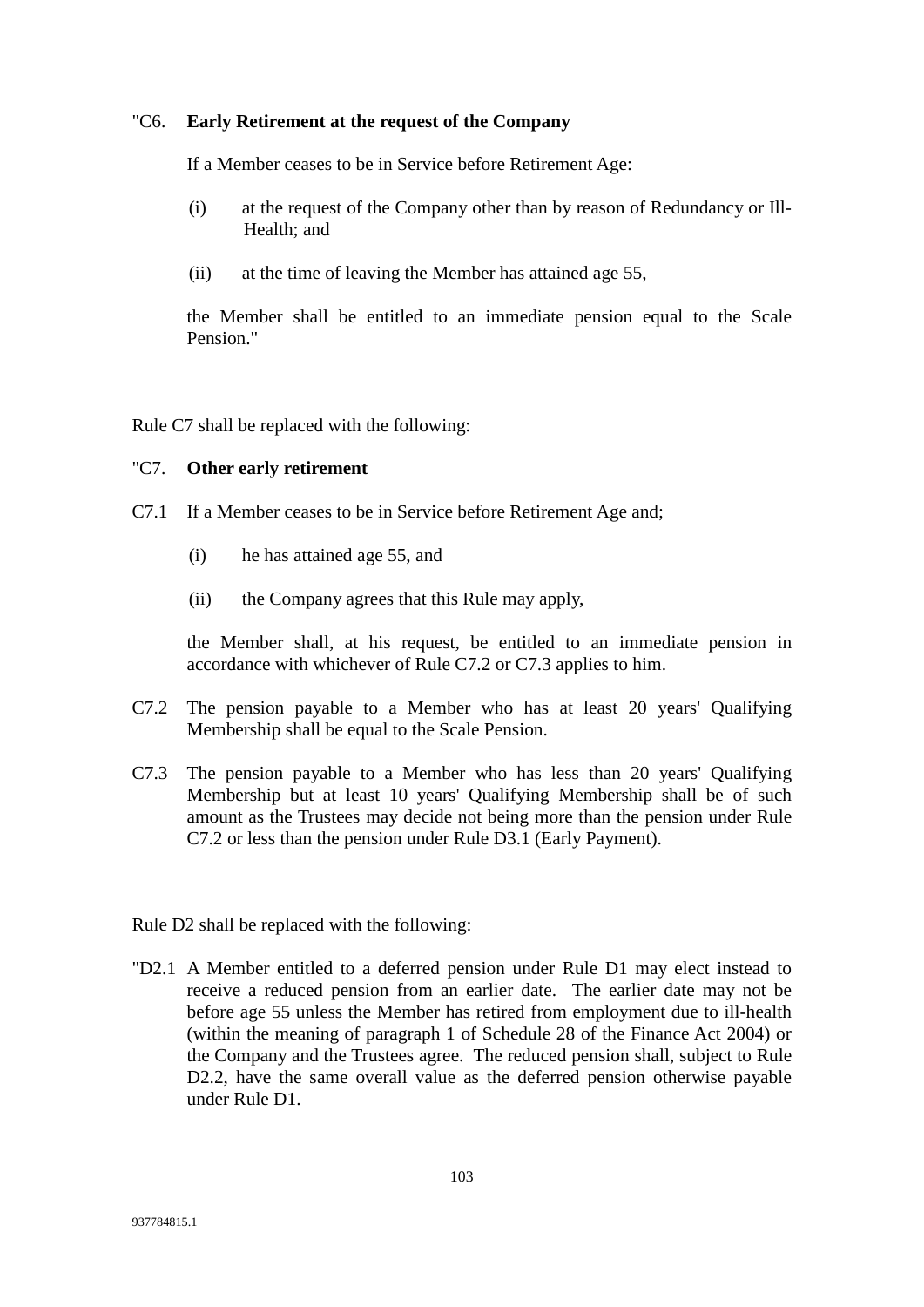D2.2 If the Member elects for early payment under Rule D2.1 the Trustees may, with the Company's consent, decide that the amount of pension shall not be reduced or shall be reduced by a lesser amount than would otherwise apply. Such an enhanced pension may later be reduced (but not such that the pension ceases to be a "scheme pension" within the meaning of the Finance Act 2004) but such reduction shall not result in the Member's pension being less than the pension the Member would otherwise have been entitled to under Rule D2.1."

Rule E1 shall be replaced with the following:

"If a Member dies in Service there shall be paid the benefits set out in (1), (2) and (3) below except this Rule E1.1 shall not apply (and instead Rule E3 shall apply) if the Member dies in Service after Retirement Age when any benefits payable under the Scheme (whether pension or lump sum benefits) have been paid in accordance with Rule C3.

- (1) A lump sum equal to (a) 4 x Final Earnings, plus (b) the Member's Scale Contributions to the Scheme with Interest. The Trustees may however reduce the benefit in accordance with Rule H5 to any extent necessary.
- (2) An immediate pension to his Recognised Dependant equal 1/2 of the Potential Scale Pension (subject, in the case of a former Level 2 Member of the Scheme, to the pension not being less than the pension that would have been payable under Rule E1.1(2) of the Scheme in respect of what would have been his pensionable service on and after 1 April 2011 only had the Member continued to be in pensionable service as a Level 2 Member until 31 March 2016 and a Level A Member from 1 April 2016 under the Scheme until the date of his death (by reference to the provisions of the Scheme as they may be amended from time to time).
- (3) A Children's allowance under Rule E4."

Rule E2 shall be replaced with the following:

- "E2.1 If a Member dies after leaving Service entitled to a pension under Rule C5, D1 or D3 which has not come into payment, there shall be paid:
	- (1) An immediate pension to his Recognised Dependant equal to 1/2 of the Member's deferred pension. For this purpose:
		- (a) in the case of a Member entitled to a pension under Rule D1 the deferred pension shall include increases under that Rule up to the date of death;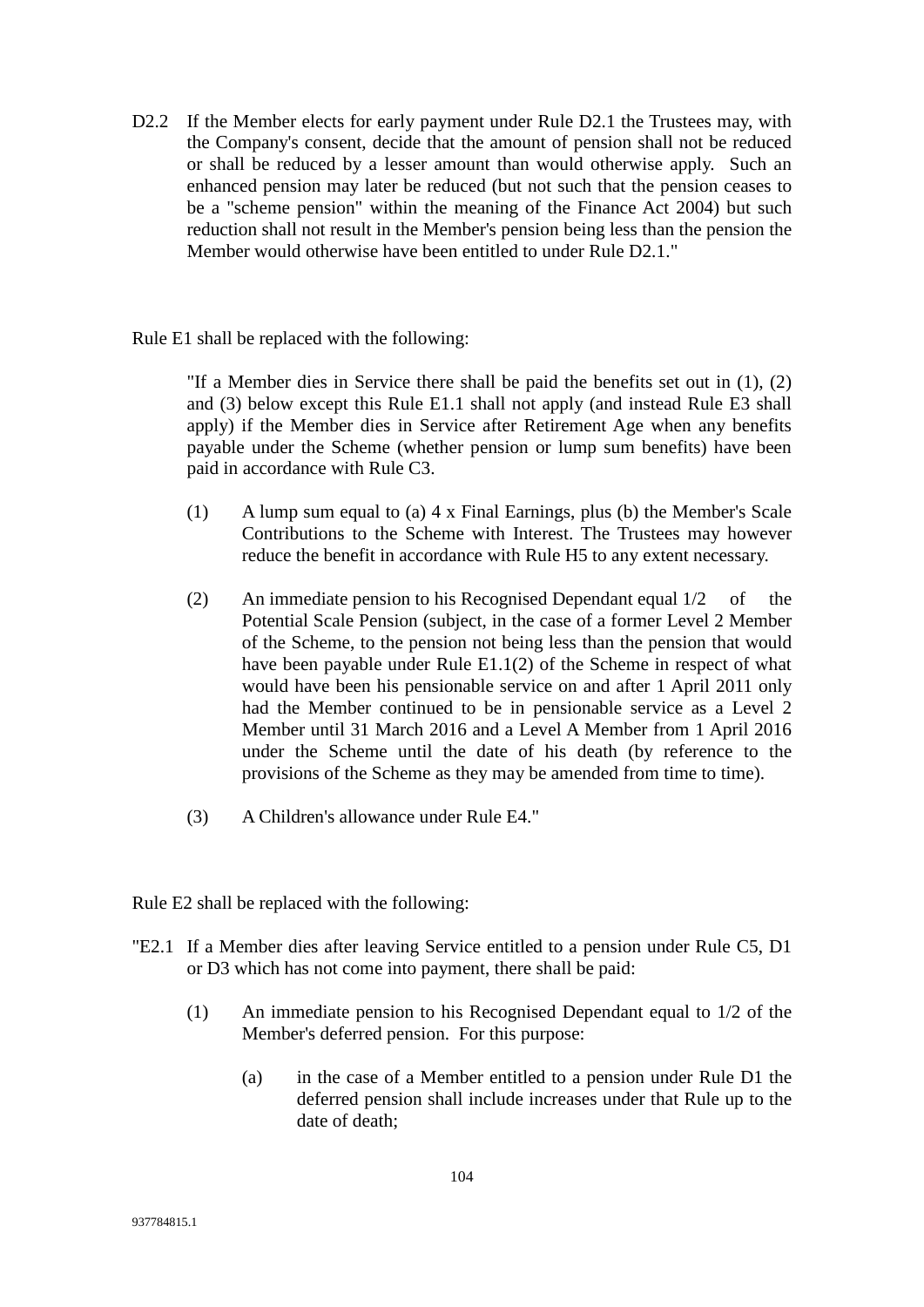- (b) in the case of a Member entitled to a pension under Rule D3 the deferred pension is that which would have been payable had he elected to have payment from the date of his death;
- (c) in the case of a Member entitled to a pension under Rule C5 who has not postponed receipt of that pension beyond age 55 the deferred pension shall include increases under Rule D1.2 up to the date of death; and
- (d) in the case of a Member entitled to a pension under Rule C5
	- (i) if the Member has postponed receipt of that pension beyond age 55 and dies before Retirement Age, the deferred pension shall include increases under D1.2 up to age 55 and the increases under Rules H and I which would have been applied during the period from age 55 or the date of termination of Active Membership (if later) until death had the pension not been postponed;
	- (ii) if the Member has postponed receipt beyond Retirement Age and then dies before requesting payment of his pension, the Recognised Dependent's pension will be increased as set out in (i) in respect of the period up to Retirement Age and then further increased in respect of the period between Retirement Age and the Member's death by the same percentage as the Member's pension would have been increased under Rule C5.2 over the same period if he had started to draw his pension immediately before his death;
- (2) a Children's allowance under Rule E4.
- (3) on the first date that no pensions are payable to a Recognised Dependant or a dependant in respect of the Member, a lump sum equal to the amount (if any) by which:
	- (a) 5 times the pension he would have received had he started to receive it immediately before his death, calculated under (i) or (ii) below:
		- (i) (A) where the Member elected under Rule D3 to receive a pension from a date after Retirement Age, under Rule D3; or
			- (B) in the case of a Member entitled to a pension under Rule C5.1 who died after postponing payment of his pension under Rule C5.1 until after age 55 (and before receiving a pension), under Rule C5.2; or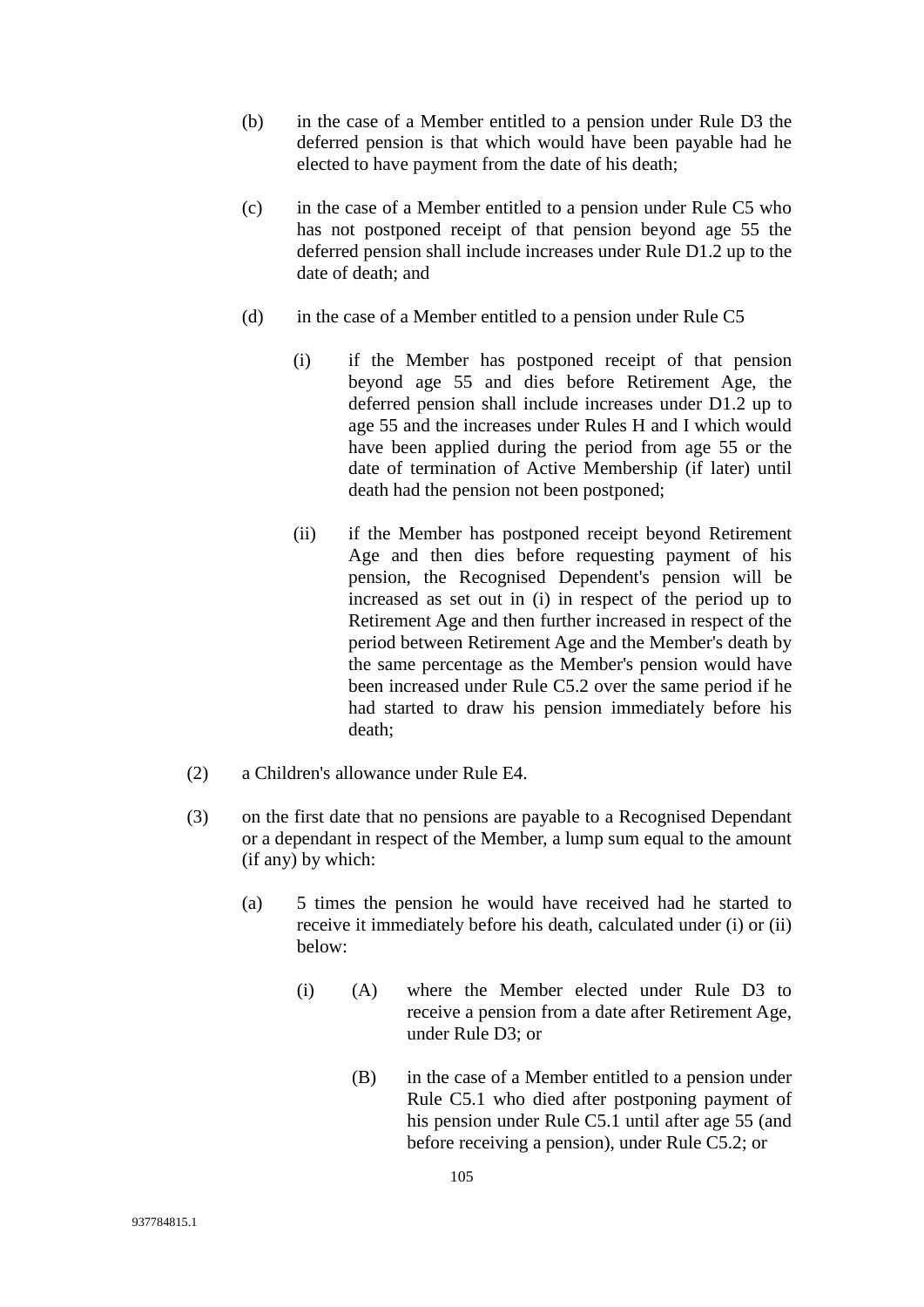(ii) in any other case, the Member's deferred pension calculated with increases under Rule D1.2 up to the date of his death,

exceeds

- (b) any instalments of pension (but not Children's allowance) paid in respect of the Member.
- E2.2 If a Member entitled to a pension under Rule C5.1 dies, before choosing in writing under Rule C5.2 to request the commencement of pension, at a later date than that specified in Rule C5.1 the Trustees may, in their absolute discretion, direct that Rule F1.2 shall apply as well as Rule E2.1, as if the Member had retired from Service immediately before death."

Rule E3 shall be replaced with the following:

"If a Member dies while in receipt of a pension under the Scheme (or if he would have been receiving such a pension if he had not given up pension for a lump sum under Rule F1), there shall be paid:

- (1) An immediate pension to his Recognised Dependant equal to 1/2 of the pension the Member was entitled to receive from the Scheme at the date of his death or which would have been payable before any commutation or surrender under Rules F1 and F2 and ignoring any reduction for early payment under Rule D3 and if the pension arose under Rule C7 as if it had been calculated in accordance with Rule C7.2.
- (2) A Children's allowance under Rule E4.
- (3) On the first date that no pensions are payable to a Recognised Dependant or a dependant in respect of the Member, a lump sum equal to the amount (if any) by which:
	- (a) 5 times the pension payable to the Member when it came into payment (after any commutation or surrender under Rules F1 and F2),

exceeds

(b) any instalments of pension (but not Children's allowance) paid to or in respect of the Member.

A payment under this paragraph shall, as far as possible, constitute a Defined Benefits Lump Sum Death Benefit (as defined in paragraph 13 of Schedule 29 of the Finance Act 2004)."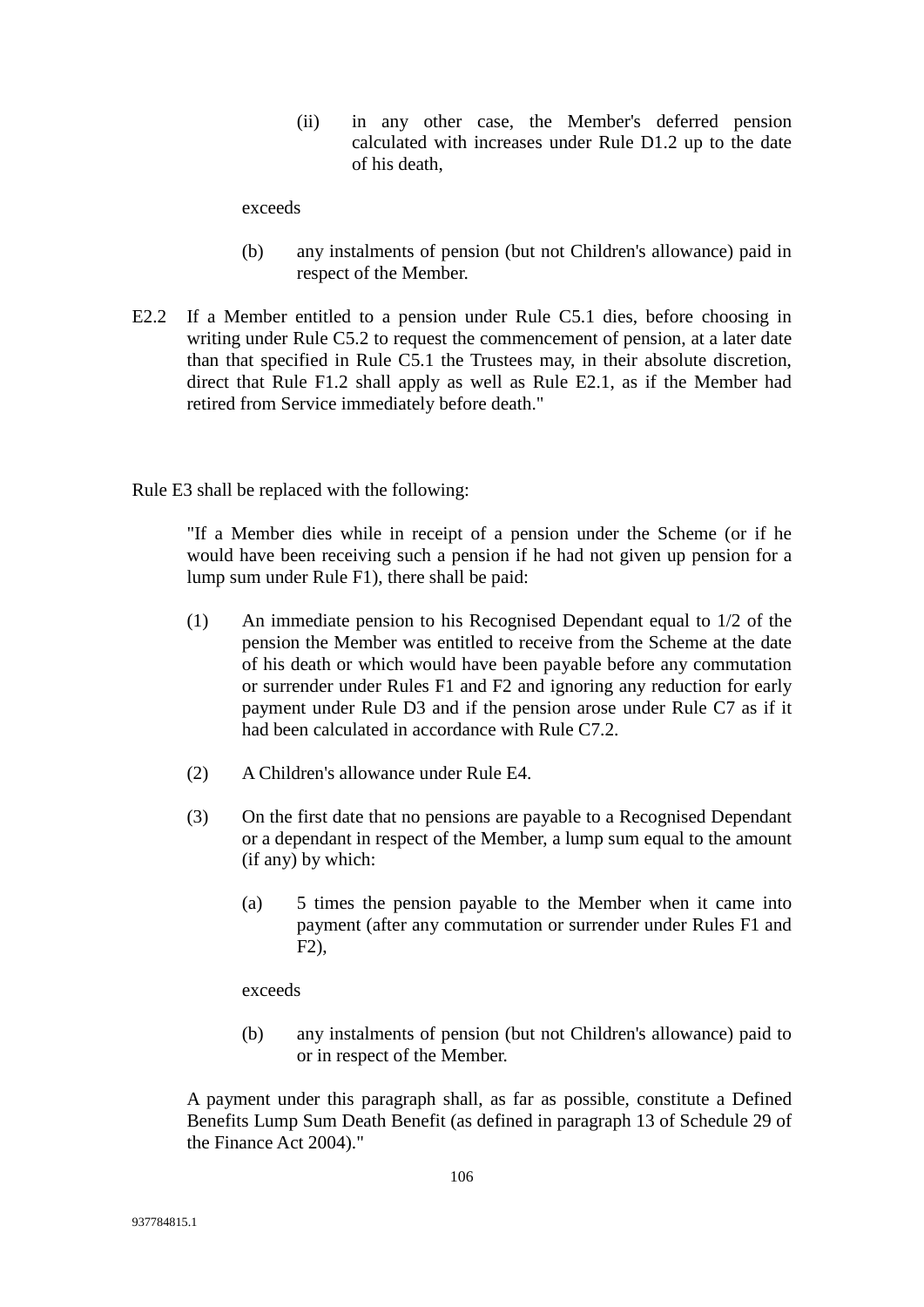In Rule G1 (Family Leave), references to Pensionable Earnings and New Pensionable Earnings shall be treated as referring instead to "the Member's remuneration (and all elements of that remuneration)"

In Rule G2, references to Earnings shall be treated as referring instead to basic salary.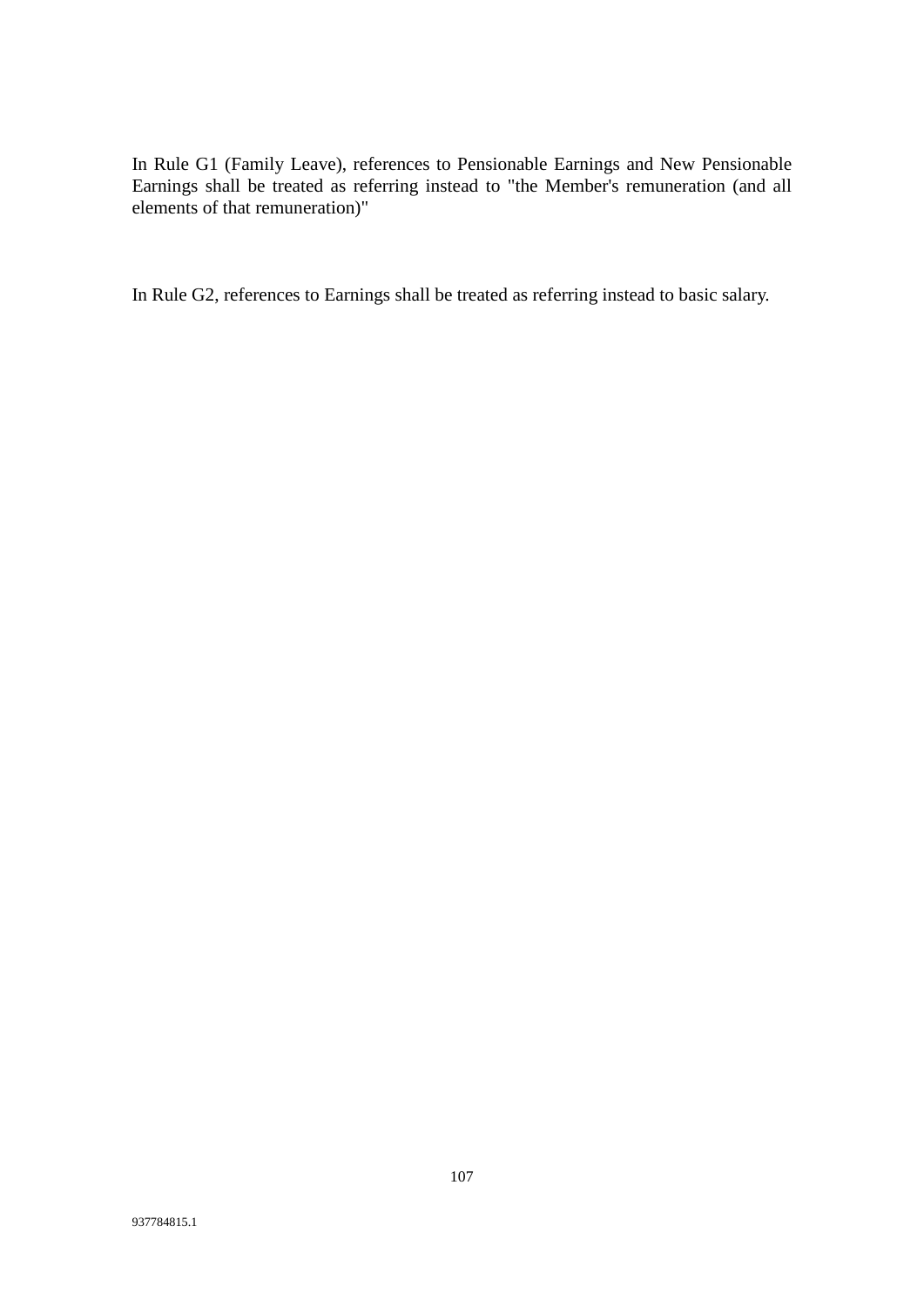The following definitions shall be inserted in Rule M at the appropriate places:

the **"Accrual Rate"** of a Member is:

- (1) 1/45, where his Accrual Membership is 30 years or less; or
- (2) 1/45 or, if less, the product of 2/3 divided by the number of years (with additional complete months and days counting in appropriate proportion) of the Member's Accrual Membership in any other case,

where a Member's "**Accrual Membership**" is the sum of his Active Membership (not counting any Active Membership after Retirement Age), his Previous Scheme Membership and the additional Active Membership which he could complete if he were to remain in service to Retirement Age (such sum being subject to a maximum of 40 years).

**"BOC SEPS Maximum Pensionable Earnings"** has the same meaning as the defined term "Maximum Pensionable Salary" at Rule M of the BOC Senior Executive Pension Scheme as in force on 1 May 2016 as set out in the Rules scheduled to a Deed of Variation of the BOC Senior Executive Pension Scheme dated 8 April 2016 as if, for the avoidance of doubt, references in that defined term to "the date on which the Active Member's Active Membership actually terminates" were to the date on which Active Membership of the Scheme actually terminates.

**"Category A Member"** means a Member who is not a Category B Member.

**"Category B Member"** means a Member who last joined the BOC Senior Executive Pension Scheme before 1 October 1990 or otherwise for whom the Company has determined should enter or continue in Membership of the BOC Senior Executive Pension Scheme or the Scheme as a Category B Member.

**"Pensionable Earnings"** means the basic salary paid to a Level 3 Member by the Employers during the period of 12 months immediately preceding the date on which he ceases to be in or is deemed to have left Service or, if greater, the annual average of the Member's basic salary received during those three consecutive Tax Years when it was highest out of the 10 years preceding the date on which he ceases to be in or is deemed to have left Service.

For the purpose of calculating the Pensionable Earnings of a Member who as at 5 April 2006 was in relation to the BOC Senior Executive Pension Scheme subject to the permitted maximum as defined in section 590C(2) of the Income and Corporation Taxes Act 1988, his basic salary is restricted to the Permitted Maximum unless the Company shall otherwise direct.

If, in the opinion of the Trustees, a Member's Pensionable Earnings has been reduced or suspended by reason of Ill-health at any time during the preceding 10 years, the Trustees may increase his Pensionable Earnings for such purposes and to such amount as they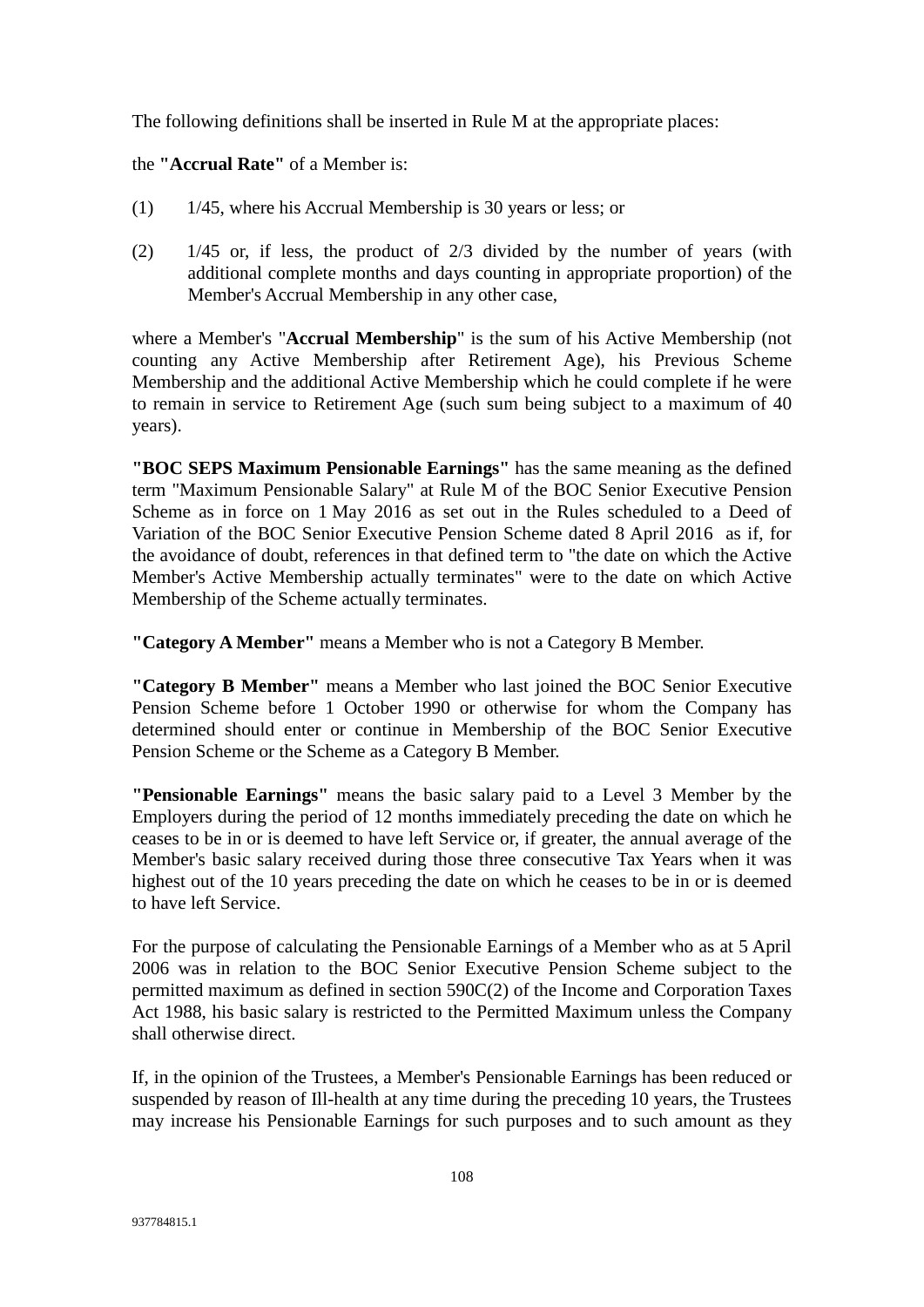shall think fit, but they shall not exceed the Pensionable Earnings he would have had but for the reduction or suspension.

The amount of the basic salary and other earnings of a Member whose ordinary place of employment is outside the United Kingdom shall be such amount as is determined by agreement between the Company and the Member or in default of agreement by the Trustees (not being greater than that which in the opinion of the Trustees would be the earnings of the Member if he were instead employed in an appropriate capacity in the United Kingdom).

This paragraph of the definition shall not apply to the extent that Rule B5 applies. In calculating Pensionable Earnings, if the Employer notifies the Trustees that a salary sacrifice arrangement or profit-related pay arrangement applies to the Member, the amount of the Member's basic salary to be included in his Pensionable Earnings will be deemed to be the amount notified by the Employer to the Trustees and the Member as being the Member's "reference salary" under the arrangement. For a profit-related pay arrangement no payments made to the Member by the Employer from the arrangement will be treated as Pensionable Earnings. In the case of any Member who was a Member of the BOC Senior Executive Pension Scheme or the Scheme on 31 March 2005, such a Member's "reference salary" under the relevant salary sacrifice or profit-related pay arrangement will not be less than his Pensionable Earnings on 31 March 2005.

During any 12-month period falling after 31 March 2011 which starts on a 1 April and ends on the next 31 March:

- (a) subject to (b) below, the Pensionable Earnings of a Member shall not increase by more than 2.5% (annualised on a basis to be agreed between the Company and the Trustees from time to time) of the Pensionable Earnings of that Member during the immediately preceding 12 month period, and
- (b) an increase to (a) shall be applied if and to the extent that, in accordance with the methodology agreed by the Company and the Trustees from time to time, a credit applies due to any annual increase to the Member's Pensionable Earnings paid during a relevant period falling wholly after 31 March 2011 being less than 2.5% on a rolling five year basis (such rolling five year basis to be agreed between the Company and the Trustees from time to time).

**"Potential Scale Pension"** of a Member at a given date means the Scale Pension at that date, but calculated (where the given date is before Retirement Age) as if he had completed all the years and complete months of Active Membership that he could have completed had he remained in Service until Retirement Age or, if earlier, reached the end of the term specified in his contract of employment (unless the Trustees determine otherwise) but in either case using the Member's Pensionable Earnings at the date of leaving, retirement or death.

**"Previous Scheme Membership"** of a Member means the sum of: